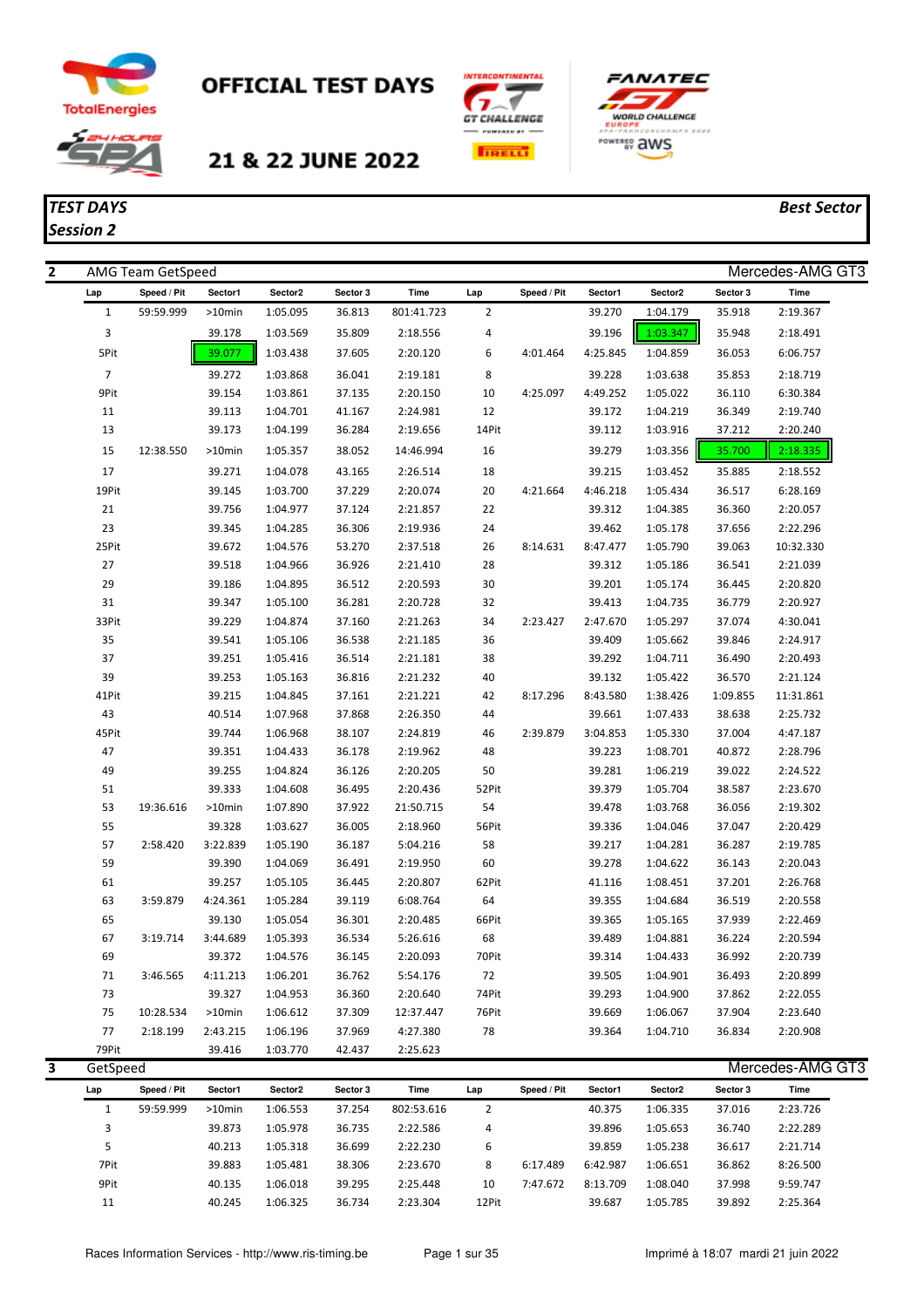|    | 13             | 5:36.864                 | 6:04.037  | 1:07.740 | 38.004   | 7:49.781   | 14             |             | 42.549   | 1:09.586 | 37.313   | 2:29.448         |  |
|----|----------------|--------------------------|-----------|----------|----------|------------|----------------|-------------|----------|----------|----------|------------------|--|
|    | 15             |                          | 39.457    | 1:04.482 | 36.072   | 2:20.011   | 16             |             | 39.333   | 1:04.406 | 36.101   | 2:19.840         |  |
|    | 17             |                          | 39.325    | 1:04.393 | 36.105   | 2:19.823   | 18             |             | 39.413   | 1:04.246 | 36.110   | 2:19.769         |  |
|    |                |                          |           |          |          |            |                |             |          |          |          |                  |  |
|    | 19             |                          | 39.408    | 1:04.577 | 36.930   | 2:20.915   | 20             |             | 39.292   | 1:04.326 | 36.260   | 2:19.878         |  |
|    | 21Pit          |                          | 39.396    | 1:04.570 | 37.427   | 2:21.393   | 22             | 2:25.525    | 2:50.987 | 1:09.007 | 39.181   | 4:39.175         |  |
|    | 23             |                          | 40.546    | 1:05.917 | 36.911   | 2:23.374   | 24             |             | 40.450   | 1:05.350 | 37.249   | 2:23.049         |  |
|    | 25Pit          |                          | 40.571    | 1:07.132 | 56.617   | 2:44.320   |                |             |          |          |          |                  |  |
| 4  |                | <b>Haupt Racing Team</b> |           |          |          |            |                |             |          |          |          | Mercedes-AMG GT3 |  |
|    | Lap            | Speed / Pit              | Sector1   | Sector2  | Sector 3 | Time       | Lap            | Speed / Pit | Sector1  | Sector2  | Sector 3 | Time             |  |
|    | $\mathbf{1}$   | 59:59.999                | $>10$ min | 1:06.071 | 36.832   | 795:12.037 | $\overline{2}$ |             | 39.966   | 1:04.732 | 36.431   | 2:21.129         |  |
|    | 3              |                          | 39.519    | 1:04.514 | 36.504   | 2:20.537   | 4              |             | 39.391   | 1:04.610 | 36.270   | 2:20.271         |  |
|    | 5              |                          | 39.219    | 1:04.554 | 36.354   | 2:20.127   | 6              |             | 39.280   | 1:04.533 | 36.119   | 2:19.932         |  |
|    | 7              |                          | 39.322    | 1:05.388 | 36.563   | 2:21.273   | 8              |             | 39.433   | 1:04.768 | 36.690   | 2:20.891         |  |
|    |                |                          |           |          |          |            |                |             |          |          |          |                  |  |
|    | 9              |                          | 39.496    | 1:04.714 | 36.353   | 2:20.563   | 10Pit          |             | 39.683   | 1:04.752 | 37.894   | 2:22.329         |  |
|    | 11             | 9:02.580                 | 9:27.602  | 1:04.867 | 38.229   | 11:10.698  | 12             |             | 39.200   | 1:03.716 | 36.026   | 2:18.942         |  |
|    | 13             |                          | 39.313    | 1:07.023 | 38.039   | 2:24.375   | 14             |             | 39.385   | 1:04.254 | 39.732   | 2:23.371         |  |
|    | 15             |                          | 40.377    | 1:06.130 | 38.482   | 2:24.989   | 16Pit          |             | 39.545   | 1:05.242 | 37.032   | 2:21.819         |  |
|    | 17             | 3:34.649                 | 4:00.954  | 1:06.039 | 37.472   | 5:44.465   | 18             |             | 39.131   | 1:04.048 | 35.953   | 2:19.132         |  |
|    | 19             |                          | 39.040    | 1:04.152 | 36.417   | 2:19.609   | 20             |             | 38.989   | 1:04.567 | 36.638   | 2:20.194         |  |
|    | 21             |                          | 39.113    | 1:04.298 | 35.866   | 2:19.277   | 22             |             | 39.180   | 1:04.248 | 36.282   | 2:19.710         |  |
|    | 23Pit          |                          | 39.486    | 1:04.719 | 36.883   | 2:21.088   | 24             | 9:09.082    | 9:33.746 | 1:08.083 | 37.661   | 11:19.490        |  |
|    | 25             |                          | 39.516    | 1:05.174 | 37.816   | 2:22.506   | 26             |             | 39.324   | 1:04.639 | 37.375   | 2:21.338         |  |
|    | 27Pit          |                          | 39.373    | 1:05.326 | 37.122   | 2:21.821   | 28             | 15:15.342   | >10min   | 1:05.531 | 40.505   | 17:25.789        |  |
|    | 29             |                          | 39.117    | 1:03.658 | 36.528   | 2:19.303   | 30             |             | 38.976   | 1:03.349 | 35.921   | 2:18.246         |  |
|    | 31Pit          |                          | 39.108    | 1:03.893 | 36.872   | 2:19.873   | 32             | 5:24.805    | 5:50.285 | 1:06.101 | 37.830   | 7:34.216         |  |
|    | 33             |                          | 39.416    | 1:04.554 | 36.204   | 2:20.174   | 34             |             | 39.373   | 1:04.836 | 36.224   | 2:20.433         |  |
|    | 35             |                          | 39.171    | 1:05.110 | 36.137   | 2:20.418   | 36             |             | 39.244   | 1:05.350 | 36.204   | 2:20.798         |  |
|    |                |                          |           |          |          |            | 38             |             |          |          |          |                  |  |
|    | 37             |                          | 39.176    | 1:04.740 | 36.258   | 2:20.174   |                |             | 39.219   | 1:04.834 | 36.219   | 2:20.272         |  |
|    | 39             |                          | 39.124    | 1:05.098 | 36.281   | 2:20.503   | 40             |             | 39.190   | 1:04.637 | 36.298   | 2:20.125         |  |
|    | 41             |                          | 39.242    | 1:04.693 | 36.183   | 2:20.118   | 42             |             | 39.036   | 1:04.744 | 36.280   | 2:20.060         |  |
|    | 43             |                          | 39.168    | 1:05.770 | 36.982   | 2:21.920   | 44             |             | 39.168   | 1:04.655 | 36.145   | 2:19.968         |  |
|    | 45Pit          |                          | 39.061    | 1:05.170 | 37.805   | 2:22.036   | 46             | 17:10.409   | >10min   | 1:07.850 | 40.546   | 19:24.865        |  |
|    | 47             |                          | 39.290    | 1:03.817 | 36.361   | 2:19.468   | 48             |             | 39.050   | 1:03.572 | 35.920   | 2:18.542         |  |
|    | 49             |                          | 39.153    | 1:03.951 | 35.877   | 2:18.981   | 50             |             | 39.112   | 1:04.246 | 35.969   | 2:19.327         |  |
|    | 51Pit          |                          | 39.073    | 1:04.491 | 37.892   | 2:21.456   | 52             | 5:42.951    | 6:08.123 | 1:06.145 | 36.886   | 7:51.154         |  |
|    | 53             |                          | 39.459    | 1:05.481 | 36.442   | 2:21.382   | 54             |             | 39.250   | 1:04.907 | 36.389   | 2:20.546         |  |
|    | 55             |                          | 39.313    | 1:05.278 | 36.576   | 2:21.167   | 56Pit          |             | 39.282   | 1:05.421 | 37.649   | 2:22.352         |  |
|    | 57             | 4:32.613                 | 4:57.571  | 1:07.025 | 36.626   | 6:41.222   | 58             |             | 39.284   | 1:04.821 | 36.467   | 2:20.572         |  |
|    | 59             |                          | 39.117    | 1:04.745 | 36.455   | 2:20.317   | 60Pit          |             | 39.213   | 1:04.971 | 37.486   | 2:21.670         |  |
|    | 61             | 7:03.849                 | 7:29.545  | 1:07.107 | 37.630   | 9:14.282   | 62             |             | 39.151   | 1:03.950 | 36.026   | 2:19.127         |  |
|    | 63             |                          | 39.029    | 1:03.964 | 35.920   | 2:18.913   | 64             |             | 39.038   | 1:03.933 | 35.905   | 2:18.876         |  |
|    | 65Pit          |                          | 38.976    | 1:04.078 | 37.081   | 2:20.135   | 66             | 8:18.104    | 8:45.952 | 1:05.995 | 37.133   | 10:29.080        |  |
|    | 67             |                          | 39.122    | 1:03.889 | 35.820   | 2:18.831   | 68             |             | 38.914   | 1:04.757 | 37.096   | 2:20.767         |  |
|    |                |                          |           |          |          |            |                |             |          |          |          |                  |  |
|    | 69             |                          | 39.081    | 1:03.927 | 38.298   | 2:21.306   | 70Pit          |             | 39.014   | 1:05.550 | 40.620   | 2:25.184         |  |
|    | 71             | 9:36.308                 | >10min    | 1:06.208 | 37.184   | 11:44.948  | 72Pit          |             | 39.938   | 1:05.783 | 40.991   | 2:26.712         |  |
|    | 73             | 7:57.077                 | 8:22.100  | 1:06.113 | 39.915   | 10:08.128  | 74             |             | 40.120   | 1:05.167 | 36.998   | 2:22.285         |  |
|    | 75             |                          | 39.865    | 1:05.943 | 36.900   | 2:22.708   | 76             |             | 39.886   | 1:04.945 | 36.334   | 2:21.165         |  |
|    | 77             |                          | 39.821    | 1:05.011 | 36.305   | 2:21.137   | 78             |             | 39.782   | 1:04.918 | 36.428   | 2:21.128         |  |
|    | 79Pit          |                          | 39.679    | 1:04.704 | 1:04.542 | 2:48.925   |                |             |          |          |          |                  |  |
| 5. |                | <b>Haupt Racing Team</b> |           |          |          |            |                |             |          |          |          | Mercedes-AMG GT3 |  |
|    | Lap            | Speed / Pit              | Sector1   | Sector2  | Sector 3 | Time       | Lap            | Speed / Pit | Sector1  | Sector2  | Sector 3 | Time             |  |
|    | $\mathbf{1}$   | 59:59.999                | >10min    | 1:08.350 | 36.750   | 796:34.577 | $\overline{2}$ |             | 39.583   | 1:04.009 | 36.135   | 2:19.727         |  |
|    | 3              |                          | 39.263    | 1:03.278 | 35.961   | 2:18.502   | 4              |             | 39.143   | 1:03.551 | 35.760   | 2:18.454         |  |
|    | 5              |                          | 39.069    | 1:03.328 | 35.808   | 2:18.205   | 6Pit           |             | 39.203   | 1:04.179 | 38.977   | 2:22.359         |  |
|    |                |                          |           |          |          |            |                |             |          |          |          |                  |  |
|    | $\overline{7}$ | 4:57.004                 | 5:22.242  | 1:07.421 | 37.390   | 7:07.053   | 8              |             | 40.935   | 1:08.159 | 41.131   | 2:30.225         |  |
|    | 9              |                          | 40.198    | 1:05.875 | 36.652   | 2:22.725   | $10\,$         |             | 39.926   | 1:06.259 | 36.549   | 2:22.734         |  |
|    | 11             |                          | 39.653    | 1:05.198 | 36.390   | 2:21.241   | 12             |             | 39.568   | 1:05.562 | 36.653   | 2:21.783         |  |
|    | 13             |                          | 39.614    | 1:05.325 | 36.673   | 2:21.612   | 14Pit          |             | 39.691   | 1:05.602 | 39.311   | 2:24.604         |  |
|    | 15             | 5:07.617                 | 5:34.178  | 1:08.864 | 37.716   | 7:20.758   | 16             |             | 40.444   | 1:06.985 | 37.187   | 2:24.616         |  |
|    | 17             |                          | 40.177    | 1:06.319 | 37.780   | 2:24.276   | 18             |             | 40.137   | 1:05.996 | 36.807   | 2:22.940         |  |
|    | 19             |                          | 40.011    | 1:06.630 | 37.362   | 2:24.003   | 20             |             | 39.744   | 1:06.830 | 37.560   | 2:24.134         |  |
|    |                |                          |           |          |          |            |                |             |          |          |          |                  |  |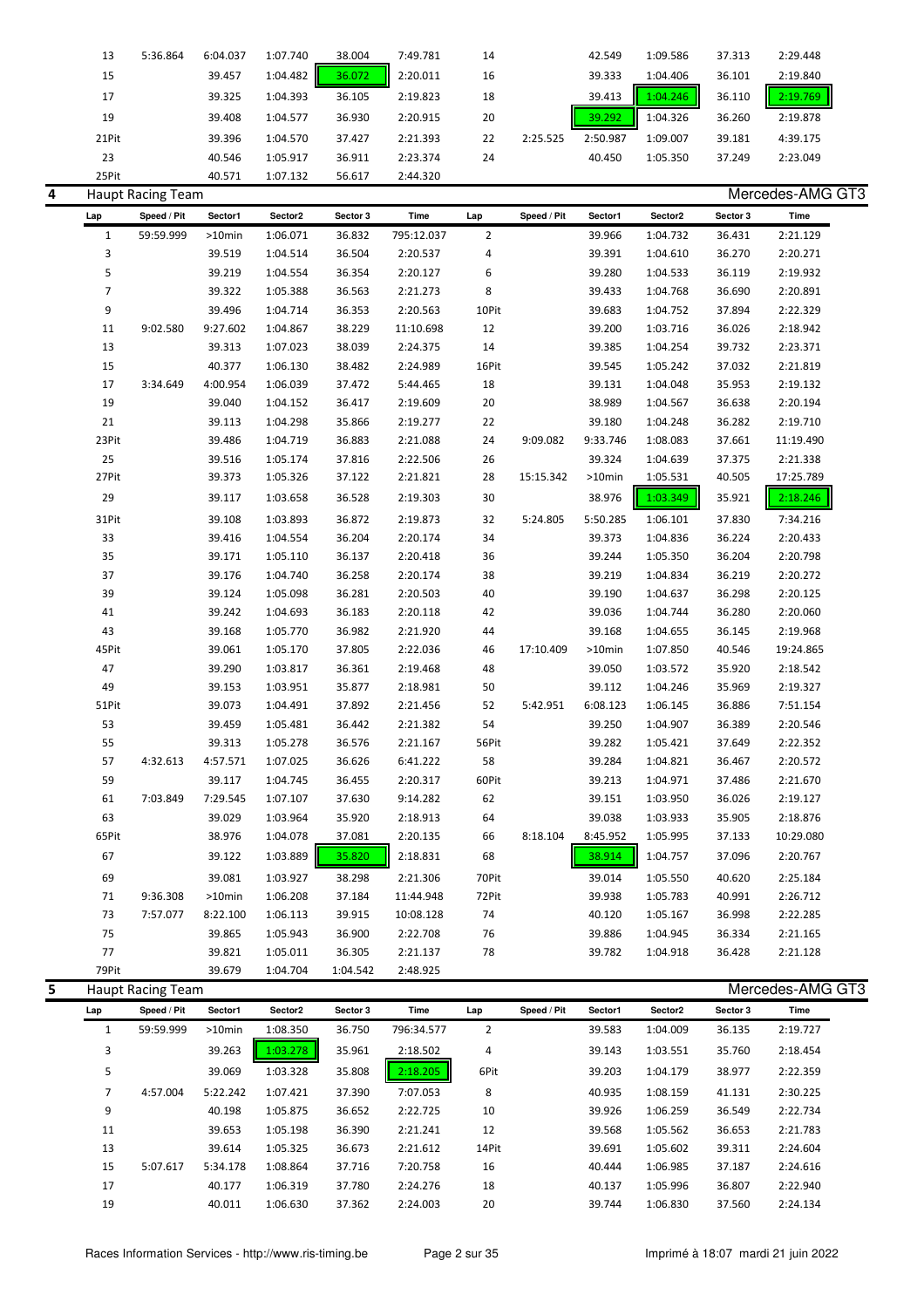|   | 59Pit<br>Lap      | <b>Inception Racing</b><br>Speed / Pit | 39.385<br>Sector1   | 1:04.288<br>Sector2  | 38.346<br>Sector 3 | 2:22.019<br>Time       | Lap                 | Speed / Pit | Sector1          | Sector2              | Sector 3         | McLaren 720S GT3<br>Time    |  |
|---|-------------------|----------------------------------------|---------------------|----------------------|--------------------|------------------------|---------------------|-------------|------------------|----------------------|------------------|-----------------------------|--|
| 7 |                   |                                        |                     |                      |                    |                        |                     |             |                  |                      |                  |                             |  |
|   |                   |                                        |                     |                      |                    |                        |                     |             |                  |                      |                  |                             |  |
|   |                   |                                        |                     |                      |                    |                        |                     |             |                  |                      |                  |                             |  |
|   | 57                |                                        | 39.475              | 1:05.230             | 36.235             | 2:20.940               | 58                  |             | 39.567           | 1:04.530             | 36.174           | 2:20.271                    |  |
|   | 55                |                                        | 39.610              | 1:06.861             | 36.519             | 2:22.990               | 56                  |             | 39.675           | 1:04.629             | 36.278           | 2:20.582                    |  |
|   | 53                |                                        | 39.753              | 1:05.158             | 36.276             | 2:21.187               | 54                  |             | 39.548           | 1:04.724             | 36.298           | 2:20.570                    |  |
|   | 51Pit             |                                        | 39.461              | 1:05.802             | 38.453             | 2:23.716               | 52                  | 6:48.437    | 7:13.584         | 1:05.546             | 36.559           | 8:55.689                    |  |
|   | 49                |                                        | 39.504              | 1:04.009             | 36.017             | 2:19.530               | 50                  |             | 39.367           | 1:04.570             | 36.178           | 2:20.115                    |  |
|   | 47                |                                        | 39.480              | 1:03.917             | 36.006             | 2:19.403               | 48                  |             | 39.184           | 1:05.050             | 37.064           | 2:21.298                    |  |
|   | 45                |                                        | 39.622              | 1:04.240             | 36.138             | 2:20.000               | 46                  |             | 39.363           | 1:04.030             | 36.154           | 2:19.547                    |  |
|   | 43Pit             |                                        | 39.456              | 1:04.724             | 38.838             | 2:23.018               | 44                  | 15:29.652   | $>10$ min        | 1:05.737             | 36.957           | 17:37.967                   |  |
|   | 41                |                                        | 39.456              | 1:04.558             | 36.611             | 2:20.625               | 42                  |             | 39.389           | 1:04.549             | 36.158           | 2:20.096                    |  |
|   | 39                |                                        | 39.431              | 1:05.135             | 36.747             | 2:21.313               | 40                  |             | 39.280           | 1:05.408             | 36.349           | 2:21.037                    |  |
|   | 37                |                                        | 39.338              | 1:04.656             | 39.320             | 2:23.314               | 38                  |             | 39.339           | 1:05.018             | 36.584           | 2:20.941                    |  |
|   | 35                |                                        | 39.428              | 1:04.648             | 36.091             | 2:20.167               | 36                  |             | 39.334           | 1:04.653             | 36.381           | 2:20.368                    |  |
|   | 33                |                                        | 39.422              | 1:04.896             | 36.233             | 2:20.551               | 34                  |             | 39.379           | 1:05.218             | 36.367           | 2:20.964                    |  |
|   | 31                |                                        | 39.488              | 1:04.958             | 36.346             | 2:20.792               | 32                  |             | 39.412           | 1:04.835             | 36.449           | 2:20.696                    |  |
|   | 29                |                                        | 39.545              | 1:04.777             | 36.463             | 2:20.785               | 30                  |             | 39.477           | 1:04.896             | 36.132           | 2:20.505                    |  |
|   | 27                |                                        | 39.533              | 1:05.308             | 36.937             | 2:21.778               | 28                  |             | 39.585           | 1:04.568             | 36.530           | 2:20.683                    |  |
|   | 25                |                                        | 1:31.378            | 1:05.936             | 36.629             | 3:13.943               | 26                  |             | 39.570           | 1:04.895             | 36.156           | 2:20.621                    |  |
|   | 23                | 16:28.348                              | >10min              | 1:06.003             | 36.739             | 18:36.364              | 24                  |             | 39.777           | 1:04.933             | 36.867           | 2:21.577                    |  |
|   | 21                |                                        | 39.540              | 1:04.349             | 36.196             | 2:20.085               | 22Pit               |             | 39.394           | 1:04.425             | 40.339           | 2:24.158                    |  |
|   | 19Pit             |                                        | 39.383              | 1:05.604             | 38.629             | 2:23.616               | 20                  | 8:43.495    | 9:08.791         | 1:05.245             | 36.627           | 10:50.663                   |  |
|   | 17                |                                        | 39.283              | 1:04.076             | 36.081             | 2:19.440               | 18                  |             | 39.230           | 1:04.220             | 36.109           | 2:19.559                    |  |
|   | 15                | 11:20.751                              | >10min              | 1:12.306             | 36.503             | 13:34.634              | 16                  |             | 39.842           | 1:04.472             | 36.242           | 2:20.556                    |  |
|   | 13Pit             |                                        | 40.989              | 1:06.771             | 40.150             | 2:27.910               | 14Pit               | 7:46.518    | 8:11.327         | 1:06.860             | 46.759           | 10:04.946                   |  |
|   | 11                | 13:44.084                              | $>10$ min           | 1:09.032             | 37.101             | 15:55.646              | 12                  |             | 40.713           | 1:06.629             | 40.475           | 2:27.817                    |  |
|   | 9                 |                                        | 39.390              | 1:04.192             | 36.300             | 2:19.882               | 10Pit               |             | 39.464           | 1:04.428             | 37.550           | 2:21.442                    |  |
|   | $\overline{7}$    | 13:16.622                              | $>10$ min           | 1:06.251             | 36.628             | 15:24.198              | 8                   |             | 39.493           | 1:04.769             | 36.250           | 2:20.512                    |  |
|   | 5                 |                                        | 39.450              | 1:05.298<br>1:04.092 | 36.164             | 2:19.706               | 6Pit                |             | 39.620<br>39.307 | 1:05.167             | 39.326           | 2:23.800                    |  |
|   | $\mathbf{1}$<br>3 | 59:59.999                              | $>10$ min<br>39.716 | 1:05.960             | 37.404<br>40.825   | 815:28.136<br>2:25.839 | $\overline{2}$<br>4 |             | 40.147           | 1:05.778<br>1:04.685 | 36.573<br>36.344 | 2:22.498<br>2:20.649        |  |
|   | Lap               | Speed / Pit                            | Sector1             | Sector2              | Sector 3           | Time                   | Lap                 | Speed / Pit | Sector1          | Sector2              | Sector 3         | Time                        |  |
| 6 |                   | Orange1 KPAX Racing                    |                     |                      |                    |                        |                     |             |                  |                      |                  | Lamborghini Huracan GT3 Evo |  |
|   | 71Pit             |                                        | 39.223              | 1:04.408             | 42.957             | 2:26.588               |                     |             |                  |                      |                  |                             |  |
|   | 69                |                                        | 39.061              | 1:04.789             | 36.683             | 2:20.533               | 70                  |             | 39.308           | 1:05.478             | 35.783           | 2:20.569                    |  |
|   | 67                |                                        | 39.079              | 1:04.132             | 36.788             | 2:19.999               | 68                  |             | 39.182           | 1:03.789             | 35.783           | 2:18.754                    |  |
|   | 65                | 6:27.325                               | >10min              | 1:06.765             | 36.715             | 15:14.606              | 66                  |             | 39.331           | 1:04.868             | 35.714           | 2:19.913                    |  |
|   | 63                |                                        | 39.199              | 1:05.175             | 36.148             | 2:20.522               | 64Pit               |             | 39.179           | 1:05.059             | 36.468           | 2:20.706                    |  |
|   | 61                |                                        | 39.392              | 1:05.336             | 36.290             | 2:21.018               | 62                  |             | 39.245           | 1:05.050             | 36.165           | 2:20.460                    |  |
|   | 59Pit             |                                        | 39.701              | 1:06.371             | 37.841             | 2:23.913               | 60                  | 36:48.068   | $>10$ min        | 1:05.626             | 36.396           | 38:54.725                   |  |
|   | 57                |                                        | 40.480              | 1:06.232             | 36.808             | 2:23.520               | 58                  |             | 39.925           | 1:05.298             | 36.544           | 2:21.767                    |  |
|   | 55Pit             |                                        | 39.508              | 1:06.091             | 38.293             | 2:23.892               | 56                  | 2:38.466    | 3:02.956         | 1:08.312             | 38.702           | 4:49.970                    |  |
|   | 53                |                                        | 39.863              | 1:04.813             | 36.429             | 2:21.105               | 54                  |             | 39.496           | 1:05.254             | 36.499           | 2:21.249                    |  |
|   | 51                | 11:40.941                              | >10min              | 1:06.934             | 37.189             | 13:49.961              | 52                  |             | 40.207           | 1:05.520             | 36.750           | 2:22.477                    |  |
|   | 49                |                                        | 39.253              | 1:05.365             | 36.622             | 2:21.240               | 50Pit               |             | 39.278           | 1:05.685             | 38.675           | 2:23.638                    |  |
|   | 47                |                                        | 39.296              | 1:05.276             | 36.900             | 2:21.472               | 48                  |             | 39.416           | 1:05.693             | 36.853           | 2:21.962                    |  |
|   | 45                |                                        | 39.383              | 1:05.155             | 36.480             | 2:21.018               | 46                  |             | 39.334           | 1:05.683             | 36.785           | 2:21.802                    |  |
|   | 43                |                                        | 39.228              | 1:05.137             | 36.668             | 2:21.033               | 44                  |             | 39.330           | 1:05.257             | 36.499           | 2:21.086                    |  |
|   | 41                |                                        | 1:11.964            | 1:36.034             | 36.784             | 3:24.782               | 42                  |             | 39.260           | 1:04.472             | 36.412           | 2:20.144                    |  |
|   | 39                |                                        | 39.336              | 1:04.657             | 36.223             | 2:20.216               | 40                  |             | 39.145           | 1:04.487             | 36.814           | 2:20.446                    |  |
|   | 37Pit             |                                        | 39.917              | 1:06.186             | 39.292             | 2:25.395               | 38                  | 18:03.320   | >10min           | 1:06.803             | 36.962           | 20:14.850                   |  |
|   | 35                |                                        | 39.290              | 1:06.657             | 36.664             | 2:22.611               | 36                  |             | 39.538           | 1:05.786             | 36.983           | 2:22.307                    |  |
|   | 33                |                                        | 39.527              | 1:05.158             | 36.906             | 2:21.591               | 34                  |             | 39.483           | 1:05.316             | 36.809           | 2:21.608                    |  |
|   | 31                |                                        | 40.000              | 1:05.317             | 36.776             | 2:22.093               | 32                  |             | 39.779           | 1:05.278             | 37.086           | 2:22.143                    |  |
|   | 29Pit             |                                        | 39.253              | 1:05.372             | 38.903             | 2:23.528               | 30                  | 17:37.457   | >10min           | 1:07.224             | 37.095           | 19:48.917                   |  |
|   | 27                |                                        | 39.141              | 1:03.967<br>1:04.434 | 36.054             | 2:19.629               | 28                  |             | 39.314           | 1:04.481<br>1:04.544 | 35.941           | 2:19.799                    |  |
|   | 23<br>25          | 5:44.962                               | 6:09.509<br>39.171  | 1:09.975             | 37.165<br>36.114   | 7:56.649<br>2:19.252   | 24<br>26            |             | 39.308<br>39.415 | 1:04.361             | 36.106<br>36.106 | 2:19.775<br>2:20.002        |  |
|   | 21                |                                        | 39.621              | 1:05.595             | 36.716             | 2:21.932               | 22Pit               |             | 39.611           | 1:06.374             | 40.723           | 2:26.708                    |  |
|   |                   |                                        |                     |                      |                    |                        |                     |             |                  |                      |                  |                             |  |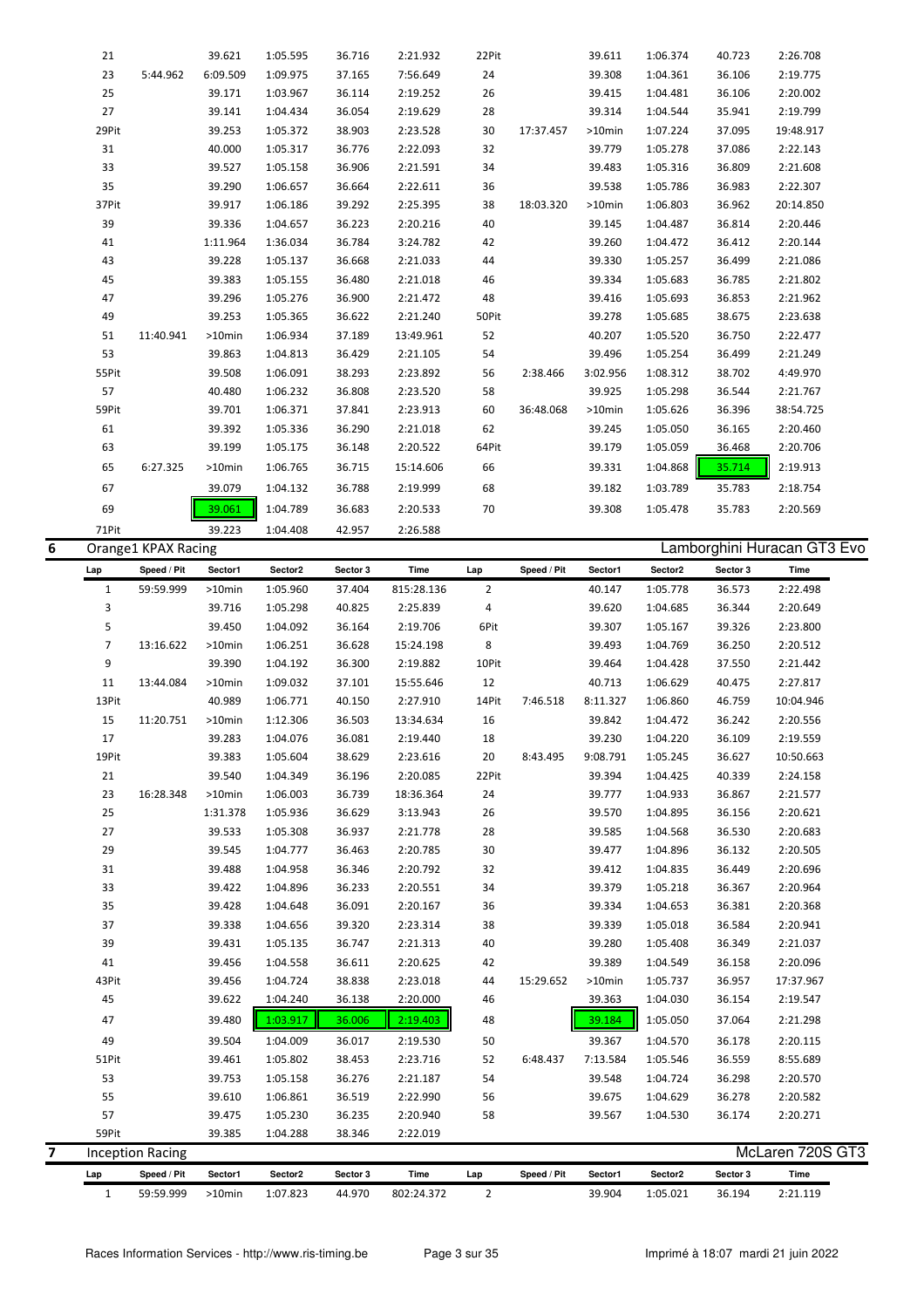|   | 3                 |             | 39.261           | 1:04.344 | 36.037             | 2:19.642   | 4Pit           |             | 39.248   | 1:04.562 | 37.188   | 2:20.998                    |
|---|-------------------|-------------|------------------|----------|--------------------|------------|----------------|-------------|----------|----------|----------|-----------------------------|
|   | 5                 | 3:03.611    | 3:28.747         | 1:05.326 | 38.439             | 5:12.512   | 6              |             | 39.358   | 1:04.629 | 36.540   | 2:20.527                    |
|   | $\overline{7}$    |             | 39.288           | 1:04.504 | 36.010             | 2:19.802   | 8Pit           |             | 39.417   | 1:04.817 | 37.691   | 2:21.925                    |
|   | 9                 | 4:40.593    | 5:06.571         | 1:08.260 | 36.926             | 6:51.757   | 10             |             | 39.397   | 1:04.683 | 36.438   | 2:20.518                    |
|   | 11Pit             |             | 39.416           | 1:05.156 | 38.265             | 2:22.837   | 12             | 18:06.535   | >10min   | 1:11.512 | 37.715   | 20:24.469                   |
|   | 13                |             | 40.327           | 1:07.170 | 38.048             | 2:25.545   | 14             |             | 40.019   | 1:05.724 | 37.856   | 2:23.599                    |
|   | 15                |             | 39.949           | 1:06.675 | 36.882             | 2:23.506   | 16             |             | 39.718   | 1:05.714 | 36.648   | 2:22.080                    |
|   | 17                |             | 40.448           | 1:08.250 | 37.071             | 2:25.769   | 18             |             | 39.739   | 1:06.081 | 36.582   | 2:22.402                    |
|   | 19Pit             |             | 40.698           | 1:06.313 | 39.434             | 2:26.445   | 20Pit          | 6:12.831    | 6:39.462 | 1:08.253 | 39.090   | 8:26.805                    |
|   |                   |             |                  |          |                    |            |                |             |          |          |          |                             |
|   | 21                | 12:30.562   | >10min           | 1:07.729 | 36.804             | 14:41.307  | 22             |             | 39.926   | 1:09.277 | 38.436   | 2:27.639                    |
|   | 23                |             | 39.662           | 1:06.047 | 39.924             | 2:25.633   | 24             |             | 39.530   | 1:05.405 | 36.994   | 2:21.929                    |
|   | 25                |             | 40.795           | 1:05.286 | 36.223             | 2:22.304   | 26             |             | 39.562   | 1:05.387 | 36.589   | 2:21.538                    |
|   | 27                |             | 39.292           | 1:05.136 | 36.397             | 2:20.825   | 28             |             | 39.524   | 1:04.961 | 36.277   | 2:20.762                    |
|   | 29                |             | 39.324           | 1:06.960 | 36.449             | 2:22.733   | 30Pit          |             | 39.428   | 1:06.615 | 39.810   | 2:25.853                    |
|   | 31                | 28:31.524   | >10min           | 1:12.314 | 39.743             | 30:49.729  | 32             |             | 40.860   | 1:10.248 | 40.647   | 2:31.755                    |
|   | 33                |             | 39.098           | 1:04.046 | 36.037             | 2:19.181   | 34             |             | 39.612   | 1:04.481 | 36.796   | 2:20.889                    |
|   | 35                |             | 39.111           | 1:04.021 | 35.781             | 2:18.913   | 36Pit          |             | 39.142   | 1:05.208 | 39.390   | 2:23.740                    |
|   | 37                | 8:47.662    | 9:12.619         | 1:08.636 | 39.280             | 11:00.535  | 38             |             | 39.017   | 1:04.848 | 38.141   | 2:22.006                    |
|   | 39                |             | 39.004           | 1:04.679 | 36.067             | 2:19.750   | 40Pit          |             | 39.688   | 1:05.690 | 37.890   | 2:23.268                    |
|   | 41                | 9:55.641    | >10min           | 1:07.012 | 36.957             | 12:05.425  | 42Pit          |             | 39.462   | 1:06.026 | 38.785   | 2:24.273                    |
|   | 43                | 47:38.925   | >10min           | 1:06.058 | 37.828             | 49:48.193  | 44             |             | 39.263   | 1:05.186 | 36.280   | 2:20.729                    |
|   | 45Pit             |             | 39.112           | 1:05.253 | 39.094             | 2:23.459   | 46             | 4:16.115    | 4:43.435 | 1:09.056 | 37.144   | 6:29.635                    |
|   | 47                |             | 40.274           | 1:08.433 | 36.841             | 2:25.548   | 48Pit          |             | 39.536   | 1:04.425 | 50.841   | 2:34.802                    |
|   | 49                | 5:02.967    | 5:29.074         | 1:07.737 | 38.654             | 7:15.465   | 50             |             | 39.209   | 1:04.409 | 35.694   | 2:19.312                    |
|   | 51                |             | 38.969           | 1:04.291 | 35.726             | 2:18.986   | 52             |             | 38.986   | 1:04.364 | 35.744   | 2:19.094                    |
|   |                   |             |                  |          |                    |            |                |             |          |          |          |                             |
|   | 53<br>55Pit       |             | 39.060<br>39.392 | 1:05.120 | 36.298<br>1:03.986 | 2:20.478   | 54             |             | 39.457   | 1:05.091 | 36.534   | 2:21.082                    |
| 8 | <b>AGS Events</b> |             |                  | 1:04.731 |                    | 2:48.109   |                |             |          |          |          | Lamborghini Huracan GT3 Evo |
|   |                   |             |                  |          |                    |            |                |             |          |          |          |                             |
|   | Lap               | Speed / Pit | Sector1          | Sector2  | Sector 3           | Time       | Lap            | Speed / Pit | Sector1  | Sector2  | Sector 3 | Time                        |
|   | $\mathbf{1}$      | 59:59.999   | $>10$ min        | 1:09.311 | 40.049             | 804:01.923 | $\overline{2}$ |             | 41.682   | 1:08.966 | 38.000   | 2:28.648                    |
|   |                   |             |                  |          |                    |            |                |             |          |          |          |                             |
|   | 3                 |             | 41.449           | 1:06.932 | 37.583             | 2:25.964   | 4              |             | 41.584   | 1:06.559 | 37.223   | 2:25.366                    |
|   | 5                 |             | 40.816           | 1:06.363 | 37.112             | 2:24.291   | 6Pit           |             | 40.851   | 1:07.430 | 40.154   | 2:28.435                    |
|   | 7Pit              | 4:48.558    | 5:14.091         | 1:08.674 | 40.093             | 7:02.858   | 8              | 4:00.808    | 4:26.176 | 1:08.150 | 37.930   | 6:12.256                    |
|   | $\boldsymbol{9}$  |             | 41.233           | 1:07.259 | 37.203             | 2:25.695   | 10Pit          |             | 40.634   | 1:08.091 | 40.216   | 2:28.941                    |
|   | 11                | 6:10.235    | 6:35.560         | 1:09.611 | 38.613             | 8:23.784   | 12             |             | 41.119   | 1:07.960 | 37.510   | 2:26.589                    |
|   | 13                |             | 40.588           | 1:06.230 | 36.826             | 2:23.644   | 14             |             | 40.564   | 1:06.080 | 36.639   | 2:23.283                    |
|   | 15                |             | 40.421           | 1:09.139 | 40.154             | 2:29.714   | 16Pit          |             | 40.504   | 1:08.732 | 39.985   | 2:29.221                    |
|   | 17                | 5:33.536    | 5:59.235         | 1:08.096 | 36.987             | 7:44.318   | 18             |             | 40.286   | 1:05.785 | 36.133   | 2:22.204                    |
|   | 19                |             | 39.867           | 1:05.201 | 36.277             | 2:21.345   | 20             |             | 39.812   | 1:05.219 | 35.971   | 2:21.002                    |
|   | 21                |             | 39.713           | 1:05.534 | 36.210             | 2:21.457   | 22             |             | 39.807   | 1:04.592 | 35.973   | 2:20.372                    |
|   |                   |             | 40.672           | 1:07.482 | 40.494             |            |                | 2:41.355    | 3:11.039 |          |          |                             |
|   | 23Pit             |             |                  |          |                    | 2:28.648   | 24Pit          |             |          | 1:09.617 | 53.523   | 5:14.179                    |
|   | 25                | 10:16.560   | >10min           | 1:12.680 | 38.705             | 12:34.938  | 26             |             | 42.793   | 1:08.325 | 38.199   | 2:29.317                    |
|   | 27                |             | 41.863           | 1:07.139 | 37.617             | 2:26.619   | 28             |             | 41.220   | 1:06.541 | 37.383   | 2:25.144                    |
|   | 29                |             | 40.963           | 1:05.850 | 37.261             | 2:24.074   | 30             |             | 40.787   | 1:06.929 | 37.190   | 2:24.906                    |
|   | 31                |             | 40.605           | 1:05.869 | 37.034             | 2:23.508   | 32             |             | 40.560   | 1:05.425 | 37.089   | 2:23.074                    |
|   | 33                |             | 40.196           | 1:05.635 | 36.833             | 2:22.664   | 34             |             | 39.863   | 1:06.647 | 37.627   | 2:24.137                    |
|   | 35                |             | 39.964           | 1:06.245 | 37.220             | 2:23.429   | 36             |             | 39.933   | 1:05.299 | 36.853   | 2:22.085                    |
|   | 37                |             | 39.784           | 1:05.715 | 36.900             | 2:22.399   | 38             |             | 39.681   | 1:05.132 | 36.828   | 2:21.641                    |
|   | 39Pit             |             | 43.484           | 1:10.309 | 40.538             | 2:34.331   | 40             | 51:44.503   | >10min   | 1:06.324 | 41.288   | 53:59.160                   |
|   | 41                |             | 39.867           | 1:04.875 | 36.526             | 2:21.268   | 42             |             | 39.617   | 1:04.743 | 36.372   | 2:20.732                    |
|   | 43                |             | 40.571           | 1:05.696 | 41.641             | 2:27.908   | 44             |             | 39.427   | 1:05.548 | 36.543   | 2:21.518                    |
|   | 45Pit             |             | 40.977           | 1:07.707 | 41.238             | 2:29.922   | 46             | 3:57.012    | 4:31.648 | 1:21.478 | 41.395   | 6:34.521                    |
|   | 47                |             | 43.323           | 1:12.588 | 39.940             | 2:35.851   | 48             |             | 42.541   | 1:12.402 | 41.934   | 2:36.877                    |
|   | 49                |             | 45.625           | 1:16.029 | 41.150             | 2:42.804   | 50             |             | 41.903   | 1:09.547 | 42.141   | 2:33.591                    |
|   | 51                |             | 41.718           | 1:11.674 | 38.317             | 2:31.709   | 52             |             | 41.599   | 1:07.184 | 37.877   | 2:26.660                    |
|   | 53                |             | 40.907           | 1:08.868 | 38.758             | 2:28.533   | 54             |             | 41.104   | 1:08.162 | 38.052   | 2:27.318                    |
|   | 55                |             | 41.019           | 1:07.319 | 38.615             | 2:26.953   | 56             |             | 41.335   | 1:07.699 | 39.191   | 2:28.225                    |
|   | 57                |             | 41.153           | 1:08.275 | 38.180             | 2:27.608   | 58             |             | 41.103   | 1:07.417 | 37.891   | 2:26.411                    |
|   | 59                |             | 40.806           | 1:07.195 | 37.726             | 2:25.727   | 60             |             | 40.784   | 1:06.982 | 37.746   | 2:25.512                    |
|   | 61Pit             |             | 40.901           | 1:07.503 | 41.504             | 2:29.908   | 62             | 3:55.483    | 4:22.101 | 1:11.150 | 40.046   | 6:13.297                    |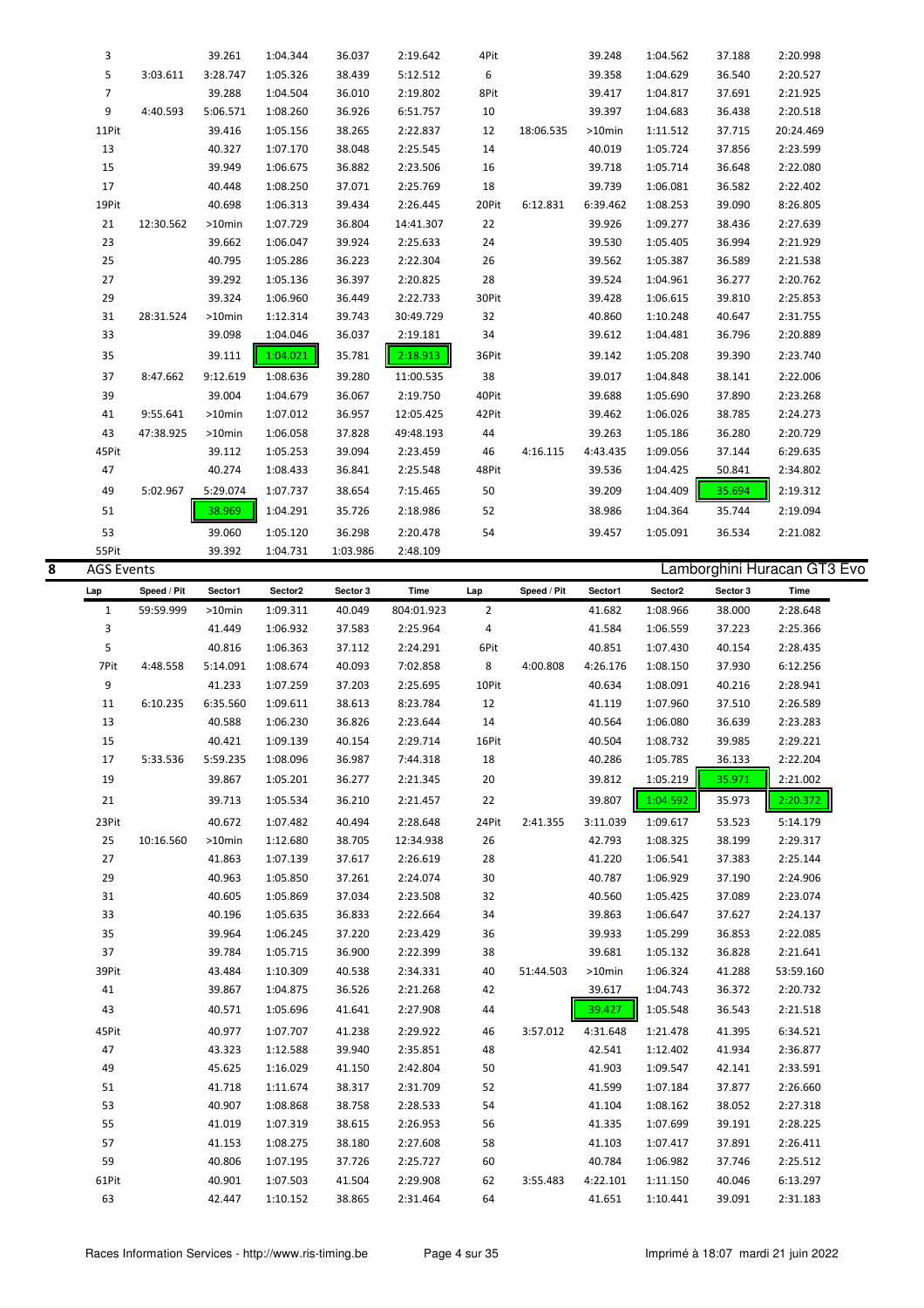|    | 65             |                           | 41.377    | 1:10.156 | 39.692   | 2:31.225   | 66Pit          |             | 41.327   | 1:15.709 | 1:13.395 | 3:10.431                   |
|----|----------------|---------------------------|-----------|----------|----------|------------|----------------|-------------|----------|----------|----------|----------------------------|
|    | 67             | 15:28.839                 | $>10$ min | 1:07.275 | 41.880   | 17:46.746  | 68             |             | 40.985   | 1:07.019 | 37.956   | 2:25.960                   |
|    | 69Pit          |                           | 40.771    | 1:06.828 | 47.817   | 2:35.416   |                |             |          |          |          |                            |
| 9  |                | <b>Heberth Motorsport</b> |           |          |          |            |                |             |          |          |          | Porsche 911 GT3-R (991.II) |
|    | Lap            | Speed / Pit               | Sector1   | Sector2  | Sector 3 | Time       | Lap            | Speed / Pit | Sector1  | Sector2  | Sector 3 | Time                       |
|    | $\mathbf{1}$   | 59:59.999                 | >10min    | 1:16.166 | 42.023   | 790:22.220 | $\overline{2}$ |             | 44.373   | 1:09.431 | 43.402   | 2:37.206                   |
|    | 3              |                           | 45.045    | 1:09.021 | 39.088   | 2:33.154   | 4              |             | 41.906   | 1:08.492 | 38.506   | 2:28.904                   |
|    | 5              |                           | 41.768    | 1:08.893 | 38.295   | 2:28.956   | 6              |             | 40.890   | 1:07.384 | 37.884   | 2:26.158                   |
|    | $\overline{7}$ |                           | 41.137    | 1:07.211 | 37.875   | 2:26.223   | 8              |             | 40.896   | 1:08.562 | 39.154   | 2:28.612                   |
|    | 9              |                           | 40.768    | 1:08.770 | 39.732   | 2:29.270   | 10             |             | 41.227   | 1:10.220 | 38.245   | 2:29.692                   |
|    | 11             |                           | 41.163    | 1:07.369 | 37.516   | 2:26.048   | 12Pit          |             | 40.841   | 1:06.903 | 39.760   | 2:27.504                   |
|    | 13             | 14:01.098                 | $>10$ min | 1:07.250 | 37.701   | 16:12.799  | 14             |             | 43.925   | 1:06.437 | 40.289   | 2:30.651                   |
|    | 15             |                           | 41.038    | 1:06.486 | 37.601   | 2:25.125   | 16             |             | 40.863   | 1:06.688 | 37.351   | 2:24.902                   |
|    | 17             |                           | 41.018    | 1:08.171 | 37.682   | 2:26.871   | 18             |             | 40.629   | 1:06.372 | 37.324   | 2:24.325                   |
|    | 19             |                           | 40.692    | 1:06.485 | 37.586   | 2:24.763   | 20             |             | 40.466   | 1:08.533 | 41.272   | 2:30.271                   |
|    | 21             |                           | 40.931    | 1:07.153 | 37.504   | 2:25.588   | 22Pit          |             | 40.524   | 1:06.150 | 38.833   | 2:25.507                   |
|    | 23             | 2:50.076                  | 3:15.888  | 1:07.488 | 36.488   | 4:59.864   | 24             |             | 39.345   | 1:05.574 | 38.823   | 2:23.742                   |
|    | 25             |                           | 39.321    | 1:07.904 | 37.538   | 2:24.763   | 26             |             | 39.778   | 1:04.804 | 36.148   | 2:20.730                   |
|    | 27             |                           | 39.349    | 1:04.522 | 35.990   | 2:19.861   | 28Pit          |             | 39.245   | 1:04.814 | 40.430   | 2:24.489                   |
|    | 29             | 3:01.847                  | 3:30.585  | 1:12.313 | 38.404   | 5:21.302   | 30Pit          |             | 41.195   | 1:09.924 | 1:02.293 | 2:53.412                   |
|    | 31             | 12:38.827                 | $>10$ min | 1:10.997 | 40.526   | 14:58.568  | 32             |             | 40.981   | 1:07.097 | 37.233   | 2:25.311                   |
|    | 33             |                           | 40.165    | 1:07.693 | 40.359   | 2:28.217   | 34             |             | 41.131   | 1:07.363 | 38.527   | 2:27.021                   |
|    | 35             |                           | 40.907    | 1:07.196 | 38.322   | 2:26.425   | 36             |             | 40.407   | 1:07.092 | 36.815   | 2:24.314                   |
|    | 37             |                           | 40.174    | 1:05.855 | 37.140   | 2:23.169   | 38             |             | 40.014   | 1:05.644 | 36.437   | 2:22.095                   |
|    | 39             |                           | 39.554    | 1:13.867 | 37.235   | 2:30.656   | 40             |             | 40.104   | 1:09.785 | 37.275   | 2:27.164                   |
|    | 41             |                           | 39.920    | 1:06.981 | 37.016   | 2:23.917   | 42Pit          |             | 39.810   | 1:06.709 | 41.629   | 2:28.148                   |
|    | 43             | 26:39.073                 | $>10$ min | 1:11.952 | 38.186   | 28:57.829  | 44             |             | 39.762   | 1:04.699 | 36.850   | 2:21.311                   |
|    | 45             |                           | 39.336    | 1:06.969 | 37.883   | 2:24.188   | 46             |             | 40.816   | 1:05.240 | 36.397   | 2:22.453                   |
|    | 47             |                           | 39.300    | 1:03.848 | 35.909   | 2:19.057   | 48             |             | 39.175   | 1:05.014 | 36.606   | 2:20.795                   |
|    | 49Pit          |                           | 40.128    | 1:06.281 | 37.571   | 2:23.980   | 50             | 3:14.902    | 3:41.303 | 1:07.548 | 38.041   | 5:26.892                   |
|    | 51             |                           | 40.408    | 1:06.137 | 38.475   | 2:25.020   | 52             |             | 40.645   | 1:06.096 | 37.625   | 2:24.366                   |
|    | 53             |                           | 40.327    | 1:05.861 | 36.964   | 2:23.152   | 54             |             | 40.427   | 1:07.125 | 37.257   | 2:24.809                   |
|    | 55             |                           | 40.494    | 1:07.702 | 38.672   | 2:26.868   | 56             |             | 40.290   | 1:06.513 | 36.978   | 2:23.781                   |
|    | 57             |                           | 40.358    | 1:06.298 | 36.927   | 2:23.583   | 58             |             | 40.348   | 1:07.342 | 37.026   | 2:24.716                   |
|    | 59             |                           | 40.251    | 1:05.299 | 36.762   | 2:22.312   | 60             |             | 40.330   | 1:06.065 | 36.921   | 2:23.316                   |
|    | 61             |                           | 40.304    | 1:07.755 | 39.236   | 2:27.295   | 62             |             | 40.182   | 1:06.107 | 37.144   | 2:23.433                   |
|    | 63             |                           | 40.163    | 1:05.218 | 36.941   | 2:22.322   | 64             |             | 40.992   | 1:06.225 | 37.460   | 2:24.677                   |
|    | 65             |                           | 40.148    | 1:05.692 | 37.014   | 2:22.854   | 66             |             | 40.056   | 1:05.116 | 36.946   | 2:22.118                   |
|    | 67             |                           | 39.980    | 1:08.897 | 38.471   | 2:27.348   | 68Pit          |             | 43.853   | 1:08.692 | 39.631   | 2:32.176                   |
|    | 69             | 2:58.338                  | 3:26.966  | 1:08.909 | 38.159   | 5:14.034   | 70             |             | 40.730   | 1:08.236 | 37.669   | 2:26.635                   |
|    | 71             |                           | 41.202    | 1:07.533 | 37.088   | 2:25.823   | 72             |             | 40.597   | 1:08.421 | 37.390   | 2:26.408                   |
|    | 73             |                           | 40.524    | 1:07.845 | 36.827   | 2:25.196   | 74             |             | 40.010   | 1:06.161 | 36.791   | 2:22.962                   |
|    | 75             |                           | 39.963    | 1:06.737 | 37.578   | 2:24.278   | 76             |             | 40.142   | 1:06.562 | 36.943   | 2:23.647                   |
|    | 77Pit          |                           | 40.209    | 1:07.455 | 46.706   | 2:34.370   | 78             | 10:16.292   | >10min   | 1:08.285 | 37.838   | 12:28.965                  |
|    | 79             |                           | 40.071    | 1:05.499 | 36.638   | 2:22.208   | 80Pit          |             | 39.824   | 1:05.669 | 1:04.994 | 2:50.487                   |
|    | 81             | 3:51.632                  | 4:17.623  | 1:12.544 | 37.862   | 6:08.029   | 82             |             | 40.189   | 1:05.692 | 37.114   | 2:22.995                   |
|    | 83             |                           | 39.792    | 1:05.956 | 36.451   | 2:22.199   | 84             |             | 39.924   | 1:05.348 | 36.444   | 2:21.716                   |
|    | 85             |                           | 39.576    | 1:05.348 | 36.434   | 2:21.358   | 86             |             | 40.054   | 1:05.997 | 36.490   | 2:22.541                   |
|    | 87Pit          |                           | 39.603    | 1:05.444 | 1:05.095 | 2:50.142   |                |             |          |          |          |                            |
| 10 |                | <b>Boutsen Racing</b>     |           |          |          |            |                |             |          |          |          | Audi R8 LMS evo II GT3     |
|    | Lap            | Speed / Pit               | Sector1   | Sector2  | Sector 3 | Time       | Lap            | Speed / Pit | Sector1  | Sector2  | Sector 3 | Time                       |
|    | $\mathbf{1}$   | 59:59.999                 | >10min    | 1:08.119 | 38.135   | 813:32.481 | $\overline{2}$ |             | 40.122   | 1:07.092 | 36.624   | 2:23.838                   |
|    | 3              |                           | 39.333    | 1:05.239 | 37.328   | 2:21.900   | 4              |             | 39.172   | 1:05.347 | 36.745   | 2:21.264                   |
|    | 5Pit           |                           | 39.318    | 1:04.983 | 37.523   | 2:21.824   | 6              | 3:39.612    | 4:04.763 | 1:06.493 | 37.714   | 5:48.970                   |
|    | $\overline{7}$ |                           | 39.525    | 1:05.666 | 36.743   | 2:21.934   | 8Pit           |             | 39.378   | 2:20.422 | 3:44.741 | 6:44.541                   |
|    | 9              | 53:47.417                 | $>10$ min | 1:06.379 | 39.827   | 55:58.944  | 10             |             | 39.399   | 1:04.387 | 36.215   | 2:20.001                   |
|    | 11             |                           | 39.372    | 1:04.150 | 36.015   | 2:19.537   | 12             |             | 39.269   | 1:05.136 | 36.265   | 2:20.670                   |
|    | 13             |                           | 39.228    | 1:05.320 | 37.363   | 2:21.911   | 14             |             | 39.175   | 1:04.840 | 36.079   | 2:20.094                   |
|    | 15             |                           | 38.991    | 1:05.004 | 38.247   | 2:22.242   | 16             |             | 39.217   | 1:04.236 | 36.006   | 2:19.459                   |
|    | 17Pit          |                           | 39.142    | 1:06.760 | 37.475   | 2:23.377   | 18             | 22:34.208   | >10min   | 1:06.771 | 38.855   | 24:44.685                  |
|    | 19             |                           | 39.171    | 1:05.791 | 37.569   | 2:22.531   | 20             |             | 1:26.679 | 1:16.983 | 38.487   | 3:22.149                   |
|    | 21Pit          |                           | 39.303    | 1:05.864 | 37.566   | 2:22.733   | 22             | 5:38.932    | 6:03.926 | 1:05.548 | 40.718   | 7:50.192                   |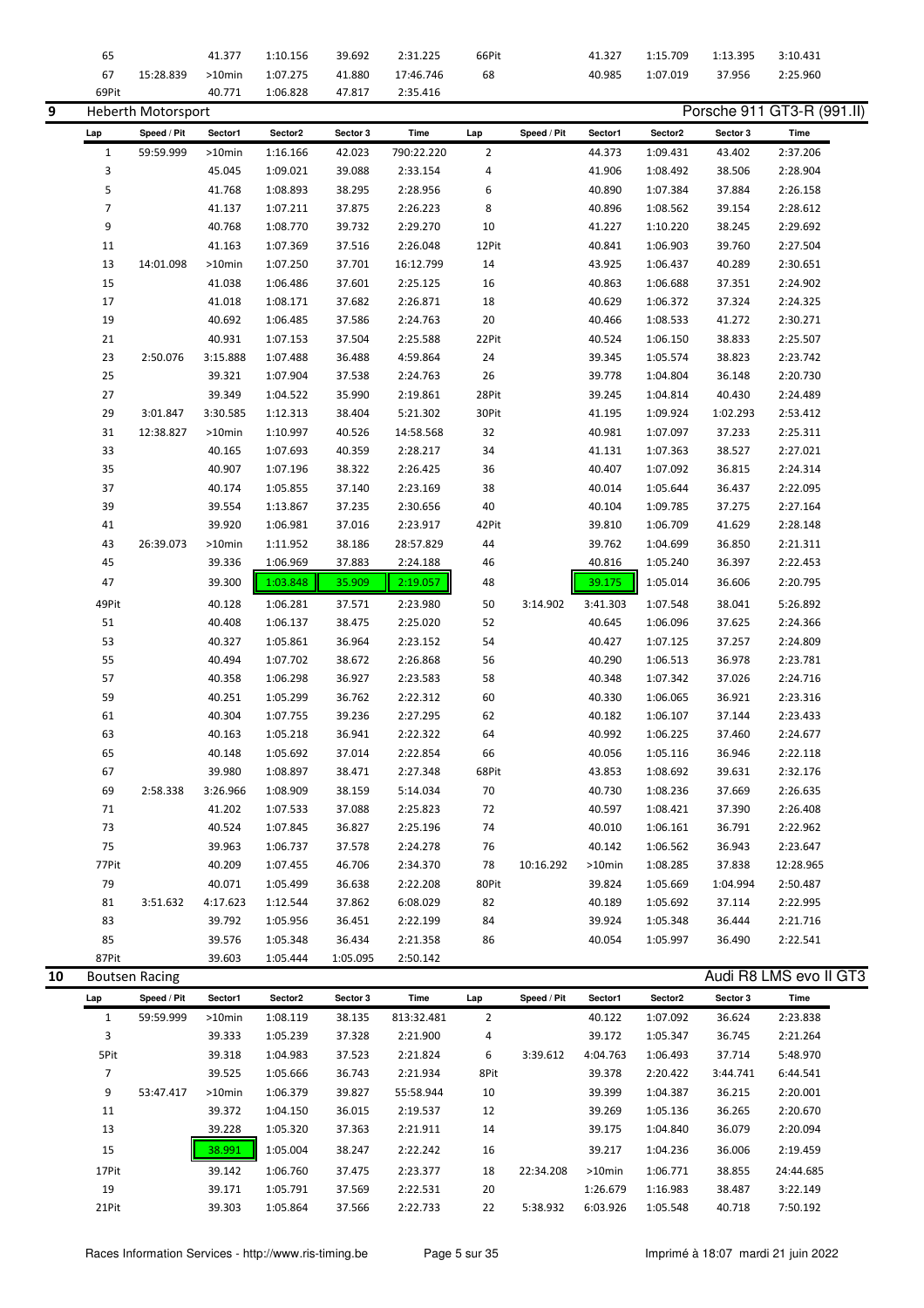|    | 23    |                          | 39.157   | 1:05.351 | 36.153 | 2:20.661 | 24    |          | 39.016   | 1:04.330 | 35.911 | 2:19.257               |  |
|----|-------|--------------------------|----------|----------|--------|----------|-------|----------|----------|----------|--------|------------------------|--|
|    | 25    |                          | 39.187   | 1:04.085 | 36.120 | 2:19.392 | 26    |          | 39.049   | 1:03.890 | 36.005 | 2:18.944               |  |
|    | 27Pit |                          | 39.129   | 1:04.771 | 37.761 | 2:21.661 | 28    | 5:30.222 | 5:57.305 | 1:08.964 | 37.349 | 7:43.618               |  |
|    | 29    |                          | 39.949   | 1:06.538 | 36.821 | 2:23.308 | 30    |          | 39.604   | 1:06.815 | 38.327 | 2:24.746               |  |
|    | 31    |                          | 39.825   | 1:07.054 | 37.123 | 2:24.002 | 32Pit |          | 39.799   | 1:07.076 | 39.237 | 2:26.112               |  |
|    | 33    | 4:13.449                 | 4:39.046 | 1:08.032 | 37.267 | 6:24.345 | 34    |          | 39.860   | 1:06.501 | 37.156 | 2:23.517               |  |
|    | 35    |                          | 39.719   | 1:06.921 | 37.154 | 2:23.794 | 36    |          | 39.598   | 1:06.104 | 36.703 | 2:22.405               |  |
|    | 37Pit |                          | 39.858   | 1:06.449 | 38.991 | 2:25.298 | 38    | 3:30.394 | 3:55.398 | 1:08.456 | 38.232 | 5:42.086               |  |
|    | 39    |                          | 41.126   | 1:07.329 | 37.151 | 2:25.606 | 40    |          | 40.442   | 1:09.915 | 39.530 | 2:29.887               |  |
|    | 41    |                          | 40.279   | 1:07.529 | 37.298 | 2:25.106 | 42    |          | 40.453   | 1:06.726 | 36.842 | 2:24.021               |  |
|    | 43    |                          | 40.164   | 1:06.177 | 37.035 | 2:23.376 | 44    |          | 40.038   | 1:06.480 | 37.026 | 2:23.544               |  |
|    | 45    |                          | 40.048   | 1:06.326 | 37.731 | 2:24.105 | 46    |          | 39.942   | 1:06.529 | 37.087 | 2:23.558               |  |
|    | 47    |                          | 40.050   | 1:07.081 | 37.377 | 2:24.508 | 48Pit |          | 39.860   | 1:07.994 | 38.356 | 2:26.210               |  |
| 11 |       | Tresor by Car Collection |          |          |        |          |       |          |          |          |        | Audi R8 LMS evo II GT3 |  |

| Lap            | Speed / Pit                     | Sector1   | Sector2  | Sector 3 | Time       | Lap            | Speed / Pit | Sector1   | Sector2  | Sector 3               | Time      |
|----------------|---------------------------------|-----------|----------|----------|------------|----------------|-------------|-----------|----------|------------------------|-----------|
| $\mathbf{1}$   | 59:59.999                       | $>10$ min | 1:07.461 | 37.226   | 800:58.054 | $\overline{2}$ |             | 40.829    | 1:05.214 | 36.552                 | 2:22.595  |
| 3              |                                 | 39.840    | 1:05.206 | 36.259   | 2:21.305   | 4              |             | 39.420    | 1:04.731 | 36.127                 | 2:20.278  |
| 5              |                                 | 39.458    | 1:05.675 | 37.227   | 2:22.360   | 6Pit           |             | 39.229    | 1:06.872 | 39.065                 | 2:25.166  |
| $\overline{7}$ | 9:47.271                        | >10min    | 1:11.326 | 37.180   | 12:02.272  | 8              |             | 39.497    | 1:04.676 | 36.215                 | 2:20.388  |
| 9              |                                 | 39.231    | 1:04.119 | 36.081   | 2:19.431   | 10             |             | 40.460    | 1:10.526 | 39.824                 | 2:30.810  |
| 11Pit          |                                 | 43.364    | 1:16.321 | 1:45.351 | 3:45.036   | 12             | 4:04.235    | 4:29.022  | 1:06.150 | 36.551                 | 6:11.723  |
| 13             |                                 | 40.146    | 1:05.373 | 36.327   | 2:21.846   | 14             |             | 39.353    | 1:04.442 | 36.010                 | 2:19.805  |
| 15             |                                 | 39.332    | 1:04.546 | 36.401   | 2:20.279   | 16             |             | 39.087    | 1:06.248 | 37.016                 | 2:22.351  |
| 17             |                                 | 39.422    | 1:04.276 | 36.177   | 2:19.875   | 18Pit          |             | 39.306    | 1:05.472 | 38.675                 | 2:23.453  |
| 19             | 3:13.315                        | 3:38.988  | 1:08.033 | 36.924   | 5:23.945   | 20             |             | 39.771    | 1:06.129 | 36.561                 | 2:22.461  |
| 21             |                                 | 39.530    | 1:05.569 | 36.266   | 2:21.365   | 22             |             | 39.745    | 1:05.953 | 36.389                 | 2:22.087  |
| 23             |                                 | 39.334    | 1:05.434 | 36.146   | 2:20.914   | 24             |             | 39.339    | 1:05.430 | 36.226                 | 2:20.995  |
| 25             |                                 | 39.513    | 1:05.581 | 36.292   | 2:21.386   | 26Pit          |             | 39.452    | 1:07.297 | 39.272                 | 2:26.021  |
| 27             | 13:00.491                       | >10min    | 1:07.083 | 39.576   | 15:12.081  | 28             |             | 39.554    | 2:25.232 | 39.652                 | 3:44.438  |
| 29             |                                 | 39.424    | 1:04.075 | 36.229   | 2:19.728   | 30             |             | 39.380    | 1:05.969 | 37.550                 | 2:22.899  |
| 31             |                                 | 39.595    | 1:04.545 | 36.371   | 2:20.511   | 32             |             | 39.192    | 1:07.114 | 39.293                 | 2:25.599  |
| 33Pit          |                                 | 39.977    | 1:04.451 | 38.883   | 2:23.311   | 34             | 4:56.969    | 5:24.252  | 1:09.166 | 39.019                 | 7:12.437  |
| 35             |                                 | 39.494    | 1:05.406 | 38.486   | 2:23.386   | 36             |             | 39.351    | 1:04.908 | 36.139                 | 2:20.398  |
| 37             |                                 | 39.358    | 1:04.918 | 41.307   | 2:25.583   | 38             |             | 39.192    | 1:04.520 | 36.122                 | 2:19.834  |
| 39             |                                 | 39.022    | 1:04.416 | 36.562   | 2:20.000   | 40             |             | 39.161    | 1:04.775 | 38.335                 | 2:22.271  |
| 41             |                                 | 39.116    | 1:04.455 | 38.488   | 2:22.059   | 42             |             | 39.244    | 1:04.602 | 35.975                 | 2:19.821  |
| 43Pit          |                                 | 39.175    | 1:07.357 | 37.991   | 2:24.523   | 44             | 4:55.111    | 5:20.583  | 1:09.425 | 37.630                 | 7:07.638  |
| 45             |                                 | 39.472    | 1:05.765 | 36.421   | 2:21.658   | 46             |             | 39.122    | 1:05.237 | 36.243                 | 2:20.602  |
| 47             |                                 | 39.418    | 1:06.680 | 39.679   | 2:25.777   | 48             |             | 39.361    | 1:05.255 | 36.112                 | 2:20.728  |
| 49Pit          |                                 | 39.765    | 1:05.649 | 38.316   | 2:23.730   | 50             | 4:37.185    | 5:02.315  | 1:08.060 | 38.310                 | 6:48.685  |
| 51             |                                 | 39.297    | 1:04.443 | 35.897   | 2:19.637   | 52             |             | 39.084    | 1:04.686 | 39.140                 | 2:22.910  |
| 53             |                                 | 39.386    | 1:04.739 | 39.265   | 2:23.390   | 54             |             | 39.184    | 1:04.635 | 35.937                 | 2:19.756  |
| 55Pit          |                                 | 39.694    | 1:06.869 | 38.052   | 2:24.615   | 56             | 3:39.592    | 4:05.566  | 1:09.053 | 37.200                 | 5:51.819  |
| 57             |                                 | 39.985    | 1:05.509 | 36.370   | 2:21.864   | 58             |             | 39.525    | 1:04.952 | 38.086                 | 2:22.563  |
| 59             |                                 | 39.496    | 1:05.861 | 38.870   | 2:24.227   | 60Pit          |             | 39.493    | 1:05.248 | 40.834                 | 2:25.575  |
| 61             | 2:54.595                        | 3:20.866  | 1:05.476 | 37.151   | 5:03.493   | 62             |             | 39.396    | 1:04.946 | 36.374                 | 2:20.716  |
| 63             |                                 | 39.337    | 1:05.038 | 36.385   | 2:20.760   | 64             |             | 39.409    | 1:04.572 | 36.016                 | 2:19.997  |
| 65             |                                 | 39.233    | 1:04.519 | 35.819   | 2:19.571   | 66             |             | 39.302    | 1:04.394 | 35.879                 | 2:19.575  |
|                |                                 |           |          |          |            |                |             |           |          |                        |           |
| 67Pit          |                                 | 39.880    | 1:06.655 | 38.078   | 2:24.613   | 68             | 2:42.808    | 3:07.611  | 1:06.267 | 36.605                 | 4:50.483  |
| 69             |                                 | 39.314    | 1:04.832 | 36.398   | 2:20.544   | 70             |             | 39.267    | 1:04.578 | 36.096                 | 2:19.941  |
| 71             |                                 | 39.275    | 1:05.019 | 36.165   | 2:20.459   | 72             |             | 39.256    | 1:04.960 | 36.232                 | 2:20.448  |
| 73             |                                 | 39.203    | 1:04.643 | 36.101   | 2:19.947   | 74Pit          |             | 39.258    | 1:05.491 | 38.274                 | 2:23.023  |
| 75             | 4:35.030                        | 5:00.349  | 1:10.208 | 37.529   | 6:48.086   | 76             |             | 39.822    | 1:06.095 | 39.418                 | 2:25.335  |
| 77             |                                 | 39.501    | 1:07.056 | 38.000   | 2:24.557   | 78             |             | 39.243    | 1:05.044 | 36.032                 | 2:20.319  |
| 79             |                                 | 39.282    | 1:06.117 | 46.752   | 2:32.151   | 80             |             | 39.330    | 1:05.726 | 37.067                 | 2:22.123  |
| 81Pit          |                                 | 40.507    | 1:05.859 | 40.938   | 2:27.304   | 82Pit          | 11:01.936   | $>10$ min | 1:12.402 | 39.463                 | 13:22.912 |
| 83             | 2:08.765                        | 2:34.362  | 1:07.192 | 36.762   | 4:18.316   | 84             |             | 39.591    | 1:06.309 | 38.203                 | 2:24.103  |
| 85             |                                 | 39.695    | 1:05.612 | 36.568   | 2:21.875   | 86             |             | 39.673    | 1:06.483 | 36.360                 | 2:22.516  |
| 87Pit          | <b>Tresor by Car Collection</b> | 39.547    | 1:05.488 | 45.409   | 2:30.444   |                |             |           |          | Audi R8 LMS evo II GT3 |           |

Lap Speed / Pit Sector1 Sector2 Sector 3 Time Lap Speed / Pit Sector1 Sector2 Sector 3 Time

- -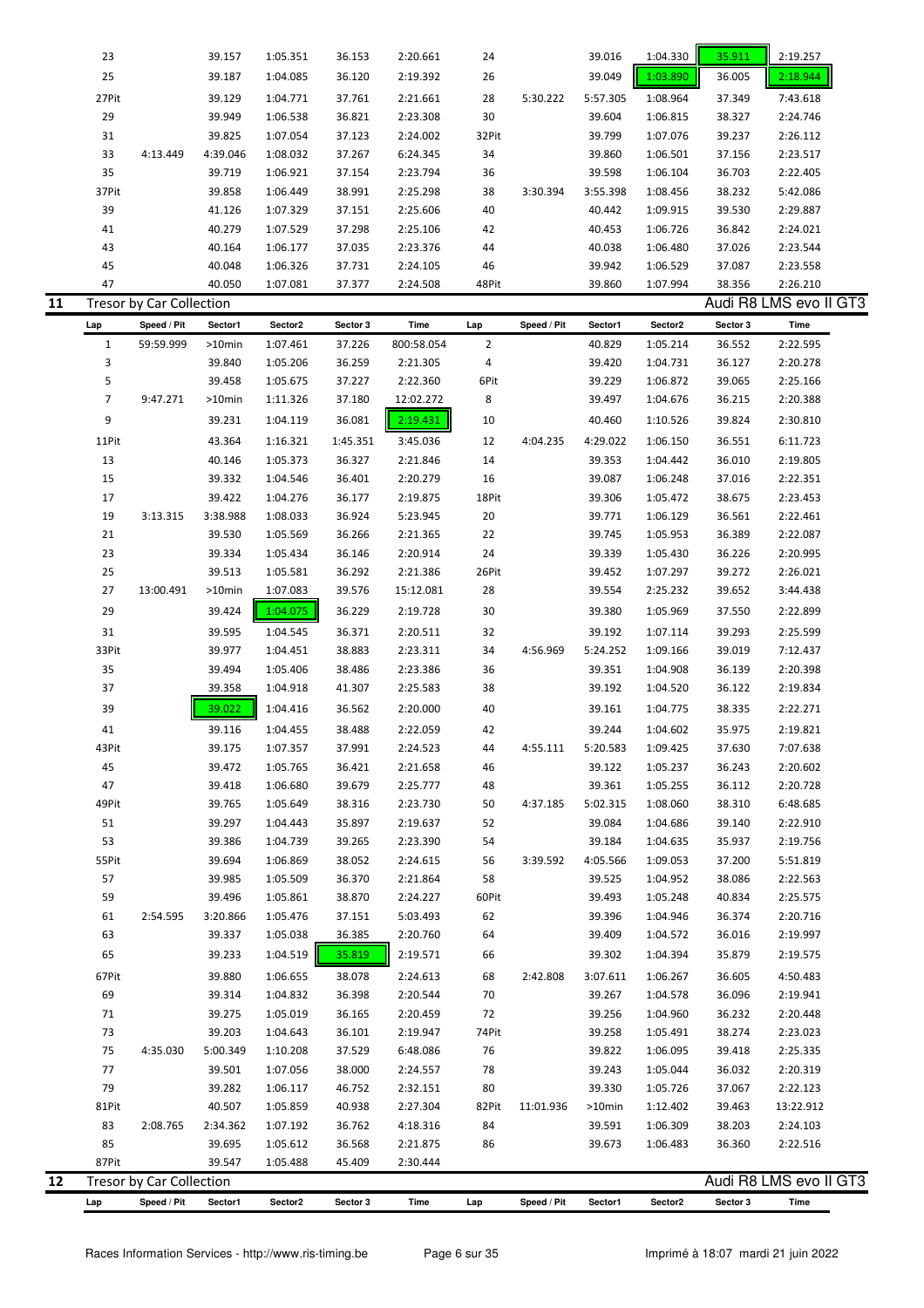|    | $\mathbf{1}$   | 59:59.999               | $>10$ min | 1:05.754 | 36.252   | 782:12.393 | $\overline{2}$ |           | 39.581    | 1:04.581 | 36.069   | 2:20.231                   |  |
|----|----------------|-------------------------|-----------|----------|----------|------------|----------------|-----------|-----------|----------|----------|----------------------------|--|
|    | 3              |                         | 39.471    | 1:03.842 | 35.799   | 2:19.112   | $\overline{4}$ |           | 39.231    | 1:03.773 | 35.797   | 2:18.801                   |  |
|    | 5Pit           |                         | 39.336    | 1:03.729 | 36.771   | 2:19.836   | 6              | 8:48.272  | 9:12.685  | 1:04.696 | 46.535   | 11:03.916                  |  |
|    | $\overline{7}$ |                         | 39.342    | 1:04.771 | 36.579   | 2:20.692   | 8              |           | 39.186    | 1:04.067 | 35.953   | 2:19.206                   |  |
|    | 9              |                         | 39.173    | 1:04.433 | 36.026   | 2:19.632   | 10Pit          |           | 39.346    | 1:04.252 | 37.135   | 2:20.733                   |  |
|    | 11             | 7:12.285                | 7:36.458  | 1:05.821 | 41.184   | 9:23.463   | 12             |           | 39.409    | 1:04.478 | 36.159   | 2:20.046                   |  |
|    | 13             |                         | 39.349    | 1:04.326 | 36.106   | 2:19.781   | 14             |           | 39.170    | 1:04.199 | 35.863   | 2:19.232                   |  |
|    | 15Pit          |                         | 39.194    | 1:04.617 | 36.795   | 2:20.606   | 16             | 8:58.932  | 9:23.744  | 1:09.753 | 41.172   | 11:14.669                  |  |
|    | 17             |                         | 39.170    | 1:04.629 | 36.740   | 2:20.539   | 18             |           | 39.141    | 1:04.180 | 35.918   | 2:19.239                   |  |
|    | 19             |                         | 39.009    | 1:04.127 | 36.015   | 2:19.151   | 20Pit          |           | 39.224    | 1:04.376 | 37.280   | 2:20.880                   |  |
|    | 21             | 5:59.529                | 6:24.481  | 1:05.953 | 39.414   | 8:09.848   | 22             |           | 39.172    | 1:04.745 | 37.439   | 2:21.356                   |  |
|    | 23             |                         | 39.191    | 1:04.439 | 36.162   | 2:19.792   | 24             |           | 39.031    | 1:04.698 | 36.136   | 2:19.865                   |  |
|    | 25Pit          |                         | 39.245    | 1:04.976 | 37.254   | 2:21.475   | 26             | 6:53.161  | 7:18.972  | 1:16.749 | 36.781   | 9:12.502                   |  |
|    | 27             |                         | 39.508    | 1:05.254 | 36.526   | 2:21.288   | 28Pit          |           | 39.272    | 1:06.229 | 1:07.595 | 2:53.096                   |  |
|    | 29             | 8:44.873                | 9:12.268  | 1:05.541 | 38.613   | 10:56.422  | 30             |           | 39.322    | 1:03.578 | 35.732   | 2:18.632                   |  |
|    | 31             |                         | 39.235    | 1:04.000 | 37.264   | 2:20.499   | 32Pit          |           | 39.359    | 1:04.237 | 37.610   | 2:21.206                   |  |
|    | 33             | 8:34.037                | 9:03.536  | 1:12.969 | 41.227   | 10:57.732  | 34             |           | 39.620    | 1:04.097 | 35.846   | 2:19.563                   |  |
|    | 35             |                         | 39.186    | 1:03.881 | 35.843   | 2:18.910   | 36Pit          |           | 39.769    | 1:04.680 | 37.437   | 2:21.886                   |  |
|    | 37             | 5:43.408                | 6:08.041  | 1:04.610 | 36.958   | 7:49.609   | 38             |           | 39.244    | 1:04.116 | 36.094   | 2:19.454                   |  |
|    | 39             |                         | 40.524    | 1:04.440 | 36.379   | 2:21.343   | 40             |           | 39.227    | 1:04.388 | 36.040   | 2:19.655                   |  |
|    | 41Pit          |                         | 39.250    | 1:04.705 | 37.321   | 2:21.276   | 42             | 61:12.459 | >10min    | 1:06.589 | 37.862   | 63:22.046                  |  |
|    | 43             |                         | 39.494    | 1:04.696 | 36.191   | 2:20.381   | 44             |           | 39.362    | 1:05.069 | 36.131   | 2:20.562                   |  |
|    | 45             |                         | 39.406    | 1:04.290 | 36.076   | 2:19.772   | 46             |           | 39.218    | 1:05.251 | 38.098   | 2:22.567                   |  |
|    | 47Pit          |                         | 39.306    | 1:04.786 | 37.771   | 2:21.863   | 48             | 7:33.323  | 7:58.485  | 1:07.877 | 39.289   | 9:45.651                   |  |
|    | 49             |                         | 39.509    | 1:04.794 | 36.431   | 2:20.734   | 50             |           | 39.188    | 1:04.727 | 36.481   | 2:20.396                   |  |
|    | 51             |                         | 39.282    | 1:04.289 | 35.985   | 2:19.556   | 52             |           | 39.346    | 1:04.882 | 37.946   | 2:22.174                   |  |
|    | 53Pit          |                         | 39.111    | 1:04.696 | 37.015   | 2:20.822   | 54             | 11:03.774 | $>10$ min | 1:05.696 | 36.194   | 13:11.205                  |  |
|    | 55             |                         | 39.314    | 1:04.430 | 35.930   | 2:19.674   | 56             |           | 39.153    | 1:04.470 | 36.042   | 2:19.665                   |  |
|    | 57             |                         | 39.172    | 1:04.601 | 35.913   | 2:19.686   | 58Pit          |           | 39.306    | 1:04.247 | 1:09.823 | 2:53.376                   |  |
|    | 59             | 6:34.847                | 7:00.070  | 1:07.039 | 36.470   | 8:43.579   | 60             |           | 40.009    | 1:06.311 | 37.165   | 2:23.485                   |  |
|    | 61             |                         | 39.803    | 1:05.391 | 36.461   | 2:21.655   | 62             |           | 39.878    | 1:05.143 | 36.302   | 2:21.323                   |  |
|    | 63             |                         | 39.730    | 1:04.899 | 36.280   | 2:20.909   | 64             |           | 39.613    | 1:04.767 | 36.377   | 2:20.757                   |  |
|    | 65Pit          |                         | 39.504    | 1:05.094 | 1:04.829 | 2:49.427   |                |           |           |          |          |                            |  |
| 14 |                | <b>Emil Frey Racing</b> |           |          |          |            |                |           |           |          |          | Lamborghini Huracan GT3 Ev |  |

| 14 |                | Emil Frey Racing |           |          |          |            |                |             |           |          |          | Lamborghini Huracan GT3 EV0 |  |
|----|----------------|------------------|-----------|----------|----------|------------|----------------|-------------|-----------|----------|----------|-----------------------------|--|
|    | Lap            | Speed / Pit      | Sector1   | Sector2  | Sector 3 | Time       | Lap            | Speed / Pit | Sector1   | Sector2  | Sector 3 | Time                        |  |
|    | $\mathbf{1}$   | 59:59.999        | $>10$ min | 1:06.420 | 38.837   | 799:58.824 | $\overline{2}$ |             | 40.055    | 1:05.343 | 36.786   | 2:22.184                    |  |
|    | 3              |                  | 39.937    | 1:05.099 | 36.539   | 2:21.575   | 4              |             | 39.796    | 1:05.033 | 36.390   | 2:21.219                    |  |
|    | 5              |                  | 39.781    | 1:04.828 | 36.261   | 2:20.870   | 6              |             | 39.675    | 1:05.080 | 36.341   | 2:21.096                    |  |
|    | $\overline{7}$ |                  | 39.677    | 1:05.990 | 36.201   | 2:21.868   | 8              |             | 39.606    | 1:05.056 | 36.212   | 2:20.874                    |  |
|    | 9              |                  | 39.555    | 1:04.812 | 36.295   | 2:20.662   | 10             |             | 39.427    | 1:04.792 | 36.391   | 2:20.610                    |  |
|    | 11             |                  | 39.707    | 1:05.560 | 36.325   | 2:21.592   | 12Pit          |             | 39.618    | 1:06.185 | 37.984   | 2:23.787                    |  |
|    | 13             | 2:09.917         | 2:35.636  | 1:05.710 | 36.658   | 4:18.004   | 14             |             | 39.963    | 1:05.058 | 36.548   | 2:21.569                    |  |
|    | 15             |                  | 39.640    | 1:05.808 | 37.957   | 2:23.405   | 16             |             | 39.907    | 1:05.387 | 36.892   | 2:22.186                    |  |
|    | 17             |                  | 39.719    | 1:04.837 | 36.271   | 2:20.827   | 18Pit          |             | 39.639    | 1:05.219 | 37.979   | 2:22.837                    |  |
|    | 19             | 2:44.952         | 3:10.029  | 1:05.609 | 37.863   | 4:53.501   | 20             |             | 39.609    | 1:05.353 | 36.570   | 2:21.532                    |  |
|    | 21Pit          |                  | 40.646    | 1:05.658 | 37.857   | 2:24.161   | 22             | 1:49.125    | 2:14.598  | 1:05.760 | 36.452   | 3:56.810                    |  |
|    | 23             |                  | 39.724    | 1:05.335 | 36.737   | 2:21.796   | 24Pit          |             | 39.568    | 1:05.412 | 37.769   | 2:22.749                    |  |
|    | 25             | 9:05.693         | 9:31.793  | 1:06.582 | 36.862   | 11:15.237  | 26             |             | 40.100    | 1:06.085 | 36.793   | 2:22.978                    |  |
|    | 27             |                  | 39.490    | 1:05.183 | 36.471   | 2:21.144   | 28             |             | 39.587    | 1:05.855 | 36.680   | 2:22.122                    |  |
|    | 29Pit          |                  | 39.530    | 1:05.220 | 1:04.729 | 2:49.479   | 30             | 50:04.436   | $>10$ min | 1:08.657 | 37.385   | 52:15.998                   |  |
|    | 31             |                  | 40.073    | 1:05.648 | 36.709   | 2:22.430   | 32             |             | 39.397    | 1:07.850 | 37.370   | 2:24.617                    |  |
|    | 33             |                  | 40.789    | 1:32.590 | 1:16.804 | 3:30.183   | 34             |             | 40.025    | 1:07.776 | 37.994   | 2:25.795                    |  |
|    | 35             |                  | 40.338    | 1:06.720 | 37.011   | 2:24.069   | 36             |             | 39.726    | 1:05.411 | 36.558   | 2:21.695                    |  |
|    | 37             |                  | 39.502    | 1:05.526 | 36.506   | 2:21.534   | 38             |             | 39.349    | 1:06.246 | 37.611   | 2:23.206                    |  |
|    | 39Pit          |                  | 40.801    | 1:08.158 | 39.375   | 2:28.334   | 40             | 17:54.376   | $>10$ min | 1:06.327 | 36.838   | 20:03.198                   |  |
|    | 41             |                  | 39.942    | 1:05.350 | 36.543   | 2:21.835   | 42             |             | 39.733    | 1:04.745 | 36.403   | 2:20.881                    |  |
|    | 43             |                  | 39.528    | 1:04.786 | 36.536   | 2:20.850   | 44             |             | 39.412    | 1:04.850 | 36.398   | 2:20.660                    |  |
|    | 45             |                  | 39.476    | 1:05.169 | 36.404   | 2:21.049   | 46             |             | 39.498    | 1:04.893 | 36.345   | 2:20.736                    |  |
|    | 47             |                  | 39.421    | 1:05.082 | 36.776   | 2:21.279   | 48             |             | 39.532    | 1:05.522 | 36.716   | 2:21.770                    |  |
|    | 49             |                  | 39.349    | 1:06.047 | 38.056   | 2:23.452   | 50             |             | 39.594    | 1:05.446 | 36.380   | 2:21.420                    |  |
|    | 51             |                  | 39.370    | 1:05.474 | 36.530   | 2:21.374   | 52Pit          |             | 44.481    | 1:05.801 | 37.771   | 2:28.053                    |  |
|    | 53             | 2:02.855         | 2:27.930  | 1:06.173 | 37.090   | 4:11.193   | 54             |             | 39.787    | 1:08.603 | 37.094   | 2:25.484                    |  |
|    |                |                  |           |          |          |            |                |             |           |          |          |                             |  |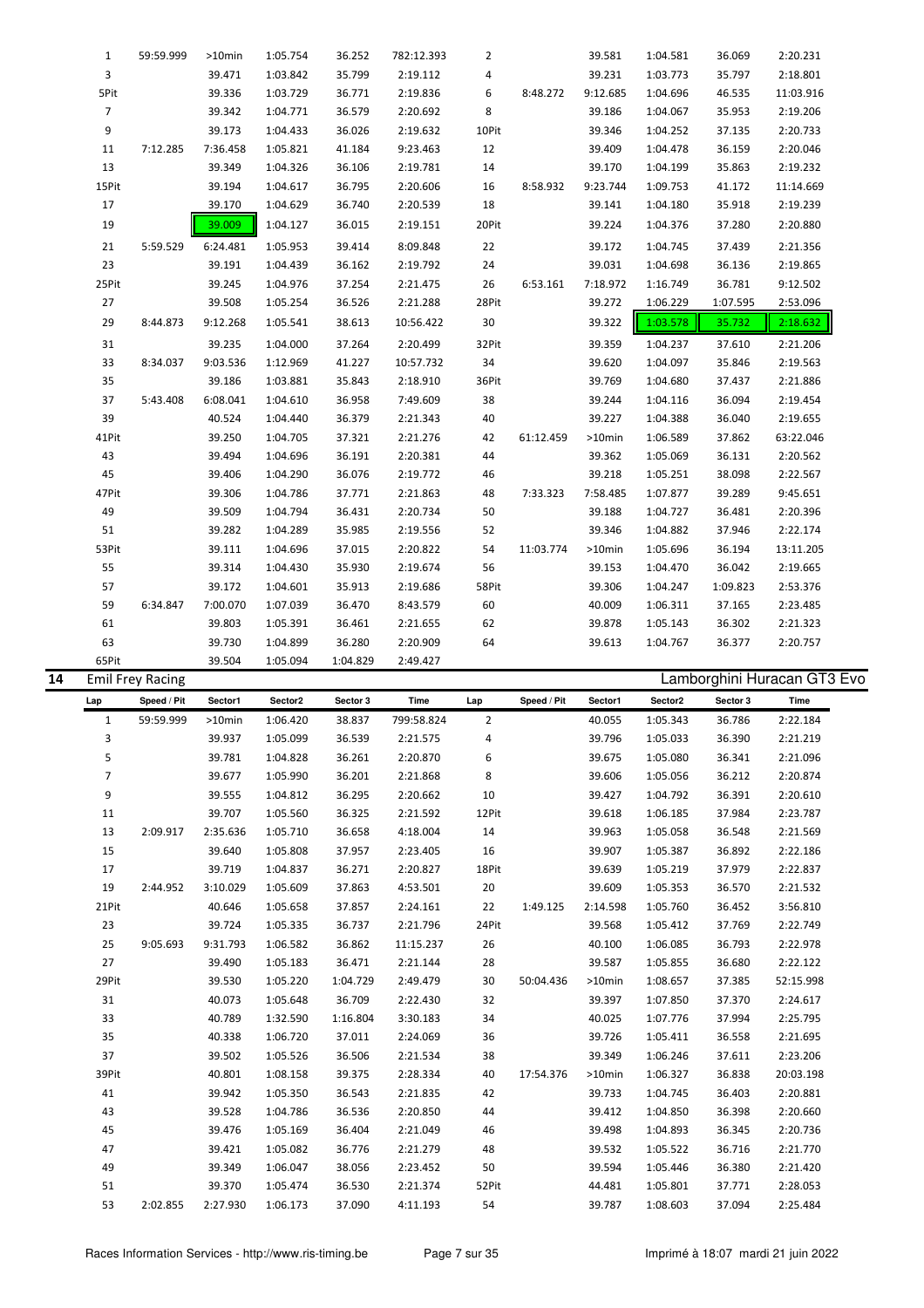| 19 | <b>Emil Frey Racing</b> |        |          |          |          |       |          |          |          |        | Lamborghini Huracan GT3 Evo |  |
|----|-------------------------|--------|----------|----------|----------|-------|----------|----------|----------|--------|-----------------------------|--|
|    | 73                      | 39.487 | 1:04.658 | 36.157   | 2:20.302 | 74Pit |          | 39.477   | 1:04.749 | 37.802 | 2:22.028                    |  |
|    | 71                      | 39.772 | 1:04.742 | 38.693   | 2:23.207 | 72    |          | 39.370   | 1:04.532 | 36.176 | 2:20.078                    |  |
|    | 69Pit                   | 40.497 | 1:07.219 | 1:05.712 | 2:53.428 | 70    | 8:15.433 | 8:41.397 | 1:09.173 | 36.806 | 10:27.376                   |  |
|    | 67                      | 39.576 | 1:04.158 | 36.056   | 2:19.790 | 68    |          | 39.047   | 1:03.752 | 35.965 | 2:18.764                    |  |
|    | 65Pit                   | 39.375 | 1:05.371 | 37.524   | 2:22.270 | 66    | 8:03.265 | 8:30.751 | 1:12.771 | 37.926 | 10:21.448                   |  |
|    | 63                      | 39.439 | 1:05.707 | 36.581   | 2:21.727 | 64    |          | 39.509   | 1:05.136 | 36.362 | 2:21.007                    |  |
|    | 61                      | 39.471 | 1:04.953 | 36.284   | 2:20.708 | 62    |          | 39.912   | 1:05.814 | 36.263 | 2:21.989                    |  |
|    | 59                      | 39.419 | 1:05.285 | 36.493   | 2:21.197 | 60    |          | 39.584   | 1:05.116 | 36.242 | 2:20.942                    |  |
|    | 57                      | 39.590 | 1:05.298 | 36.356   | 2:21.244 | 58    |          | 39.310   | 1:05.063 | 36.617 | 2:20.990                    |  |
|    | 55                      | 40.521 | 1:05.493 | 36.396   | 2:22.410 | 56    |          | 39.605   | 1:05.333 | 37.241 | 2:22.179                    |  |
|    |                         |        |          |          |          |       |          |          |          |        |                             |  |

|    | Lap            | Speed / Pit                | Sector1   | Sector2  | Sector 3 | Time       | Lap            | Speed / Pit | Sector1  | Sector2  | Sector 3 | Time             |  |
|----|----------------|----------------------------|-----------|----------|----------|------------|----------------|-------------|----------|----------|----------|------------------|--|
|    | $\mathbf{1}$   | 59:59.999                  | $>10$ min | 1:06.827 | 36.730   | 820:47.955 | $\overline{2}$ |             | 39.921   | 1:05.142 | 36.309   | 2:21.372         |  |
|    | 3              |                            | 39.690    | 1:04.603 | 36.257   | 2:20.550   | 4              |             | 39.384   | 1:04.434 | 36.208   | 2:20.026         |  |
|    | 5              |                            | 39.423    | 1:04.010 | 36.013   | 2:19.446   | 6Pit           |             | 39.391   | 1:04.008 | 37.348   | 2:20.747         |  |
|    | $\overline{7}$ | 13:50.073                  | $>10$ min | 1:05.454 | 38.465   | 15:59.021  | 8              |             | 39.474   | 1:16.669 | 37.040   | 2:33.183         |  |
|    | 9              |                            | 39.398    | 1:05.115 | 37.595   | 2:22.108   | 10             |             | 39.372   | 1:03.678 | 36.291   | 2:19.341         |  |
|    | 11             |                            | 39.189    | 1:03.915 | 36.017   | 2:19.121   | 12             |             | 39.130   | 1:05.073 | 39.581   | 2:23.784         |  |
|    | 13             |                            | 39.358    | 1:03.782 | 35.906   | 2:19.046   | 14             |             | 39.420   | 1:04.030 | 35.956   | 2:19.406         |  |
|    | 15             |                            | 39.231    | 1:04.112 | 36.025   | 2:19.368   | 16Pit          |             | 39.361   | 1:04.468 | 37.228   | 2:21.057         |  |
|    | 17             | 21:35.811                  | $>10$ min | 1:08.271 | 38.140   | 23:49.356  | 18             |             | 40.949   | 1:10.069 | 38.229   | 2:29.247         |  |
|    | 19             |                            | 40.495    | 1:06.276 | 37.176   | 2:23.947   | 20             |             | 40.084   | 1:06.698 | 37.287   | 2:24.069         |  |
|    | 21             |                            | 41.275    | 1:07.863 | 37.322   | 2:26.460   | 22             |             | 40.045   | 1:05.740 | 36.812   | 2:22.597         |  |
|    | 23             |                            | 40.148    | 1:05.618 | 36.745   | 2:22.511   | 24             |             | 39.664   | 1:05.457 | 36.694   | 2:21.815         |  |
|    | 25             |                            | 39.820    | 1:04.802 | 36.629   | 2:21.251   | 26Pit          |             | 39.868   | 1:05.697 | 40.354   | 2:25.919         |  |
|    | 27             | 27:31.451                  | $>10$ min | 1:06.148 | 37.355   | 29:41.148  | 28             |             | 39.678   | 1:05.516 | 36.814   | 2:22.008         |  |
|    | 29             |                            | 39.846    | 1:05.390 | 38.159   | 2:23.395   | 30Pit          |             | 39.699   | 1:06.595 | 38.689   | 2:24.983         |  |
|    | 31             | 27:23.927                  | $>10$ min | 1:06.382 | 37.213   | 29:34.059  | 32             |             | 40.014   | 1:06.104 | 37.305   | 2:23.423         |  |
|    | 33             |                            | 40.610    | 1:05.798 | 36.695   | 2:23.103   | 34             |             | 39.748   | 1:05.327 | 36.648   | 2:21.723         |  |
|    | 35             |                            | 39.892    | 1:04.875 | 36.434   | 2:21.201   | 36             |             | 39.781   | 1:04.910 | 36.848   | 2:21.539         |  |
|    | 37             |                            | 39.669    | 1:04.894 | 36.466   | 2:21.029   | 38             |             | 39.774   | 1:05.019 | 36.325   | 2:21.118         |  |
|    | 39Pit          |                            | 39.730    | 1:07.048 | 37.966   | 2:24.744   | 40             | 24:12.038   | >10min   | 1:06.590 | 38.635   | 26:24.338        |  |
|    | 41             |                            | 40.010    | 1:05.182 | 36.177   | 2:21.369   | 42             |             | 39.401   | 1:04.440 | 36.141   | 2:19.982         |  |
|    | 43             |                            | 39.668    | 1:03.994 | 36.049   | 2:19.711   | 44             |             | 39.372   | 1:04.295 | 36.323   | 2:19.990         |  |
|    | 45             |                            | 39.387    | 1:04.221 | 36.320   | 2:19.928   | 46             |             | 39.180   | 1:03.922 | 35.867   | 2:18.969         |  |
|    | 47             |                            | 39.360    | 1:04.568 | 41.893   | 2:25.821   | 48Pit          |             | 39.685   | 1:05.595 | 38.354   | 2:23.634         |  |
|    | 49Pit          | 6:49.159                   | 7:14.905  | 1:05.951 | 1:07.858 | 9:28.714   | 50             | 6:50.478    | 7:15.491 | 1:06.132 | 37.211   | 8:58.834         |  |
|    | 51             |                            | 40.127    | 1:05.580 | 36.477   | 2:22.184   | 52             |             | 39.865   | 1:04.743 | 36.478   | 2:21.086         |  |
|    | 53             |                            | 39.728    | 1:04.729 | 36.487   | 2:20.944   | 54             |             | 39.795   | 1:04.822 | 36.477   | 2:21.094         |  |
|    | 55             |                            | 39.729    | 1:04.701 | 36.248   | 2:20.678   | 56Pit          |             | 39.709   | 1:04.868 | 55.252   | 2:39.829         |  |
| 20 |                | SPS automotive performance |           |          |          |            |                |             |          |          |          | Mercedes-AMG GT3 |  |
|    | Lap            | Speed / Pit                | Sector1   | Sector2  | Sector 3 | Time       | Lap            | Speed / Pit | Sector1  | Sector2  | Sector 3 | Time             |  |
|    | 1Pit           | 59:59.999                  | >10min    | 1:24.849 | 45.357   | 818:09.598 | 2              | 2:10.887    | 2:36.544 | 1:07.212 | 37.154   | 4:20.910         |  |
|    |                |                            |           |          |          |            |                |             |          |          |          |                  |  |

| 1Pit           | 59:59.999 | $>10$ min | 1:24.849 | 45.357 | 818:09.598 | 2     | 2:10.887 | 2:36.544 | 1:07.212 | 37.154 | 4:20.910 |  |
|----------------|-----------|-----------|----------|--------|------------|-------|----------|----------|----------|--------|----------|--|
| 3              |           | 40.637    | 1:06.278 | 36.850 | 2:23.765   | 4     |          | 40.157   | 1:05.829 | 36.690 | 2:22.676 |  |
| 5              |           | 40.329    | 1:06.959 | 37.196 | 2:24.484   | 6     |          | 40.809   | 1:06.030 | 37.037 | 2:23.876 |  |
| $\overline{7}$ |           | 40.585    | 1:07.095 | 38.269 | 2:25.949   | 8Pit  |          | 41.619   | 1:08.341 | 39.412 | 2:29.372 |  |
| 9              | 2:21.085  | 2:46.081  | 1:06.470 | 37.138 | 4:29.689   | 10    |          | 40.451   | 1:05.793 | 37.209 | 2:23.453 |  |
| 11             |           | 41.019    | 1:07.604 | 37.146 | 2:25.769   | 12    |          | 40.230   | 1:05.938 | 36.840 | 2:23.008 |  |
| 13             |           | 40.425    | 1:07.384 | 37.163 | 2:24.972   | 14    |          | 40.270   | 1:06.839 | 38.918 | 2:26.027 |  |
| 15             |           | 40.513    | 1:06.246 | 36.818 | 2:23.577   | 16    |          | 40.093   | 1:07.847 | 37.256 | 2:25.196 |  |
| 17             |           | 40.271    | 1:05.823 | 36.676 | 2:22.770   | 18    |          | 40.056   | 1:06.400 | 36.919 | 2:23.375 |  |
| 19             |           | 40.153    | 1:05.853 | 36.762 | 2:22.768   | 20    |          | 40.058   | 1:05.505 | 36.550 | 2:22.113 |  |
| 21Pit          |           | 40.094    | 1:05.771 | 39.431 | 2:25.296   | 22    | 4:28.796 | 4:53.936 | 1:07.394 | 37.566 | 6:38.896 |  |
| 23             |           | 40.667    | 1:08.039 | 37.197 | 2:25.903   | 24Pit |          | 40.555   | 1:06.241 | 44.101 | 2:30.897 |  |
| 25             | 14:03.644 | $>10$ min | 1:09.315 | 37.302 | 16:15.293  | 26    |          | 40.187   | 1:05.051 | 36.311 | 2:21.549 |  |
| 27             |           | 39.892    | 1:04.866 | 36.305 | 2:21.063   | 28    |          | 39.749   | 1:05.425 | 36.836 | 2:22.010 |  |
| 29             |           | 39.914    | 1:06.208 | 36.977 | 2:23.099   | 30    |          | 40.130   | 1:05.333 | 36.659 | 2:22.122 |  |
| 31             |           | 40.553    | 1:05.864 | 36.840 | 2:23.257   | 32    |          | 40.247   | 1:05.353 | 38.647 | 2:24.247 |  |
| 33             |           | 40.178    | 1:05.116 | 36.603 | 2:21.897   | 34Pit |          | 39.929   | 1:06.816 | 38.110 | 2:24.855 |  |
| 35             | 23:24.605 | $>10$ min | 1:06.154 | 36.764 | 25:34.850  | 36    |          | 39.705   | 1:04.682 | 36.356 | 2:20.743 |  |
| 37             |           | 39.467    | 1:04.324 | 36.081 | 2:19.872   | 38    |          | 39.366   | 1:04.215 | 36.072 | 2:19.653 |  |
|                |           |           |          |        |            |       |          |          |          |        |          |  |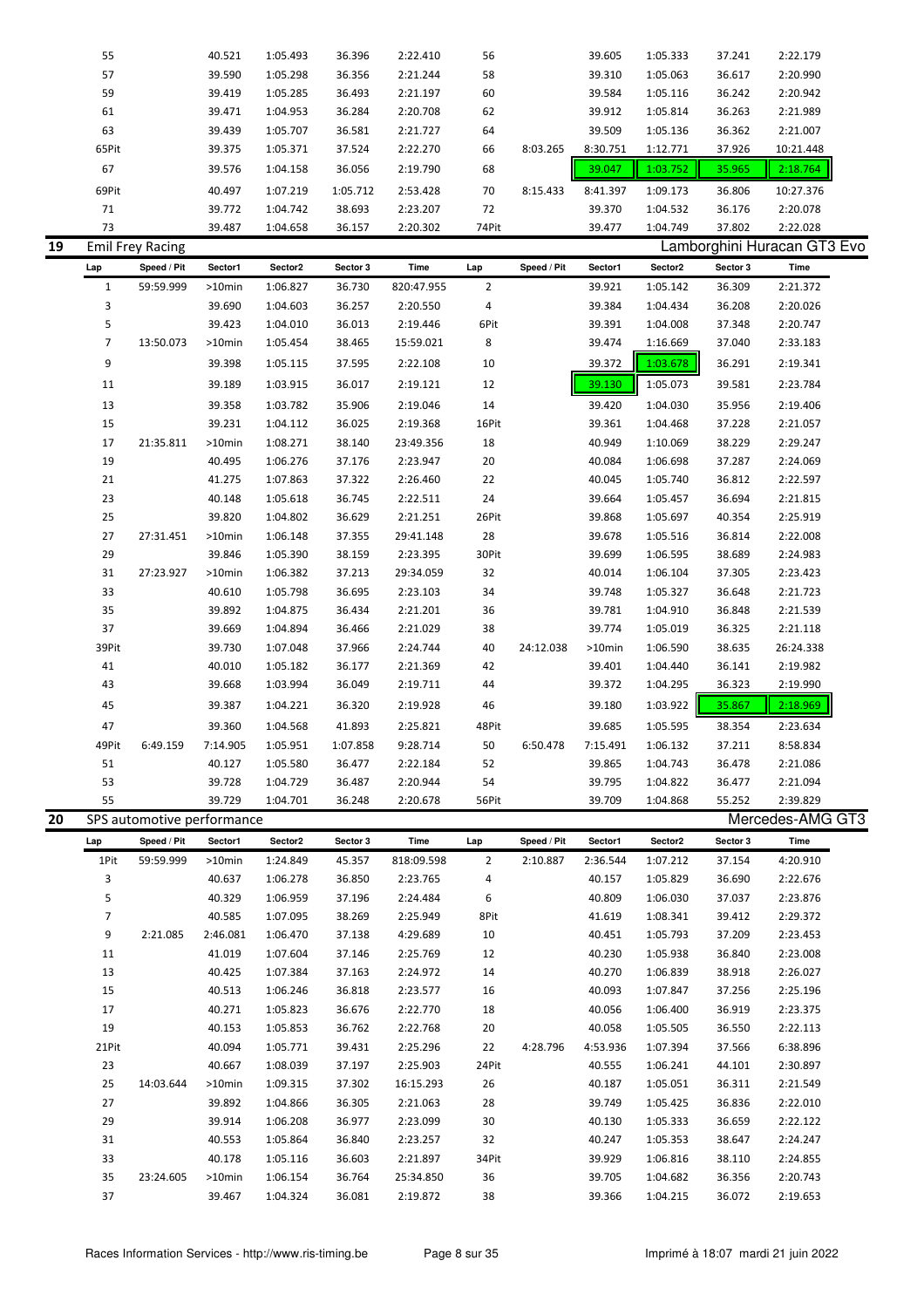|    | 39Pit                |             | 39.313   | 1:07.713 | 37.744   | 2:24.770    | 40             | 22:35.141   | >10min   | 1:06.066 | 36.873   | 24:44.242                  |
|----|----------------------|-------------|----------|----------|----------|-------------|----------------|-------------|----------|----------|----------|----------------------------|
|    | 41                   |             | 40.118   | 1:05.385 | 36.564   | 2:22.067    | 42             |             | 39.693   | 1:05.413 | 40.963   | 2:26.069                   |
|    | 43Pit                |             | 39.493   | 1:05.272 | 39.599   | 2:24.364    | 44             | 8:36.551    | 9:03.881 | 1:07.970 | 37.142   | 10:48.993                  |
|    | 45                   |             | 39.630   | 1:05.302 | 36.629   | 2:21.561    | 46             |             | 39.371   | 1:05.083 | 36.334   | 2:20.788                   |
|    | 47Pit                |             | 39.693   | 1:06.665 | 38.289   | 2:24.647    | 48             | 23:25.651   | >10min   | 1:05.817 | 38.110   | 25:36.080                  |
|    | 49                   |             | 39.628   | 1:05.093 | 36.654   | 2:21.375    | 50             |             | 39.599   | 1:05.008 | 36.511   | 2:21.118                   |
|    | 51                   |             | 39.410   | 1:05.045 | 36.398   | 2:20.853    | 52Pit          |             | 39.570   | 1:05.746 | 41.864   | 2:27.180                   |
|    | 53                   | 4:04.922    | 4:31.548 |          | 36.710   | 6:13.946    | 54             |             | 39.276   |          | 35.858   | 2:18.770                   |
|    |                      |             |          | 1:05.688 |          |             |                |             |          | 1:03.636 |          |                            |
|    | 55                   |             | 39.186   | 1:03.508 | 35.955   | 2:18.649    | 56Pit          |             | 39.272   | 1:03.651 | 37.491   | 2:20.414                   |
| 21 | AF Corse             |             |          |          |          |             |                |             |          |          |          | Ferrari 488 GT3            |
|    | Lap                  | Speed / Pit | Sector1  | Sector2  | Sector 3 | Time        | Lap            | Speed / Pit | Sector1  | Sector2  | Sector 3 | Time                       |
|    | $1\,$                | 59:59.999   | >10min   | 1:05.868 | 39.605   | 799:55.821  | $\overline{2}$ |             | 39.601   | 1:04.865 | 36.288   | 2:20.754                   |
|    | 3                    |             | 39.349   | 1:04.735 | 36.772   | 2:20.856    | 4              |             | 39.468   | 1:05.161 | 36.270   | 2:20.899                   |
|    | 5                    |             | 39.229   | 1:04.777 | 36.566   | 2:20.572    | 6Pit           |             | 39.547   | 1:05.893 | 39.254   | 2:24.694                   |
|    | $\overline{7}$       | 4:17.524    | 4:42.608 | 1:05.765 | 40.014   | 6:28.387    | 8              |             | 39.339   | 1:04.713 | 36.304   | 2:20.356                   |
|    | 9                    |             | 39.259   | 1:04.390 | 35.947   | 2:19.596    | 10             |             | 39.217   | 1:04.199 | 35.950   | 2:19.366                   |
|    | 11Pit                |             | 39.197   | 1:06.836 | 40.090   | 2:26.123    | 12             | 25:48.523   | >10min   | 1:10.193 | 38.911   | 28:08.649                  |
|    | 13                   |             | 40.096   | 1:08.727 | 37.635   | 2:26.458    | 14             |             | 39.960   | 1:06.506 | 37.095   | 2:23.561                   |
|    | 15                   |             | 39.944   | 1:06.483 | 36.679   | 2:23.106    | 16             |             | 39.634   | 1:05.953 | 37.126   | 2:22.713                   |
|    | 17                   |             | 39.832   | 1:06.143 | 37.249   | 2:23.224    | 18Pit          |             | 41.226   | 1:09.297 | 41.968   | 2:32.491                   |
|    |                      |             |          |          |          |             |                |             |          |          |          |                            |
|    | 19                   | 22:43.179   | >10min   | 1:05.326 | 41.198   | 24:55.703   | 20             |             | 39.372   | 1:05.569 | 37.285   | 2:22.226                   |
|    | 21                   |             | 39.274   | 1:05.014 | 36.444   | 2:20.732    | 22             |             | 39.432   | 1:04.520 | 36.097   | 2:20.049                   |
|    | 23                   |             | 39.458   | 1:04.220 | 36.131   | 2:19.809    | 24             |             | 39.339   | 1:04.752 | 36.476   | 2:20.567                   |
|    | 25Pit                |             | 39.435   | 1:04.919 | 40.135   | 2:24.489    | 26             | 3:59.074    | 4:25.355 | 1:07.026 | 36.949   | 6:09.330                   |
|    | 27                   |             | 40.250   | 1:06.909 | 37.077   | 2:24.236    | 28             |             | 39.708   | 1:06.146 | 37.323   | 2:23.177                   |
|    | 29                   |             | 39.457   | 1:05.575 | 36.533   | 2:21.565    | 30             |             | 39.389   | 1:05.533 | 36.328   | 2:21.250                   |
|    | 31                   |             | 39.967   | 1:06.370 | 36.703   | 2:23.040    | 32             |             | 39.346   | 1:05.267 | 36.302   | 2:20.915                   |
|    | 33                   |             | 39.260   | 1:05.276 | 36.562   | 2:21.098    | 34             |             | 39.327   | 1:05.123 | 37.500   | 2:21.950                   |
|    | 35                   |             | 40.929   | 1:05.670 | 36.485   | 2:23.084    | 36             |             | 39.242   | 1:05.532 | 36.643   | 2:21.417                   |
|    | 37Pit                |             | 39.238   | 1:49.367 | 42.895   | 3:11.500    | 38             | 8:35.830    | 9:01.621 | 1:08.303 | 36.922   | 10:46.846                  |
|    | 39                   |             | 39.527   | 1:05.866 | 36.863   | 2:22.256    | 40             |             | 39.716   | 1:05.616 | 36.513   | 2:21.845                   |
|    | 41                   |             | 39.601   | 1:05.603 | 36.595   | 2:21.799    | 42             |             | 39.607   | 1:05.806 | 38.744   | 2:24.157                   |
|    | 43                   |             | 39.336   | 1:05.515 | 36.550   | 2:21.401    | 44             |             | 39.403   | 1:05.394 | 36.376   | 2:21.173                   |
|    | 45Pit                |             | 39.407   | 1:05.294 | 38.392   | 2:23.093    | 46Pit          | 83:47.918   | >10min   | 1:11.151 | 1:08.181 | 86:34.565                  |
|    | 47                   | 7:10.009    | 7:35.141 | 1:05.550 | 39.366   | 9:20.057    | 48             |             | 39.331   | 1:04.216 | 35.935   | 2:19.482                   |
|    | 49                   |             | 39.260   | 1:04.288 | 36.087   | 2:19.635    | 50             |             | 39.337   | 1:04.675 | 36.217   | 2:20.229                   |
|    | 51                   |             | 39.340   | 1:06.413 | 37.891   | 2:23.644    | 52Pit          |             | 39.569   | 1:05.179 | 56.096   | 2:40.844                   |
| 22 | <b>Allied Racing</b> |             |          |          |          |             |                |             |          |          |          | Porsche 911 GT3-R (991.II) |
|    | Lap                  | Speed / Pit | Sector1  | Sector2  | Sector 3 | <b>Time</b> | Lap            | Speed / Pit | Sector1  | Sector2  | Sector 3 | Time                       |
|    | $\mathbf{1}$         | 59:59.999   | >10min   | 1:08.741 | 37.814   | 785:16.081  | 2              |             | 40.261   | 1:05.654 | 36.499   | 2:22.414                   |
|    | 3                    |             | 39.911   | 1:04.593 | 36.391   | 2:20.895    | 4              |             | 39.259   | 1:04.620 | 36.129   | 2:20.008                   |
|    | 5                    |             | 39.481   | 1:04.708 | 35.947   | 2:20.136    | 6              |             | 39.133   | 1:05.129 | 36.308   | 2:20.570                   |
|    | 7Pit                 |             | 39.332   | 1:04.988 | 38.371   | 2:22.691    | 8              | 5:11.749    | 5:40.978 | 1:07.739 | 38.209   | 7:26.926                   |
|    | 9                    |             | 41.866   | 1:08.609 | 37.695   | 2:28.170    | 10             |             | 40.884   | 1:07.853 | 37.314   | 2:26.051                   |
|    | 11                   |             | 40.918   | 1:07.688 | 37.369   | 2:25.975    | 12             |             | 40.931   | 1:06.919 | 37.223   | 2:25.073                   |
|    | 13                   |             | 40.597   | 1:06.460 | 37.249   | 2:24.306    | 14Pit          |             | 41.184   | 1:07.227 | 38.765   | 2:27.176                   |
|    | 15                   | 3:25.158    | 3:52.110 | 1:06.917 | 37.093   | 5:36.120    | 16             |             | 40.569   | 1:09.049 | 39.825   | 2:29.443                   |
|    |                      |             |          |          |          |             |                |             |          |          |          |                            |
|    | 17                   |             | 41.279   | 1:07.216 | 37.074   | 2:25.569    | 18             |             | 40.443   | 1:08.762 | 40.793   | 2:29.998                   |
|    | 19                   |             | 41.772   | 1:06.811 | 37.553   | 2:26.136    | 20             |             | 40.184   | 1:07.256 | 36.973   | 2:24.413                   |
|    | 21Pit                |             | 40.143   | 1:06.281 | 39.140   | 2:25.564    | 22             | 8:53.258    | 9:18.908 | 1:06.813 | 37.421   | 11:03.142                  |
|    | 23                   |             | 40.093   | 1:06.454 | 38.853   | 2:25.400    | 24             |             | 40.152   | 1:06.097 | 37.316   | 2:23.565                   |
|    | 25                   |             | 39.976   | 1:05.486 | 36.785   | 2:22.247    | 26             |             | 40.259   | 1:05.603 | 36.731   | 2:22.593                   |
|    | 27Pit                |             | 40.235   | 1:06.174 | 38.203   | 2:24.612    | 28             | 7:51.378    | 8:19.833 | 1:16.794 | 42.503   | 10:19.130                  |
|    | 29                   |             | 40.740   | 1:10.663 | 40.084   | 2:31.487    | 30Pit          |             | 40.509   | 1:06.517 | 41.830   | 2:28.856                   |
|    | 31                   | 11:24.242   | >10min   | 1:14.642 | 39.523   | 13:46.054   | 32             |             | 39.708   | 1:05.156 | 36.719   | 2:21.583                   |
|    | 33                   |             | 39.487   | 1:04.423 | 35.763   | 2:19.673    | 34             |             | 39.210   | 1:05.401 | 36.697   | 2:21.308                   |
|    | 35                   |             | 39.919   | 1:04.684 | 36.579   | 2:21.182    | 36             |             | 39.432   | 1:04.392 | 35.882   | 2:19.706                   |
|    | 37                   |             | 39.431   | 1:04.833 | 36.033   | 2:20.297    | 38             |             | 39.367   | 1:04.926 | 36.424   | 2:20.717                   |
|    | 39Pit                |             | 39.597   | 1:04.455 | 37.772   | 2:21.824    | 40             | 7:35.926    | 8:08.876 | 1:14.631 | 39.387   | 10:02.894                  |
|    | 41                   |             | 40.496   | 1:06.589 | 36.663   | 2:23.748    | 42             |             | 40.051   | 1:05.884 | 36.459   | 2:22.394                   |
|    | 43                   |             | 39.993   | 1:05.954 | 36.595   | 2:22.542    | 44             |             | 39.803   | 1:05.740 | 36.530   | 2:22.073                   |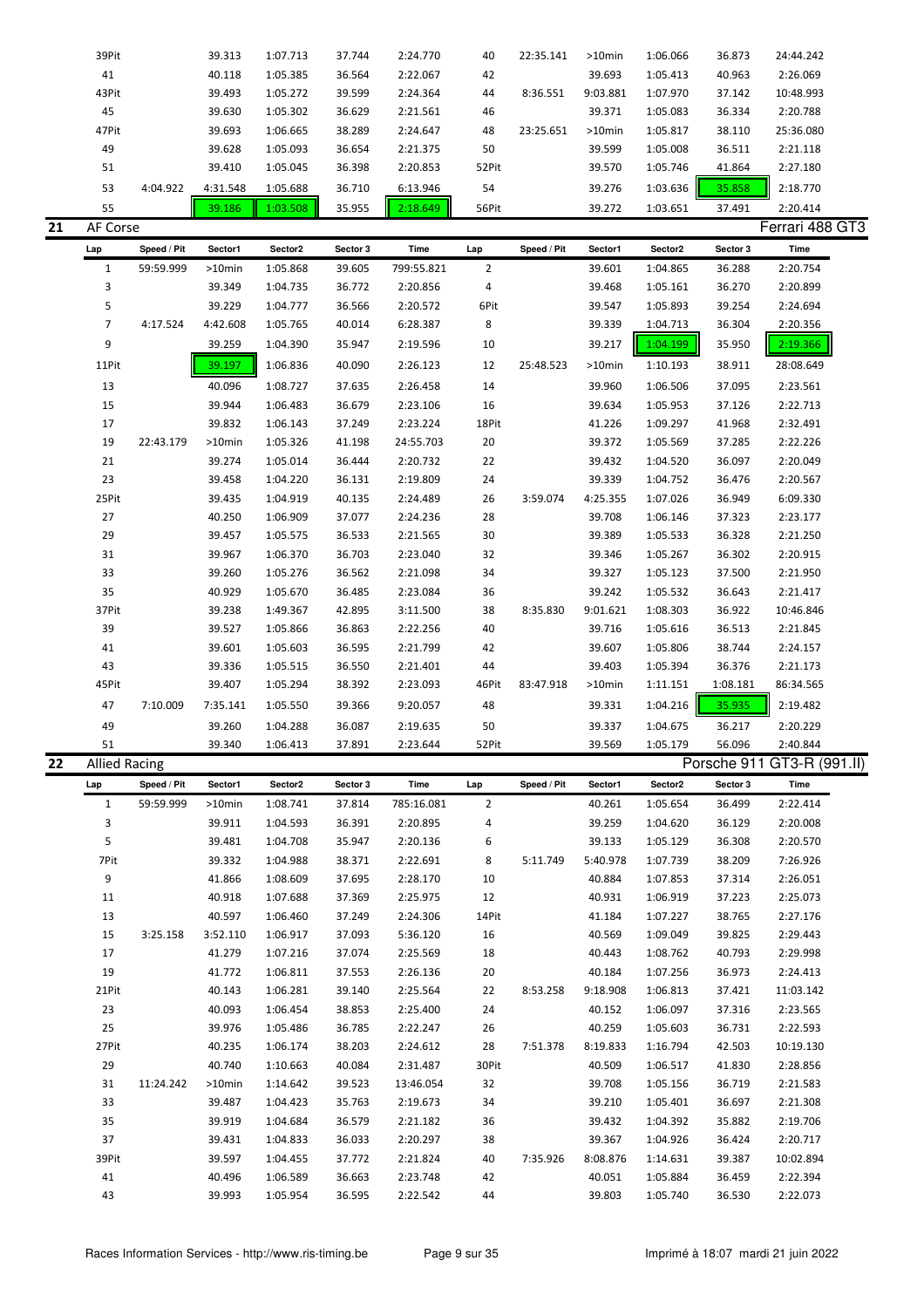|    | 45             |                               | 39.827           | 1:05.748             | 36.336           | 2:21.911             | 46             |             | 39.978           | 1:07.951             | 36.701           | 2:24.630                            |  |
|----|----------------|-------------------------------|------------------|----------------------|------------------|----------------------|----------------|-------------|------------------|----------------------|------------------|-------------------------------------|--|
|    | 47Pit          |                               | 40.093           | 1:07.263             | 40.606           | 2:27.962             | 48             | 22:52.055   | >10min           | 1:06.034             | 36.893           | 25:01.025                           |  |
|    | 49             |                               | 39.658           | 1:05.012             | 36.362           | 2:21.032             | 50             |             | 39.406           | 1:06.784             | 36.388           | 2:22.578                            |  |
|    | 51             |                               | 39.393           | 1:05.295             | 36.129           | 2:20.817             | 52             |             | 39.221           | 1:04.712             | 36.115           | 2:20.048                            |  |
|    | 53Pit          |                               | 39.153           | 1:05.213             | 36.914           | 2:21.280             | 54             | 5:42.431    | 6:08.775         | 1:06.439             | 39.586           | 7:54.800                            |  |
|    |                |                               |                  |                      |                  |                      |                |             |                  |                      |                  |                                     |  |
|    | 55             |                               | 39.306           | 1:05.314             | 36.095           | 2:20.715             | 56             |             | 39.749           | 1:06.037             | 36.218           | 2:22.004                            |  |
|    | 57             |                               | 39.315           | 1:04.772             | 36.095           | 2:20.182             | 58             |             | 39.280           | 1:04.974             | 36.463           | 2:20.717                            |  |
|    | 59Pit          |                               | 39.279           | 1:05.232             | 37.056           | 2:21.567             | 60             | 3:55.821    | 4:21.773         | 1:06.939             | 37.416           | 6:06.128                            |  |
|    | 61             |                               | 40.313           | 1:07.308             | 37.904           | 2:25.525             | 62             |             | 40.186           | 1:05.602             | 36.970           | 2:22.758                            |  |
|    | 63             |                               | 40.114           | 1:06.901             | 36.952           | 2:23.967             | 64             |             | 40.032           | 1:08.436             | 38.241           | 2:26.709                            |  |
|    | 65Pit          |                               | 40.481           | 1:06.088             | 39.016           | 2:25.585             | 66             | 3:25.925    | 3:51.647         | 1:06.088             | 37.276           | 5:35.011                            |  |
|    | 67             |                               | 39.414           | 1:05.374             | 36.436           | 2:21.224             | 68             |             | 39.422           | 1:05.443             | 36.321           | 2:21.186                            |  |
|    | 69             |                               | 39.426           | 1:05.104             | 36.446           | 2:20.976             | 70Pit          |             | 39.505           | 1:05.029             | 37.341           | 2:21.875                            |  |
|    | 71             | 6:38.067                      | 7:05.613         | 1:11.319             | 45.017           | 9:01.949             | 72             |             | 41.467           | 1:08.885             | 38.007           | 2:28.359                            |  |
|    | 73             |                               | 39.406           | 1:04.235             | 35.944           | 2:19.585             | 74             |             | 39.195           | 1:03.988             | 35.928           | 2:19.111                            |  |
|    |                |                               |                  |                      |                  |                      |                |             |                  |                      |                  |                                     |  |
|    | 75             |                               | 39.102           | 1:03.989             | 35.752           | 2:18.843             | 76Pit          |             | 40.655           | 1:07.003             | 40.564           | 2:28.222                            |  |
|    | 77Pit          | 3:30.544                      | 3:56.861         | 1:06.462             | 1:00.073         | 6:03.396             | 78             | 5:51.672    | 6:16.980         | 1:06.908             | 37.342           | 8:01.230                            |  |
|    | 79             |                               | 40.411           | 1:06.004             | 36.832           | 2:23.247             | 80             |             | 40.187           | 1:06.392             | 36.941           | 2:23.520                            |  |
|    | 81             |                               | 40.098           | 1:05.393             | 36.500           | 2:21.991             | 82             |             | 40.036           | 1:06.697             | 37.077           | 2:23.810                            |  |
|    | 83             |                               | 40.189           | 1:05.373             | 36.802           | 2:22.364             | 84Pit          |             | 39.974           | 1:07.156             | 54.703           | 2:41.833                            |  |
| 23 |                | Heart of Racing with TF Sport |                  |                      |                  |                      |                |             |                  |                      |                  | <b>Aston Martin Vantage AMR GT3</b> |  |
|    | Lap            | Speed / Pit                   | Sector1          | Sector2              | Sector 3         | Time                 | Lap            | Speed / Pit | Sector1          | Sector2              | Sector 3         | Time                                |  |
|    |                |                               |                  |                      |                  |                      |                |             |                  | 1:03.790             | 35.685           | 2:18.825                            |  |
|    | $\mathbf{1}$   | 59:59.999                     | >10min           | 1:07.027             | 36.476           | 785:10.224           | $\overline{2}$ |             | 39.350           |                      |                  |                                     |  |
|    | 3              |                               | 39.232           | 1:03.814             | 35.697           | 2:18.743             | 4              |             | 39.191           | 1:04.169             | 35.780           | 2:19.140                            |  |
|    | 5              |                               | 39.246           | 1:04.264             | 35.778           | 2:19.288             | 6Pit           |             | 39.294           | 1:08.212             | 38.303           | 2:25.809                            |  |
|    | $\overline{7}$ | 3:48.352                      | 4:13.397         | 1:06.997             | 36.928           | 5:57.322             | 8              |             | 39.393           | 1:04.904             | 36.413           | 2:20.710                            |  |
|    | 9              |                               | 39.399           | 1:05.596             | 36.354           | 2:21.349             | 10Pit          |             | 39.329           | 1:06.396             | 39.623           | 2:25.348                            |  |
|    | 11             | 61:43.827                     | >10min           | 1:07.419             | 37.027           | 63:54.159            | 12             |             | 39.652           | 1:05.816             | 36.538           | 2:22.006                            |  |
|    | 13             |                               | 39.488           | 1:05.519             | 36.395           | 2:21.402             | 14Pit          |             | 39.564           | 1:05.770             | 1:02.341         | 2:47.675                            |  |
|    | 15             | 8:28.389                      | 8:54.453         | 1:07.384             | 37.638           | 10:39.475            | 16             |             | 39.686           | 1:06.359             | 41.237           | 2:27.282                            |  |
|    | 17             |                               |                  |                      |                  |                      |                |             |                  |                      |                  |                                     |  |
|    |                |                               | 39.370           | 1:05.899             | 41.335           | 2:26.604             | 18             |             | 39.370           | 1:05.503             | 36.290           | 2:21.163                            |  |
|    |                |                               |                  |                      |                  |                      |                |             |                  |                      |                  |                                     |  |
|    | 19Pit          |                               | 39.211           | 1:05.659             | 37.929           | 2:22.799             | 20             | 5:20.896    | 5:46.875         | 1:06.709             | 39.191           | 7:32.775                            |  |
|    | 21             |                               | 39.657           | 1:05.765             | 36.544           | 2:21.966             | 22             |             | 39.579           | 1:06.010             | 36.639           | 2:22.228                            |  |
|    | 23             |                               | 39.417           | 1:05.402             | 36.159           | 2:20.978             | 24             |             | 39.327           | 1:05.309             | 36.377           | 2:21.013                            |  |
|    | 25Pit          |                               | 39.426           | 1:05.194             | 37.918           | 2:22.538             | 26             | 6:52.399    | 7:18.913         | 1:07.896             | 37.737           | 9:04.546                            |  |
|    | 27             |                               | 40.323           | 1:07.148             | 36.730           | 2:24.201             | 28             |             | 39.572           | 1:05.452             | 36.486           | 2:21.510                            |  |
|    | 29             | 999:19.448                    | >10min           | 1:19.300             | 38.739           | 66:53.557            | 30             |             | 39.525           | 1:05.759             | 36.458           | 2:21.742                            |  |
|    | 31             |                               | 39.291           | 1:04.338             | 36.022           | 2:19.651             | 32             |             | 39.966           | 1:06.525             | 36.315           | 2:22.806                            |  |
|    | 33             |                               | 39.233           | 1:04.958             | 36.286           | 2:20.477             | 34Pit          |             | 1:07.104         | 1:38.686             | 57.819           | 3:43.609                            |  |
| 24 |                | Herberth Motorsport           |                  |                      |                  |                      |                |             |                  |                      |                  |                                     |  |
|    |                |                               |                  |                      |                  |                      |                |             |                  |                      |                  | Porsche 911 GT3-R (991.II)          |  |
|    | Lap            | Speed / Pit                   | Sector1          | Sector2              | Sector 3         | Time                 | Lap            | Speed / Pit | Sector1          | Sector2              | Sector 3         | Time                                |  |
|    | $\mathbf{1}$   | 59:59.999                     | >10min           | 1:06.113             | 36.859           | 797:28.564           | $\overline{2}$ |             | 39.742           | 1:05.205             | 36.459           | 2:21.406                            |  |
|    | 3              |                               | 39.230           | 1:04.741             | 36.280           | 2:20.251             | 4Pit           |             | 39.245           | 1:04.634             | 38.410           | 2:22.289                            |  |
|    | 5              | 3:42.035                      | 4:08.456         | 1:08.901             | 37.711           | 5:55.068             | 6              |             | 40.287           | 1:07.386             | 37.554           | 2:25.227                            |  |
|    | $\overline{7}$ |                               | 40.447           | 1:07.648             | 37.537           | 2:25.632             | 8              |             | 40.399           | 1:07.427             | 37.281           | 2:25.107                            |  |
|    | 9              |                               | 40.253           | 1:06.603             | 37.286           | 2:24.142             | 10Pit          |             | 39.998           | 1:07.646             | 38.909           | 2:26.553                            |  |
|    | 11             | 7:04.078                      | 7:30.435         | 1:09.499             | 38.883           | 9:18.817             | 12             |             | 41.656           | 1:11.257             | 42.206           | 2:35.119                            |  |
|    | $13\,$         |                               | 43.579           | 1:12.320             | 38.550           | 2:34.449             | 14             |             | 41.210           | 1:09.045             | 38.603           | 2:28.858                            |  |
|    | 15             |                               | 41.063           | 1:08.266             | 37.793           | 2:27.122             | 16             |             | 40.827           | 1:09.960             | 38.912           | 2:29.699                            |  |
|    | 17Pit          |                               | 41.067           | 1:09.627             | 42.239           | 2:32.933             | 18Pit          | 3:08.839    | 3:38.817         | 1:07.308             | 38.512           | 5:24.637                            |  |
|    |                |                               |                  |                      |                  |                      |                |             |                  |                      |                  |                                     |  |
|    | 19             | 4:32.985                      | 4:57.807         | 1:08.211             | 36.559           | 6:42.577             | 20Pit          |             | 39.377           | 1:05.203             | 37.444           | 2:22.024                            |  |
|    | 21             | 9:00.370                      | 9:26.210         | 1:07.275             | 39.586           | 11:13.071            | 22             |             | 39.366           | 1:06.334             | 38.902           | 2:24.602                            |  |
|    | 23             |                               | 39.386           | 1:05.707             | 37.007           | 2:22.100             | 24             |             | 39.419           | 1:04.425             | 36.052           | 2:19.896                            |  |
|    | 25Pit          |                               | 39.283           | 1:03.962             | 52.787           | 2:36.032             | 26             | 12:07.830   | >10min           | 1:09.680             | 39.820           | 14:24.815                           |  |
|    | 27             |                               | 40.657           | 1:09.064             | 37.876           | 2:27.597             | 28             |             | 40.629           | 1:09.536             | 38.095           | 2:28.260                            |  |
|    | 29             |                               | 41.244           | 1:07.879             | 37.716           | 2:26.839             | 30             |             | 41.225           | 1:08.343             | 37.998           | 2:27.566                            |  |
|    | 31             |                               | 40.642           | 1:07.522             | 37.631           | 2:25.795             | 32             |             | 40.523           | 1:07.964             | 37.401           | 2:25.888                            |  |
|    | 33             |                               | 40.601           | 1:08.064             | 37.456           | 2:26.121             | 34             |             | 40.356           | 1:07.357             | 37.906           | 2:25.619                            |  |
|    | 35Pit          |                               |                  |                      |                  |                      |                | 3:26.709    |                  |                      |                  | 5:40.967                            |  |
|    |                |                               | 40.739           | 1:11.380             | 41.138           | 2:33.257             | 36             |             | 3:54.632         | 1:08.375             | 37.960           |                                     |  |
|    | 37<br>39       |                               | 40.659<br>39.725 | 1:07.368<br>1:07.025 | 37.076<br>37.163 | 2:25.103<br>2:23.913 | 38<br>40       |             | 39.963<br>39.618 | 1:06.709<br>1:06.742 | 37.144<br>36.981 | 2:23.816<br>2:23.341                |  |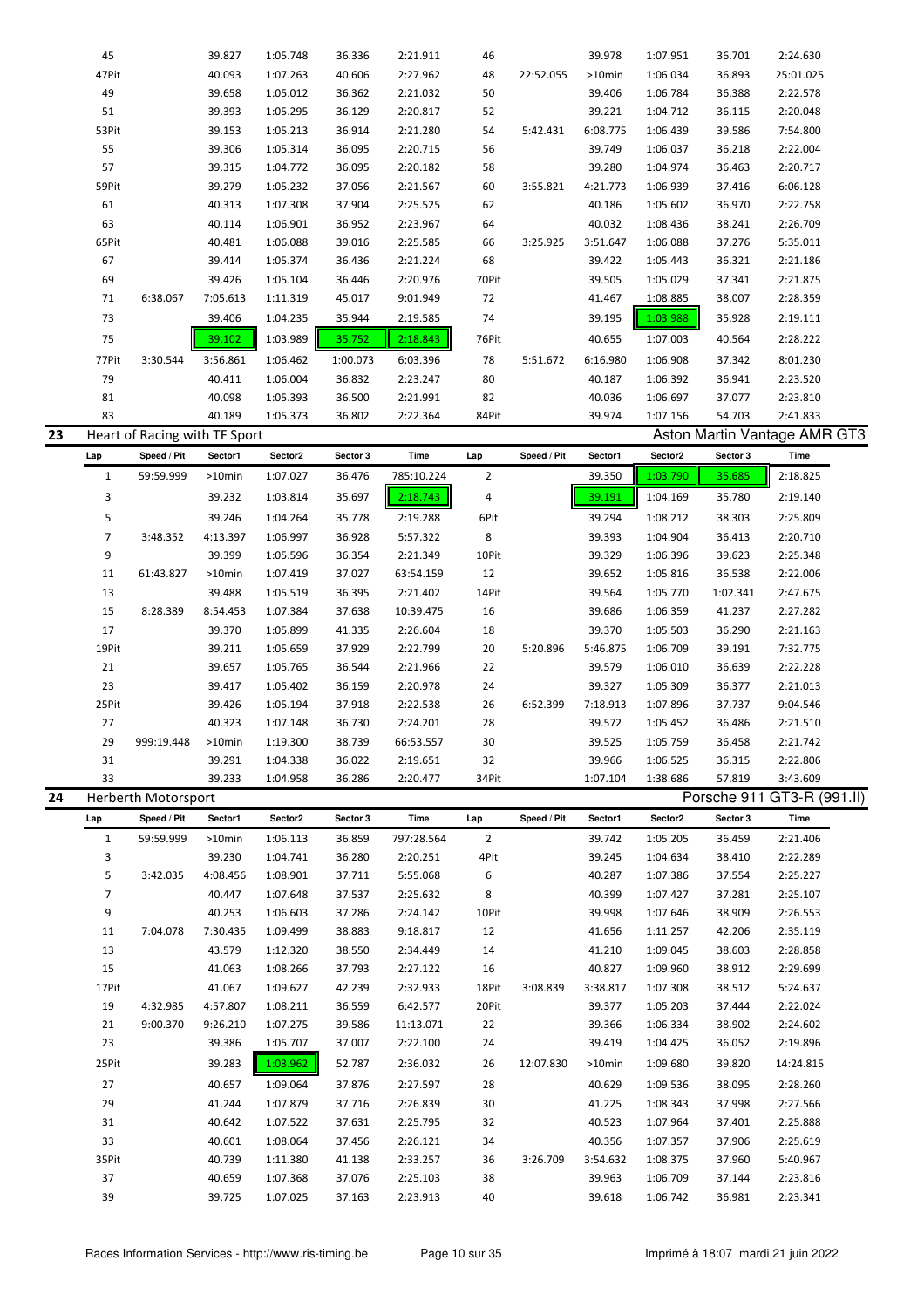|    | 41Pit                 | 39.542    | 1:06.381 | 38.819 | 2:24.742  | 42    | 5:08.779 | 5:33.045 | 1:06.557 | 36.661 | 7:16.263               |
|----|-----------------------|-----------|----------|--------|-----------|-------|----------|----------|----------|--------|------------------------|
|    | 43                    | 39.373    | 1:04.808 | 36.355 | 2:20.536  | 44    |          | 38.855   | 1:04.512 | 36.027 | 2:19.394               |
|    | 45                    | 38.985    | 1:04.526 | 36.142 | 2:19.653  | 46Pit |          | 39.279   | 1:05.103 | 37.988 | 2:22.370               |
|    | 47<br>9:59.580        | $>10$ min | 1:08.401 | 38.550 | 12:13.138 | 48    |          | 39.544   | 1:05.860 | 36.731 | 2:22.135               |
|    | 49                    | 39.642    | 1:05.319 | 36.414 | 2:21.375  | 50    |          | 39.496   | 1:05.166 | 36.634 | 2:21.296               |
|    | 51                    | 41.863    | 1:06.194 | 37.641 | 2:25.698  | 52    |          | 39.525   | 1:05.670 | 36.419 | 2:21.614               |
|    | 53                    | 39.478    | 1:05.401 | 36.386 | 2:21.265  | 54    |          | 39.389   | 1:05.250 | 37.031 | 2:21.670               |
|    | 55Pit                 | 42.152    | 1:06.370 | 40.344 | 2:28.866  | 56    | 2:37.850 | 3:03.805 | 1:08.587 | 38.742 | 4:51.134               |
|    | 57                    | 40.441    | 1:08.163 | 37.596 | 2:26.200  | 58    |          | 40.531   | 1:08.136 | 37.247 | 2:25.914               |
|    | 59                    | 40.310    | 1:07.405 | 37.451 | 2:25.166  | 60    |          | 39.949   | 1:07.102 | 37.104 | 2:24.155               |
|    | 61                    | 39.901    | 1:07.524 | 37.692 | 2:25.117  | 62    |          | 39.965   | 1:07.253 | 37.415 | 2:24.633               |
|    | 63                    | 40.984    | 1:08.322 | 37.844 | 2:27.150  | 64    |          | 40.296   | 1:09.167 | 37.198 | 2:26.661               |
|    | 65                    | 39.630    | 1:07.435 | 37.087 | 2:24.152  | 66    |          | 39.946   | 1:07.114 | 37.060 | 2:24.120               |
|    | 67Pit                 | 40.035    | 1:07.315 | 40.645 | 2:27.995  | 68    | 3:22.108 | 3:46.268 | 1:05.649 | 36.969 | 5:28.886               |
|    | 69                    | 39.124    | 1:05.389 | 36.550 | 2:21.063  | 70    |          | 39.086   | 1:04.531 | 36.243 | 2:19.860               |
|    | 71                    | 38.955    | 1:04.774 | 36.111 | 2:19.840  | 72    |          | 38.899   | 1:04.413 | 36.091 | 2:19.403               |
|    | 73Pit                 | 38.904    | 1:04.870 | 37.289 | 2:21.063  | 74    | 2:48.681 | 3:13.591 | 1:06.079 | 36.505 | 4:56.175               |
|    | 75                    | 39.129    | 1:04.692 | 36.279 | 2:20.100  | 76    |          | 39.128   | 1:05.357 | 37.301 | 2:21.786               |
|    | 77                    | 39.110    | 1:04.929 | 36.243 | 2:20.282  | 78    |          | 39.057   | 1:04.889 | 36.161 | 2:20.107               |
|    | 79Pit                 | 39.067    | 1:05.567 | 39.326 | 2:23.960  |       |          |          |          |        |                        |
| 25 | Sainteloc Junior Team |           |          |        |           |       |          |          |          |        | Audi R8 LMS evo II GT3 |

| Lap            | Speed / Pit | Sector1   | Sector2  | Sector 3 | <b>Time</b> | Lap            | Speed / Pit | Sector1  | Sector2  | Sector 3 | Time      |
|----------------|-------------|-----------|----------|----------|-------------|----------------|-------------|----------|----------|----------|-----------|
| $\mathbf{1}$   | 59:59.999   | $>10$ min | 1:06.592 | 36.261   | 791:21.111  | $\overline{2}$ |             | 39.476   | 1:03.694 | 35.743   | 2:18.913  |
| $\overline{3}$ |             | 39.416    | 1:03.672 | 35.872   | 2:18.960    | 4Pit           |             | 39.267   | 1:04.408 | 37.533   | 2:21.208  |
| 5              | 22:46.310   | $>10$ min | 1:05.355 | 36.422   | 24:52.980   | 6              |             | 39.326   | 1:04.349 | 35.994   | 2:19.669  |
| $\overline{7}$ |             | 39.272    | 1:04.587 | 36.067   | 2:19.926    | 8Pit           |             | 39.356   | 1:04.607 | 38.542   | 2:22.505  |
| 9              | 22:30.865   | >10min    | 1:05.108 | 36.729   | 24:37.023   | 10             |             | 39.289   | 1:04.692 | 36.097   | 2:20.078  |
| 11             |             | 39.303    | 1:04.576 | 35.994   | 2:19.873    | 12             |             | 39.236   | 1:04.054 | 35.927   | 2:19.217  |
| 13Pit          |             | 39.343    | 1:04.479 | 37.118   | 2:20.940    | 14             | 3:46.982    | 4:12.077 | 1:05.947 | 36.728   | 5:54.752  |
| 15             |             | 39.314    | 1:05.734 | 36.538   | 2:21.586    | 16             |             | 39.555   | 1:06.354 | 36.971   | 2:22.880  |
| 17             |             | 39.451    | 1:05.539 | 36.618   | 2:21.608    | 18Pit          |             | 39.399   | 1:05.742 | 38.841   | 2:23.982  |
| 19             | 11:30.504   | >10min    | 1:07.221 | 40.191   | 13:43.106   | 20             |             | 39.545   | 1:07.704 | 39.470   | 2:26.719  |
| 21             |             | 39.257    | 1:05.542 | 36.704   | 2:21.503    | 22             |             | 39.300   | 1:05.143 | 36.401   | 2:20.844  |
| 23Pit          |             | 39.279    | 1:05.355 | 38.000   | 2:22.634    | 24             | 6:01.493    | 6:26.005 | 1:05.928 | 37.066   | 8:08.999  |
| 25             |             | 39.451    | 1:05.192 | 36.301   | 2:20.944    | 26             |             | 39.270   | 1:05.070 | 36.361   | 2:20.701  |
| 27Pit          |             | 39.319    | 1:05.209 | 37.244   | 2:21.772    | 28             | 6:35.180    | 6:59.851 | 1:04.320 | 36.793   | 8:40.964  |
| 29             |             | 39.279    | 1:03.833 | 36.388   | 2:19.500    | 30             |             | 39.199   | 1:04.427 | 36.190   | 2:19.816  |
| 31             |             | 39.202    | 1:04.177 | 36.089   | 2:19.468    | 32             |             | 39.312   | 1:04.736 | 36.078   | 2:20.126  |
| 33             |             | 39.138    | 1:04.642 | 36.143   | 2:19.923    | 34             |             | 39.153   | 1:04.667 | 1:20.279 | 3:04.099  |
| 35             |             | 44.032    | 1:04.680 | 36.292   | 2:25.004    | 36             |             | 39.376   | 1:04.366 | 36.050   | 2:19.792  |
| 37             |             | 39.342    | 1:04.824 | 36.395   | 2:20.561    | 38             |             | 39.421   | 1:04.731 | 36.336   | 2:20.488  |
| 39             |             | 39.291    | 1:05.362 | 36.613   | 2:21.266    | 40             |             | 39.485   | 1:04.846 | 36.270   | 2:20.601  |
| 41             |             | 39.357    | 1:04.987 | 36.222   | 2:20.566    | 42             |             | 39.409   | 1:05.134 | 36.247   | 2:20.790  |
| 43             |             | 39.296    | 1:05.509 | 36.546   | 2:21.351    | 44             |             | 39.338   | 1:05.504 | 36.433   | 2:21.275  |
| 45             |             | 39.470    | 1:05.199 | 36.247   | 2:20.916    | 46             |             | 39.418   | 1:05.079 | 36.289   | 2:20.786  |
| 47             |             | 39.417    | 1:05.321 | 36.390   | 2:21.128    | 48             |             | 39.474   | 1:05.131 | 36.341   | 2:20.946  |
| 49             |             | 39.461    | 1:05.191 | 36.504   | 2:21.156    | 50             |             | 39.457   | 1:04.998 | 36.220   | 2:20.675  |
| 51             |             | 39.328    | 1:04.826 | 36.363   | 2:20.517    | 52             |             | 39.284   | 1:04.885 | 36.219   | 2:20.388  |
| 53             |             | 39.346    | 1:05.228 | 36.822   | 2:21.396    | 54Pit          |             | 39.426   | 1:05.502 | 37.256   | 2:22.184  |
| 55             | 34:18.059   | $>10$ min | 1:07.442 | 41.052   | 36:32.274   | 56             |             | 39.695   | 1:04.987 | 37.502   | 2:22.184  |
| 57             |             | 39.357    | 1:08.578 | 47.172   | 2:35.107    | 58             |             | 39.308   | 1:04.844 | 38.559   | 2:22.711  |
| 59Pit          |             | 39.346    | 1:04.024 | 38.251   | 2:21.621    | 60             | 29:03.375   | >10min   | 1:05.086 | 37.669   | 31:12.201 |
| 61             |             | 39.475    | 1:03.500 | 35.749   | 2:18.724    | 62             |             | 39.596   | 1:03.822 | 35.991   | 2:19.409  |
| 63             |             | 39.381    | 1:03.691 | 35.966   | 2:19.038    | 64             |             | 39.624   | 1:04.283 | 36.726   | 2:20.633  |
| 65Pit          |             | 39.490    | 1:05.282 | 1:05.832 | 2:50.604    |                |             |          |          |          |           |

|    | ---- |                       | ------    | -------  | -------  | ------     |     |             |          |                     |          |                        |  |
|----|------|-----------------------|-----------|----------|----------|------------|-----|-------------|----------|---------------------|----------|------------------------|--|
| 26 |      | Sainteloc Junior Team |           |          |          |            |     |             |          |                     |          | Audi R8 LMS evo II GT3 |  |
|    | Lap  | Speed / Pit           | Sector1   | Sector2  | Sector 3 | Time       | Lap | Speed / Pit | Sector1  | Sector <sub>2</sub> | Sector 3 | Time                   |  |
|    |      | 59:59.999             | $>10$ min | 1:07.978 | 38.574   | 803:25.850 | ▵   |             | 39.692   | 1:04.738            | 36.120   | 2:20.550               |  |
|    |      |                       | 39.395    | 1:04.283 | 36.027   | 2:19.705   | 4   |             | 39.466   | 1:05.085            | 38.948   | 2:23.499               |  |
|    |      |                       | 39.592    | 1:06.297 | 37.741   | 2:23.630   | ь   |             | 40.159   | 1:10.800            | 38.033   | 2:28.992               |  |
|    | 7Pit |                       | 39.915    | 1:07.394 | 39.261   | 2:26.570   | 8   | 7:35.724    | 8:00.885 | 1:09.348            | 37.607   | 9:47.840               |  |
|    |      |                       |           |          |          |            |     |             |          |                     |          |                        |  |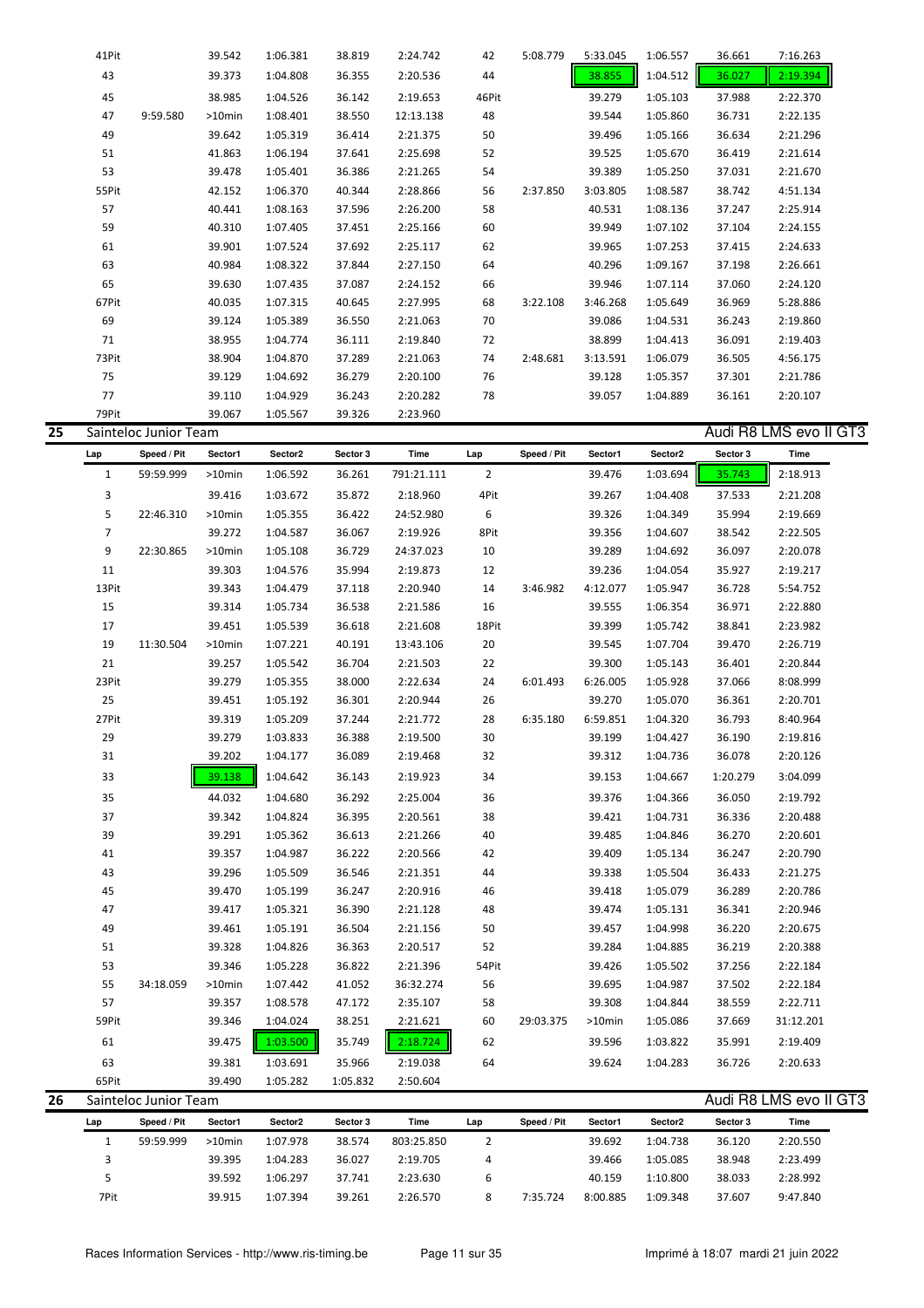| 9      |           | 39.761    | 1:05.889 | 36.775   | 2:22.425  | 10    |          | 39.425   | 1:05.248 | 36.358   | 2:21.031 |
|--------|-----------|-----------|----------|----------|-----------|-------|----------|----------|----------|----------|----------|
| $11\,$ |           | 39.364    | 1:05.534 | 36.471   | 2:21.369  | 12Pit |          | 40.820   | 1:06.758 | 40.086   | 2:27.664 |
| 13     | 8:46.059  | 9:11.531  | 1:07.435 | 37.214   | 10:56.180 | 14    |          | 39.492   | 1:05.981 | 36.589   | 2:22.062 |
| 15     |           | 40.480    | 1:06.563 | 37.135   | 2:24.178  | 16    |          | 39.517   | 1:05.619 | 36.603   | 2:21.739 |
| 17Pit  |           | 39.471    | 1:06.717 | 38.248   | 2:24.436  | 18    | 4:51.257 | 5:16.648 | 1:06.888 | 37.534   | 7:01.070 |
| 19     |           | 39.520    | 1:05.246 | 36.158   | 2:20.924  | 20    |          | 39.304   | 1:04.631 | 36.038   | 2:19.973 |
| 21Pit  |           | 39.247    | 1:05.672 | 37.710   | 2:22.629  | 22Pit | 5:58.583 | 6:23.815 | 1:08.439 | 41.569   | 8:13.823 |
| 23     | 11:01.959 | $>10$ min | 1:09.323 | 38.359   | 13:19.358 | 24    |          | 39.571   | 1:10.721 | 36.833   | 2:27.125 |
| 25     |           | 39.411    | 1:04.066 | 35.906   | 2:19.383  | 26    |          | 39.219   | 1:07.532 | 39.149   | 2:25.900 |
| 27     |           | 39.155    | 1:04.452 | 36.352   | 2:19.959  | 28Pit |          | 39.119   | 1:18.889 | 37.803   | 2:35.811 |
| 29Pit  | 7:59.025  | 8:25.710  | 1:11.842 | 39.040   | 10:16.592 | 30    | 2:01.766 | 2:26.480 | 1:06.066 | 37.102   | 4:09.648 |
| 31     |           | 39.434    | 1:04.691 | 36.194   | 2:20.319  | 32    |          | 39.332   | 1:04.756 | 36.271   | 2:20.359 |
| 33     |           | 39.165    | 1:04.881 | 36.522   | 2:20.568  | 34Pit |          | 39.322   | 1:05.193 | 37.171   | 2:21.686 |
| 35     | 7:17.354  | 7:42.310  | 1:06.572 | 40.373   | 9:29.255  | 36    |          | 39.343   | 1:31.822 | 1:12.984 | 3:24.149 |
| 37     |           | 39.379    | 1:05.398 | 36.727   | 2:21.504  | 38Pit |          | 39.156   | 1:05.357 | 38.895   | 2:23.408 |
| 39     | 8:19.460  | 8:46.125  | 1:07.337 | 36.848   | 10:30.310 | 40    |          | 39.694   | 1:06.069 | 36.858   | 2:22.621 |
| 41     |           | 39.343    | 1:06.047 | 36.582   | 2:21.972  | 42    |          | 39.368   | 1:05.568 | 36.775   | 2:21.711 |
| 43Pit  |           | 40.087    | 1:06.073 | 38.270   | 2:24.430  | 44    | 5:02.422 | 5:29.353 | 1:07.998 | 36.817   | 7:14.168 |
| 45     |           | 39.370    | 1:04.859 | 36.348   | 2:20.577  | 46    |          | 39.305   | 1:04.904 | 36.390   | 2:20.599 |
| 47     |           | 39.318    | 1:05.088 | 36.459   | 2:20.865  | 48Pit |          | 39.279   | 1:05.788 | 37.721   | 2:22.788 |
| 49     | 4:05.833  | 4:30.635  | 1:06.138 | 36.756   | 6:13.529  | 50    |          | 39.544   | 1:05.605 | 36.368   | 2:21.517 |
| 51     |           | 39.476    | 1:05.131 | 36.609   | 2:21.216  | 52    |          | 39.533   | 1:05.539 | 36.596   | 2:21.668 |
| 53Pit  |           | 39.451    | 1:06.872 | 37.753   | 2:24.076  | 54    | 4:10.403 | 4:35.189 | 1:05.914 | 36.680   | 6:17.783 |
| 55     |           | 39.431    | 1:05.337 | 36.417   | 2:21.185  | 56    |          | 39.521   | 1:05.586 | 36.475   | 2:21.582 |
| 57     |           | 39.387    | 1:05.372 | 36.515   | 2:21.274  | 58Pit |          | 39.964   | 1:06.002 | 37.627   | 2:23.593 |
| 59     | 2:41.928  | 3:07.610  | 1:08.039 | 36.933   | 4:52.582  | 60    |          | 39.765   | 1:06.264 | 36.532   | 2:22.561 |
| 61     |           | 39.503    | 1:05.908 | 36.319   | 2:21.730  | 62    |          | 39.311   | 1:05.792 | 36.452   | 2:21.555 |
| 63Pit  |           | 39.372    | 1:05.323 | 37.436   | 2:22.131  | 64    | 5:34.143 | 5:59.309 | 1:06.299 | 36.817   | 7:42.425 |
| 65     |           | 39.588    | 1:04.700 | 36.247   | 2:20.535  | 66    |          | 39.511   | 1:04.680 | 36.242   | 2:20.433 |
| 67     |           | 39.461    | 1:04.738 | 36.088   | 2:20.287  | 68    |          | 39.411   | 1:04.551 | 36.275   | 2:20.237 |
| 69     |           | 39.449    | 1:04.797 | 36.188   | 2:20.434  | 70    |          | 39.525   | 1:04.971 | 36.272   | 2:20.768 |
| 71     |           | 39.508    | 1:05.110 | 36.371   | 2:20.989  | 72Pit |          | 39.476   | 1:05.267 | 58.014   | 2:42.757 |
| 73     | 5:18.382  | 5:46.162  | 1:06.003 | 36.330   | 7:28.495  | 74    |          | 39.417   | 1:04.849 | 36.363   | 2:20.629 |
| 75     |           | 39.350    | 1:05.371 | 36.313   | 2:21.034  | 76    |          | 39.390   | 1:05.124 | 37.674   | 2:22.188 |
| 77     |           | 39.548    | 1:05.402 | 36.388   | 2:21.338  | 78    |          | 39.584   | 1:05.323 | 36.418   | 2:21.325 |
| 79Pit  |           | 40.659    | 1:05.909 | 1:04.037 | 2:50.605  |       |          |          |          |          |          |

| 27 |                | Leipert Motorsport |           |          |          |            |                |             |          |          |          | Lamborghini Huracan GT3 Evo |
|----|----------------|--------------------|-----------|----------|----------|------------|----------------|-------------|----------|----------|----------|-----------------------------|
|    | Lap            | Speed / Pit        | Sector1   | Sector2  | Sector 3 | Time       | Lap            | Speed / Pit | Sector1  | Sector2  | Sector 3 | Time                        |
|    | $\mathbf{1}$   | 59:59.999          | $>10$ min | 1:07.969 | 36.431   | 788:04.051 | $\overline{2}$ | 788:25.989  | 39.684   | 1:04.375 | 36.085   | 2:20.144                    |
|    | 3              |                    | 40.290    | 1:04.036 | 35.773   | 2:20.099   | 4              |             | 39.441   | 1:03.801 | 35.663   | 2:18.905                    |
|    | 5              |                    | 39.301    | 1:03.852 | 35.682   | 2:18.835   | 6              | 797:43.846  | 39.207   | 1:03.959 | 36.029   | 2:19.195                    |
|    | $\overline{7}$ |                    | 39.219    | 1:04.765 | 38.014   | 2:21.998   | 8              | 802:25.122  | 39.220   | 1:05.325 | 36.238   | 2:20.783                    |
|    | 9              |                    | 39.316    | 1:04.463 | 36.168   | 2:19.947   | 10             |             | 39.301   | 1:04.160 | 36.158   | 2:19.619                    |
|    | 11             | 809:25.511         | 39.282    | 1:04.184 | 36.053   | 2:19.519   | 12Pit          |             | 39.292   | 1:04.364 | 37.326   | 2:20.982                    |
|    | 13             | 2:30.718           | 2:57.353  | 1:08.143 | 37.731   | 4:43.227   | 14             | 818:49.541  | 40.773   | 1:06.742 | 37.164   | 2:24.679                    |
|    | 15             | 821:14.269         | 40.757    | 1:06.431 | 37.321   | 2:24.509   | 16             | 823:38.609  | 40.980   | 1:06.025 | 37.094   | 2:24.099                    |
|    | 17             | 826:02.738         | 40.607    | 1:06.645 | 36.958   | 2:24.210   | 18             | 828:26.827  | 40.279   | 1:05.803 | 37.773   | 2:23.855                    |
|    | 19             | 830:50.773         | 40.283    | 1:06.237 | 37.062   | 2:23.582   | 20Pit          | 833:14.267  | 40.282   | 1:06.286 | 1:11.982 | 2:58.550                    |
|    | 21             | 3:18.532           | 3:46.031  | 1:08.233 | 37.901   | 5:32.165   | 22             |             | 41.799   | 1:07.556 | 37.712   | 2:27.067                    |
|    | 23             | 844:12.460         | 41.134    | 1:07.188 | 37.916   | 2:26.238   | 24Pit          |             | 40.872   | 1:07.662 | 40.800   | 2:29.334                    |
|    | 25             | 5:15.339           | 5:45.738  | 1:14.531 | 37.950   | 7:38.219   | 26             |             | 40.546   | 1:05.873 | 36.945   | 2:23.364                    |
|    | 27             |                    | 40.709    | 1:05.580 | 36.822   | 2:23.111   | 28             |             | 40.282   | 1:09.233 | 39.019   | 2:28.534                    |
|    | 29Pit          |                    | 43.189    | 1:12.433 | 39.906   | 2:35.528   | 30             | 3:32.936    | 3:58.677 | 1:08.961 | 37.319   | 5:44.957                    |
|    | 31             |                    | 40.708    | 1:05.655 | 36.910   | 2:23.273   | 32             | 874:44.751  | 40.439   | 1:05.337 | 36.636   | 2:22.412                    |
|    | 33             |                    | 40.452    | 1:06.020 | 37.114   | 2:23.586   | 34Pit          |             | 40.691   | 1:08.823 | 47.305   | 2:36.819                    |
|    | 35             | 10:13.487          | $>10$ min | 1:09.171 | 38.673   | 12:28.209  | 36             |             | 40.636   | 1:07.225 | 38.409   | 2:26.270                    |
|    | 37             | 897:02.068         | 40.832    | 1:06.587 | 38.285   | 2:25.704   | 38Pit          |             | 42.032   | 1:07.434 | 38.534   | 2:28.000                    |
|    | 39             | 4:34.478           | 5:01.109  | 1:07.727 | 37.725   | 6:46.561   | 40             |             | 41.120   | 1:07.062 | 37.166   | 2:25.348                    |
|    | 41             |                    | 40.642    | 1:05.238 | 36.722   | 2:22.602   | 42             |             | 40.247   | 1:07.478 | 37.738   | 2:25.463                    |
|    | 43             |                    | 40.852    | 1:07.380 | 36.944   | 2:25.176   | 44             |             | 40.418   | 1:06.360 | 36.894   | 2:23.672                    |
|    | 45             |                    | 40.454    | 1:05.768 | 36.754   | 2:22.976   | 46             | 923:07.373  | 40.131   | 1:05.716 | 36.671   | 2:22.518                    |
|    | 47Pit          |                    | 40.094    | 1:06.136 | 39.467   | 2:25.697   | 48             | 2:57.884    | 3:24.433 | 1:08.377 | 38.751   | 5:11.561                    |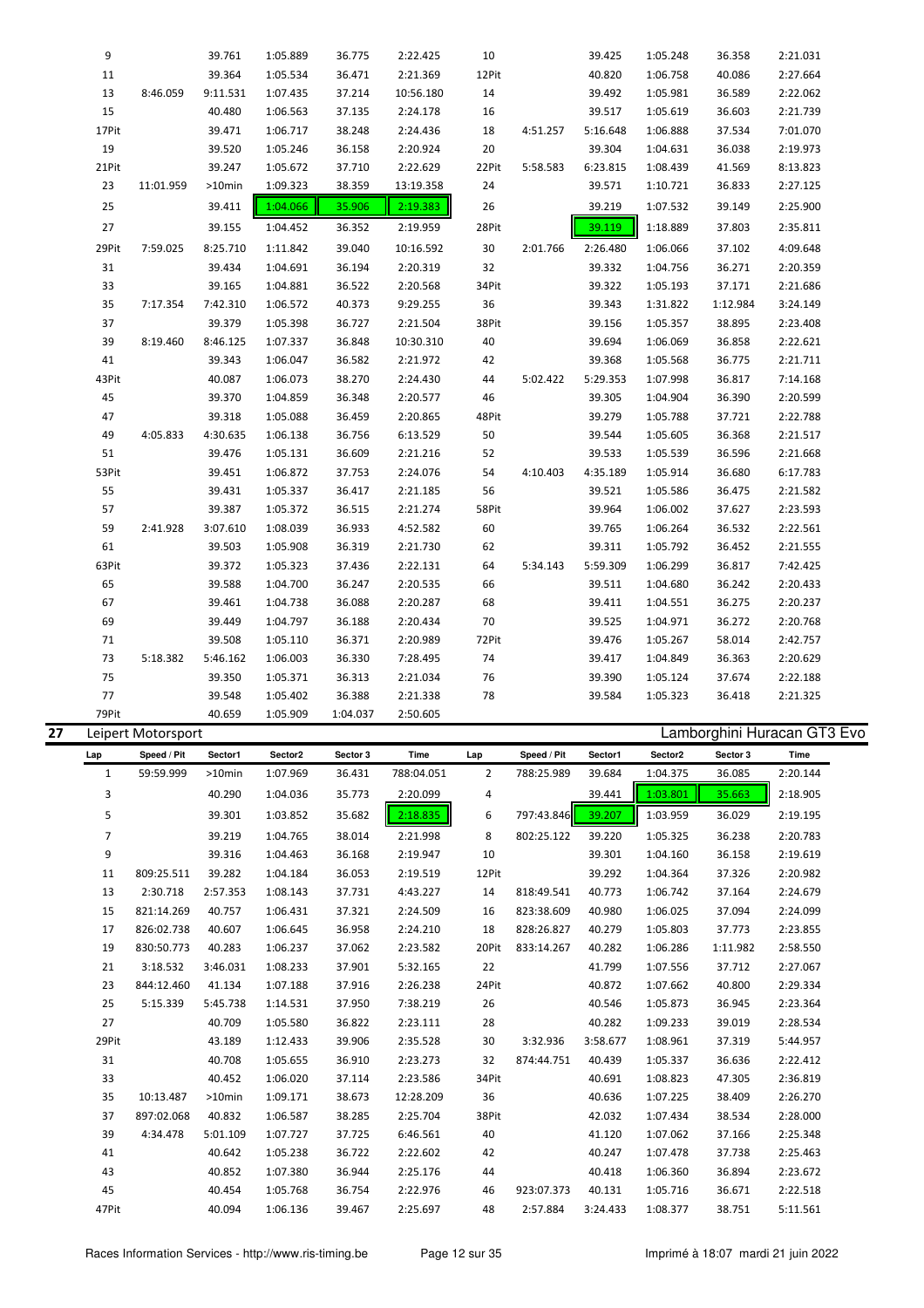|    | 49              |                         | 40.517           | 1:09.780             | 38.479           | 2:28.776              | 50             |             | 41.118           | 1:07.508             | 37.486           | 2:26.112               |  |
|----|-----------------|-------------------------|------------------|----------------------|------------------|-----------------------|----------------|-------------|------------------|----------------------|------------------|------------------------|--|
|    | 51Pit           | 938:02.405              | 40.535           | 1:07.487             | 39.155           | 2:27.177              | 52             | 7:18.075    | 7:43.766         | 1:06.793             | 36.595           | 9:27.154               |  |
|    | 53              |                         | 39.939           | 1:05.242             | 36.914           | 2:22.095              | 54             | 952:18.524  | 39.788           | 1:05.399             | 36.523           | 2:21.710               |  |
|    | 55              |                         | 40.001           | 1:06.735             | 37.564           | 2:24.300              | 56             | 957:04.624  | 39.959           | 1:06.226             | 37.047           | 2:23.232               |  |
|    | 57              | 959:27.719              | 39.516           | 1:05.381             | 39.984           | 2:24.881              | 58             |             | 39.840           | 1:05.274             | 36.622           | 2:21.736               |  |
|    | 59              | 964:14.369              | 39.847           | 1:06.347             | 37.132           | 2:23.326              | 60             | 966:37.668  | 39.861           | 1:07.016             | 37.036           | 2:23.913               |  |
|    | 61              | 969:01.705              | 39.823           | 1:05.585             | 36.905           | 2:22.313              | 62             | 971:23.968  | 40.091           | 1:07.562             | 36.744           | 2:24.397               |  |
|    | 63              | 973:48.315              | 39.764           | 1:05.835             | 36.982           | 2:22.581              | 64Pit          | 976:10.876  | 41.065           | 1:11.724             | 39.122           | 2:31.911               |  |
|    | 65              | 3:29.933                | 3:55.541         | 1:07.477             | 37.742           | 5:40.760              | 66             |             | 40.455           | 1:07.500             | 37.298           | 2:25.253               |  |
|    | 67              |                         | 40.648           | 1:07.047             | 37.335           | 2:25.030              | 68Pit          |             | 40.369           | 1:06.855             | 38.105           | 2:25.329               |  |
|    | 69              | 4:19.924                | 4:45.459         | 1:06.091             | 36.851           | 6:28.401              | 70             |             | 39.722           | 1:07.900             | 36.451           | 2:24.073               |  |
|    | 71              |                         | 39.996           | 1:04.986             | 36.811           | 2:21.793              | 72             |             | 39.778           | 1:04.775             | 36.249           | 2:20.802               |  |
|    | 73              |                         | 39.709           | 1:04.914             | 36.272           | 2:20.895              | 74             | 1007:35.243 | 39.782           | 1:04.975             | 36.707           | 2:21.464               |  |
|    | 75              |                         | 39.765           | 1:05.944             | 36.445           | 2:22.154              | 76             |             | 39.925           | 1:06.657             | 36.928           | 2:23.510               |  |
|    | 77Pit           | 1014:42.360             | 39.835           | 1:06.495             | 39.882           | 2:26.212              | 78             | 5:01.812    | 5:27.181         | 1:07.919             | 37.571           | 7:12.671               |  |
|    | 79              |                         | 40.039           | 1:12.538             | 37.369           | 2:29.946              | 80             | 1026:51.086 | 39.918           | 1:05.716             | 36.602           | 2:22.236               |  |
|    | 81              | 1029:13.343             | 39.875           | 1:05.378             | 36.455           | 2:21.708              | 82Pit          |             | 39.769           | 1:06.962             | 40.088           | 2:26.819               |  |
| 30 | Team WRT        |                         |                  |                      |                  |                       |                |             |                  |                      |                  | Audi R8 LMS evo II GT3 |  |
|    |                 |                         |                  |                      |                  |                       |                |             |                  |                      |                  |                        |  |
|    | Lap             | Speed / Pit             | Sector1          | Sector2              | Sector 3         | Time                  | Lap            | Speed / Pit | Sector1          | Sector2              | Sector 3         | <b>Time</b>            |  |
|    | $\mathbf{1}$    | 59:59.999               | >10min           | 1:06.285             | 36.547           | 805:34.863            | $\overline{2}$ |             | 39.153           | 1:04.477             | 36.218           | 2:19.848               |  |
|    | 3               | 808:16.615              | 39.175           | 1:05.318             | 36.276           | 2:20.769              | 4              | 810:37.264  | 39.028           | 1:04.041             | 36.055           | 2:19.124               |  |
|    | 5               | 812:56.512              | 39.142           | 1:04.286             | 35.945           | 2:19.373              | 6              |             | 39.193           | 1:04.451             | 36.130           | 2:19.774               |  |
|    | $\overline{7}$  |                         | 39.119           | 1:04.406             | 36.110           | 2:19.635              | 8              | 819:55.142  | 39.035           | 1:04.333             | 36.280           | 2:19.648               |  |
|    | 9Pit            |                         | 39.034           | 1:04.875             | 38.584           | 2:22.493              | 10             | 2:52.303    | 3:17.852         | 1:07.937             | 37.081           | 5:02.870               |  |
|    | 11              |                         | 39.626           | 1:06.454             | 36.725           | 2:22.805              | 12Pit          |             | 44.267           | 1:14.436             | 1:56.530         | 3:55.233               |  |
|    | 13              | 125:24.164              | >10min           | 1:06.552             | 36.684           | 127:32.212            | 14             |             | 39.501           | 1:05.715             | 36.491           | 2:21.707               |  |
|    | 15              |                         | 39.109           | 1:04.978             | 36.202           | 2:20.289              | 16             |             | 39.252           | 1:04.893             | 37.115           | 2:21.260               |  |
|    | 17              |                         | 39.163           | 1:04.485             | 36.131           | 2:19.779              | 18             | 972:53.576  | 39.138           | 1:04.467             | 36.104           | 2:19.709               |  |
|    | 19              |                         | 39.222           | 1:04.319             | 35.951           | 2:19.492              | 20             | 977:32.818  | 38.950           | 1:04.727             | 36.010           | 2:19.687               |  |
|    | 21              |                         | 39.084           | 1:04.434             | 35.907           | 2:19.425              | 22Pit          | 982:11.884  | 39.060           | 1:04.297             | 37.266           | 2:20.623               |  |
|    | 23              | 13:36.748               | >10min           | 1:10.195             | 37.395           | 15:49.379             | 24             | 1000:21.853 | 39.188           | 1:03.816             | 36.436           | 2:19.440               |  |
|    | 25              |                         | 39.047           | 1:03.588             | 35.620           | 2:18.255              | 26             |             | 39.116           | 1:03.641             | 35.956           | 2:18.713               |  |
|    | 27              |                         | 39.022           | 1:04.261             | 36.816           | 2:20.099              | 28             | 1009:38.354 | 38.934           | 1:05.981             | 38.438           | 2:23.353               |  |
|    | 29              |                         | 39.148           | 1:04.924             | 37.063           | 2:21.135              | 30Pit          |             | 39.063           | 1:04.379             | 37.360           | 2:20.802               |  |
|    | 31              | 7:19.939                | 7:44.356         | 1:05.142             | 36.093           | 9:25.591              | 32             |             | 39.091           | 1:04.252             | 35.888           | 2:19.231               |  |
|    | 33              |                         | 39.351           | 1:04.767             | 35.884           | 2:20.002              | 34             | 1030:48.527 | 39.158           | 1:04.261             | 35.882           | 2:19.301               |  |
|    | 35              | 1033:07.837             | 39.127           | 1:04.258             | 35.935           |                       |                |             | 39.233           | 1:04.081             |                  |                        |  |
|    |                 |                         |                  |                      |                  | 2:19.320              | 36             |             |                  |                      | 35.879           | 2:19.193               |  |
|    | 37              |                         | 39.102           | 1:04.058             | 35.842           | 2:19.002              | 38             |             | 39.096           | 1:03.827             | 35.863           | 2:18.786               |  |
|    | 39Pit           |                         | 39.156           | 1:04.150             | 37.128           | 2:20.434              | 40             | 3:31.456    | 3:57.570         | 1:07.241             | 37.026           | 5:41.837               |  |
|    | 41              |                         | 39.927           | 1:07.237             | 37.521           | 2:24.685              | 42Pit          |             | 40.038           | 1:31.031             | 1:16.165         | 3:27.234               |  |
|    | 43              | 9:15.994                | 9:42.029         | 1:06.657             | 36.682           | 11:25.368             | 44             |             | 39.705           | 1:05.944             | 37.249           | 2:22.898               |  |
|    | 45              |                         | 39.557           | 1:05.000             | 36.191           | 2:20.748              | 46             |             | 39.595           | 1:05.073             | 36.399           | 2:21.067               |  |
|    | 47Pit           |                         | 39.433           | 1:05.068             | 44.995           | 2:29.496              |                |             |                  |                      |                  |                        |  |
| 31 | <b>Team WRT</b> |                         |                  |                      |                  |                       |                |             |                  |                      |                  | Audi R8 LMS evo II GT3 |  |
|    | Lap             | Speed / Pit             | Sector1          | Sector2              | Sector 3         | Time                  | Lap            | Speed / Pit | Sector1          | Sector2              | Sector 3         | Time                   |  |
|    | $\mathbf{1}$    | 59:59.999               | >10min           | 1:09.289             | 37.007           | 793:00.105            | $\overline{2}$ |             | 39.904           | 1:05.584             | 36.677           | 2:22.165               |  |
|    | 3               |                         | 39.682           | 1:05.317             | 36.720           | 2:21.719              | 4              |             | 39.565           | 1:05.162             | 36.608           | 2:21.335               |  |
|    | 5               |                         | 39.349           | 1:05.017             | 36.528           | 2:20.894              | 6              |             | 39.407           | 1:05.036             | 36.766           | 2:21.209               |  |
|    | 7               |                         | 39.344           | 1:04.916             | 36.814           | 2:21.074              | 8              |             | 39.440           | 1:04.871             | 36.480           | 2:20.791               |  |
|    | 9               |                         | 39.588           | 1:04.974             | 36.723           | 2:21.285              | 10             |             | 39.346           | 1:05.156             | 36.494           | 2:20.996               |  |
|    | 11Pit           |                         | 39.494           | 1:07.763             | 40.381           | 2:27.638              | 12             | 17:07.745   | >10min           | 1:09.324             | 37.975           | 19:24.304              |  |
|    |                 |                         |                  |                      |                  |                       |                |             |                  |                      |                  |                        |  |
|    | 13              |                         | 39.430           | 1:04.268             | 36.178           | 2:19.876              | 14             |             | 39.237           | 1:04.111             | 35.926           | 2:19.274               |  |
|    | 15              |                         | 39.120           | 1:03.986             | 35.934           | 2:19.040              | 16             |             | 39.050           | 1:03.887             | 35.981           | 2:18.918               |  |
|    | 17              |                         | 39.284           | 1:04.101             | 36.166           | 2:19.551              | 18             |             | 39.165           | 1:05.894             | 41.576           | 2:26.635               |  |
|    | 19              |                         | 40.125           | 1:04.813             | 37.123           | 2:22.061              | 20             |             | 39.478           | 1:04.632             | 36.158           | 2:20.268               |  |
|    | 21Pit           |                         | 39.272           | 1:05.318             | 40.198           | 2:24.788              | 22             | 4:09.012    | 4:33.757         | 1:08.092             | 38.668           | 6:20.517               |  |
|    | 23              |                         | 39.379           | 1:05.095             | 36.264           | 2:20.738              | 24             | 866:17.029  | 39.102           | 1:05.415             | 37.639           | 2:22.156               |  |
|    | 25              | 868:39.536              | 39.522           | 1:05.559             | 36.412           | 2:21.493              | 26             | 871:00.722  | 39.184           | 1:05.047             | 36.538           | 2:20.769               |  |
|    | 27              |                         | 39.869           | 1:05.523             | 36.705           | 2:22.097              | 28             |             | 39.301           | 1:05.430             | 36.557           | 2:21.288               |  |
|    | 29<br>31        | 878:05.051<br>10:24.442 | 39.477<br>>10min | 1:06.520<br>1:06.556 | 37.298<br>36.753 | 2:23.295<br>12:32.722 | 30Pit<br>32    |             | 39.542<br>39.587 | 1:05.091<br>1:05.923 | 51.716<br>36.412 | 2:36.349<br>2:21.922   |  |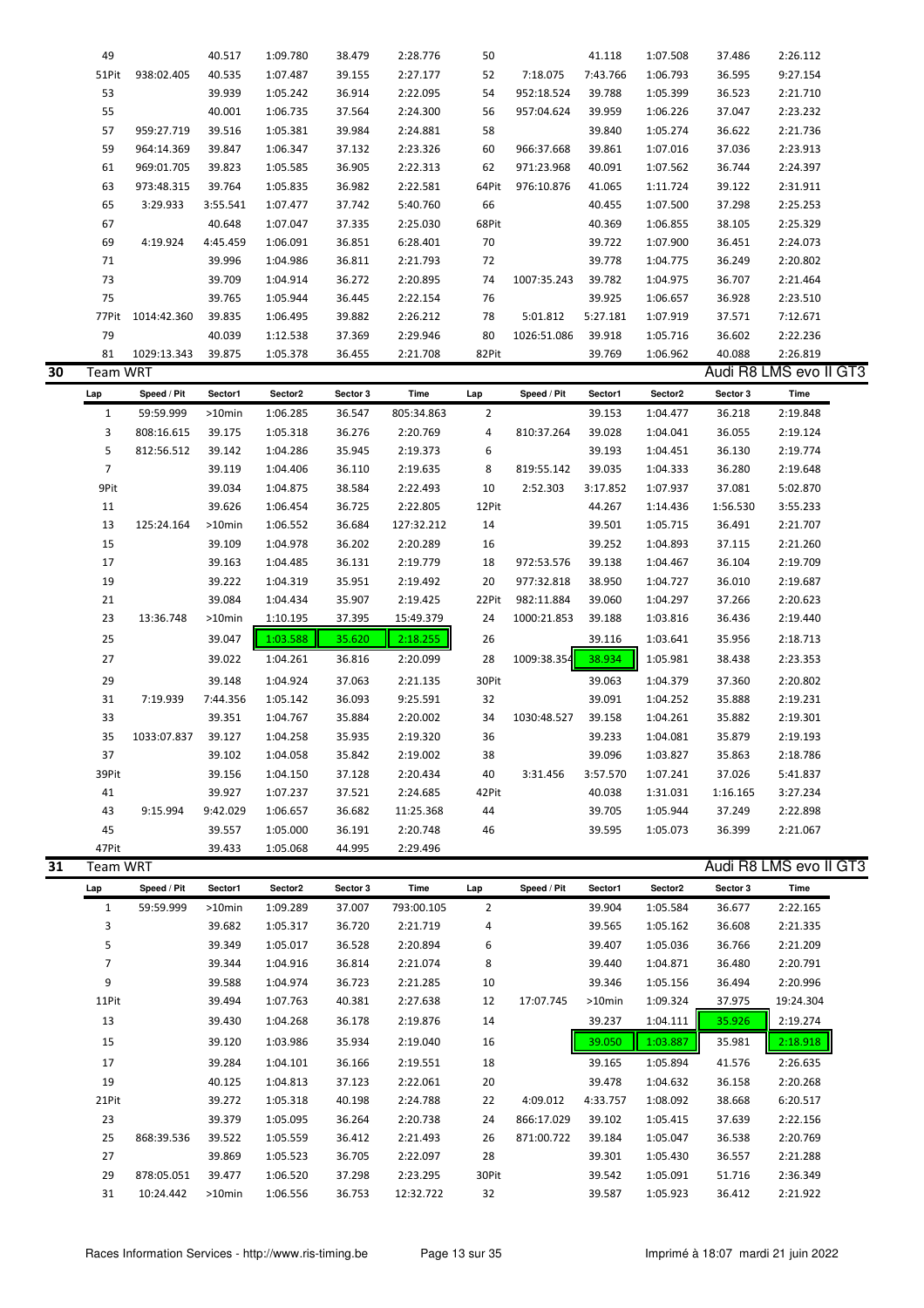| 33<br>39.342<br>1:05.276<br>38.469<br>2:23.087<br>39.467<br>1:05.848<br>36.717<br>2:22.032<br>34<br>35<br>39.564<br>39.576<br>36.599<br>2:21.646<br>1:05.413<br>36.569<br>2:21.546<br>36<br>1:05.471<br>37<br>39.265<br>38Pit<br>39.549<br>37.583<br>2:22.877<br>1:05.626<br>36.425<br>2:21.316<br>1:05.745<br>39<br>22:45.705<br>>10min<br>1:07.076<br>39.468<br>24:57.899<br>40<br>39.163<br>1:05.753<br>36.412<br>2:21.328<br>39.128<br>45.032<br>39.182<br>36.819<br>41<br>1:45.095<br>3:09.255<br>42<br>1:04.857<br>2:20.858<br>43<br>39.376<br>38.878<br>39.373<br>36.331<br>1:06.249<br>2:24.503<br>44<br>1:05.261<br>2:20.965<br>45<br>39.940<br>40.658<br>2:26.756<br>39.479<br>36.203<br>1:06.158<br>46<br>1:05.063<br>2:20.745<br>47<br>39.379<br>39.888<br>43.501<br>1:05.433<br>36.213<br>2:21.025<br>48Pit<br>1:06.857<br>2:30.246<br>49<br>6:22.062<br>39.731<br>8:08.062<br>50<br>36.699<br>2:22.037<br>5:57.550<br>1:06.269<br>39.429<br>1:05.909<br>39.396<br>39.364<br>36.387<br>51<br>1:04.890<br>36.601<br>2:20.887<br>52<br>1:05.280<br>2:21.031<br>53<br>39.347<br>39.365<br>39.355<br>1:05.646<br>2:24.358<br>54<br>1:05.318<br>36.290<br>2:20.963<br>55<br>39.151<br>36.639<br>2:20.859<br>39.256<br>36.356<br>1:05.069<br>56<br>1:05.029<br>2:20.641<br>57<br>39.332<br>2:23.723<br>39.335<br>1:06.226<br>38.165<br>58<br>1:05.181<br>36.452<br>2:20.968<br>59<br>39.211<br>36.569<br>2:21.207<br>39.181<br>36.263<br>1:05.427<br>60<br>1:04.783<br>2:20.227<br>61Pit<br>39.936<br>39.177<br>2:24.789<br>62<br>4:21.989<br>36.827<br>1:05.676<br>3:57.134<br>1:06.356<br>6:05.172<br>2:21.209<br>39.232<br>63<br>39.346<br>1:05.229<br>36.634<br>64<br>1:06.771<br>37.626<br>2:23.629<br>1002:00.354<br>65<br>39.292<br>36.094<br>2:20.299<br>39.269<br>39.768<br>1:04.913<br>66Pit<br>1:05.406<br>2:24.443<br>67<br>68<br>39.485<br>16:03.911<br>>10min<br>1:08.040<br>37.433<br>18:20.364<br>1:04.747<br>36.133<br>2:20.365<br>69<br>39.309<br>39.378<br>36.387<br>1:04.307<br>36.138<br>2:19.754<br>70<br>1034:30.431<br>1:04.225<br>2:19.990<br>39.294<br>36.293<br>39.271<br>36.232<br>71<br>1:04.540<br>2:20.127<br>72<br>1:04.716<br>2:20.219<br>73<br>39.287<br>2:20.017<br>39.138<br>36.277<br>1:04.632<br>36.098<br>74<br>1:05.130<br>2:20.545<br>75<br>39.077<br>39.264<br>36.202<br>1046:11.157<br>1:05.474<br>36.831<br>2:21.382<br>76<br>1048:32.607<br>1:05.418<br>2:20.884<br>77Pit<br>39.387<br>78<br>9:59.442<br>37.208<br>1:06.273<br>38.689<br>2:24.349<br>9:34.720<br>1:06.243<br>11:42.893<br>79<br>39.404<br>39.333<br>1:05.055<br>37.176<br>2:21.635<br>80<br>1:05.711<br>36.494<br>2:21.538<br>39.530<br>36.228<br>39.376<br>36.712<br>81<br>1:05.363<br>2:21.121<br>82<br>1:05.517<br>2:21.605<br>83<br>39.594<br>1:05.123<br>36.306<br>2:21.023<br>84Pit<br>39.453<br>1:04.976<br>1:00.030<br>2:44.459<br>Audi R8 LMS evo II GT3<br>Team WRT<br>Speed / Pit<br>Sector2<br>Sector 3<br>Time<br>Sector1<br>Sector2<br>Sector 3<br>Time<br>Lap<br>Speed / Pit<br>Sector1<br>Lap<br>59:59.999<br>36.750<br>2Pit<br>1:05.882<br>38.263<br>2:25.472<br>1<br>>10min<br>1:08.806<br>834:31.691<br>41.327<br>3<br>7:54.813<br>8:19.794<br>37.306<br>10:01.456<br>4<br>39.013<br>1:05.104<br>41.582<br>2:25.699<br>1:04.356<br>5<br>39.140<br>1:03.731<br>35.842<br>2:18.713<br>6<br>852:04.747<br>38.910<br>1:03.629<br>35.958<br>2:18.497<br>$\overline{7}$<br>854:23.214<br>38.893<br>1:04.527<br>35.976<br>2:19.396<br>856:42.619<br>38.906<br>1:03.709<br>35.836<br>2:18.451<br>8<br>9Pit<br>38.983<br>1:04.396<br>37.165<br>2:20.544<br>10<br>9:23.380<br>9:48.214<br>1:05.397<br>36.060<br>11:29.671<br>11<br>38.959<br>1:05.879<br>36.073<br>2:20.911<br>12<br>875:12.488<br>39.243<br>1:04.265<br>37.153<br>2:20.661<br>13<br>39.355<br>35.934<br>14Pit<br>39.198<br>1:04.103<br>55.868<br>2:39.169<br>1:05.216<br>2:20.505<br>15<br>21:36.680<br>$>10$ min<br>1:14.080<br>36.530<br>23:53.023<br>16<br>39.103<br>1:02.976<br>35.411<br>2:17.490<br>40.010<br>1:04.307<br>38.838<br>17<br>2:23.155<br>18<br>39.165<br>1:03.065<br>35.650<br>2:17.880<br>19<br>38.960<br>35.891<br>2:18.298<br>20Pit<br>1:04.635<br>38.592<br>2:22.363<br>1:03.447<br>39.136<br>21<br>12:56.008<br>>10min<br>1:06.489<br>49.780<br>15:16.993<br>22<br>39.073<br>1:03.361<br>35.423<br>2:17.857<br>23<br>38.740<br>1:06.917<br>35.887<br>2:21.544<br>38.755<br>1:03.264<br>35.650<br>2:17.669<br>24<br>25Pit<br>1:24.037<br>1:21.778<br>39.246<br>3:25.061<br>>10min<br>1:05.400<br>38.441<br>14:05.680<br>26<br>11:56.923<br>39.240<br>39.240<br>27<br>1:04.996<br>36.293<br>2:20.529<br>28<br>1:04.791<br>36.116<br>2:20.147<br>29<br>962:30.452<br>39.179<br>1:04.080<br>36.248<br>2:19.507<br>30<br>964:50.095<br>39.353<br>1:04.371<br>36.089<br>2:19.813<br>31<br>39.128<br>1:05.851<br>36.186<br>2:21.165<br>39.099<br>1:04.119<br>35.968<br>2:19.186<br>32<br>33<br>39.156<br>1:05.222<br>36.439<br>2:20.817<br>974:10.974<br>39.173<br>1:04.321<br>36.399<br>2:19.893<br>34<br>35<br>39.264<br>1:04.218<br>2:19.593<br>39.065<br>1:04.352<br>36.096<br>2:19.513<br>36.111<br>36<br>37<br>39.092<br>1:04.537<br>36.023<br>2:19.652<br>983:29.529<br>39.018<br>1:04.505<br>36.239<br>2:19.762<br>38<br>39<br>985:49.335<br>39.192<br>1:04.875<br>36.160<br>2:20.227<br>40<br>988:09.582<br>39.146<br>1:04.627<br>36.137<br>2:19.910<br>990:29.349<br>38.987<br>36.122<br>2:19.533<br>39.185<br>36.015<br>2:19.735<br>41<br>1:04.424<br>42<br>1:04.535<br>43<br>995:08.618<br>38.917<br>1:04.772<br>36.332<br>2:20.021<br>997:28.701<br>39.035<br>1:04.505<br>36.196<br>2:19.736<br>44<br>45<br>999:48.528<br>39.174<br>1:04.619<br>36.386<br>2:20.179<br>46<br>39.050<br>1:04.956<br>36.534<br>2:20.540<br>1004:29.294<br>39.014<br>1:04.988<br>39.183<br>2:23.185<br>39.520<br>1:06.369<br>37.291<br>2:23.180<br>47<br>48Pit<br>49<br>18:37.491<br>$>10$ min<br>39.102<br>20:49.725<br>1030:05.257<br>39.226<br>1:04.844<br>36.173<br>2:20.243<br>1:07.792<br>50<br>1032:25.598<br>39.260<br>36.163<br>2:20.014<br>1034:45.561<br>39.143<br>1:04.323<br>35.928<br>2:19.394<br>51<br>1:04.591<br>52<br>53<br>39.105<br>1:04.205<br>36.203<br>2:19.513<br>1039:24.416<br>39.148<br>1:04.284<br>35.948<br>2:19.380<br>54<br>55<br>39.063<br>1:06.338<br>36.693<br>2:22.094<br>56<br>39.098<br>1:04.362<br>36.279<br>2:19.739<br>57<br>39.102<br>1:04.472<br>36.058<br>2:19.632<br>1048:45.199<br>39.079<br>1:04.013<br>36.077<br>2:19.169<br>58<br>59<br>39.086<br>36.120<br>2:19.333<br>60Pit<br>1053:23.851<br>39.248<br>58.399<br>2:41.811<br>1:04.127<br>1:04.164<br>61<br>7:05.150<br>7:29.606<br>1:04.791<br>38.947<br>9:13.344<br>62<br>39.167<br>1:04.455<br>36.309<br>2:19.931<br>63<br>1067:38.938<br>39.246<br>1:04.367<br>2:20.338<br>1069:59.223<br>39.199<br>1:04.563<br>36.377<br>2:20.139<br>36.725<br>64<br>65<br>39.039<br>2:22.442<br>1:05.483<br>37.204<br>2:21.726<br>66Pit 1074:41.256<br>39.403<br>1:04.288<br>38.751<br>Audi R8 LMS evo II GT3<br>Team WRT |  |  |  |  |  |  |  |
|---------------------------------------------------------------------------------------------------------------------------------------------------------------------------------------------------------------------------------------------------------------------------------------------------------------------------------------------------------------------------------------------------------------------------------------------------------------------------------------------------------------------------------------------------------------------------------------------------------------------------------------------------------------------------------------------------------------------------------------------------------------------------------------------------------------------------------------------------------------------------------------------------------------------------------------------------------------------------------------------------------------------------------------------------------------------------------------------------------------------------------------------------------------------------------------------------------------------------------------------------------------------------------------------------------------------------------------------------------------------------------------------------------------------------------------------------------------------------------------------------------------------------------------------------------------------------------------------------------------------------------------------------------------------------------------------------------------------------------------------------------------------------------------------------------------------------------------------------------------------------------------------------------------------------------------------------------------------------------------------------------------------------------------------------------------------------------------------------------------------------------------------------------------------------------------------------------------------------------------------------------------------------------------------------------------------------------------------------------------------------------------------------------------------------------------------------------------------------------------------------------------------------------------------------------------------------------------------------------------------------------------------------------------------------------------------------------------------------------------------------------------------------------------------------------------------------------------------------------------------------------------------------------------------------------------------------------------------------------------------------------------------------------------------------------------------------------------------------------------------------------------------------------------------------------------------------------------------------------------------------------------------------------------------------------------------------------------------------------------------------------------------------------------------------------------------------------------------------------------------------------------------------------------------------------------------------------------------------------------------------------------------------------------------------------------------------------------------------------------------------------------------------------------------------------------------------------------------------------------------------------------------------------------------------------------------------------------------------------------------------------------------------------------------------------------------------------------------------------------------------------------------------------------------------------------------------------------------------------------------------------------------------------------------------------------------------------------------------------------------------------------------------------------------------------------------------------------------------------------------------------------------------------------------------------------------------------------------------------------------------------------------------------------------------------------------------------------------------------------------------------------------------------------------------------------------------------------------------------------------------------------------------------------------------------------------------------------------------------------------------------------------------------------------------------------------------------------------------------------------------------------------------------------------------------------------------------------------------------------------------------------------------------------------------------------------------------------------------------------------------------------------------------------------------------------------------------------------------------------------------------------------------------------------------------------------------------------------------------------------------------------------------------------------------------------------------------------------------------------------------------------------------------------------------------------------------------------------------------------------------------------------------------------------------------------------------------------------------------------------------------------------------------------------------------------------------------------------------------------------------------------------------------------------------------------------------------------------------------------------------------------------------------------------------------------------------------------------------------------------------------------------------------------------------------------------------------------------------------------------------------------------------------------------------------------------------------------------------------------------------------------------------------------------------------------------------------------------------------------------------------------------------------------------------------------------------------------------------------------------------------------------------------------------------------------------------------------------------------------------------------------------------|--|--|--|--|--|--|--|
|                                                                                                                                                                                                                                                                                                                                                                                                                                                                                                                                                                                                                                                                                                                                                                                                                                                                                                                                                                                                                                                                                                                                                                                                                                                                                                                                                                                                                                                                                                                                                                                                                                                                                                                                                                                                                                                                                                                                                                                                                                                                                                                                                                                                                                                                                                                                                                                                                                                                                                                                                                                                                                                                                                                                                                                                                                                                                                                                                                                                                                                                                                                                                                                                                                                                                                                                                                                                                                                                                                                                                                                                                                                                                                                                                                                                                                                                                                                                                                                                                                                                                                                                                                                                                                                                                                                                                                                                                                                                                                                                                                                                                                                                                                                                                                                                                                                                                                                                                                                                                                                                                                                                                                                                                                                                                                                                                                                                                                                                                                                                                                                                                                                                                                                                                                                                                                                                                                                                                                                                                                                                                                                                                                                                                                                                                                                                                                                                                                                                                                                                                                                                                                                                                                                                                                                                                                                                                                                                                                                                                           |  |  |  |  |  |  |  |
|                                                                                                                                                                                                                                                                                                                                                                                                                                                                                                                                                                                                                                                                                                                                                                                                                                                                                                                                                                                                                                                                                                                                                                                                                                                                                                                                                                                                                                                                                                                                                                                                                                                                                                                                                                                                                                                                                                                                                                                                                                                                                                                                                                                                                                                                                                                                                                                                                                                                                                                                                                                                                                                                                                                                                                                                                                                                                                                                                                                                                                                                                                                                                                                                                                                                                                                                                                                                                                                                                                                                                                                                                                                                                                                                                                                                                                                                                                                                                                                                                                                                                                                                                                                                                                                                                                                                                                                                                                                                                                                                                                                                                                                                                                                                                                                                                                                                                                                                                                                                                                                                                                                                                                                                                                                                                                                                                                                                                                                                                                                                                                                                                                                                                                                                                                                                                                                                                                                                                                                                                                                                                                                                                                                                                                                                                                                                                                                                                                                                                                                                                                                                                                                                                                                                                                                                                                                                                                                                                                                                                           |  |  |  |  |  |  |  |
|                                                                                                                                                                                                                                                                                                                                                                                                                                                                                                                                                                                                                                                                                                                                                                                                                                                                                                                                                                                                                                                                                                                                                                                                                                                                                                                                                                                                                                                                                                                                                                                                                                                                                                                                                                                                                                                                                                                                                                                                                                                                                                                                                                                                                                                                                                                                                                                                                                                                                                                                                                                                                                                                                                                                                                                                                                                                                                                                                                                                                                                                                                                                                                                                                                                                                                                                                                                                                                                                                                                                                                                                                                                                                                                                                                                                                                                                                                                                                                                                                                                                                                                                                                                                                                                                                                                                                                                                                                                                                                                                                                                                                                                                                                                                                                                                                                                                                                                                                                                                                                                                                                                                                                                                                                                                                                                                                                                                                                                                                                                                                                                                                                                                                                                                                                                                                                                                                                                                                                                                                                                                                                                                                                                                                                                                                                                                                                                                                                                                                                                                                                                                                                                                                                                                                                                                                                                                                                                                                                                                                           |  |  |  |  |  |  |  |
|                                                                                                                                                                                                                                                                                                                                                                                                                                                                                                                                                                                                                                                                                                                                                                                                                                                                                                                                                                                                                                                                                                                                                                                                                                                                                                                                                                                                                                                                                                                                                                                                                                                                                                                                                                                                                                                                                                                                                                                                                                                                                                                                                                                                                                                                                                                                                                                                                                                                                                                                                                                                                                                                                                                                                                                                                                                                                                                                                                                                                                                                                                                                                                                                                                                                                                                                                                                                                                                                                                                                                                                                                                                                                                                                                                                                                                                                                                                                                                                                                                                                                                                                                                                                                                                                                                                                                                                                                                                                                                                                                                                                                                                                                                                                                                                                                                                                                                                                                                                                                                                                                                                                                                                                                                                                                                                                                                                                                                                                                                                                                                                                                                                                                                                                                                                                                                                                                                                                                                                                                                                                                                                                                                                                                                                                                                                                                                                                                                                                                                                                                                                                                                                                                                                                                                                                                                                                                                                                                                                                                           |  |  |  |  |  |  |  |
|                                                                                                                                                                                                                                                                                                                                                                                                                                                                                                                                                                                                                                                                                                                                                                                                                                                                                                                                                                                                                                                                                                                                                                                                                                                                                                                                                                                                                                                                                                                                                                                                                                                                                                                                                                                                                                                                                                                                                                                                                                                                                                                                                                                                                                                                                                                                                                                                                                                                                                                                                                                                                                                                                                                                                                                                                                                                                                                                                                                                                                                                                                                                                                                                                                                                                                                                                                                                                                                                                                                                                                                                                                                                                                                                                                                                                                                                                                                                                                                                                                                                                                                                                                                                                                                                                                                                                                                                                                                                                                                                                                                                                                                                                                                                                                                                                                                                                                                                                                                                                                                                                                                                                                                                                                                                                                                                                                                                                                                                                                                                                                                                                                                                                                                                                                                                                                                                                                                                                                                                                                                                                                                                                                                                                                                                                                                                                                                                                                                                                                                                                                                                                                                                                                                                                                                                                                                                                                                                                                                                                           |  |  |  |  |  |  |  |
|                                                                                                                                                                                                                                                                                                                                                                                                                                                                                                                                                                                                                                                                                                                                                                                                                                                                                                                                                                                                                                                                                                                                                                                                                                                                                                                                                                                                                                                                                                                                                                                                                                                                                                                                                                                                                                                                                                                                                                                                                                                                                                                                                                                                                                                                                                                                                                                                                                                                                                                                                                                                                                                                                                                                                                                                                                                                                                                                                                                                                                                                                                                                                                                                                                                                                                                                                                                                                                                                                                                                                                                                                                                                                                                                                                                                                                                                                                                                                                                                                                                                                                                                                                                                                                                                                                                                                                                                                                                                                                                                                                                                                                                                                                                                                                                                                                                                                                                                                                                                                                                                                                                                                                                                                                                                                                                                                                                                                                                                                                                                                                                                                                                                                                                                                                                                                                                                                                                                                                                                                                                                                                                                                                                                                                                                                                                                                                                                                                                                                                                                                                                                                                                                                                                                                                                                                                                                                                                                                                                                                           |  |  |  |  |  |  |  |
|                                                                                                                                                                                                                                                                                                                                                                                                                                                                                                                                                                                                                                                                                                                                                                                                                                                                                                                                                                                                                                                                                                                                                                                                                                                                                                                                                                                                                                                                                                                                                                                                                                                                                                                                                                                                                                                                                                                                                                                                                                                                                                                                                                                                                                                                                                                                                                                                                                                                                                                                                                                                                                                                                                                                                                                                                                                                                                                                                                                                                                                                                                                                                                                                                                                                                                                                                                                                                                                                                                                                                                                                                                                                                                                                                                                                                                                                                                                                                                                                                                                                                                                                                                                                                                                                                                                                                                                                                                                                                                                                                                                                                                                                                                                                                                                                                                                                                                                                                                                                                                                                                                                                                                                                                                                                                                                                                                                                                                                                                                                                                                                                                                                                                                                                                                                                                                                                                                                                                                                                                                                                                                                                                                                                                                                                                                                                                                                                                                                                                                                                                                                                                                                                                                                                                                                                                                                                                                                                                                                                                           |  |  |  |  |  |  |  |
|                                                                                                                                                                                                                                                                                                                                                                                                                                                                                                                                                                                                                                                                                                                                                                                                                                                                                                                                                                                                                                                                                                                                                                                                                                                                                                                                                                                                                                                                                                                                                                                                                                                                                                                                                                                                                                                                                                                                                                                                                                                                                                                                                                                                                                                                                                                                                                                                                                                                                                                                                                                                                                                                                                                                                                                                                                                                                                                                                                                                                                                                                                                                                                                                                                                                                                                                                                                                                                                                                                                                                                                                                                                                                                                                                                                                                                                                                                                                                                                                                                                                                                                                                                                                                                                                                                                                                                                                                                                                                                                                                                                                                                                                                                                                                                                                                                                                                                                                                                                                                                                                                                                                                                                                                                                                                                                                                                                                                                                                                                                                                                                                                                                                                                                                                                                                                                                                                                                                                                                                                                                                                                                                                                                                                                                                                                                                                                                                                                                                                                                                                                                                                                                                                                                                                                                                                                                                                                                                                                                                                           |  |  |  |  |  |  |  |
|                                                                                                                                                                                                                                                                                                                                                                                                                                                                                                                                                                                                                                                                                                                                                                                                                                                                                                                                                                                                                                                                                                                                                                                                                                                                                                                                                                                                                                                                                                                                                                                                                                                                                                                                                                                                                                                                                                                                                                                                                                                                                                                                                                                                                                                                                                                                                                                                                                                                                                                                                                                                                                                                                                                                                                                                                                                                                                                                                                                                                                                                                                                                                                                                                                                                                                                                                                                                                                                                                                                                                                                                                                                                                                                                                                                                                                                                                                                                                                                                                                                                                                                                                                                                                                                                                                                                                                                                                                                                                                                                                                                                                                                                                                                                                                                                                                                                                                                                                                                                                                                                                                                                                                                                                                                                                                                                                                                                                                                                                                                                                                                                                                                                                                                                                                                                                                                                                                                                                                                                                                                                                                                                                                                                                                                                                                                                                                                                                                                                                                                                                                                                                                                                                                                                                                                                                                                                                                                                                                                                                           |  |  |  |  |  |  |  |
| 32<br>33                                                                                                                                                                                                                                                                                                                                                                                                                                                                                                                                                                                                                                                                                                                                                                                                                                                                                                                                                                                                                                                                                                                                                                                                                                                                                                                                                                                                                                                                                                                                                                                                                                                                                                                                                                                                                                                                                                                                                                                                                                                                                                                                                                                                                                                                                                                                                                                                                                                                                                                                                                                                                                                                                                                                                                                                                                                                                                                                                                                                                                                                                                                                                                                                                                                                                                                                                                                                                                                                                                                                                                                                                                                                                                                                                                                                                                                                                                                                                                                                                                                                                                                                                                                                                                                                                                                                                                                                                                                                                                                                                                                                                                                                                                                                                                                                                                                                                                                                                                                                                                                                                                                                                                                                                                                                                                                                                                                                                                                                                                                                                                                                                                                                                                                                                                                                                                                                                                                                                                                                                                                                                                                                                                                                                                                                                                                                                                                                                                                                                                                                                                                                                                                                                                                                                                                                                                                                                                                                                                                                                  |  |  |  |  |  |  |  |
|                                                                                                                                                                                                                                                                                                                                                                                                                                                                                                                                                                                                                                                                                                                                                                                                                                                                                                                                                                                                                                                                                                                                                                                                                                                                                                                                                                                                                                                                                                                                                                                                                                                                                                                                                                                                                                                                                                                                                                                                                                                                                                                                                                                                                                                                                                                                                                                                                                                                                                                                                                                                                                                                                                                                                                                                                                                                                                                                                                                                                                                                                                                                                                                                                                                                                                                                                                                                                                                                                                                                                                                                                                                                                                                                                                                                                                                                                                                                                                                                                                                                                                                                                                                                                                                                                                                                                                                                                                                                                                                                                                                                                                                                                                                                                                                                                                                                                                                                                                                                                                                                                                                                                                                                                                                                                                                                                                                                                                                                                                                                                                                                                                                                                                                                                                                                                                                                                                                                                                                                                                                                                                                                                                                                                                                                                                                                                                                                                                                                                                                                                                                                                                                                                                                                                                                                                                                                                                                                                                                                                           |  |  |  |  |  |  |  |
|                                                                                                                                                                                                                                                                                                                                                                                                                                                                                                                                                                                                                                                                                                                                                                                                                                                                                                                                                                                                                                                                                                                                                                                                                                                                                                                                                                                                                                                                                                                                                                                                                                                                                                                                                                                                                                                                                                                                                                                                                                                                                                                                                                                                                                                                                                                                                                                                                                                                                                                                                                                                                                                                                                                                                                                                                                                                                                                                                                                                                                                                                                                                                                                                                                                                                                                                                                                                                                                                                                                                                                                                                                                                                                                                                                                                                                                                                                                                                                                                                                                                                                                                                                                                                                                                                                                                                                                                                                                                                                                                                                                                                                                                                                                                                                                                                                                                                                                                                                                                                                                                                                                                                                                                                                                                                                                                                                                                                                                                                                                                                                                                                                                                                                                                                                                                                                                                                                                                                                                                                                                                                                                                                                                                                                                                                                                                                                                                                                                                                                                                                                                                                                                                                                                                                                                                                                                                                                                                                                                                                           |  |  |  |  |  |  |  |
|                                                                                                                                                                                                                                                                                                                                                                                                                                                                                                                                                                                                                                                                                                                                                                                                                                                                                                                                                                                                                                                                                                                                                                                                                                                                                                                                                                                                                                                                                                                                                                                                                                                                                                                                                                                                                                                                                                                                                                                                                                                                                                                                                                                                                                                                                                                                                                                                                                                                                                                                                                                                                                                                                                                                                                                                                                                                                                                                                                                                                                                                                                                                                                                                                                                                                                                                                                                                                                                                                                                                                                                                                                                                                                                                                                                                                                                                                                                                                                                                                                                                                                                                                                                                                                                                                                                                                                                                                                                                                                                                                                                                                                                                                                                                                                                                                                                                                                                                                                                                                                                                                                                                                                                                                                                                                                                                                                                                                                                                                                                                                                                                                                                                                                                                                                                                                                                                                                                                                                                                                                                                                                                                                                                                                                                                                                                                                                                                                                                                                                                                                                                                                                                                                                                                                                                                                                                                                                                                                                                                                           |  |  |  |  |  |  |  |
|                                                                                                                                                                                                                                                                                                                                                                                                                                                                                                                                                                                                                                                                                                                                                                                                                                                                                                                                                                                                                                                                                                                                                                                                                                                                                                                                                                                                                                                                                                                                                                                                                                                                                                                                                                                                                                                                                                                                                                                                                                                                                                                                                                                                                                                                                                                                                                                                                                                                                                                                                                                                                                                                                                                                                                                                                                                                                                                                                                                                                                                                                                                                                                                                                                                                                                                                                                                                                                                                                                                                                                                                                                                                                                                                                                                                                                                                                                                                                                                                                                                                                                                                                                                                                                                                                                                                                                                                                                                                                                                                                                                                                                                                                                                                                                                                                                                                                                                                                                                                                                                                                                                                                                                                                                                                                                                                                                                                                                                                                                                                                                                                                                                                                                                                                                                                                                                                                                                                                                                                                                                                                                                                                                                                                                                                                                                                                                                                                                                                                                                                                                                                                                                                                                                                                                                                                                                                                                                                                                                                                           |  |  |  |  |  |  |  |
|                                                                                                                                                                                                                                                                                                                                                                                                                                                                                                                                                                                                                                                                                                                                                                                                                                                                                                                                                                                                                                                                                                                                                                                                                                                                                                                                                                                                                                                                                                                                                                                                                                                                                                                                                                                                                                                                                                                                                                                                                                                                                                                                                                                                                                                                                                                                                                                                                                                                                                                                                                                                                                                                                                                                                                                                                                                                                                                                                                                                                                                                                                                                                                                                                                                                                                                                                                                                                                                                                                                                                                                                                                                                                                                                                                                                                                                                                                                                                                                                                                                                                                                                                                                                                                                                                                                                                                                                                                                                                                                                                                                                                                                                                                                                                                                                                                                                                                                                                                                                                                                                                                                                                                                                                                                                                                                                                                                                                                                                                                                                                                                                                                                                                                                                                                                                                                                                                                                                                                                                                                                                                                                                                                                                                                                                                                                                                                                                                                                                                                                                                                                                                                                                                                                                                                                                                                                                                                                                                                                                                           |  |  |  |  |  |  |  |
|                                                                                                                                                                                                                                                                                                                                                                                                                                                                                                                                                                                                                                                                                                                                                                                                                                                                                                                                                                                                                                                                                                                                                                                                                                                                                                                                                                                                                                                                                                                                                                                                                                                                                                                                                                                                                                                                                                                                                                                                                                                                                                                                                                                                                                                                                                                                                                                                                                                                                                                                                                                                                                                                                                                                                                                                                                                                                                                                                                                                                                                                                                                                                                                                                                                                                                                                                                                                                                                                                                                                                                                                                                                                                                                                                                                                                                                                                                                                                                                                                                                                                                                                                                                                                                                                                                                                                                                                                                                                                                                                                                                                                                                                                                                                                                                                                                                                                                                                                                                                                                                                                                                                                                                                                                                                                                                                                                                                                                                                                                                                                                                                                                                                                                                                                                                                                                                                                                                                                                                                                                                                                                                                                                                                                                                                                                                                                                                                                                                                                                                                                                                                                                                                                                                                                                                                                                                                                                                                                                                                                           |  |  |  |  |  |  |  |
|                                                                                                                                                                                                                                                                                                                                                                                                                                                                                                                                                                                                                                                                                                                                                                                                                                                                                                                                                                                                                                                                                                                                                                                                                                                                                                                                                                                                                                                                                                                                                                                                                                                                                                                                                                                                                                                                                                                                                                                                                                                                                                                                                                                                                                                                                                                                                                                                                                                                                                                                                                                                                                                                                                                                                                                                                                                                                                                                                                                                                                                                                                                                                                                                                                                                                                                                                                                                                                                                                                                                                                                                                                                                                                                                                                                                                                                                                                                                                                                                                                                                                                                                                                                                                                                                                                                                                                                                                                                                                                                                                                                                                                                                                                                                                                                                                                                                                                                                                                                                                                                                                                                                                                                                                                                                                                                                                                                                                                                                                                                                                                                                                                                                                                                                                                                                                                                                                                                                                                                                                                                                                                                                                                                                                                                                                                                                                                                                                                                                                                                                                                                                                                                                                                                                                                                                                                                                                                                                                                                                                           |  |  |  |  |  |  |  |
|                                                                                                                                                                                                                                                                                                                                                                                                                                                                                                                                                                                                                                                                                                                                                                                                                                                                                                                                                                                                                                                                                                                                                                                                                                                                                                                                                                                                                                                                                                                                                                                                                                                                                                                                                                                                                                                                                                                                                                                                                                                                                                                                                                                                                                                                                                                                                                                                                                                                                                                                                                                                                                                                                                                                                                                                                                                                                                                                                                                                                                                                                                                                                                                                                                                                                                                                                                                                                                                                                                                                                                                                                                                                                                                                                                                                                                                                                                                                                                                                                                                                                                                                                                                                                                                                                                                                                                                                                                                                                                                                                                                                                                                                                                                                                                                                                                                                                                                                                                                                                                                                                                                                                                                                                                                                                                                                                                                                                                                                                                                                                                                                                                                                                                                                                                                                                                                                                                                                                                                                                                                                                                                                                                                                                                                                                                                                                                                                                                                                                                                                                                                                                                                                                                                                                                                                                                                                                                                                                                                                                           |  |  |  |  |  |  |  |
|                                                                                                                                                                                                                                                                                                                                                                                                                                                                                                                                                                                                                                                                                                                                                                                                                                                                                                                                                                                                                                                                                                                                                                                                                                                                                                                                                                                                                                                                                                                                                                                                                                                                                                                                                                                                                                                                                                                                                                                                                                                                                                                                                                                                                                                                                                                                                                                                                                                                                                                                                                                                                                                                                                                                                                                                                                                                                                                                                                                                                                                                                                                                                                                                                                                                                                                                                                                                                                                                                                                                                                                                                                                                                                                                                                                                                                                                                                                                                                                                                                                                                                                                                                                                                                                                                                                                                                                                                                                                                                                                                                                                                                                                                                                                                                                                                                                                                                                                                                                                                                                                                                                                                                                                                                                                                                                                                                                                                                                                                                                                                                                                                                                                                                                                                                                                                                                                                                                                                                                                                                                                                                                                                                                                                                                                                                                                                                                                                                                                                                                                                                                                                                                                                                                                                                                                                                                                                                                                                                                                                           |  |  |  |  |  |  |  |
|                                                                                                                                                                                                                                                                                                                                                                                                                                                                                                                                                                                                                                                                                                                                                                                                                                                                                                                                                                                                                                                                                                                                                                                                                                                                                                                                                                                                                                                                                                                                                                                                                                                                                                                                                                                                                                                                                                                                                                                                                                                                                                                                                                                                                                                                                                                                                                                                                                                                                                                                                                                                                                                                                                                                                                                                                                                                                                                                                                                                                                                                                                                                                                                                                                                                                                                                                                                                                                                                                                                                                                                                                                                                                                                                                                                                                                                                                                                                                                                                                                                                                                                                                                                                                                                                                                                                                                                                                                                                                                                                                                                                                                                                                                                                                                                                                                                                                                                                                                                                                                                                                                                                                                                                                                                                                                                                                                                                                                                                                                                                                                                                                                                                                                                                                                                                                                                                                                                                                                                                                                                                                                                                                                                                                                                                                                                                                                                                                                                                                                                                                                                                                                                                                                                                                                                                                                                                                                                                                                                                                           |  |  |  |  |  |  |  |
|                                                                                                                                                                                                                                                                                                                                                                                                                                                                                                                                                                                                                                                                                                                                                                                                                                                                                                                                                                                                                                                                                                                                                                                                                                                                                                                                                                                                                                                                                                                                                                                                                                                                                                                                                                                                                                                                                                                                                                                                                                                                                                                                                                                                                                                                                                                                                                                                                                                                                                                                                                                                                                                                                                                                                                                                                                                                                                                                                                                                                                                                                                                                                                                                                                                                                                                                                                                                                                                                                                                                                                                                                                                                                                                                                                                                                                                                                                                                                                                                                                                                                                                                                                                                                                                                                                                                                                                                                                                                                                                                                                                                                                                                                                                                                                                                                                                                                                                                                                                                                                                                                                                                                                                                                                                                                                                                                                                                                                                                                                                                                                                                                                                                                                                                                                                                                                                                                                                                                                                                                                                                                                                                                                                                                                                                                                                                                                                                                                                                                                                                                                                                                                                                                                                                                                                                                                                                                                                                                                                                                           |  |  |  |  |  |  |  |
|                                                                                                                                                                                                                                                                                                                                                                                                                                                                                                                                                                                                                                                                                                                                                                                                                                                                                                                                                                                                                                                                                                                                                                                                                                                                                                                                                                                                                                                                                                                                                                                                                                                                                                                                                                                                                                                                                                                                                                                                                                                                                                                                                                                                                                                                                                                                                                                                                                                                                                                                                                                                                                                                                                                                                                                                                                                                                                                                                                                                                                                                                                                                                                                                                                                                                                                                                                                                                                                                                                                                                                                                                                                                                                                                                                                                                                                                                                                                                                                                                                                                                                                                                                                                                                                                                                                                                                                                                                                                                                                                                                                                                                                                                                                                                                                                                                                                                                                                                                                                                                                                                                                                                                                                                                                                                                                                                                                                                                                                                                                                                                                                                                                                                                                                                                                                                                                                                                                                                                                                                                                                                                                                                                                                                                                                                                                                                                                                                                                                                                                                                                                                                                                                                                                                                                                                                                                                                                                                                                                                                           |  |  |  |  |  |  |  |
|                                                                                                                                                                                                                                                                                                                                                                                                                                                                                                                                                                                                                                                                                                                                                                                                                                                                                                                                                                                                                                                                                                                                                                                                                                                                                                                                                                                                                                                                                                                                                                                                                                                                                                                                                                                                                                                                                                                                                                                                                                                                                                                                                                                                                                                                                                                                                                                                                                                                                                                                                                                                                                                                                                                                                                                                                                                                                                                                                                                                                                                                                                                                                                                                                                                                                                                                                                                                                                                                                                                                                                                                                                                                                                                                                                                                                                                                                                                                                                                                                                                                                                                                                                                                                                                                                                                                                                                                                                                                                                                                                                                                                                                                                                                                                                                                                                                                                                                                                                                                                                                                                                                                                                                                                                                                                                                                                                                                                                                                                                                                                                                                                                                                                                                                                                                                                                                                                                                                                                                                                                                                                                                                                                                                                                                                                                                                                                                                                                                                                                                                                                                                                                                                                                                                                                                                                                                                                                                                                                                                                           |  |  |  |  |  |  |  |
|                                                                                                                                                                                                                                                                                                                                                                                                                                                                                                                                                                                                                                                                                                                                                                                                                                                                                                                                                                                                                                                                                                                                                                                                                                                                                                                                                                                                                                                                                                                                                                                                                                                                                                                                                                                                                                                                                                                                                                                                                                                                                                                                                                                                                                                                                                                                                                                                                                                                                                                                                                                                                                                                                                                                                                                                                                                                                                                                                                                                                                                                                                                                                                                                                                                                                                                                                                                                                                                                                                                                                                                                                                                                                                                                                                                                                                                                                                                                                                                                                                                                                                                                                                                                                                                                                                                                                                                                                                                                                                                                                                                                                                                                                                                                                                                                                                                                                                                                                                                                                                                                                                                                                                                                                                                                                                                                                                                                                                                                                                                                                                                                                                                                                                                                                                                                                                                                                                                                                                                                                                                                                                                                                                                                                                                                                                                                                                                                                                                                                                                                                                                                                                                                                                                                                                                                                                                                                                                                                                                                                           |  |  |  |  |  |  |  |
|                                                                                                                                                                                                                                                                                                                                                                                                                                                                                                                                                                                                                                                                                                                                                                                                                                                                                                                                                                                                                                                                                                                                                                                                                                                                                                                                                                                                                                                                                                                                                                                                                                                                                                                                                                                                                                                                                                                                                                                                                                                                                                                                                                                                                                                                                                                                                                                                                                                                                                                                                                                                                                                                                                                                                                                                                                                                                                                                                                                                                                                                                                                                                                                                                                                                                                                                                                                                                                                                                                                                                                                                                                                                                                                                                                                                                                                                                                                                                                                                                                                                                                                                                                                                                                                                                                                                                                                                                                                                                                                                                                                                                                                                                                                                                                                                                                                                                                                                                                                                                                                                                                                                                                                                                                                                                                                                                                                                                                                                                                                                                                                                                                                                                                                                                                                                                                                                                                                                                                                                                                                                                                                                                                                                                                                                                                                                                                                                                                                                                                                                                                                                                                                                                                                                                                                                                                                                                                                                                                                                                           |  |  |  |  |  |  |  |
|                                                                                                                                                                                                                                                                                                                                                                                                                                                                                                                                                                                                                                                                                                                                                                                                                                                                                                                                                                                                                                                                                                                                                                                                                                                                                                                                                                                                                                                                                                                                                                                                                                                                                                                                                                                                                                                                                                                                                                                                                                                                                                                                                                                                                                                                                                                                                                                                                                                                                                                                                                                                                                                                                                                                                                                                                                                                                                                                                                                                                                                                                                                                                                                                                                                                                                                                                                                                                                                                                                                                                                                                                                                                                                                                                                                                                                                                                                                                                                                                                                                                                                                                                                                                                                                                                                                                                                                                                                                                                                                                                                                                                                                                                                                                                                                                                                                                                                                                                                                                                                                                                                                                                                                                                                                                                                                                                                                                                                                                                                                                                                                                                                                                                                                                                                                                                                                                                                                                                                                                                                                                                                                                                                                                                                                                                                                                                                                                                                                                                                                                                                                                                                                                                                                                                                                                                                                                                                                                                                                                                           |  |  |  |  |  |  |  |
|                                                                                                                                                                                                                                                                                                                                                                                                                                                                                                                                                                                                                                                                                                                                                                                                                                                                                                                                                                                                                                                                                                                                                                                                                                                                                                                                                                                                                                                                                                                                                                                                                                                                                                                                                                                                                                                                                                                                                                                                                                                                                                                                                                                                                                                                                                                                                                                                                                                                                                                                                                                                                                                                                                                                                                                                                                                                                                                                                                                                                                                                                                                                                                                                                                                                                                                                                                                                                                                                                                                                                                                                                                                                                                                                                                                                                                                                                                                                                                                                                                                                                                                                                                                                                                                                                                                                                                                                                                                                                                                                                                                                                                                                                                                                                                                                                                                                                                                                                                                                                                                                                                                                                                                                                                                                                                                                                                                                                                                                                                                                                                                                                                                                                                                                                                                                                                                                                                                                                                                                                                                                                                                                                                                                                                                                                                                                                                                                                                                                                                                                                                                                                                                                                                                                                                                                                                                                                                                                                                                                                           |  |  |  |  |  |  |  |
|                                                                                                                                                                                                                                                                                                                                                                                                                                                                                                                                                                                                                                                                                                                                                                                                                                                                                                                                                                                                                                                                                                                                                                                                                                                                                                                                                                                                                                                                                                                                                                                                                                                                                                                                                                                                                                                                                                                                                                                                                                                                                                                                                                                                                                                                                                                                                                                                                                                                                                                                                                                                                                                                                                                                                                                                                                                                                                                                                                                                                                                                                                                                                                                                                                                                                                                                                                                                                                                                                                                                                                                                                                                                                                                                                                                                                                                                                                                                                                                                                                                                                                                                                                                                                                                                                                                                                                                                                                                                                                                                                                                                                                                                                                                                                                                                                                                                                                                                                                                                                                                                                                                                                                                                                                                                                                                                                                                                                                                                                                                                                                                                                                                                                                                                                                                                                                                                                                                                                                                                                                                                                                                                                                                                                                                                                                                                                                                                                                                                                                                                                                                                                                                                                                                                                                                                                                                                                                                                                                                                                           |  |  |  |  |  |  |  |
|                                                                                                                                                                                                                                                                                                                                                                                                                                                                                                                                                                                                                                                                                                                                                                                                                                                                                                                                                                                                                                                                                                                                                                                                                                                                                                                                                                                                                                                                                                                                                                                                                                                                                                                                                                                                                                                                                                                                                                                                                                                                                                                                                                                                                                                                                                                                                                                                                                                                                                                                                                                                                                                                                                                                                                                                                                                                                                                                                                                                                                                                                                                                                                                                                                                                                                                                                                                                                                                                                                                                                                                                                                                                                                                                                                                                                                                                                                                                                                                                                                                                                                                                                                                                                                                                                                                                                                                                                                                                                                                                                                                                                                                                                                                                                                                                                                                                                                                                                                                                                                                                                                                                                                                                                                                                                                                                                                                                                                                                                                                                                                                                                                                                                                                                                                                                                                                                                                                                                                                                                                                                                                                                                                                                                                                                                                                                                                                                                                                                                                                                                                                                                                                                                                                                                                                                                                                                                                                                                                                                                           |  |  |  |  |  |  |  |
|                                                                                                                                                                                                                                                                                                                                                                                                                                                                                                                                                                                                                                                                                                                                                                                                                                                                                                                                                                                                                                                                                                                                                                                                                                                                                                                                                                                                                                                                                                                                                                                                                                                                                                                                                                                                                                                                                                                                                                                                                                                                                                                                                                                                                                                                                                                                                                                                                                                                                                                                                                                                                                                                                                                                                                                                                                                                                                                                                                                                                                                                                                                                                                                                                                                                                                                                                                                                                                                                                                                                                                                                                                                                                                                                                                                                                                                                                                                                                                                                                                                                                                                                                                                                                                                                                                                                                                                                                                                                                                                                                                                                                                                                                                                                                                                                                                                                                                                                                                                                                                                                                                                                                                                                                                                                                                                                                                                                                                                                                                                                                                                                                                                                                                                                                                                                                                                                                                                                                                                                                                                                                                                                                                                                                                                                                                                                                                                                                                                                                                                                                                                                                                                                                                                                                                                                                                                                                                                                                                                                                           |  |  |  |  |  |  |  |
|                                                                                                                                                                                                                                                                                                                                                                                                                                                                                                                                                                                                                                                                                                                                                                                                                                                                                                                                                                                                                                                                                                                                                                                                                                                                                                                                                                                                                                                                                                                                                                                                                                                                                                                                                                                                                                                                                                                                                                                                                                                                                                                                                                                                                                                                                                                                                                                                                                                                                                                                                                                                                                                                                                                                                                                                                                                                                                                                                                                                                                                                                                                                                                                                                                                                                                                                                                                                                                                                                                                                                                                                                                                                                                                                                                                                                                                                                                                                                                                                                                                                                                                                                                                                                                                                                                                                                                                                                                                                                                                                                                                                                                                                                                                                                                                                                                                                                                                                                                                                                                                                                                                                                                                                                                                                                                                                                                                                                                                                                                                                                                                                                                                                                                                                                                                                                                                                                                                                                                                                                                                                                                                                                                                                                                                                                                                                                                                                                                                                                                                                                                                                                                                                                                                                                                                                                                                                                                                                                                                                                           |  |  |  |  |  |  |  |
|                                                                                                                                                                                                                                                                                                                                                                                                                                                                                                                                                                                                                                                                                                                                                                                                                                                                                                                                                                                                                                                                                                                                                                                                                                                                                                                                                                                                                                                                                                                                                                                                                                                                                                                                                                                                                                                                                                                                                                                                                                                                                                                                                                                                                                                                                                                                                                                                                                                                                                                                                                                                                                                                                                                                                                                                                                                                                                                                                                                                                                                                                                                                                                                                                                                                                                                                                                                                                                                                                                                                                                                                                                                                                                                                                                                                                                                                                                                                                                                                                                                                                                                                                                                                                                                                                                                                                                                                                                                                                                                                                                                                                                                                                                                                                                                                                                                                                                                                                                                                                                                                                                                                                                                                                                                                                                                                                                                                                                                                                                                                                                                                                                                                                                                                                                                                                                                                                                                                                                                                                                                                                                                                                                                                                                                                                                                                                                                                                                                                                                                                                                                                                                                                                                                                                                                                                                                                                                                                                                                                                           |  |  |  |  |  |  |  |
|                                                                                                                                                                                                                                                                                                                                                                                                                                                                                                                                                                                                                                                                                                                                                                                                                                                                                                                                                                                                                                                                                                                                                                                                                                                                                                                                                                                                                                                                                                                                                                                                                                                                                                                                                                                                                                                                                                                                                                                                                                                                                                                                                                                                                                                                                                                                                                                                                                                                                                                                                                                                                                                                                                                                                                                                                                                                                                                                                                                                                                                                                                                                                                                                                                                                                                                                                                                                                                                                                                                                                                                                                                                                                                                                                                                                                                                                                                                                                                                                                                                                                                                                                                                                                                                                                                                                                                                                                                                                                                                                                                                                                                                                                                                                                                                                                                                                                                                                                                                                                                                                                                                                                                                                                                                                                                                                                                                                                                                                                                                                                                                                                                                                                                                                                                                                                                                                                                                                                                                                                                                                                                                                                                                                                                                                                                                                                                                                                                                                                                                                                                                                                                                                                                                                                                                                                                                                                                                                                                                                                           |  |  |  |  |  |  |  |
|                                                                                                                                                                                                                                                                                                                                                                                                                                                                                                                                                                                                                                                                                                                                                                                                                                                                                                                                                                                                                                                                                                                                                                                                                                                                                                                                                                                                                                                                                                                                                                                                                                                                                                                                                                                                                                                                                                                                                                                                                                                                                                                                                                                                                                                                                                                                                                                                                                                                                                                                                                                                                                                                                                                                                                                                                                                                                                                                                                                                                                                                                                                                                                                                                                                                                                                                                                                                                                                                                                                                                                                                                                                                                                                                                                                                                                                                                                                                                                                                                                                                                                                                                                                                                                                                                                                                                                                                                                                                                                                                                                                                                                                                                                                                                                                                                                                                                                                                                                                                                                                                                                                                                                                                                                                                                                                                                                                                                                                                                                                                                                                                                                                                                                                                                                                                                                                                                                                                                                                                                                                                                                                                                                                                                                                                                                                                                                                                                                                                                                                                                                                                                                                                                                                                                                                                                                                                                                                                                                                                                           |  |  |  |  |  |  |  |
|                                                                                                                                                                                                                                                                                                                                                                                                                                                                                                                                                                                                                                                                                                                                                                                                                                                                                                                                                                                                                                                                                                                                                                                                                                                                                                                                                                                                                                                                                                                                                                                                                                                                                                                                                                                                                                                                                                                                                                                                                                                                                                                                                                                                                                                                                                                                                                                                                                                                                                                                                                                                                                                                                                                                                                                                                                                                                                                                                                                                                                                                                                                                                                                                                                                                                                                                                                                                                                                                                                                                                                                                                                                                                                                                                                                                                                                                                                                                                                                                                                                                                                                                                                                                                                                                                                                                                                                                                                                                                                                                                                                                                                                                                                                                                                                                                                                                                                                                                                                                                                                                                                                                                                                                                                                                                                                                                                                                                                                                                                                                                                                                                                                                                                                                                                                                                                                                                                                                                                                                                                                                                                                                                                                                                                                                                                                                                                                                                                                                                                                                                                                                                                                                                                                                                                                                                                                                                                                                                                                                                           |  |  |  |  |  |  |  |
|                                                                                                                                                                                                                                                                                                                                                                                                                                                                                                                                                                                                                                                                                                                                                                                                                                                                                                                                                                                                                                                                                                                                                                                                                                                                                                                                                                                                                                                                                                                                                                                                                                                                                                                                                                                                                                                                                                                                                                                                                                                                                                                                                                                                                                                                                                                                                                                                                                                                                                                                                                                                                                                                                                                                                                                                                                                                                                                                                                                                                                                                                                                                                                                                                                                                                                                                                                                                                                                                                                                                                                                                                                                                                                                                                                                                                                                                                                                                                                                                                                                                                                                                                                                                                                                                                                                                                                                                                                                                                                                                                                                                                                                                                                                                                                                                                                                                                                                                                                                                                                                                                                                                                                                                                                                                                                                                                                                                                                                                                                                                                                                                                                                                                                                                                                                                                                                                                                                                                                                                                                                                                                                                                                                                                                                                                                                                                                                                                                                                                                                                                                                                                                                                                                                                                                                                                                                                                                                                                                                                                           |  |  |  |  |  |  |  |
|                                                                                                                                                                                                                                                                                                                                                                                                                                                                                                                                                                                                                                                                                                                                                                                                                                                                                                                                                                                                                                                                                                                                                                                                                                                                                                                                                                                                                                                                                                                                                                                                                                                                                                                                                                                                                                                                                                                                                                                                                                                                                                                                                                                                                                                                                                                                                                                                                                                                                                                                                                                                                                                                                                                                                                                                                                                                                                                                                                                                                                                                                                                                                                                                                                                                                                                                                                                                                                                                                                                                                                                                                                                                                                                                                                                                                                                                                                                                                                                                                                                                                                                                                                                                                                                                                                                                                                                                                                                                                                                                                                                                                                                                                                                                                                                                                                                                                                                                                                                                                                                                                                                                                                                                                                                                                                                                                                                                                                                                                                                                                                                                                                                                                                                                                                                                                                                                                                                                                                                                                                                                                                                                                                                                                                                                                                                                                                                                                                                                                                                                                                                                                                                                                                                                                                                                                                                                                                                                                                                                                           |  |  |  |  |  |  |  |
|                                                                                                                                                                                                                                                                                                                                                                                                                                                                                                                                                                                                                                                                                                                                                                                                                                                                                                                                                                                                                                                                                                                                                                                                                                                                                                                                                                                                                                                                                                                                                                                                                                                                                                                                                                                                                                                                                                                                                                                                                                                                                                                                                                                                                                                                                                                                                                                                                                                                                                                                                                                                                                                                                                                                                                                                                                                                                                                                                                                                                                                                                                                                                                                                                                                                                                                                                                                                                                                                                                                                                                                                                                                                                                                                                                                                                                                                                                                                                                                                                                                                                                                                                                                                                                                                                                                                                                                                                                                                                                                                                                                                                                                                                                                                                                                                                                                                                                                                                                                                                                                                                                                                                                                                                                                                                                                                                                                                                                                                                                                                                                                                                                                                                                                                                                                                                                                                                                                                                                                                                                                                                                                                                                                                                                                                                                                                                                                                                                                                                                                                                                                                                                                                                                                                                                                                                                                                                                                                                                                                                           |  |  |  |  |  |  |  |
|                                                                                                                                                                                                                                                                                                                                                                                                                                                                                                                                                                                                                                                                                                                                                                                                                                                                                                                                                                                                                                                                                                                                                                                                                                                                                                                                                                                                                                                                                                                                                                                                                                                                                                                                                                                                                                                                                                                                                                                                                                                                                                                                                                                                                                                                                                                                                                                                                                                                                                                                                                                                                                                                                                                                                                                                                                                                                                                                                                                                                                                                                                                                                                                                                                                                                                                                                                                                                                                                                                                                                                                                                                                                                                                                                                                                                                                                                                                                                                                                                                                                                                                                                                                                                                                                                                                                                                                                                                                                                                                                                                                                                                                                                                                                                                                                                                                                                                                                                                                                                                                                                                                                                                                                                                                                                                                                                                                                                                                                                                                                                                                                                                                                                                                                                                                                                                                                                                                                                                                                                                                                                                                                                                                                                                                                                                                                                                                                                                                                                                                                                                                                                                                                                                                                                                                                                                                                                                                                                                                                                           |  |  |  |  |  |  |  |
|                                                                                                                                                                                                                                                                                                                                                                                                                                                                                                                                                                                                                                                                                                                                                                                                                                                                                                                                                                                                                                                                                                                                                                                                                                                                                                                                                                                                                                                                                                                                                                                                                                                                                                                                                                                                                                                                                                                                                                                                                                                                                                                                                                                                                                                                                                                                                                                                                                                                                                                                                                                                                                                                                                                                                                                                                                                                                                                                                                                                                                                                                                                                                                                                                                                                                                                                                                                                                                                                                                                                                                                                                                                                                                                                                                                                                                                                                                                                                                                                                                                                                                                                                                                                                                                                                                                                                                                                                                                                                                                                                                                                                                                                                                                                                                                                                                                                                                                                                                                                                                                                                                                                                                                                                                                                                                                                                                                                                                                                                                                                                                                                                                                                                                                                                                                                                                                                                                                                                                                                                                                                                                                                                                                                                                                                                                                                                                                                                                                                                                                                                                                                                                                                                                                                                                                                                                                                                                                                                                                                                           |  |  |  |  |  |  |  |
|                                                                                                                                                                                                                                                                                                                                                                                                                                                                                                                                                                                                                                                                                                                                                                                                                                                                                                                                                                                                                                                                                                                                                                                                                                                                                                                                                                                                                                                                                                                                                                                                                                                                                                                                                                                                                                                                                                                                                                                                                                                                                                                                                                                                                                                                                                                                                                                                                                                                                                                                                                                                                                                                                                                                                                                                                                                                                                                                                                                                                                                                                                                                                                                                                                                                                                                                                                                                                                                                                                                                                                                                                                                                                                                                                                                                                                                                                                                                                                                                                                                                                                                                                                                                                                                                                                                                                                                                                                                                                                                                                                                                                                                                                                                                                                                                                                                                                                                                                                                                                                                                                                                                                                                                                                                                                                                                                                                                                                                                                                                                                                                                                                                                                                                                                                                                                                                                                                                                                                                                                                                                                                                                                                                                                                                                                                                                                                                                                                                                                                                                                                                                                                                                                                                                                                                                                                                                                                                                                                                                                           |  |  |  |  |  |  |  |
|                                                                                                                                                                                                                                                                                                                                                                                                                                                                                                                                                                                                                                                                                                                                                                                                                                                                                                                                                                                                                                                                                                                                                                                                                                                                                                                                                                                                                                                                                                                                                                                                                                                                                                                                                                                                                                                                                                                                                                                                                                                                                                                                                                                                                                                                                                                                                                                                                                                                                                                                                                                                                                                                                                                                                                                                                                                                                                                                                                                                                                                                                                                                                                                                                                                                                                                                                                                                                                                                                                                                                                                                                                                                                                                                                                                                                                                                                                                                                                                                                                                                                                                                                                                                                                                                                                                                                                                                                                                                                                                                                                                                                                                                                                                                                                                                                                                                                                                                                                                                                                                                                                                                                                                                                                                                                                                                                                                                                                                                                                                                                                                                                                                                                                                                                                                                                                                                                                                                                                                                                                                                                                                                                                                                                                                                                                                                                                                                                                                                                                                                                                                                                                                                                                                                                                                                                                                                                                                                                                                                                           |  |  |  |  |  |  |  |
|                                                                                                                                                                                                                                                                                                                                                                                                                                                                                                                                                                                                                                                                                                                                                                                                                                                                                                                                                                                                                                                                                                                                                                                                                                                                                                                                                                                                                                                                                                                                                                                                                                                                                                                                                                                                                                                                                                                                                                                                                                                                                                                                                                                                                                                                                                                                                                                                                                                                                                                                                                                                                                                                                                                                                                                                                                                                                                                                                                                                                                                                                                                                                                                                                                                                                                                                                                                                                                                                                                                                                                                                                                                                                                                                                                                                                                                                                                                                                                                                                                                                                                                                                                                                                                                                                                                                                                                                                                                                                                                                                                                                                                                                                                                                                                                                                                                                                                                                                                                                                                                                                                                                                                                                                                                                                                                                                                                                                                                                                                                                                                                                                                                                                                                                                                                                                                                                                                                                                                                                                                                                                                                                                                                                                                                                                                                                                                                                                                                                                                                                                                                                                                                                                                                                                                                                                                                                                                                                                                                                                           |  |  |  |  |  |  |  |
|                                                                                                                                                                                                                                                                                                                                                                                                                                                                                                                                                                                                                                                                                                                                                                                                                                                                                                                                                                                                                                                                                                                                                                                                                                                                                                                                                                                                                                                                                                                                                                                                                                                                                                                                                                                                                                                                                                                                                                                                                                                                                                                                                                                                                                                                                                                                                                                                                                                                                                                                                                                                                                                                                                                                                                                                                                                                                                                                                                                                                                                                                                                                                                                                                                                                                                                                                                                                                                                                                                                                                                                                                                                                                                                                                                                                                                                                                                                                                                                                                                                                                                                                                                                                                                                                                                                                                                                                                                                                                                                                                                                                                                                                                                                                                                                                                                                                                                                                                                                                                                                                                                                                                                                                                                                                                                                                                                                                                                                                                                                                                                                                                                                                                                                                                                                                                                                                                                                                                                                                                                                                                                                                                                                                                                                                                                                                                                                                                                                                                                                                                                                                                                                                                                                                                                                                                                                                                                                                                                                                                           |  |  |  |  |  |  |  |
|                                                                                                                                                                                                                                                                                                                                                                                                                                                                                                                                                                                                                                                                                                                                                                                                                                                                                                                                                                                                                                                                                                                                                                                                                                                                                                                                                                                                                                                                                                                                                                                                                                                                                                                                                                                                                                                                                                                                                                                                                                                                                                                                                                                                                                                                                                                                                                                                                                                                                                                                                                                                                                                                                                                                                                                                                                                                                                                                                                                                                                                                                                                                                                                                                                                                                                                                                                                                                                                                                                                                                                                                                                                                                                                                                                                                                                                                                                                                                                                                                                                                                                                                                                                                                                                                                                                                                                                                                                                                                                                                                                                                                                                                                                                                                                                                                                                                                                                                                                                                                                                                                                                                                                                                                                                                                                                                                                                                                                                                                                                                                                                                                                                                                                                                                                                                                                                                                                                                                                                                                                                                                                                                                                                                                                                                                                                                                                                                                                                                                                                                                                                                                                                                                                                                                                                                                                                                                                                                                                                                                           |  |  |  |  |  |  |  |
|                                                                                                                                                                                                                                                                                                                                                                                                                                                                                                                                                                                                                                                                                                                                                                                                                                                                                                                                                                                                                                                                                                                                                                                                                                                                                                                                                                                                                                                                                                                                                                                                                                                                                                                                                                                                                                                                                                                                                                                                                                                                                                                                                                                                                                                                                                                                                                                                                                                                                                                                                                                                                                                                                                                                                                                                                                                                                                                                                                                                                                                                                                                                                                                                                                                                                                                                                                                                                                                                                                                                                                                                                                                                                                                                                                                                                                                                                                                                                                                                                                                                                                                                                                                                                                                                                                                                                                                                                                                                                                                                                                                                                                                                                                                                                                                                                                                                                                                                                                                                                                                                                                                                                                                                                                                                                                                                                                                                                                                                                                                                                                                                                                                                                                                                                                                                                                                                                                                                                                                                                                                                                                                                                                                                                                                                                                                                                                                                                                                                                                                                                                                                                                                                                                                                                                                                                                                                                                                                                                                                                           |  |  |  |  |  |  |  |
|                                                                                                                                                                                                                                                                                                                                                                                                                                                                                                                                                                                                                                                                                                                                                                                                                                                                                                                                                                                                                                                                                                                                                                                                                                                                                                                                                                                                                                                                                                                                                                                                                                                                                                                                                                                                                                                                                                                                                                                                                                                                                                                                                                                                                                                                                                                                                                                                                                                                                                                                                                                                                                                                                                                                                                                                                                                                                                                                                                                                                                                                                                                                                                                                                                                                                                                                                                                                                                                                                                                                                                                                                                                                                                                                                                                                                                                                                                                                                                                                                                                                                                                                                                                                                                                                                                                                                                                                                                                                                                                                                                                                                                                                                                                                                                                                                                                                                                                                                                                                                                                                                                                                                                                                                                                                                                                                                                                                                                                                                                                                                                                                                                                                                                                                                                                                                                                                                                                                                                                                                                                                                                                                                                                                                                                                                                                                                                                                                                                                                                                                                                                                                                                                                                                                                                                                                                                                                                                                                                                                                           |  |  |  |  |  |  |  |
|                                                                                                                                                                                                                                                                                                                                                                                                                                                                                                                                                                                                                                                                                                                                                                                                                                                                                                                                                                                                                                                                                                                                                                                                                                                                                                                                                                                                                                                                                                                                                                                                                                                                                                                                                                                                                                                                                                                                                                                                                                                                                                                                                                                                                                                                                                                                                                                                                                                                                                                                                                                                                                                                                                                                                                                                                                                                                                                                                                                                                                                                                                                                                                                                                                                                                                                                                                                                                                                                                                                                                                                                                                                                                                                                                                                                                                                                                                                                                                                                                                                                                                                                                                                                                                                                                                                                                                                                                                                                                                                                                                                                                                                                                                                                                                                                                                                                                                                                                                                                                                                                                                                                                                                                                                                                                                                                                                                                                                                                                                                                                                                                                                                                                                                                                                                                                                                                                                                                                                                                                                                                                                                                                                                                                                                                                                                                                                                                                                                                                                                                                                                                                                                                                                                                                                                                                                                                                                                                                                                                                           |  |  |  |  |  |  |  |
|                                                                                                                                                                                                                                                                                                                                                                                                                                                                                                                                                                                                                                                                                                                                                                                                                                                                                                                                                                                                                                                                                                                                                                                                                                                                                                                                                                                                                                                                                                                                                                                                                                                                                                                                                                                                                                                                                                                                                                                                                                                                                                                                                                                                                                                                                                                                                                                                                                                                                                                                                                                                                                                                                                                                                                                                                                                                                                                                                                                                                                                                                                                                                                                                                                                                                                                                                                                                                                                                                                                                                                                                                                                                                                                                                                                                                                                                                                                                                                                                                                                                                                                                                                                                                                                                                                                                                                                                                                                                                                                                                                                                                                                                                                                                                                                                                                                                                                                                                                                                                                                                                                                                                                                                                                                                                                                                                                                                                                                                                                                                                                                                                                                                                                                                                                                                                                                                                                                                                                                                                                                                                                                                                                                                                                                                                                                                                                                                                                                                                                                                                                                                                                                                                                                                                                                                                                                                                                                                                                                                                           |  |  |  |  |  |  |  |
|                                                                                                                                                                                                                                                                                                                                                                                                                                                                                                                                                                                                                                                                                                                                                                                                                                                                                                                                                                                                                                                                                                                                                                                                                                                                                                                                                                                                                                                                                                                                                                                                                                                                                                                                                                                                                                                                                                                                                                                                                                                                                                                                                                                                                                                                                                                                                                                                                                                                                                                                                                                                                                                                                                                                                                                                                                                                                                                                                                                                                                                                                                                                                                                                                                                                                                                                                                                                                                                                                                                                                                                                                                                                                                                                                                                                                                                                                                                                                                                                                                                                                                                                                                                                                                                                                                                                                                                                                                                                                                                                                                                                                                                                                                                                                                                                                                                                                                                                                                                                                                                                                                                                                                                                                                                                                                                                                                                                                                                                                                                                                                                                                                                                                                                                                                                                                                                                                                                                                                                                                                                                                                                                                                                                                                                                                                                                                                                                                                                                                                                                                                                                                                                                                                                                                                                                                                                                                                                                                                                                                           |  |  |  |  |  |  |  |
|                                                                                                                                                                                                                                                                                                                                                                                                                                                                                                                                                                                                                                                                                                                                                                                                                                                                                                                                                                                                                                                                                                                                                                                                                                                                                                                                                                                                                                                                                                                                                                                                                                                                                                                                                                                                                                                                                                                                                                                                                                                                                                                                                                                                                                                                                                                                                                                                                                                                                                                                                                                                                                                                                                                                                                                                                                                                                                                                                                                                                                                                                                                                                                                                                                                                                                                                                                                                                                                                                                                                                                                                                                                                                                                                                                                                                                                                                                                                                                                                                                                                                                                                                                                                                                                                                                                                                                                                                                                                                                                                                                                                                                                                                                                                                                                                                                                                                                                                                                                                                                                                                                                                                                                                                                                                                                                                                                                                                                                                                                                                                                                                                                                                                                                                                                                                                                                                                                                                                                                                                                                                                                                                                                                                                                                                                                                                                                                                                                                                                                                                                                                                                                                                                                                                                                                                                                                                                                                                                                                                                           |  |  |  |  |  |  |  |
|                                                                                                                                                                                                                                                                                                                                                                                                                                                                                                                                                                                                                                                                                                                                                                                                                                                                                                                                                                                                                                                                                                                                                                                                                                                                                                                                                                                                                                                                                                                                                                                                                                                                                                                                                                                                                                                                                                                                                                                                                                                                                                                                                                                                                                                                                                                                                                                                                                                                                                                                                                                                                                                                                                                                                                                                                                                                                                                                                                                                                                                                                                                                                                                                                                                                                                                                                                                                                                                                                                                                                                                                                                                                                                                                                                                                                                                                                                                                                                                                                                                                                                                                                                                                                                                                                                                                                                                                                                                                                                                                                                                                                                                                                                                                                                                                                                                                                                                                                                                                                                                                                                                                                                                                                                                                                                                                                                                                                                                                                                                                                                                                                                                                                                                                                                                                                                                                                                                                                                                                                                                                                                                                                                                                                                                                                                                                                                                                                                                                                                                                                                                                                                                                                                                                                                                                                                                                                                                                                                                                                           |  |  |  |  |  |  |  |
|                                                                                                                                                                                                                                                                                                                                                                                                                                                                                                                                                                                                                                                                                                                                                                                                                                                                                                                                                                                                                                                                                                                                                                                                                                                                                                                                                                                                                                                                                                                                                                                                                                                                                                                                                                                                                                                                                                                                                                                                                                                                                                                                                                                                                                                                                                                                                                                                                                                                                                                                                                                                                                                                                                                                                                                                                                                                                                                                                                                                                                                                                                                                                                                                                                                                                                                                                                                                                                                                                                                                                                                                                                                                                                                                                                                                                                                                                                                                                                                                                                                                                                                                                                                                                                                                                                                                                                                                                                                                                                                                                                                                                                                                                                                                                                                                                                                                                                                                                                                                                                                                                                                                                                                                                                                                                                                                                                                                                                                                                                                                                                                                                                                                                                                                                                                                                                                                                                                                                                                                                                                                                                                                                                                                                                                                                                                                                                                                                                                                                                                                                                                                                                                                                                                                                                                                                                                                                                                                                                                                                           |  |  |  |  |  |  |  |
|                                                                                                                                                                                                                                                                                                                                                                                                                                                                                                                                                                                                                                                                                                                                                                                                                                                                                                                                                                                                                                                                                                                                                                                                                                                                                                                                                                                                                                                                                                                                                                                                                                                                                                                                                                                                                                                                                                                                                                                                                                                                                                                                                                                                                                                                                                                                                                                                                                                                                                                                                                                                                                                                                                                                                                                                                                                                                                                                                                                                                                                                                                                                                                                                                                                                                                                                                                                                                                                                                                                                                                                                                                                                                                                                                                                                                                                                                                                                                                                                                                                                                                                                                                                                                                                                                                                                                                                                                                                                                                                                                                                                                                                                                                                                                                                                                                                                                                                                                                                                                                                                                                                                                                                                                                                                                                                                                                                                                                                                                                                                                                                                                                                                                                                                                                                                                                                                                                                                                                                                                                                                                                                                                                                                                                                                                                                                                                                                                                                                                                                                                                                                                                                                                                                                                                                                                                                                                                                                                                                                                           |  |  |  |  |  |  |  |
|                                                                                                                                                                                                                                                                                                                                                                                                                                                                                                                                                                                                                                                                                                                                                                                                                                                                                                                                                                                                                                                                                                                                                                                                                                                                                                                                                                                                                                                                                                                                                                                                                                                                                                                                                                                                                                                                                                                                                                                                                                                                                                                                                                                                                                                                                                                                                                                                                                                                                                                                                                                                                                                                                                                                                                                                                                                                                                                                                                                                                                                                                                                                                                                                                                                                                                                                                                                                                                                                                                                                                                                                                                                                                                                                                                                                                                                                                                                                                                                                                                                                                                                                                                                                                                                                                                                                                                                                                                                                                                                                                                                                                                                                                                                                                                                                                                                                                                                                                                                                                                                                                                                                                                                                                                                                                                                                                                                                                                                                                                                                                                                                                                                                                                                                                                                                                                                                                                                                                                                                                                                                                                                                                                                                                                                                                                                                                                                                                                                                                                                                                                                                                                                                                                                                                                                                                                                                                                                                                                                                                           |  |  |  |  |  |  |  |
|                                                                                                                                                                                                                                                                                                                                                                                                                                                                                                                                                                                                                                                                                                                                                                                                                                                                                                                                                                                                                                                                                                                                                                                                                                                                                                                                                                                                                                                                                                                                                                                                                                                                                                                                                                                                                                                                                                                                                                                                                                                                                                                                                                                                                                                                                                                                                                                                                                                                                                                                                                                                                                                                                                                                                                                                                                                                                                                                                                                                                                                                                                                                                                                                                                                                                                                                                                                                                                                                                                                                                                                                                                                                                                                                                                                                                                                                                                                                                                                                                                                                                                                                                                                                                                                                                                                                                                                                                                                                                                                                                                                                                                                                                                                                                                                                                                                                                                                                                                                                                                                                                                                                                                                                                                                                                                                                                                                                                                                                                                                                                                                                                                                                                                                                                                                                                                                                                                                                                                                                                                                                                                                                                                                                                                                                                                                                                                                                                                                                                                                                                                                                                                                                                                                                                                                                                                                                                                                                                                                                                           |  |  |  |  |  |  |  |
|                                                                                                                                                                                                                                                                                                                                                                                                                                                                                                                                                                                                                                                                                                                                                                                                                                                                                                                                                                                                                                                                                                                                                                                                                                                                                                                                                                                                                                                                                                                                                                                                                                                                                                                                                                                                                                                                                                                                                                                                                                                                                                                                                                                                                                                                                                                                                                                                                                                                                                                                                                                                                                                                                                                                                                                                                                                                                                                                                                                                                                                                                                                                                                                                                                                                                                                                                                                                                                                                                                                                                                                                                                                                                                                                                                                                                                                                                                                                                                                                                                                                                                                                                                                                                                                                                                                                                                                                                                                                                                                                                                                                                                                                                                                                                                                                                                                                                                                                                                                                                                                                                                                                                                                                                                                                                                                                                                                                                                                                                                                                                                                                                                                                                                                                                                                                                                                                                                                                                                                                                                                                                                                                                                                                                                                                                                                                                                                                                                                                                                                                                                                                                                                                                                                                                                                                                                                                                                                                                                                                                           |  |  |  |  |  |  |  |
|                                                                                                                                                                                                                                                                                                                                                                                                                                                                                                                                                                                                                                                                                                                                                                                                                                                                                                                                                                                                                                                                                                                                                                                                                                                                                                                                                                                                                                                                                                                                                                                                                                                                                                                                                                                                                                                                                                                                                                                                                                                                                                                                                                                                                                                                                                                                                                                                                                                                                                                                                                                                                                                                                                                                                                                                                                                                                                                                                                                                                                                                                                                                                                                                                                                                                                                                                                                                                                                                                                                                                                                                                                                                                                                                                                                                                                                                                                                                                                                                                                                                                                                                                                                                                                                                                                                                                                                                                                                                                                                                                                                                                                                                                                                                                                                                                                                                                                                                                                                                                                                                                                                                                                                                                                                                                                                                                                                                                                                                                                                                                                                                                                                                                                                                                                                                                                                                                                                                                                                                                                                                                                                                                                                                                                                                                                                                                                                                                                                                                                                                                                                                                                                                                                                                                                                                                                                                                                                                                                                                                           |  |  |  |  |  |  |  |
|                                                                                                                                                                                                                                                                                                                                                                                                                                                                                                                                                                                                                                                                                                                                                                                                                                                                                                                                                                                                                                                                                                                                                                                                                                                                                                                                                                                                                                                                                                                                                                                                                                                                                                                                                                                                                                                                                                                                                                                                                                                                                                                                                                                                                                                                                                                                                                                                                                                                                                                                                                                                                                                                                                                                                                                                                                                                                                                                                                                                                                                                                                                                                                                                                                                                                                                                                                                                                                                                                                                                                                                                                                                                                                                                                                                                                                                                                                                                                                                                                                                                                                                                                                                                                                                                                                                                                                                                                                                                                                                                                                                                                                                                                                                                                                                                                                                                                                                                                                                                                                                                                                                                                                                                                                                                                                                                                                                                                                                                                                                                                                                                                                                                                                                                                                                                                                                                                                                                                                                                                                                                                                                                                                                                                                                                                                                                                                                                                                                                                                                                                                                                                                                                                                                                                                                                                                                                                                                                                                                                                           |  |  |  |  |  |  |  |
|                                                                                                                                                                                                                                                                                                                                                                                                                                                                                                                                                                                                                                                                                                                                                                                                                                                                                                                                                                                                                                                                                                                                                                                                                                                                                                                                                                                                                                                                                                                                                                                                                                                                                                                                                                                                                                                                                                                                                                                                                                                                                                                                                                                                                                                                                                                                                                                                                                                                                                                                                                                                                                                                                                                                                                                                                                                                                                                                                                                                                                                                                                                                                                                                                                                                                                                                                                                                                                                                                                                                                                                                                                                                                                                                                                                                                                                                                                                                                                                                                                                                                                                                                                                                                                                                                                                                                                                                                                                                                                                                                                                                                                                                                                                                                                                                                                                                                                                                                                                                                                                                                                                                                                                                                                                                                                                                                                                                                                                                                                                                                                                                                                                                                                                                                                                                                                                                                                                                                                                                                                                                                                                                                                                                                                                                                                                                                                                                                                                                                                                                                                                                                                                                                                                                                                                                                                                                                                                                                                                                                           |  |  |  |  |  |  |  |
|                                                                                                                                                                                                                                                                                                                                                                                                                                                                                                                                                                                                                                                                                                                                                                                                                                                                                                                                                                                                                                                                                                                                                                                                                                                                                                                                                                                                                                                                                                                                                                                                                                                                                                                                                                                                                                                                                                                                                                                                                                                                                                                                                                                                                                                                                                                                                                                                                                                                                                                                                                                                                                                                                                                                                                                                                                                                                                                                                                                                                                                                                                                                                                                                                                                                                                                                                                                                                                                                                                                                                                                                                                                                                                                                                                                                                                                                                                                                                                                                                                                                                                                                                                                                                                                                                                                                                                                                                                                                                                                                                                                                                                                                                                                                                                                                                                                                                                                                                                                                                                                                                                                                                                                                                                                                                                                                                                                                                                                                                                                                                                                                                                                                                                                                                                                                                                                                                                                                                                                                                                                                                                                                                                                                                                                                                                                                                                                                                                                                                                                                                                                                                                                                                                                                                                                                                                                                                                                                                                                                                           |  |  |  |  |  |  |  |
|                                                                                                                                                                                                                                                                                                                                                                                                                                                                                                                                                                                                                                                                                                                                                                                                                                                                                                                                                                                                                                                                                                                                                                                                                                                                                                                                                                                                                                                                                                                                                                                                                                                                                                                                                                                                                                                                                                                                                                                                                                                                                                                                                                                                                                                                                                                                                                                                                                                                                                                                                                                                                                                                                                                                                                                                                                                                                                                                                                                                                                                                                                                                                                                                                                                                                                                                                                                                                                                                                                                                                                                                                                                                                                                                                                                                                                                                                                                                                                                                                                                                                                                                                                                                                                                                                                                                                                                                                                                                                                                                                                                                                                                                                                                                                                                                                                                                                                                                                                                                                                                                                                                                                                                                                                                                                                                                                                                                                                                                                                                                                                                                                                                                                                                                                                                                                                                                                                                                                                                                                                                                                                                                                                                                                                                                                                                                                                                                                                                                                                                                                                                                                                                                                                                                                                                                                                                                                                                                                                                                                           |  |  |  |  |  |  |  |
|                                                                                                                                                                                                                                                                                                                                                                                                                                                                                                                                                                                                                                                                                                                                                                                                                                                                                                                                                                                                                                                                                                                                                                                                                                                                                                                                                                                                                                                                                                                                                                                                                                                                                                                                                                                                                                                                                                                                                                                                                                                                                                                                                                                                                                                                                                                                                                                                                                                                                                                                                                                                                                                                                                                                                                                                                                                                                                                                                                                                                                                                                                                                                                                                                                                                                                                                                                                                                                                                                                                                                                                                                                                                                                                                                                                                                                                                                                                                                                                                                                                                                                                                                                                                                                                                                                                                                                                                                                                                                                                                                                                                                                                                                                                                                                                                                                                                                                                                                                                                                                                                                                                                                                                                                                                                                                                                                                                                                                                                                                                                                                                                                                                                                                                                                                                                                                                                                                                                                                                                                                                                                                                                                                                                                                                                                                                                                                                                                                                                                                                                                                                                                                                                                                                                                                                                                                                                                                                                                                                                                           |  |  |  |  |  |  |  |
|                                                                                                                                                                                                                                                                                                                                                                                                                                                                                                                                                                                                                                                                                                                                                                                                                                                                                                                                                                                                                                                                                                                                                                                                                                                                                                                                                                                                                                                                                                                                                                                                                                                                                                                                                                                                                                                                                                                                                                                                                                                                                                                                                                                                                                                                                                                                                                                                                                                                                                                                                                                                                                                                                                                                                                                                                                                                                                                                                                                                                                                                                                                                                                                                                                                                                                                                                                                                                                                                                                                                                                                                                                                                                                                                                                                                                                                                                                                                                                                                                                                                                                                                                                                                                                                                                                                                                                                                                                                                                                                                                                                                                                                                                                                                                                                                                                                                                                                                                                                                                                                                                                                                                                                                                                                                                                                                                                                                                                                                                                                                                                                                                                                                                                                                                                                                                                                                                                                                                                                                                                                                                                                                                                                                                                                                                                                                                                                                                                                                                                                                                                                                                                                                                                                                                                                                                                                                                                                                                                                                                           |  |  |  |  |  |  |  |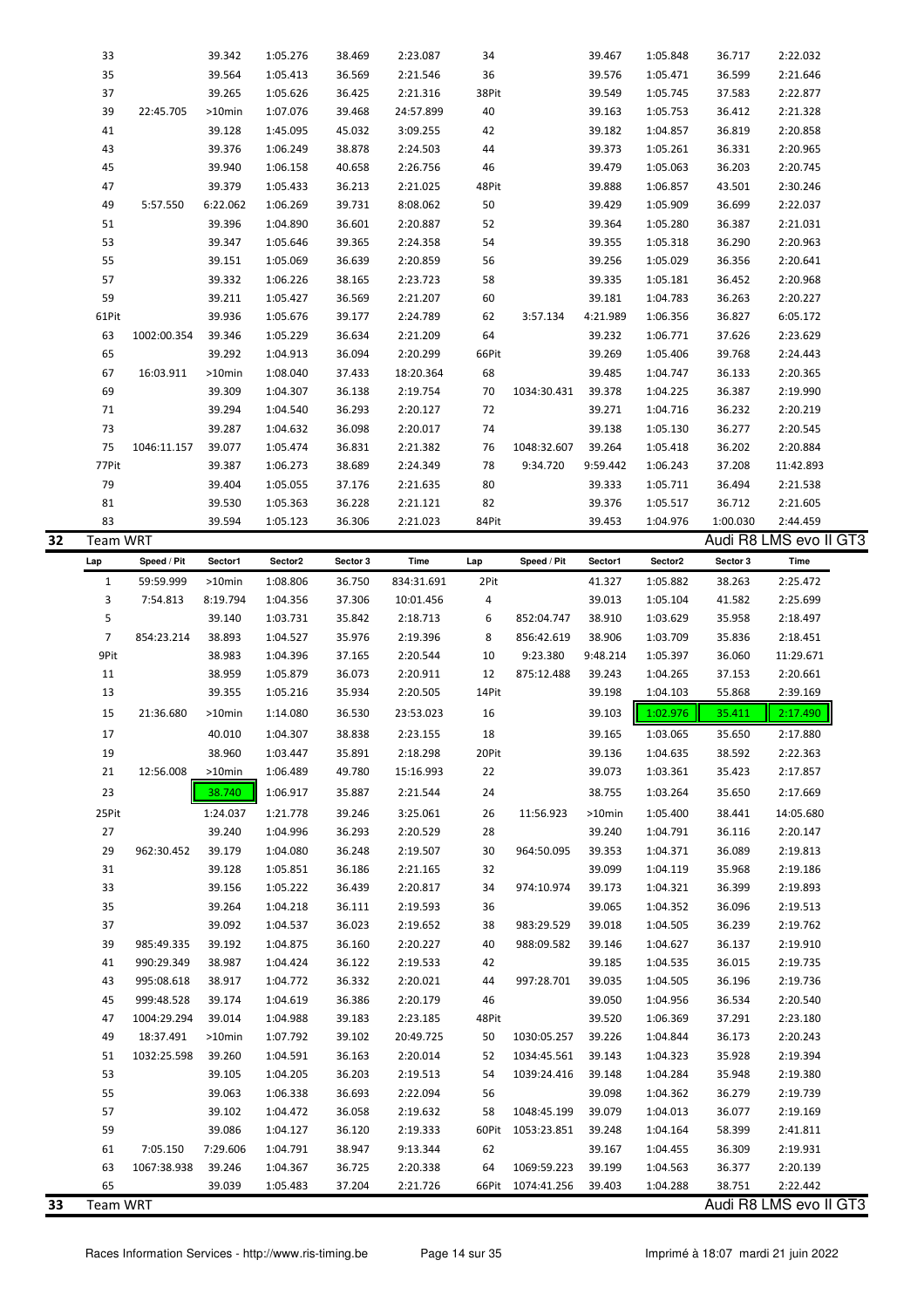| Lap            | Speed / Pit                   | Sector1   | Sector2  | Sector 3 | Time       | Lap            | Speed / Pit | Sector1  | Sector2  | Sector 3 | Time       |
|----------------|-------------------------------|-----------|----------|----------|------------|----------------|-------------|----------|----------|----------|------------|
| $\mathbf{1}$   | 59:59.999                     | >10min    | 1:06.825 | 37.163   | 809:50.265 | $\overline{2}$ |             | 39.755   | 1:05.966 | 36.530   | 2:22.251   |
| 3Pit           |                               | 39.314    | 1:05.353 | 37.251   | 2:21.918   | 4              | 6:56.603    | 7:22.113 | 1:08.237 | 38.014   | 9:08.364   |
| 5              | 824:04.656                    | 39.334    | 1:04.103 | 36.013   | 2:19.450   | 6              |             | 39.068   | 1:04.766 | 36.209   | 2:20.043   |
| $\overline{7}$ |                               | 39.223    | 1:04.041 | 36.044   | 2:19.308   | 8              |             | 39.229   | 1:04.052 | 35.994   | 2:19.275   |
| 9Pit           |                               | 39.133    | 1:04.927 | 1:07.852 | 2:51.912   | 10             | 2:43.339    | 3:09.803 | 1:06.921 | 36.684   | 4:53.408   |
| 11             |                               | 39.783    | 1:05.133 | 36.504   | 2:21.420   | 12             |             | 39.709   | 1:05.021 | 36.739   | 2:21.469   |
| 13             |                               | 39.714    | 1:05.021 | 36.356   | 2:21.091   | 14             |             | 39.457   | 1:05.392 | 36.526   | 2:21.375   |
| 15             |                               | 39.728    | 1:05.043 |          |            |                |             |          |          |          | 2:21.128   |
|                |                               |           |          | 36.453   | 2:21.224   | 16             |             | 39.275   | 1:05.385 | 36.468   |            |
| 17             | 855:15.775                    | 39.027    | 1:04.930 | 36.427   | 2:20.384   | 18Pit          |             | 39.350   | 1:06.132 | 38.425   | 2:23.907   |
| 19             | 3:55.377                      | 4:20.759  | 1:08.347 | 38.872   | 6:07.978   | 20             |             | 39.891   | 1:06.798 | 37.843   | 2:24.532   |
| 21             |                               | 40.172    | 1:06.128 | 37.183   | 2:23.483   | 22             |             | 40.282   | 1:06.667 | 37.973   | 2:24.922   |
| 23             |                               | 40.241    | 1:06.898 | 36.637   | 2:23.776   | 24             |             | 39.923   | 1:06.696 | 36.956   | 2:23.575   |
| 25             |                               | 39.826    | 1:06.335 | 36.699   | 2:22.860   | 26Pit          |             | 39.922   | 1:06.003 | 48.658   | 2:34.583   |
| 27             | 10:11.437                     | $>10$ min | 1:07.776 | 36.742   | 12:20.879  | 28             |             | 39.807   | 1:06.905 | 36.906   | 2:23.618   |
| 29             |                               | 39.986    | 1:06.334 | 36.729   | 2:23.049   | 30Pit          |             | 39.782   | 1:06.059 | 38.359   | 2:24.200   |
| 31             | 12:12.743                     | >10min    | 1:06.851 | 37.524   | 14:22.214  | 32             |             | 39.644   | 1:05.408 | 36.591   | 2:21.643   |
| 33             |                               | 40.321    | 1:06.279 | 36.729   | 2:23.329   | 34             |             | 39.241   | 1:05.493 | 36.449   | 2:21.183   |
| 35             |                               | 39.226    | 1:05.397 | 36.353   | 2:20.976   | 36             |             | 39.174   | 1:05.474 | 36.490   | 2:21.138   |
| 37             |                               | 39.627    | 1:05.476 | 36.714   | 2:21.817   | 38             |             | 39.393   | 1:05.976 | 36.700   | 2:22.069   |
| 39Pit          |                               | 39.182    | 1:05.735 | 38.093   | 2:23.010   | 40             | 2:01.421    | 2:26.405 | 1:08.074 | 38.492   | 4:12.971   |
| 41             |                               | 1:27.791  | 1:15.397 | 36.739   | 3:19.927   | 42             |             | 38.979   | 1:04.658 | 36.012   | 2:19.649   |
| 43             |                               | 38.967    | 1:04.489 | 36.199   | 2:19.655   | 44             | 948:07.032  | 38.920   | 1:04.631 | 36.117   | 2:19.668   |
| 45             |                               | 38.805    | 1:04.940 | 35.941   | 2:19.686   | 46Pit          |             | 38.848   | 1:04.750 | 36.934   | 2:20.532   |
| 47             | 1:54.800                      | 2:19.456  | 1:06.225 | 36.998   | 4:02.679   | 48             |             | 39.199   | 1:06.363 | 36.721   | 2:22.283   |
| 49             |                               | 39.542    | 1:05.626 | 36.592   | 2:21.760   | 50             |             | 39.553   | 1:05.404 | 36.561   | 2:21.518   |
| 51             |                               | 39.154    | 1:05.575 | 36.734   | 2:21.463   | 52             |             | 39.255   | 1:05.598 | 36.606   | 2:21.459   |
| 53             | 970:58.217                    | 39.260    | 1:05.102 | 36.292   | 2:20.654   | 54Pit          | 973:18.876  | 39.347   | 1:04.808 | 37.558   | 2:21.713   |
| 55             | 13:27.071                     | $>10$ min | 1:06.693 | 37.097   | 15:36.541  | 56             |             | 39.542   | 1:06.229 | 36.737   | 2:22.508   |
| 57             |                               | 39.287    | 1:05.631 | 36.521   | 2:21.439   | 58             |             | 39.383   | 1:05.332 | 36.531   | 2:21.246   |
| 59Pit          | 998:22.411                    | 39.199    | 1:05.064 | 37.695   | 2:21.958   | 60             | 10:12.667   |          | 1:06.897 | 37.580   | 12:22.446  |
|                |                               |           |          |          |            |                |             | >10min   |          |          |            |
| 61             |                               | 39.435    | 1:06.031 | 36.405   | 2:21.871   | 62             |             | 39.115   | 1:04.433 | 36.550   | 2:20.098   |
| 63             |                               | 39.069    | 1:04.808 | 36.039   | 2:19.916   | 64             |             | 39.056   | 1:04.777 | 36.193   | 2:20.026   |
| 65             | 1022:28.508                   | 38.994    | 1:04.955 | 36.013   | 2:19.962   | 66             | 1024:48.647 | 39.147   | 1:05.221 | 36.540   | 2:20.908   |
| 67             |                               | 39.096    | 1:04.477 | 36.262   | 2:19.835   | 68Pit          |             | 39.434   | 1:04.935 | 37.590   | 2:21.959   |
| 69             | 10:49.720                     | $>10$ min | 1:12.504 | 38.468   | 13:06.861  | 70             |             | 40.755   | 1:07.520 | 37.597   | 2:25.872   |
| 71             |                               | 39.738    | 1:05.662 | 36.611   | 2:22.011   | 72             |             | 39.226   | 1:05.085 | 36.189   | 2:20.500   |
| 73Pit          |                               | 40.038    | 1:08.372 | 41.906   | 2:30.316   |                |             |          |          |          |            |
|                | <b>Walkenhorst Motorsport</b> |           |          |          |            |                |             |          |          |          | BMW M4 GT3 |
| Lap            | Speed / Pit                   | Sector1   | Sector2  | Sector 3 | Time       | Lap            | Speed / Pit | Sector1  | Sector2  | Sector 3 | Time       |
| 1Pit           | 59:59.999                     | >10min    | 1:08.656 | 39.322   | 823:59.102 | $\overline{2}$ | 4:58.951    | 5:24.201 | 1:07.778 | 36.461   | 7:08.440   |
| 3              |                               | 39.846    | 1:05.483 | 36.220   | 2:21.549   | 4              |             | 43.840   | 1:04.735 | 35.897   | 2:24.472   |
| 5              |                               | 39.395    | 1:04.684 | 36.180   | 2:20.259   | 6              |             | 39.341   | 1:04.584 | 35.950   | 2:19.875   |
| 7Pit           |                               | 39.232    | 1:05.146 | 38.008   | 2:22.386   | 8              | 7:39.241    | 8:05.521 | 1:06.092 | 36.647   | 9:48.260   |
| 9              |                               | 39.591    | 1:05.174 | 36.133   | 2:20.898   | 10             |             | 39.432   | 1:05.055 | 36.541   | 2:21.028   |
| 11             |                               | 39.332    | 1:05.108 | 36.121   | 2:20.561   | 12Pit          |             | 39.585   | 1:05.296 | 38.108   | 2:22.989   |
| 13             | 4:19.356                      | 4:45.527  | 1:08.319 | 37.618   | 6:31.464   | 14             |             | 40.548   | 1:06.542 | 37.173   | 2:24.263   |
| 15             |                               | 39.835    | 1:08.168 | 37.037   | 2:25.040   | 16             |             | 39.607   | 1:06.023 | 36.717   | 2:22.347   |
| 17Pit          |                               | 39.765    | 1:05.965 | 40.633   | 2:26.363   | 18             | 14:14.305   | >10min   | 1:09.214 | 37.313   | 16:26.417  |
| 19             |                               | 40.060    | 1:06.076 | 36.746   | 2:22.882   | 20             |             | 39.823   | 1:05.528 | 36.677   | 2:22.028   |
| 21             |                               | 39.618    | 1:05.689 | 36.876   | 2:22.183   | 22             |             | 39.494   | 1:05.540 | 36.659   | 2:21.693   |
| 23Pit          |                               | 40.679    | 1:08.370 | 40.923   | 2:29.972   | 24             | 6:42.233    | 7:09.145 | 1:11.068 | 39.367   | 8:59.580   |
| 25             |                               | 40.975    |          | 38.610   |            |                |             |          |          |          | 2:27.104   |
|                |                               |           | 1:09.257 |          | 2:28.842   | 26             |             | 40.412   | 1:08.106 | 38.586   |            |
| 27             |                               | 40.108    | 1:07.624 | 37.969   | 2:25.701   | 28             |             | 40.205   | 1:07.587 | 38.022   | 2:25.814   |
| 29             |                               | 40.298    | 1:07.188 | 38.195   | 2:25.681   | 30             |             | 39.951   | 1:08.045 | 37.312   | 2:25.308   |
| 31             |                               | 40.185    | 1:07.755 | 38.308   | 2:26.248   | 32             |             | 40.837   | 1:07.568 | 38.572   | 2:26.977   |
| 33Pit          |                               | 39.729    | 1:08.728 | 43.282   | 2:31.739   | 34             | 5:30.867    | 5:57.919 | 1:07.377 | 37.153   | 7:42.449   |
| 35             |                               | 39.800    | 1:06.698 | 36.784   | 2:23.282   | 36Pit          |             | 39.721   | 1:06.635 | 38.183   | 2:24.539   |
| 37             | 15:25.832                     | >10min    | 1:06.314 | 39.108   | 17:38.268  | 38             |             | 39.351   | 1:04.558 | 35.995   | 2:19.904   |

39 39.282 1:04.500 36.635 2:20.417 40 40.602 1:06.173 37.254 2:24.029 41Pit 39.287 1:04.537 39.845 2:23.669 42 9:19.641 9:45.387 1:06.471 41.405 11:33.263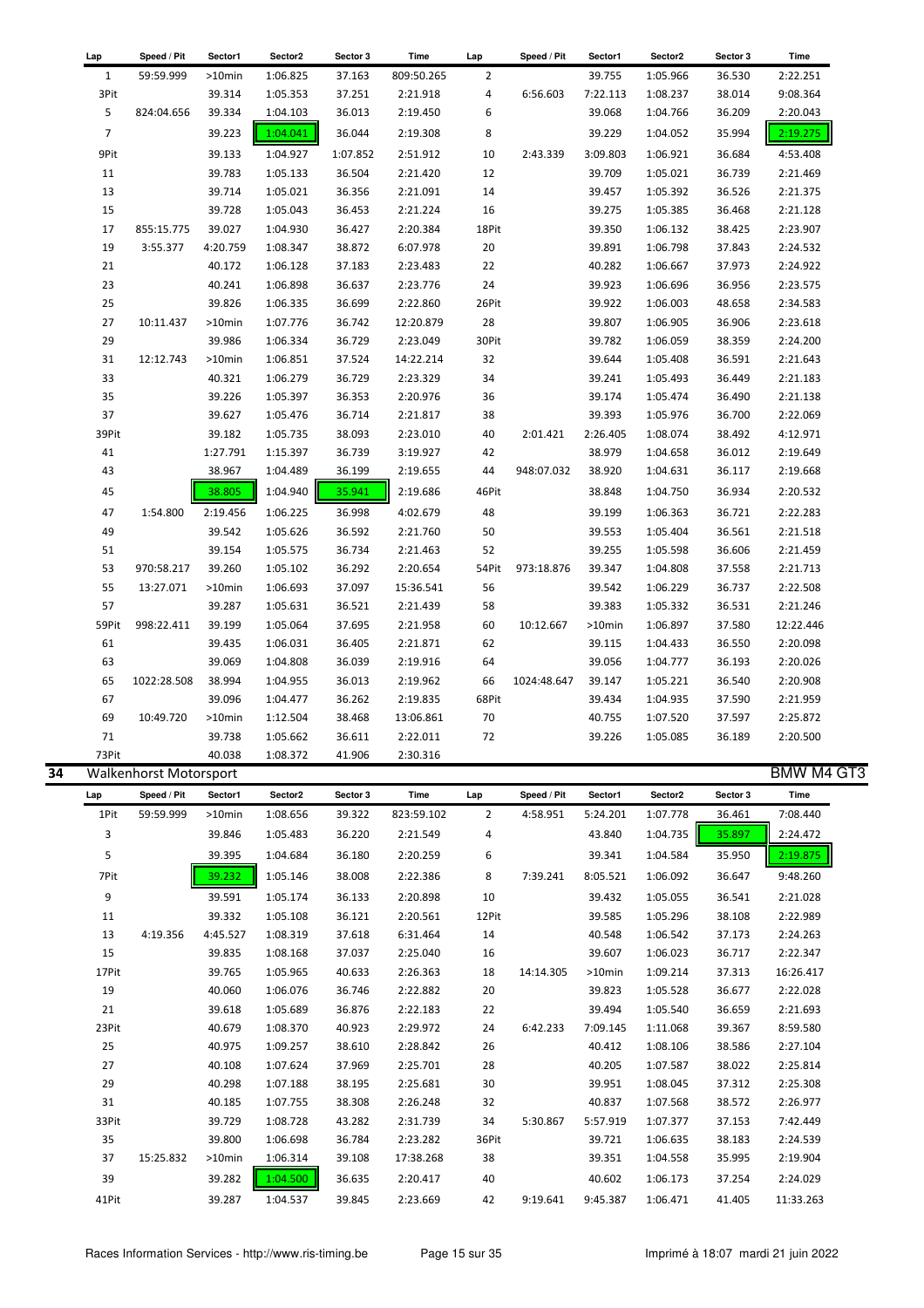|    | 43             |                        | 39.585    | 1:07.255 | 38.867   | 2:25.707    | 44             |             | 39.599   | 1:05.095 | 36.547   | 2:21.241          |
|----|----------------|------------------------|-----------|----------|----------|-------------|----------------|-------------|----------|----------|----------|-------------------|
|    | 45             |                        | 39.454    | 1:05.026 | 36.437   | 2:20.917    | 46Pit          |             | 39.504   | 1:05.144 | 38.585   | 2:23.233          |
|    | 47             | 3:47.120               | 4:12.041  | 1:07.314 | 39.000   | 5:58.355    | 48             |             | 40.272   | 1:07.413 | 36.957   | 2:24.642          |
|    | 49             |                        | 39.826    | 1:06.377 | 39.746   | 2:25.949    | 50             |             | 39.833   | 1:07.479 | 38.254   | 2:25.566          |
|    | 51             |                        | 39.629    | 1:06.954 | 37.080   | 2:23.663    | 52             |             | 39.784   | 1:06.522 | 36.804   | 2:23.110          |
|    | 53             |                        | 39.437    | 1:06.250 | 37.283   | 2:22.970    | 54             |             | 39.502   | 1:06.839 | 36.993   | 2:23.334          |
|    | 55Pit          |                        | 39.775    | 1:06.496 | 44.329   | 2:30.600    |                |             |          |          |          |                   |
| 35 |                | Walkenhorst Motorsport |           |          |          |             |                |             |          |          |          | <b>BMW M4 GT3</b> |
|    | Lap            | Speed / Pit            | Sector1   | Sector2  | Sector 3 | <b>Time</b> | Lap            | Speed / Pit | Sector1  | Sector2  | Sector 3 | Time              |
|    | $\mathbf{1}$   | 59:59.999              | $>10$ min | 1:18.047 | 42.255   | 893:31.648  | $\overline{2}$ |             | 44.057   | 1:15.344 | 40.720   | 2:40.121          |
|    | 3Pit           |                        | 43.853    | 1:13.085 | 55.368   | 2:52.306    | 4              | 3:31.223    | 4:03.877 | 1:14.656 | 40.876   | 5:59.409          |
|    | 5              |                        | 43.421    | 1:14.146 | 39.930   | 2:37.497    | 6              |             | 42.580   | 1:12.265 | 39.113   | 2:33.958          |
|    | $\overline{7}$ |                        | 42.180    | 1:12.354 | 39.397   | 2:33.931    | 8              |             | 41.843   | 1:11.251 | 38.671   | 2:31.765          |
|    | 9              |                        | 41.684    | 1:10.566 | 38.860   | 2:31.110    | 10Pit          |             | 42.028   | 1:14.082 | 41.768   | 2:37.878          |
|    | 11             | 6:17.492               | 6:51.754  | 1:13.562 | 39.148   | 8:44.464    | 12             |             | 42.015   | 1:08.390 | 37.286   | 2:27.691          |
|    | 13             |                        | 40.317    | 1:06.334 | 36.698   | 2:23.349    | 14             |             | 40.128   | 1:05.424 | 36.833   | 2:22.385          |
|    | 15             |                        | 40.168    | 1:06.474 | 36.570   | 2:23.212    | 16             |             | 43.671   | 1:37.693 | 1:02.889 | 3:24.253          |
|    | 17             |                        | 40.310    | 1:06.771 | 37.637   | 2:24.718    | 18Pit          |             | 39.961   | 1:07.005 | 40.611   | 2:27.577          |
|    | 19             | 9:26.110               | 9:53.780  | 1:08.033 | 37.576   | 11:39.389   | $20\,$         |             | 40.115   | 1:07.641 | 36.781   | 2:24.537          |
|    | 21             |                        | 39.840    | 1:06.963 | 36.841   | 2:23.644    | 22Pit          |             | 39.863   | 1:06.865 | 38.040   | 2:24.768          |
|    | 23             | 4:04.056               | 4:32.199  | 1:08.866 | 38.450   | 6:19.515    | 24             |             | 40.475   | 1:07.175 | 37.456   | 2:25.106          |
|    | 25             |                        | 40.362    | 1:07.586 | 37.319   | 2:25.267    | 26Pit          |             | 40.341   | 1:08.086 | 41.326   | 2:29.753          |
|    | 27             | 3:20.736               | 3:46.908  | 1:08.465 | 39.346   | 5:34.719    | 28Pit          |             | 41.195   | 1:10.725 | 41.338   | 2:33.258          |
|    | 29             | 3:35.281               | 4:05.998  | 1:13.182 | 40.081   | 5:59.261    | 30             |             | 42.326   | 1:10.556 | 39.395   | 2:32.277          |
|    | 31             |                        | 42.187    | 1:11.770 | 39.249   | 2:33.206    | 32             |             | 41.731   | 1:10.552 | 38.414   | 2:30.697          |
|    | 33             |                        | 41.555    | 1:10.224 | 38.931   | 2:30.710    | 34             |             | 41.407   | 1:11.028 | 39.331   | 2:31.766          |
|    | 35             |                        | 44.071    | 1:16.248 | 42.451   | 2:42.770    | 36             |             | 42.218   | 1:15.821 | 39.542   | 2:37.581          |
|    | 37Pit          |                        | 41.599    | 1:13.964 | 41.138   | 2:36.701    | 38             | 3:22.120    | 3:49.570 | 1:10.293 | 38.794   | 5:38.657          |
|    | 39             |                        | 40.946    | 1:08.639 | 38.317   | 2:27.902    | 40             |             | 40.883   | 1:08.931 | 38.482   | 2:28.296          |
|    | 41             |                        | 40.786    | 1:09.619 | 38.836   | 2:29.241    | 42             |             | 40.398   | 1:07.826 | 36.956   | 2:25.180          |
|    | 43Pit          |                        | 40.616    | 1:07.906 | 39.105   | 2:27.627    | 44             | 6:05.888    | 6:34.551 | 1:08.159 | 37.031   | 8:19.741          |
|    | 45             |                        | 40.004    | 1:06.213 | 36.255   | 2:22.472    | 46             |             | 39.662   | 1:05.784 | 36.216   | 2:21.662          |
|    | 47             |                        | 39.934    | 1:05.891 | 36.220   | 2:22.045    | 48             |             | 39.740   | 1:05.785 | 36.411   | 2:21.936          |
|    | 49             |                        | 39.504    | 1:06.288 | 37.267   | 2:23.059    | 50Pit          |             | 41.216   | 1:06.694 | 1:04.347 | 2:52.257          |
|    | 51             | 6:02.631               | 6:31.725  | 1:08.364 | 38.511   | 8:18.600    | 52             |             | 39.544   | 1:04.229 | 35.829   | 2:19.602          |
|    | 53             |                        | 39.190    | 1:04.430 | 35.742   | 2:19.362    | 54             |             | 39.318   | 1:04.300 | 36.202   | 2:19.820          |
|    | 55Pit          |                        | 39.507    | 1:04.492 | 37.953   | 2:21.952    |                |             |          |          |          |                   |
|    |                |                        |           |          |          |             |                |             |          |          | $M - 1$  | $\overline{ }$    |

| 38 | Jota  |             |           |          |          |            |                |             |           |          |          | McLaren 720 S GT3 |  |
|----|-------|-------------|-----------|----------|----------|------------|----------------|-------------|-----------|----------|----------|-------------------|--|
|    | Lap   | Speed / Pit | Sector1   | Sector2  | Sector 3 | Time       | Lap            | Speed / Pit | Sector1   | Sector2  | Sector 3 | Time              |  |
|    | 1     | 59:59.999   | $>10$ min | 1:11.428 | 38.145   | 787:50.613 | $\overline{2}$ |             | 39.949    | 1:05.830 | 36.845   | 2:22.624          |  |
|    | 3     |             | 39.367    | 1:04.973 | 36.725   | 2:21.065   | 4              |             | 39.270    | 1:05.392 | 36.505   | 2:21.167          |  |
|    | 5     |             | 39.217    | 1:05.210 | 36.468   | 2:20.895   | 6Pit           |             | 39.236    | 1:05.630 | 37.455   | 2:22.321          |  |
|    | 7     | 6:42.159    | 7:06.643  | 1:06.338 | 37.007   | 8:49.988   | 8              |             | 39.563    | 1:05.701 | 36.480   | 2:21.744          |  |
|    | 9Pit  |             | 39.644    | 1:05.478 | 37.768   | 2:22.890   | 10             | 14:15.168   | $>10$ min | 1:05.793 | 37.080   | 16:25.209         |  |
|    | 11    |             | 39.131    | 1:03.955 | 39.268   | 2:22.354   | 12             |             | 38.952    | 1:06.655 | 39.491   | 2:25.098          |  |
|    | 13    |             | 39.171    | 1:04.305 | 35.912   | 2:19.388   | 14Pit          |             | 39.001    | 1:04.530 | 38.675   | 2:22.206          |  |
|    | 15    | 7:06.375    | 7:33.863  | 1:06.452 | 43.917   | 9:24.232   | 16             |             | 39.306    | 1:06.471 | 36.384   | 2:22.161          |  |
|    | 17    |             | 41.278    | 1:04.851 | 36.380   | 2:22.509   | 18             |             | 39.179    | 1:04.718 | 36.214   | 2:20.111          |  |
|    | 19Pit |             | 39.136    | 1:04.709 | 37.267   | 2:21.112   | 20             | 6:02.496    | 6:27.851  | 1:07.987 | 37.676   | 8:13.514          |  |
|    | 21    |             | 39.575    | 1:05.358 | 36.396   | 2:21.329   | 22             |             | 39.569    | 1:05.056 | 36.215   | 2:20.840          |  |
|    | 23    |             | 39.480    | 1:04.957 | 36.327   | 2:20.764   | 24             |             | 39.301    | 1:05.912 | 36.781   | 2:21.994          |  |
|    | 25Pit |             | 39.444    | 1:06.027 | 40.317   | 2:25.788   | 26             | 13:37.360   | $>10$ min | 1:06.790 | 38.632   | 15:47.545         |  |
|    | 27    |             | 40.144    | 1:07.855 | 37.358   | 2:25.357   | 28             |             | 40.388    | 1:06.762 | 36.640   | 2:23.790          |  |
|    | 29Pit |             | 39.823    | 1:05.676 | 39.177   | 2:24.676   | 30             | 7:36.949    | 8:01.637  | 1:06.513 | 37.041   | 9:45.191          |  |
|    | 31    |             | 39.853    | 1:06.533 | 36.681   | 2:23.067   | 32             |             | 39.726    | 1:06.459 | 36.998   | 2:23.183          |  |
|    | 33    |             | 39.821    | 1:06.374 | 36.826   | 2:23.021   | 34Pit          |             | 39.876    | 1:06.482 | 39.436   | 2:25.794          |  |
|    | 35    | 10:40.051   | $>10$ min | 1:04.770 | 35.936   | 12:45.079  | 36             |             | 39.007    | 1:03.676 | 35.743   | 2:18.426          |  |
|    | 37    |             | 38.836    | 1:03.599 | 35.858   | 2:18.293   | 38Pit          |             | 39.067    | 1:04.854 | 39.624   | 2:23.545          |  |
|    | 39    | 18:58.887   | $>10$ min | 1:06.783 | 39.044   | 21:10.298  | 40             |             | 39.102    | 1:04.659 | 36.118   | 2:19.879          |  |
|    | 41    |             | 38.800    | 1:05.633 | 38.407   | 2:22.840   | 42             |             | 39.036    | 1:04.729 | 36.126   | 2:19.891          |  |
|    | 43    |             | 38.930    | 1:04.706 | 36.121   | 2:19.757   | 44             |             | 38.886    | 1:04.836 | 35.957   | 2:19.679          |  |
|    |       |             |           |          |          |            |                |             |           |          |          |                   |  |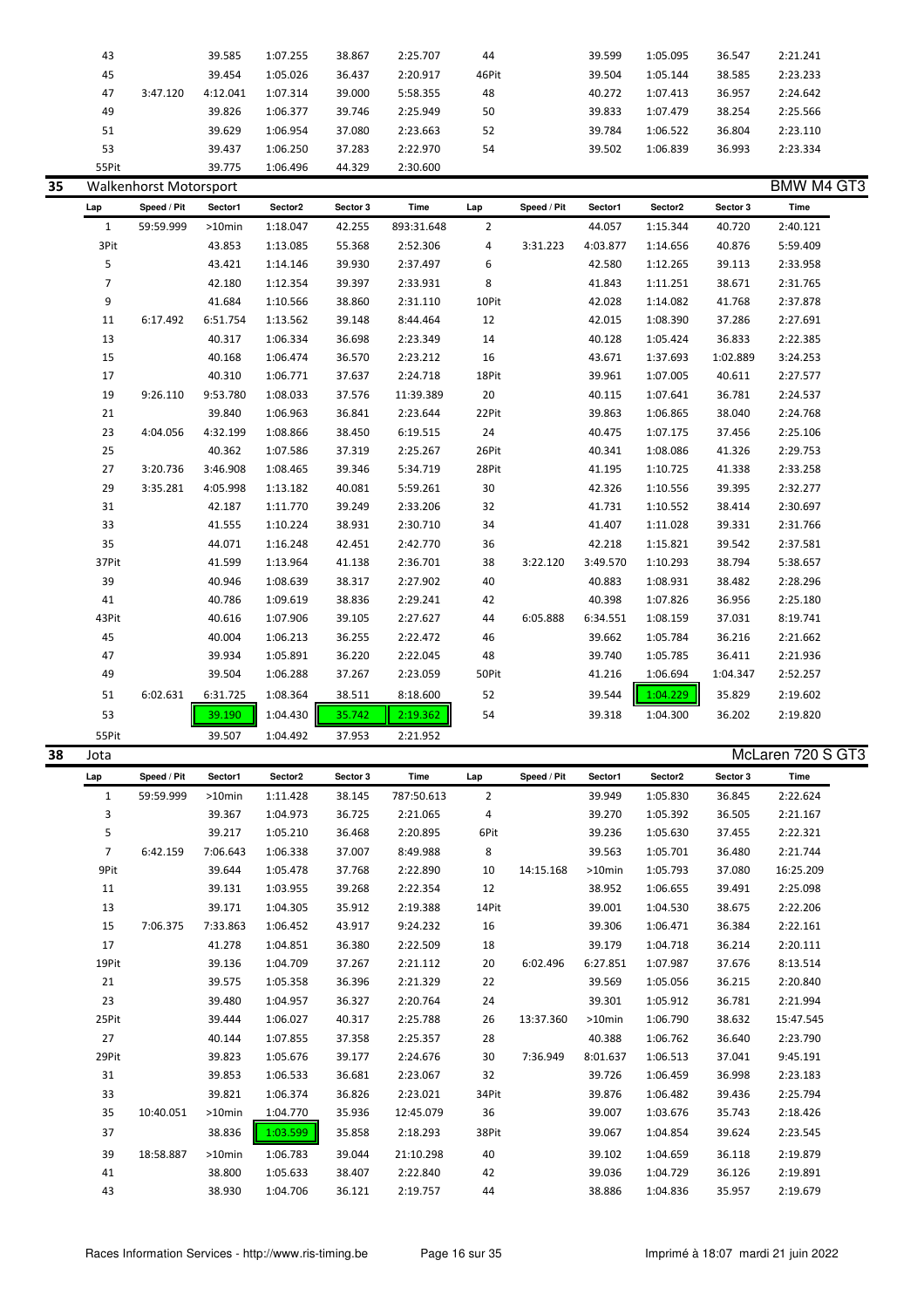| 45    |          | 39.025   | 1:04.684 | 36.317 | 2:20.026  | 46    |           | 39.087    | 1:04.668 | 36.165   | 2:19.920  |
|-------|----------|----------|----------|--------|-----------|-------|-----------|-----------|----------|----------|-----------|
| 47    |          | 39.045   | 1:04.971 | 36.274 | 2:20.290  | 48Pit |           | 39.365    | 1:05.549 | 37.502   | 2:22.416  |
| 49    | 8:13.264 | 8:38.811 | 1:06.765 | 38.358 | 10:23.934 | 50    |           | 39.436    | 1:05.074 | 36.505   | 2:21.015  |
| 51    |          | 39.200   | 1:04.942 | 36.249 | 2:20.391  | 52    |           | 39.195    | 1:04.709 | 36.311   | 2:20.215  |
| 53    |          | 39.248   | 1:04.888 | 36.434 | 2:20.570  | 54    |           | 39.356    | 1:05.108 | 37.300   | 2:21.764  |
| 55    |          | 39.070   | 1:05.412 | 36.420 | 2:20.902  | 56    |           | 39.205    | 1:09.830 | 38.714   | 2:27.749  |
| 57    |          | 39.282   | 1:13.270 | 39.648 | 2:32.200  | 58Pit |           | 41.167    | 1:06.602 | 38.105   | 2:25.874  |
| 59    | 9:30.533 | 9:57.812 | 1:06.377 | 37.125 | 11:41.314 | 60    |           | 39.388    | 1:05.365 | 36.713   | 2:21.466  |
| 61    |          | 39.011   | 1:03.651 | 35.625 | 2:18.287  | 62    |           | 38.724    | 1:04.368 | 41.155   | 2:24.247  |
| 63Pit |          | 38.793   | 1:05.132 | 36.885 | 2:20.810  | 64Pit | 17:29.791 | $>10$ min | 1:07.426 | 1:11.162 | 20:13.337 |
| 65    | 5:40.035 | 6:04.780 | 1:05.958 | 36.548 | 7:47.286  | 66    |           | 39.651    | 1:04.961 | 36.144   | 2:20.756  |
| 67Pit |          | 39.459   | 1:05.383 | 38.634 | 2:23.476  | 68    | 3:32.586  | 3:57.271  | 1:07.506 | 37.443   | 5:42.220  |
| 69Pit |          | 39.857   | 1:07.140 | 42.557 | 2:29.554  |       |           |           |          |          |           |

| 39 |                | <b>EBM Giga Racing</b> |           |          |          |             |                |             |          |          |          | Porsche 911 GT3-R (991.II) |
|----|----------------|------------------------|-----------|----------|----------|-------------|----------------|-------------|----------|----------|----------|----------------------------|
|    | Lap            | Speed / Pit            | Sector1   | Sector2  | Sector 3 | <b>Time</b> | Lap            | Speed / Pit | Sector1  | Sector2  | Sector 3 | Time                       |
|    | $\mathbf{1}$   | 59:59.999              | >10min    | 1:13.842 | 39.752   | 844:52.160  | $\overline{2}$ |             | 41.447   | 1:10.492 | 38.005   | 2:29.944                   |
|    | 3              |                        | 40.710    | 1:09.291 | 37.390   | 2:27.391    | 4              |             | 40.342   | 1:05.873 | 36.885   | 2:23.100                   |
|    | 5              |                        | 40.025    | 1:05.490 | 36.607   | 2:22.122    | 6              |             | 39.722   | 1:05.168 | 36.550   | 2:21.440                   |
|    | $\overline{7}$ |                        | 40.008    | 1:05.096 | 36.607   | 2:21.711    | 8              |             | 39.907   | 1:05.285 | 36.521   | 2:21.713                   |
|    | 9              |                        | 39.754    | 1:05.185 | 36.715   | 2:21.654    | 10Pit          |             | 39.772   | 1:05.101 | 41.188   | 2:26.061                   |
|    | 11             | 3:32.803               | 3:58.890  | 1:10.210 | 39.143   | 5:48.243    | 12             |             | 40.691   | 1:07.747 | 38.305   | 2:26.743                   |
|    | 13             |                        | 40.858    | 1:06.987 | 37.374   | 2:25.219    | 14             |             | 40.385   | 1:08.379 | 38.115   | 2:26.879                   |
|    | 15Pit          |                        | 40.432    | 1:06.994 | 54.596   | 2:42.022    | 16             | 8:33.230    | 8:58.251 | 1:07.595 | 37.303   | 10:43.149                  |
|    | 17             |                        | 40.084    | 1:34.593 | 39.821   | 2:54.498    | 18             |             | 40.632   | 1:08.217 | 37.594   | 2:26.443                   |
|    | 19             |                        | 40.517    | 1:06.972 | 37.474   | 2:24.963    | 20Pit          |             | 40.483   | 1:08.744 | 49.903   | 2:39.130                   |
|    | 21             | 2:22.735               | 2:49.614  | 1:11.142 | 39.863   | 4:40.619    | 22             |             | 40.483   | 1:06.559 | 37.318   | 2:24.360                   |
|    | 23             |                        | 40.629    | 1:06.274 | 37.283   | 2:24.186    | 24             |             | 40.098   | 1:06.684 | 37.427   | 2:24.209                   |
|    | 25             |                        | 40.346    | 1:07.539 | 37.392   | 2:25.277    | 26             |             | 40.777   | 1:07.384 | 37.849   | 2:26.010                   |
|    | 27             |                        | 40.627    | 1:06.983 | 38.645   | 2:26.255    | 28             |             | 40.662   | 1:06.637 | 37.216   | 2:24.515                   |
|    | 29             |                        | 40.686    | 1:09.402 | 37.803   | 2:27.891    | 30Pit          |             | 40.368   | 1:08.196 | 39.469   | 2:28.033                   |
|    | 31             | 4:00.502               | 4:26.457  | 1:09.538 | 39.052   | 6:15.047    | 32             |             | 41.183   | 1:08.245 | 37.693   | 2:27.121                   |
|    | 33             |                        | 41.095    | 1:26.168 | 1:13.504 | 3:20.767    | 34             |             | 41.482   | 1:07.113 | 37.425   | 2:26.020                   |
|    | 35             |                        | 40.862    | 1:06.301 | 37.341   | 2:24.504    | 36             |             | 40.846   | 1:06.281 | 37.171   | 2:24.298                   |
|    | 37             |                        | 40.565    | 1:06.618 | 37.786   | 2:24.969    | 38             |             | 41.786   | 1:06.638 | 37.833   | 2:26.257                   |
|    | 39             |                        | 40.755    | 1:07.443 | 38.099   | 2:26.297    | 40Pit          |             | 40.937   | 1:06.975 | 43.520   | 2:31.432                   |
|    | 41             | 2:35.871               | 3:00.324  | 1:09.641 | 37.749   | 4:47.714    | 42             |             | 39.747   | 1:05.655 | 36.534   | 2:21.936                   |
|    | 43             |                        | 39.436    | 1:04.822 | 36.801   | 2:21.059    | 44             |             | 39.465   | 1:04.579 | 36.397   | 2:20.441                   |
|    | 45             |                        | 39.330    | 1:04.463 | 36.199   | 2:19.992    | 46             |             | 39.731   | 1:05.956 | 37.918   | 2:23.605                   |
|    | 47Pit          |                        | 39.541    | 1:04.864 | 37.141   | 2:21.546    | 48             | 9:09.264    | 9:35.599 | 1:11.472 | 42.766   | 11:29.837                  |
|    | 49             |                        | 41.228    | 1:06.159 | 37.180   | 2:24.567    | 50             |             | 40.707   | 1:05.740 | 36.907   | 2:23.354                   |
|    | 51             |                        | 40.564    | 1:05.354 | 36.775   | 2:22.693    | 52             |             | 40.684   | 1:05.284 | 37.619   | 2:23.587                   |
|    | 53             |                        | 40.704    | 1:05.590 | 36.918   | 2:23.212    | 54             |             | 40.505   | 1:06.710 | 37.219   | 2:24.434                   |
|    | 55             |                        | 40.695    | 1:06.239 | 37.216   | 2:24.150    | 56             |             | 40.589   | 1:05.802 | 37.478   | 2:23.869                   |
|    | 57Pit          |                        | 40.743    | 1:05.987 | 40.995   | 2:27.725    | 58             | 3:13.610    | 3:43.992 | 1:07.227 | 37.146   | 5:28.365                   |
|    | 59             |                        | 39.959    | 1:05.656 | 36.650   | 2:22.265    | 60             |             | 39.765   | 1:05.313 | 36.308   | 2:21.386                   |
|    | 61             |                        | 39.677    | 1:05.141 | 36.868   | 2:21.686    | 62             |             | 39.538   | 1:04.825 | 36.313   | 2:20.676                   |
|    | 63             |                        | 39.704    | 1:05.007 | 36.646   | 2:21.357    | 64             |             | 39.758   | 1:04.782 | 36.058   | 2:20.598                   |
|    | 65             |                        | 39.517    | 1:05.113 | 38.835   | 2:23.465    | 66Pit          |             | 39.512   | 1:36.921 | 41.752   | 2:58.185                   |
|    | 67             | 4:43.640               | 5:08.226  | 1:10.182 | 37.516   | 6:55.924    | 68             |             | 39.661   | 1:04.161 | 36.710   | 2:20.532                   |
|    | 69             |                        | 39.703    | 1:03.984 | 36.257   | 2:19.944    | 70             |             | 39.645   | 1:03.637 | 36.033   | 2:19.315                   |
|    | 71             |                        | 39.548    | 1:03.699 | 36.009   | 2:19.256    | 72Pit          |             | 41.508   | 1:06.291 | 1:02.450 | 2:50.249                   |
|    | 73             | 7:14.509               | 7:40.262  | 1:07.732 | 42.225   | 9:30.219    | 74             |             | 40.202   | 1:08.037 | 38.496   | 2:26.735                   |
|    | 75             |                        | 40.142    | 1:07.503 | 37.989   | 2:25.634    | 76             |             | 40.131   | 1:06.014 | 36.968   | 2:23.113                   |
|    | 77             |                        | 40.176    | 1:06.224 | 38.505   | 2:24.905    | 78Pit          |             | 40.875   | 1:07.139 | 45.441   | 2:33.455                   |
| 46 | Team WRT       |                        |           |          |          |             |                |             |          |          |          | Audi R8 LMS evo II GT3     |
|    | Lap            | Speed / Pit            | Sector1   | Sector2  | Sector 3 | Time        | Lap            | Speed / Pit | Sector1  | Sector2  | Sector 3 | Time                       |
|    | $\mathbf{1}$   | 59:59.999              | $>10$ min | 1:06.291 | 36.581   | 788:14.747  | $\overline{2}$ |             | 39.951   | 1:04.894 | 36.611   | 2:21.456                   |

|   | 59:59.999 | $>10$ min | 1:06.291 | 36.581 | 788:14.747 |    | 39.951 | 1:04.894 | 36.611 | 2:21.456 |
|---|-----------|-----------|----------|--------|------------|----|--------|----------|--------|----------|
|   |           | 39.771    | 1:04.571 | 36.379 | 2:20.721   |    | 39.475 | 1:04.791 | 36.059 | 2:20.325 |
|   |           | 39.545    | 1:04.399 | 36.246 | 2:20.190   |    | 39.458 | 1:04.440 | 36.217 | 2:20.115 |
|   |           | 39.383    | 1:04.749 | 36.021 | 2:20.153   | 8  | 39.474 | 1:04.650 | 36.727 | 2:20.851 |
| Q |           | 39.399    | 1:05.144 | 36.230 | 2:20.773   | 10 | 39.447 | 1:04.984 | 37.110 | 2:21.541 |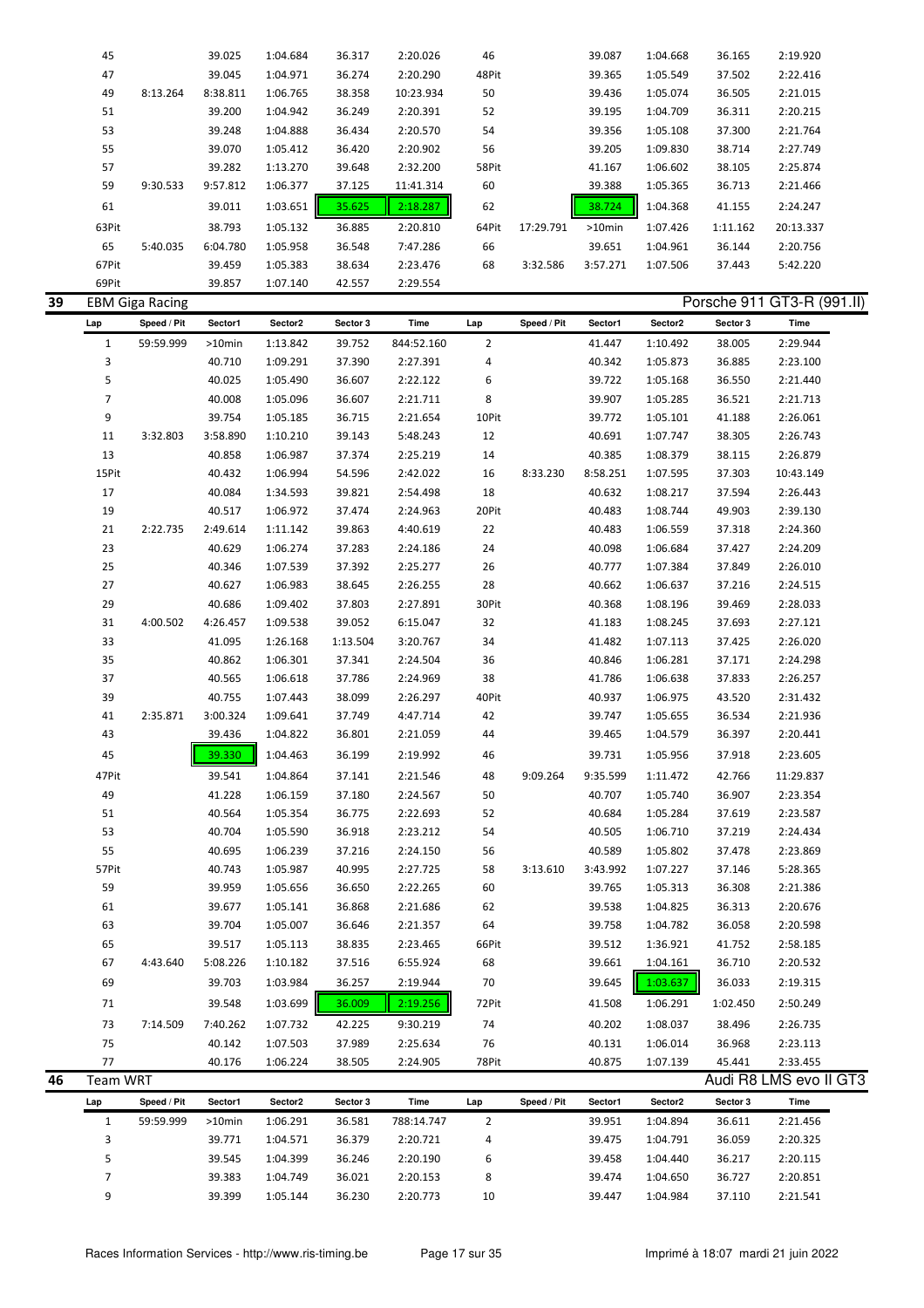|    | 11             |             | 39.448             | 1:05.742             | 36.276              | 2:21.466             | 12          |             | 39.500           | 1:04.866             | 36.299           | 2:20.665                   |
|----|----------------|-------------|--------------------|----------------------|---------------------|----------------------|-------------|-------------|------------------|----------------------|------------------|----------------------------|
|    | 13             |             | 39.617             | 1:05.036             | 36.489              | 2:21.142             | 14          |             | 39.595           | 1:04.806             | 36.585           | 2:20.986                   |
|    | 15             |             | 39.898             | 1:05.126             | 36.504              | 2:21.528             | 16          | 821:28.607  | 39.520           | 1:04.913             | 37.250           | 2:21.683                   |
|    | 17             |             | 39.773             | 1:05.167             | 36.425              | 2:21.365             | 18          |             | 39.624           | 1:05.035             | 36.570           | 2:21.229                   |
|    | 19             |             | 39.749             | 1:04.806             | 36.181              | 2:20.736             | 20Pit       |             | 39.743           | 1:05.477             | 37.388           | 2:22.608                   |
|    |                |             |                    |                      |                     |                      |             |             |                  |                      |                  |                            |
|    | 21             | 28:23.045   | >10min             | 1:08.231             | 40.799              | 30:36.884            | 22          |             | 39.256           | 1:03.824             | 37.912           | 2:20.992                   |
|    | 23             |             | 39.338             | 1:04.853             | 38.547              | 2:22.738             | 24          |             | 39.208           | 1:04.024             | 36.243           | 2:19.475                   |
|    | 25             |             | 39.224             | 1:04.092             | 39.324              | 2:22.640             | 26          |             | 39.321           | 1:03.691             | 35.984           | 2:18.996                   |
|    | 27Pit          |             | 39.421             | 1:04.605             | 36.809              | 2:20.835             | 28          | 2:49.791    | >10min           | 1:05.876             | 39.907           | 13:58.660                  |
|    | 29             |             | 39.490             | 1:04.522             | 37.154              | 2:21.166             | 30          |             | 39.234           | 1:04.616             | 40.554           | 2:24.404                   |
|    | 31             |             | 39.341             | 1:04.214             | 36.148              | 2:19.703             | 32          |             | 39.287           | 1:04.431             | 36.922           | 2:20.640                   |
|    |                |             |                    |                      |                     |                      |             |             |                  |                      |                  |                            |
|    | 33             |             | 39.317             | 1:04.565             | 36.709              | 2:20.591             | 34          |             | 39.395           | 1:04.387             | 36.120           | 2:19.902                   |
|    | 35             |             | 39.280             | 1:04.479             | 36.680              | 2:20.439             | 36          |             | 39.345           | 1:04.064             | 36.167           | 2:19.576                   |
|    | 37             |             | 39.239             | 1:05.523             | 36.148              | 2:20.910             | 38          |             | 39.345           | 1:05.511             | 36.532           | 2:21.388                   |
|    | 39             |             | 39.296             | 1:04.106             | 36.022              | 2:19.424             | 40          |             | 39.285           | 1:04.180             | 36.015           | 2:19.480                   |
|    | 41             |             | 39.280             | 1:04.585             | 36.210              | 2:20.075             | 42          |             | 39.241           | 1:04.216             | 36.178           | 2:19.635                   |
|    | 43             |             | 39.303             | 1:04.383             | 36.129              | 2:19.815             | 44          |             | 39.237           | 1:04.427             | 36.221           | 2:19.885                   |
|    | 45             |             | 39.193             | 1:04.713             | 36.170              | 2:20.076             | 46          |             | 39.181           | 1:04.873             | 36.264           | 2:20.318                   |
|    |                |             |                    |                      |                     |                      |             |             |                  |                      |                  |                            |
|    | 47             |             | 39.196             | 1:04.290             | 36.242              | 2:19.728             | 48          |             | 39.663           | 1:04.558             | 36.108           | 2:20.329                   |
|    | 49Pit          |             | 39.241             | 1:04.502             | 1:03.897            | 2:47.640             | 50          | 56:44.119   | >10min           | 1:05.592             | 36.526           | 58:50.950                  |
|    | 51             |             | 39.546             | 1:04.451             | 36.210              | 2:20.207             | 52          |             | 39.336           | 1:04.428             | 36.204           | 2:19.968                   |
|    | 53             |             | 39.354             | 1:04.707             | 35.442              | 2:19.503             | 54          |             | 39.536           | 1:04.513             | 36.317           | 2:20.366                   |
|    | 55             |             | 39.346             | 1:05.198             | 37.297              | 2:21.841             | 56          |             | 40.051           | 1:07.583             | 36.409           | 2:24.043                   |
|    | 57             |             | 39.536             | 1:06.047             | 37.045              | 2:22.628             | 58          |             | 39.440           | 1:06.079             | 36.455           | 2:21.974                   |
|    | 59             |             | 39.349             | 1:04.743             | 36.286              | 2:20.378             | 60          |             | 39.465           | 1:05.003             | 36.453           | 2:20.921                   |
|    |                |             |                    |                      |                     |                      |             |             |                  |                      |                  |                            |
|    | 61             |             | 39.338             | 1:04.944             | 36.226              | 2:20.508             | 62          |             | 39.464           | 1:06.250             | 36.597           | 2:22.311                   |
|    | 63             |             | 39.504             | 1:05.036             | 36.142              | 2:20.682             | 64          |             | 39.352           | 1:05.697             | 36.459           | 2:21.508                   |
|    | 65             |             | 39.394             | 1:05.040             | 36.298              | 2:20.732             | 66          |             | 39.587           | 1:06.100             | 36.591           | 2:22.278                   |
|    | 67             |             | 39.451             | 1:05.406             | 36.298              | 2:21.155             | 68          |             | 39.486           | 1:05.138             | 36.158           | 2:20.782                   |
|    | 69             |             | 39.304             | 1:04.864             | 36.327              | 2:20.495             | 70          |             | 42.147           | 1:04.990             | 36.409           | 2:23.546                   |
|    |                |             |                    |                      |                     |                      |             |             |                  |                      |                  |                            |
|    | 71             |             | 39.376             | 1:04.962             | 36.330              | 2:20.668             | 72Pit       |             | 41.149           | 1:06.831             | 38.313           | 2:26.293                   |
|    | 73             | 12:49.138   | >10min             | 1:10.209             | 39.187              | 15:03.808            | 74          |             | 40.072           | 1:09.626             | 37.013           | 2:26.711                   |
|    | 75             |             | 39.584             | 1:05.170             | 37.328              | 2:22.082             | 76          |             | 39.419           | 1:04.590             | 36.405           |                            |
|    |                |             |                    | 1:04.739             |                     |                      |             |             |                  |                      |                  | 2:20.414                   |
| 47 | 77             |             | 39.224             |                      | 37.481              | 2:21.444             | 78Pit       |             | 39.258           | 1:04.729             | 1:02.669         | 2:46.656                   |
|    | <b>KCMG</b>    |             |                    |                      |                     |                      |             |             |                  |                      |                  | Porsche 911 GT3-R (991.II) |
|    | Lap            | Speed / Pit | Sector1            | Sector <sub>2</sub>  | Sector 3            | Time                 | Lap         | Speed / Pit | Sector1          | Sector2              | Sector 3         | Time                       |
|    | 1              | 59:59.999   | >10min             | 1:05.873             | 36.303              | 798:05.970           | 2           |             | 39.405           | 1:04.108             | 36.113           | 2:19.626                   |
|    | 3              |             | 39.181             | 1:04.108             | >10min              | 2:18.995             | 4Pit        |             | 39.361           | 1:03.746             | 36.397           | 2:19.504                   |
|    | 5              | 23:46.127   | $>10$ min          | 1:06.657             | 39.149              | 25:57.776            | 6           |             | 39.408           | 1:03.994             | 35.858           | 2:19.260                   |
|    | $\overline{7}$ |             | 39.160             | 1:03.167             | 35.827              | 2:18.154             | 8           |             | 39.226           | 1:03.167             | >10min           | 2:18.303                   |
|    | 9              |             | 39.191             | 1:03.349             | 35.779              | 2:18.319             | 10Pit       |             | 39.231           | 1:03.349             | >10min           | 2:21.767                   |
|    |                |             |                    |                      |                     |                      |             |             |                  |                      |                  |                            |
|    | 11             | 23:55.155   | >10min             | 1:03.349             | >10min              | 26:10.684            | 12          |             | 39.410           | 1:03.349             | >10min           | 2:18.763                   |
|    | 13             |             | 38.948             | 1:03.349             | >10min              | 2:17.747             | 14          |             | 39.339           | 1:03.349             | >10min           | 2:18.597                   |
|    | 15Pit          |             | 39.221             | 1:03.349             | $>10$ min           | 2:24.355             | 16          | 13:58.134   | >10min           | 1:03.349             | $>10$ min        | 16:14.746                  |
|    | 17             |             | 39.553             | 1:03.349             | $>10$ min           | 2:22.129             | 18          |             | 39.494           | 1:03.349             | >10min           | 2:20.376                   |
|    | 19             |             | 39.267             | 1:03.349             | >10min              | 2:19.185             | 20Pit       |             | 39.266           | 1:04.028             | 41.607           | 2:24.901                   |
|    | 21             | 9:34.638    | >10min             | 1:05.815             | 37.901              | 11:43.876            | 22          |             | 39.383           | 1:05.815             | >10min           | 2:20.481                   |
|    | 23             |             | 40.019             | 1:05.815             | >10min              | 2:22.296             | 24          |             | 39.190           | 1:03.671             | 35.883           | 2:18.744                   |
|    |                |             |                    |                      |                     |                      |             |             |                  |                      |                  |                            |
|    | 25             |             | 39.152             | 1:03.671             | >10min              | 2:18.510             | 26Pit       |             | 39.125           | 1:03.671             | >10min           | 2:21.113                   |
|    | 27             | 9:22.705    | 9:47.223           | 1:03.671             | >10min              | 11:31.369            | 28          |             | 39.320           | 1:03.671             | >10min           | 3:24.126                   |
|    | 29             |             | 39.189             | 1:03.671             | >10min              | 2:19.471             | 30          |             | 39.100           | 1:03.671             | >10min           | 2:22.012                   |
|    | 31             |             | 39.081             | 1:03.671             | >10min              | 2:18.373             | 32Pit       |             | 39.077           | 1:03.671             | >10min           | 2:20.294                   |
|    | 33             | 6:48.228    | 7:14.664           | 1:03.671             | >10min              | 8:59.047             | 34          |             | 39.300           | 1:03.671             | >10min           | 2:19.314                   |
|    | 35             |             | 39.089             | 1:03.671             | >10min              | 2:18.850             | 36          |             | 39.242           | 1:03.671             | >10min           | 2:19.095                   |
|    | 37Pit          |             | 39.104             | 1:03.671             | >10min              | 2:20.983             | 38          | 9:05.439    | 9:30.292         | 1:03.671             | >10min           | 11:13.459                  |
|    | 39             |             | 39.356             | 1:03.671             | >10min              | 2:19.483             | 40          |             | 39.091           | 1:03.671             | >10min           | 2:19.116                   |
|    | 41             |             | 39.123             | 1:03.671             | >10min              | 2:19.361             | 42Pit       |             | 39.209           | 1:03.671             | >10min           | 2:20.346                   |
|    | 43             | 30:04.902   | >10min             | 1:03.671             | >10min              | 32:15.306            | 44          |             | 39.225           | 1:03.671             | >10min           | 2:22.388                   |
|    | 45             |             | 39.319             | 1:03.671             | >10min              |                      | 46          |             | 39.280           | 1:04.245             | 35.930           | 2:19.455                   |
|    |                |             |                    |                      |                     | 2:20.669             |             |             |                  |                      |                  |                            |
|    | 47<br>49       | 3:43.513    | 39.129<br>4:07.687 | 1:04.245<br>1:04.245 | >10min<br>$>10$ min | 2:19.446<br>5:49.610 | 48Pit<br>50 |             | 39.174<br>39.470 | 1:04.245<br>1:04.245 | >10min<br>>10min | 2:20.627<br>2:20.637       |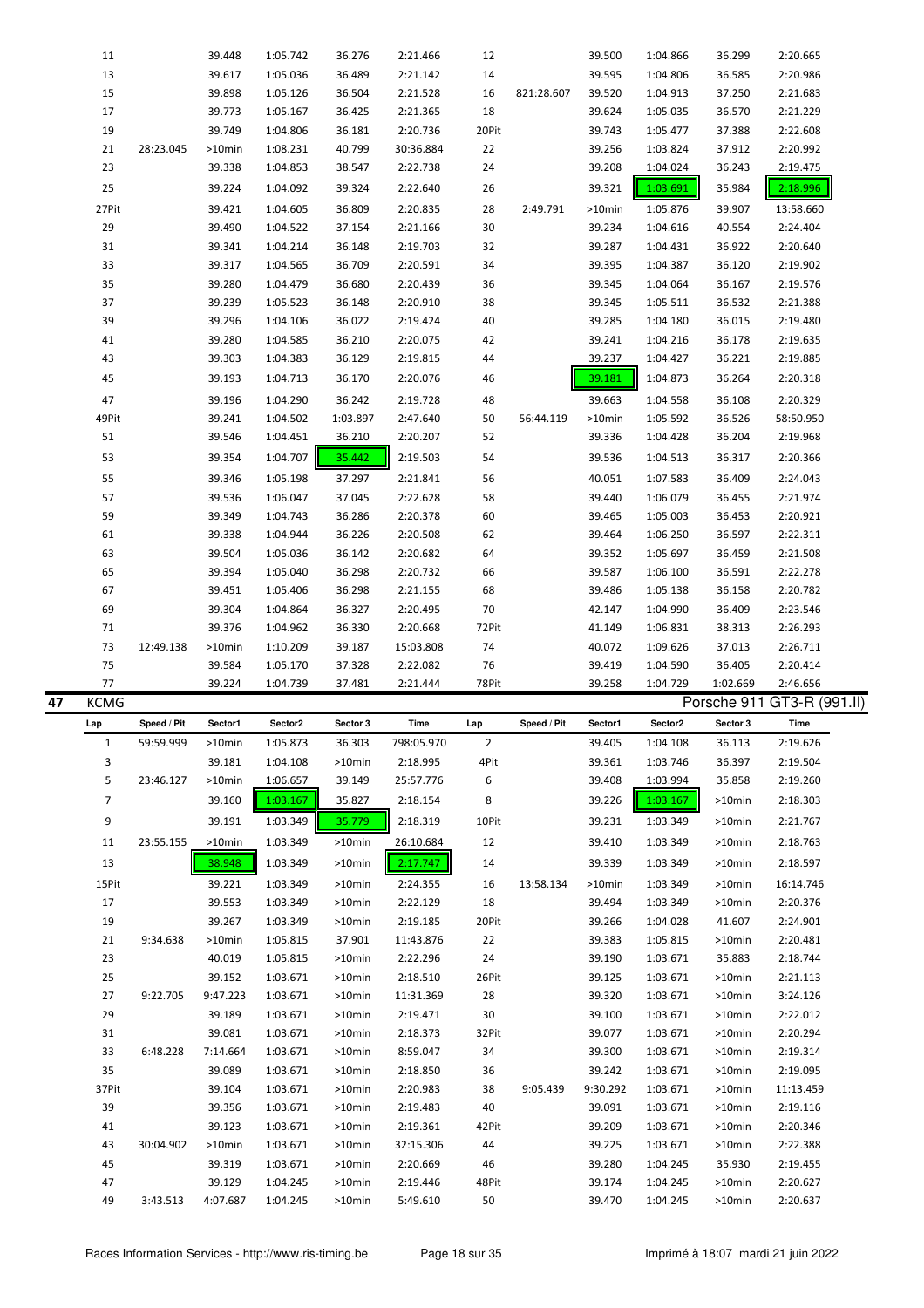| 51    |          | 39.262   | 1:04.245 | $>10$ min | 2:20.541 | 52    | 39.287 | 1:04.245 | $>10$ min | 2:20.625 |
|-------|----------|----------|----------|-----------|----------|-------|--------|----------|-----------|----------|
| 53    |          | 39.214   | 1:04.245 | $>10$ min | 2:24.696 | 54    | 39.318 | 1:04.245 | $>10$ min | 2:23.705 |
| 55    |          | 39.371   | 1:04.245 | $>10$ min | 2:19.926 | 56Pit | 39.208 | 1:04.245 | $>10$ min | 2:28.197 |
| 57    | 4:17.930 | 4:42.929 | 1:04.245 | $>10$ min | 6:25.926 | 58    | 39.190 | 1:04.245 | $>10$ min | 2:23.043 |
| 59    |          | 39.143   | 1:05.097 | 36.219    | 2:20.459 | 60    | 39.121 | 1:05.691 | 37.005    | 2:21.817 |
| 61    |          | 39.206   | 1:04.748 | 36.122    | 2:20.076 | 62    | 39.158 | 1:04.849 | 38.942    | 2:22.949 |
| 63Pit |          | 39.401   | 1:04.849 | $>10$ min | 2:29.368 |       |        |          |           |          |

| 50 | Rowe Racing    |             |           |          |           |            |                |             |          |          |           | <b>BMW M4 GT3</b> |
|----|----------------|-------------|-----------|----------|-----------|------------|----------------|-------------|----------|----------|-----------|-------------------|
|    | Lap            | Speed / Pit | Sector1   | Sector2  | Sector 3  | Time       | Lap            | Speed / Pit | Sector1  | Sector2  | Sector 3  | <b>Time</b>       |
| 51 | Iron Lynx      |             |           |          |           |            |                |             |          |          |           | Ferrari 488 GT3   |
|    | Lap            | Speed / Pit | Sector1   | Sector2  | Sector 3  | Time       | Lap            | Speed / Pit | Sector1  | Sector2  | Sector 3  | <b>Time</b>       |
|    | $\mathbf{1}$   | 59:59.999   | $>10$ min | 1:05.864 | 36.962    | 818:40.587 | $\overline{2}$ |             | 40.001   | 1:04.886 | 36.444    | 2:21.331          |
|    | $\overline{3}$ |             | 39.542    | 1:04.680 | 35.908    | 2:20.130   | 4              |             | 39.411   | 1:03.922 | 35.974    | 2:19.307          |
|    | 5              |             | 39.666    | 1:04.414 | 36.046    | 2:20.126   | 6              |             | 39.168   | 1:04.355 | 35.966    | 2:19.489          |
|    | $\overline{7}$ |             | 39.516    | 1:04.969 | 36.018    | 2:20.503   | 8              |             | 39.411   | 1:04.568 | 36.271    | 2:20.250          |
|    | 9              |             | 39.395    | 1:04.815 | 42.951    | 2:27.161   | 10             |             | 39.438   | 1:04.410 | 35.932    | 2:19.780          |
|    | 11             |             | 39.209    | 1:04.270 | 35.785    | 2:19.264   | 12             |             | 39.255   | 1:04.353 | 36.083    | 2:19.691          |
|    | 13             |             | 39.370    | 1:04.479 | 35.912    | 2:19.761   | 14             |             | 39.276   | 1:04.431 | 35.905    | 2:19.612          |
|    | 15             |             | 41.775    | 1:04.640 | 35.996    | 2:22.411   | 16             |             | 39.227   | 1:04.345 | 36.035    | 2:19.607          |
|    | 17             |             | 39.181    | 1:04.679 | 36.017    | 2:19.877   | 18             |             | 39.199   | 1:04.679 | $>10$ min | 2:19.941          |
|    | 19Pit          |             | 39.333    | 1:04.712 | 37.869    | 2:21.914   | 20             | 36:15.773   | >10min   | 1:12.691 | 39.890    | 38:34.719         |
|    | 21             |             | 41.859    | 1:11.941 | 38.966    | 2:32.766   | 22             |             | 42.398   | 1:09.594 | 38.056    | 2:30.048          |
|    | 23Pit          |             | 41.379    | 1:07.448 | 41.171    | 2:29.998   | 24             | 1:52.519    | 2:17.803 | 1:07.276 | 39.731    | 4:04.810          |
|    | 25             |             | 41.149    | 1:07.276 | $>10$ min | 2:26.573   | 26             |             | 40.774   | 1:06.899 | 37.037    | 2:24.710          |
|    | 27Pit          |             | 40.220    | 1:07.268 | 39.210    | 2:26.698   | 28             | 2:09.870    | 2:34.694 | 1:07.268 | $>10$ min | 4:21.190          |
|    | 29             |             | 40.580    | 1:06.480 | 37.334    | 2:24.394   | 30             |             | 40.161   | 1:05.443 | 36.570    | 2:22.174          |
|    | 31Pit          |             | 39.795    | 1:06.970 | 38.840    | 2:25.605   | 32             | 1:41.979    | 2:06.427 | 1:09.055 | 37.017    | 3:52.499          |
|    | 33             |             | 39.954    | 1:06.714 | 39.454    | 2:26.122   | 34             |             | 39.591   | 1:06.698 | 36.295    | 2:22.584          |
|    | 35Pit          |             | 39.726    | 1:06.058 | 1:27.912  | 3:13.696   | 36             | 28:11.327   | >10min   | 1:06.524 | 37.758    | 30:21.345         |
|    | 37             |             | 39.435    | 1:03.626 | 35.973    | 2:19.034   | 38             |             | 39.229   | 1:03.673 | 35.807    | 2:18.709          |
|    | 39             |             | 39.262    | 1:03.725 | 35.651    | 2:18.638   | 40Pit          |             | 39.183   | 1:07.031 | 37.569    | 2:23.783          |
|    | 41             | 3:16.351    | 3:40.913  | 1:05.694 | 36.479    | 5:23.086   | 42             |             | 39.191   | 1:04.178 | 35.931    | 2:19.300          |
|    | 43             |             | 39.140    | 1:04.169 | 35.878    | 2:19.187   | 44             |             | 39.142   | 1:03.844 | 35.932    | 2:18.918          |
|    | 45             |             | 39.034    | 1:04.542 | 35.822    | 2:19.398   | 46             |             | 39.091   | 1:03.785 | 35.794    | 2:18.670          |
|    | 47             |             | 39.107    | 1:04.337 | 35.883    | 2:19.327   | 48             |             | 38.971   | 1:04.039 | 35.783    | 2:18.793          |
|    | 49             |             | 39.070    | 1:03.784 | 35.827    | 2:18.681   | 50             |             | 39.079   | 1:03.750 | 36.099    | 2:18.928          |
|    | 51             |             | 39.077    | 1:04.362 | 36.453    | 2:19.892   | 52             |             | 39.151   | 1:03.862 | 35.977    | 2:18.990          |
|    | 53             |             | 39.113    | 1:04.219 | 35.873    | 2:19.205   | 54             |             | 39.109   | 1:04.168 | 35.866    | 2:19.143          |
|    | 55             |             | 38.995    | 1:03.984 | 35.946    | 2:18.925   | 56             |             | 39.162   | 1:04.151 | 36.004    | 2:19.317          |
|    | 57             |             | 39.097    | 1:04.272 | 37.859    | 2:21.228   | 58             |             | 39.089   | 1:04.082 | 35.885    | 2:19.056          |
|    | 59             |             | 39.080    | 1:04.103 | 36.199    | 2:19.382   | 60Pit          |             | 39.105   | 1:04.936 | 37.509    | 2:21.550          |
| 52 | AF Corse       |             |           |          |           |            |                |             |          |          |           | Ferrari 488 GT3   |
|    | Lap            | Speed / Pit | Sector1   | Sector2  | Sector 3  | Time       | Lap            | Speed / Pit | Sector1  | Sector2  | Sector 3  | Time              |
|    |                |             |           |          |           |            |                |             |          |          |           |                   |

| Lap   | opeed / Fit | <b>SECIOI</b> I | <b>SECIOLZ</b> | sector s | тине       | Lap            | Speed / Fit | <b>JECIUI I</b> | <b>SECIOLZ</b> | sector s | тше       |
|-------|-------------|-----------------|----------------|----------|------------|----------------|-------------|-----------------|----------------|----------|-----------|
| 1     | 59:59.999   | $>10$ min       | 1:08.865       | 37.376   | 797:19.042 | $\overline{2}$ |             | 40.172          | 1:05.706       | 39.595   | 2:25.473  |
| 3     |             | 39.877          | 1:05.309       | 36.118   | 2:21.304   | 4              |             | 39.438          | 1:06.390       | 37.552   | 2:23.380  |
| 5     |             | 39.587          | 1:04.770       | 36.420   | 2:20.777   | 6              |             | 39.867          | 1:04.827       | 36.218   | 2:20.912  |
| 7Pit  |             | 39.471          | 1:05.729       | 55.326   | 2:40.526   | 8              | 12:00.010   | $>10$ min       | 1:09.963       | 38.401   | 14:15.979 |
| 9     |             | 39.816          | 1:04.649       | 36.001   | 2:20.466   | 10             |             | 39.202          | 1:03.884       | 35.890   | 2:18.976  |
| 11    |             | 39.164          | 1:04.228       | 36.103   | 2:19.495   | 12             |             | 39.225          | 1:04.227       | 36.458   | 2:19.910  |
| 13Pit |             | 39.244          | 1:05.155       | 49.055   | 2:33.454   | 14             | 3:02.686    | 3:30.246        | 1:06.253       | 37.735   | 5:14.234  |
| 15    |             | 39.578          | 1:04.716       | 36.135   | 2:20.429   | 16             |             | 39.210          | 1:04.136       | 36.036   | 2:19.382  |
| 17    |             | 39.240          | 1:06.238       | 36.731   | 2:22.209   | 18             |             | 40.438          | 1:04.522       | 36.855   | 2:21.815  |
| 19    |             | 39.229          | 1:04.983       | 36.106   | 2:20.318   | 20Pit          |             | 39.203          | 1:04.995       | 39.390   | 2:23.588  |
| 21    | 2:56.938    | 3:22.302        | 1:05.272       | 42.527   | 5:10.101   | 22             |             | 39.705          | 1:05.323       | 36.240   | 2:21.268  |
| 23    |             | 39.231          | 1:04.953       | 38.728   | 2:22.912   | 24             |             | 39.365          | 1:04.464       | 35.810   | 2:19.639  |
| 25Pit |             | 39.237          | 1:05.977       | 37.720   | 2:22.934   | 26Pit          | 6:43.279    | 7:08.866        | 1:07.288       | 1:05.690 | 9:21.844  |
| 27    | 11:58.671   | $>10$ min       | 1:07.896       | 37.292   | 14:09.455  | 28             |             | 39.799          | 1:08.634       | 36.614   | 2:25.047  |
| 29    |             | 39.541          | 1:06.127       | 36.643   | 2:22.311   | 30             |             | 39.543          | 1:06.401       | 37.599   | 2:23.543  |
| 31    |             | 39.540          | 1:06.487       | 36.840   | 2:22.867   | 32             |             | 39.731          | 1:06.109       | 36.599   | 2:22.439  |
| 33    |             | 39.740          | 1:06.469       | 36.543   | 2:22.752   | 34             |             | 39.652          | 1:05.871       | 36.588   | 2:22.111  |
| 35    |             | 39.656          | 1:06.161       | 36.694   | 2:22.511   | 36             |             | 39.613          | 1:06.048       | 36.678   | 2:22.339  |
|       |             |                 |                |          |            |                |             |                 |                |          |           |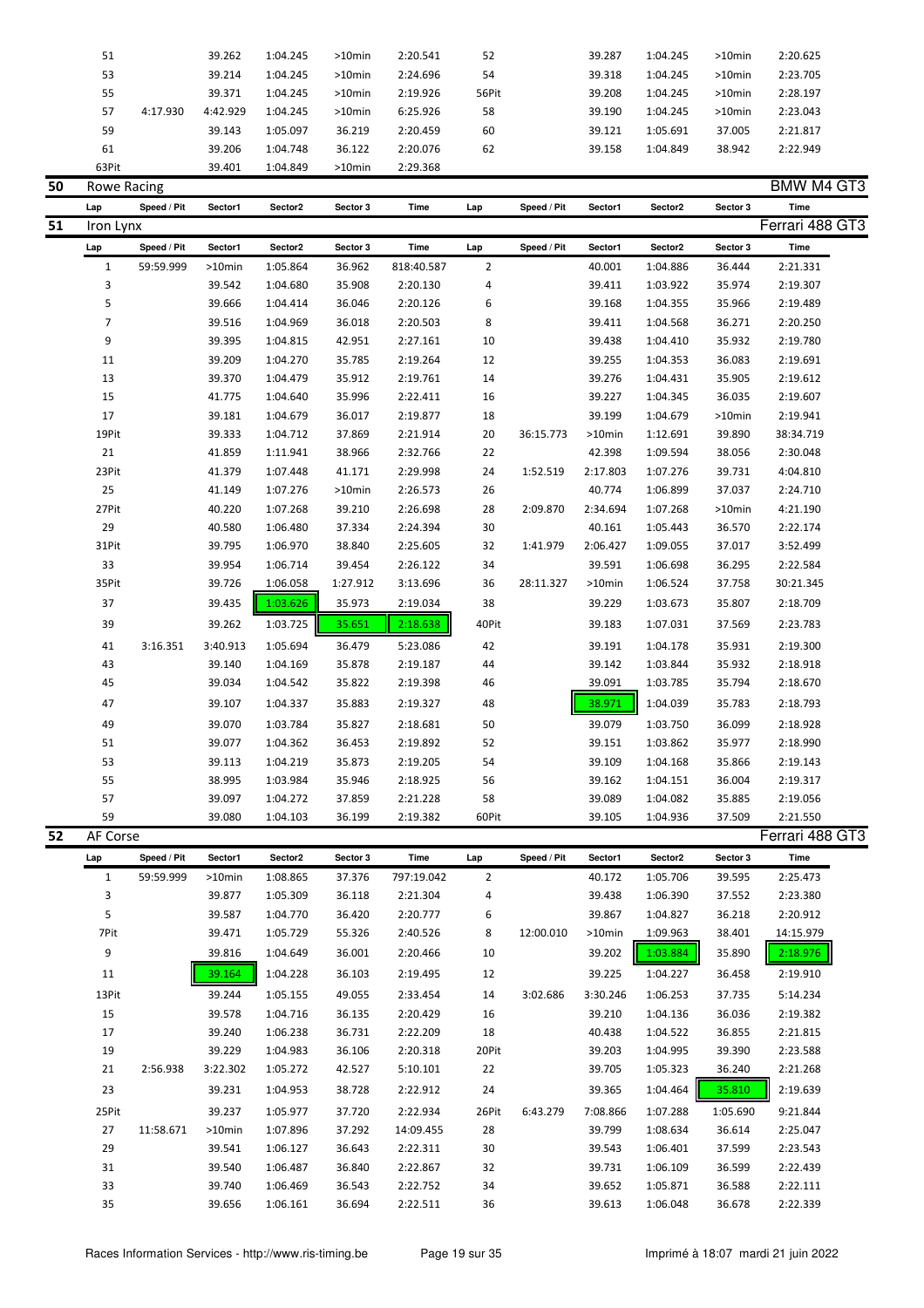|    | 37             |                           | 39.526    | 1:05.685 | 36.492   | 2:21.703   | 38Pit          |             | 42.254   | 1:11.546 | 45.634   | 2:39.434                   |
|----|----------------|---------------------------|-----------|----------|----------|------------|----------------|-------------|----------|----------|----------|----------------------------|
|    | 39             | 13:33.009                 | >10min    | 1:10.657 | 38.422   | 15:48.261  | 40             |             | 41.303   | 1:08.875 | 38.880   | 2:29.058                   |
|    | 41Pit          |                           | 1:33.286  | 1:10.491 | 39.127   | 3:22.904   | 42             | 3:20.413    | 3:45.842 | 1:06.968 | 36.717   | 5:29.527                   |
|    | 43             |                           | 39.978    | 1:06.683 | 37.040   | 2:23.701   | 44             |             | 40.546   | 1:05.495 | 36.447   | 2:22.488                   |
|    | 45             |                           | 40.013    | 1:05.697 | 36.500   | 2:22.210   | 46             |             | 39.819   | 1:05.946 | 36.585   | 2:22.350                   |
|    | 47             |                           | 41.038    | 1:06.157 | 36.603   | 2:23.798   | 48             |             | 39.703   | 1:06.234 | 36.331   | 2:22.268                   |
|    | 49             |                           | 39.701    | 1:05.635 | 36.446   | 2:21.782   | 50             |             | 39.645   | 1:05.577 | 36.430   | 2:21.652                   |
|    | 51             |                           | 39.519    | 1:05.888 | 36.422   | 2:21.829   | 52             |             | 39.724   | 1:05.774 | 36.512   | 2:22.010                   |
|    | 53             |                           | 39.707    | 1:05.785 | 36.523   | 2:22.015   | 54             |             | 39.610   | 1:06.613 | 37.045   | 2:23.268                   |
|    | 55             |                           |           |          |          |            |                |             |          |          | 38.684   |                            |
|    |                |                           | 39.675    | 1:05.756 | 36.581   | 2:22.012   | 56Pit          |             | 39.560   | 1:06.049 |          | 2:24.293                   |
|    | 57             | 11:51.391                 | >10min    | 1:09.930 | 38.550   | 14:07.679  | 58             |             | 41.743   | 1:09.524 | 37.930   | 2:29.197                   |
|    | 59Pit          |                           | 40.909    | 1:07.464 | 40.106   | 2:28.479   | 60             | 2:21.028    | 2:47.019 | 1:10.084 | 38.053   | 4:35.156                   |
|    | 61             |                           | 40.285    | 1:07.156 | 38.447   | 2:25.888   | 62             |             | 39.867   | 1:05.927 | 37.179   | 2:22.973                   |
|    | 63Pit          |                           | 39.757    | 1:05.874 | 40.141   | 2:25.772   | 64             | 1:33.886    | 1:59.646 | 1:06.433 | 36.966   | 3:43.045                   |
|    | 65             |                           | 40.990    | 1:06.734 | 36.741   | 2:24.465   | 66             |             | 39.539   | 1:05.336 | 36.544   | 2:21.419                   |
|    | 67             |                           | 39.452    | 1:05.321 | 36.398   | 2:21.171   | 68             |             | 39.382   | 1:05.457 | 37.941   | 2:22.780                   |
|    | 69Pit          |                           | 40.737    | 1:07.406 | 40.986   | 2:29.129   |                |             |          |          |          |                            |
| 54 |                | <b>Dinamic Motorsport</b> |           |          |          |            |                |             |          |          |          | Porsche 911 GT3-R (991.II) |
|    | Lap            | Speed / Pit               | Sector1   | Sector2  | Sector 3 | Time       | Lap            | Speed / Pit | Sector1  | Sector2  | Sector 3 | Time                       |
|    | $1\,$          | 59:59.999                 | >10min    | 1:32.475 | 51.192   | 804:39.401 | $\overline{2}$ |             | 59.192   | 1:20.091 | 43.360   | 3:02.643                   |
|    | 3              |                           | 52.777    | 1:17.960 | 42.071   | 2:52.808   | 4              |             | 44.774   | 1:11.525 | 40.409   | 2:36.708                   |
|    | 5              |                           | 42.803    | 1:07.866 | 37.849   | 2:28.518   | 6Pit           |             | 42.635   | 1:14.006 | 46.347   | 2:42.988                   |
|    | $\overline{7}$ | 5:36.971                  | 6:13.003  | 1:21.570 | 47.721   | 8:22.294   | 8              |             | 48.321   | 1:15.875 | 45.116   | 2:49.312                   |
|    | 9              |                           | 49.070    | 1:12.901 | 42.607   | 2:44.578   | 10             |             | 46.931   | 1:11.631 | 42.366   | 2:40.928                   |
|    | 11             |                           | 44.145    | 1:08.060 | 40.948   | 2:33.153   | 12Pit          |             | 41.792   | 1:11.927 | 50.395   | 2:44.114                   |
|    | 13             |                           |           |          |          |            |                |             |          |          |          |                            |
|    |                | 10:13.350                 | >10min    | 1:10.412 | 37.410   | 12:31.798  | 14             |             | 39.867   | 1:05.254 | 36.477   | 2:21.598                   |
|    | 15             |                           | 39.614    | 1:04.745 | 36.258   | 2:20.617   | 16             |             | 39.521   | 1:04.299 | 36.061   | 2:19.881                   |
|    | 17Pit          |                           | 39.485    | 1:04.632 | 38.359   | 2:22.476   | 18             | 28:33.472   | >10min   | 1:06.572 | 37.313   | 30:42.458                  |
|    | 19             |                           | 39.574    | 1:05.559 | 36.421   | 2:21.554   | 20             |             | 39.511   | 1:05.085 | 36.208   | 2:20.804                   |
|    | 21             |                           | 39.389    | 1:04.742 | 36.192   | 2:20.323   | 22Pit          |             | 39.512   | 1:05.635 | 37.396   | 2:22.543                   |
|    | 23             | 14:34.015                 | >10min    | 1:07.532 | 36.834   | 16:43.147  | 24             |             | 39.093   | 1:04.725 | 39.628   | 2:23.446                   |
|    | 25             |                           | 39.335    | 1:03.636 | 35.839   | 2:18.810   | 26             |             | 39.082   | 1:03.479 | 35.974   | 2:18.535                   |
|    | 27Pit          |                           | 40.060    | 1:05.962 | 38.251   | 2:24.273   | 28             | 9:24.437    | 9:48.651 | 1:04.810 | 36.316   | 11:29.777                  |
|    | 29             |                           | 1:30.836  | 1:09.399 | 36.361   | 3:16.596   | 30             |             | 39.217   | 1:04.602 | 36.041   | 2:19.860                   |
|    | 31             |                           | 39.148    | 1:04.384 | 36.139   | 2:19.671   | 32             |             | 39.120   | 1:04.407 | 35.804   | 2:19.331                   |
|    | 33             |                           | 39.085    | 1:04.505 | 36.232   | 2:19.822   | 34Pit          |             | 39.286   | 1:04.017 | 36.697   | 2:20.000                   |
|    | 35             | 20:31.617                 | $>10$ min | 1:04.859 | 38.843   | 22:38.860  | 36             |             | 39.192   | 1:04.714 | 35.996   | 2:19.902                   |
|    | 37             |                           | 39.070    | 1:03.987 | 35.824   | 2:18.881   | 38             |             | 38.927   | 1:04.253 | 35.875   | 2:19.055                   |
|    | 39Pit          |                           | 39.011    | 1:04.227 | 36.605   | 2:19.843   | 40             | 4:41.987    | 5:06.162 | 1:07.770 | 37.782   | 6:51.714                   |
|    | 41             |                           | 39.093    | 1:03.798 | 35.828   | 2:18.719   | 42             |             | 38.965   | 1:03.261 | 35.714   | 2:17.940                   |
|    | 43             |                           | 38.920    | 1:03.175 | 35.480   | 2:17.575   | 44             |             | 38.842   | 1:03.232 | 35.461   | 2:17.535                   |
|    | 45Pit          |                           | 38.747    | 1:04.073 | 36.546   | 2:19.366   | 46             | 2:04.481    | 2:28.369 | 1:10.921 | 38.778   | 4:18.068                   |
|    |                |                           |           |          |          |            |                |             |          |          |          |                            |
|    | 47             |                           | 39.627    | 1:06.158 | 37.561   | 2:23.346   | 48Pit          |             | 41.017   | 1:10.531 | 38.370   | 2:29.918                   |
|    | 49             | 3:12.257                  | 3:36.042  | 1:04.993 | 37.025   | 5:18.060   | 50             |             | 39.795   | 1:04.904 | 36.261   | 2:20.960                   |
|    | 51             |                           | 39.667    | 1:04.941 | 37.315   | 2:21.923   | 52             |             | 39.316   | 1:06.974 | 37.476   | 2:23.766                   |
|    | 53             |                           | 39.440    | 1:04.662 | 36.357   | 2:20.459   | 54             |             | 39.484   | 1:04.656 | 36.323   | 2:20.463                   |
|    | 55             |                           | 39.260    | 1:04.754 | 36.170   | 2:20.184   | 56             |             | 39.546   | 1:11.484 | 40.994   | 2:32.024                   |
|    | 57Pit          |                           | 39.630    | 1:07.467 | 38.573   | 2:25.670   | 58             | 2:37.296    | 3:00.985 | 1:06.082 | 37.846   | 4:44.913                   |
|    | 59             |                           | 39.369    | 1:05.130 | 36.228   | 2:20.727   | 60             |             | 39.501   | 1:04.543 | 36.131   | 2:20.175                   |
|    | 61             |                           | 39.381    | 1:04.864 | 36.083   | 2:20.328   |                |             |          |          |          |                            |
| 55 |                | AMG Team GruppeM Racing   |           |          |          |            |                |             |          |          |          | Mercedes-AMG GT3           |
|    | Lap            | Speed / Pit               | Sector1   | Sector2  | Sector 3 | Time       | Lap            | Speed / Pit | Sector1  | Sector2  | Sector 3 | Time                       |
|    | $\mathbf{1}$   | 59:59.999                 | >10min    | 1:06.378 | 36.989   | 835:25.111 | $\overline{2}$ |             | 39.707   | 1:05.354 | 36.391   | 2:21.452                   |
|    | 3              |                           | 39.388    | 1:04.412 | 36.058   | 2:19.858   | 4              |             | 39.325   | 1:04.253 | 35.909   | 2:19.487                   |
|    |                |                           |           |          |          |            |                |             |          |          |          |                            |
|    | 5Pit           |                           | 39.126    | 1:04.389 | 37.144   | 2:20.659   | 6              | 2:51.636    | 3:15.842 | 1:05.196 | 36.660   | 4:57.698                   |
|    | $\overline{7}$ |                           | 39.955    | 1:04.869 | 40.057   | 2:24.881   | 8              |             | 39.161   | 1:04.310 | 35.967   | 2:19.438                   |
|    | 9              |                           | 39.093    | 1:04.214 | 35.909   | 2:19.216   | 10Pit          |             | 39.791   | 1:05.043 | 37.531   | 2:22.365                   |
|    | 11             | 8:53.977                  | 9:20.158  | 1:07.018 | 37.443   | 11:04.619  | 12             |             | 40.338   | 1:05.777 | 37.067   | 2:23.182                   |
|    | 13             |                           | 40.059    | 1:05.554 | 36.623   | 2:22.236   | 14             |             | 39.713   | 1:05.341 | 36.325   | 2:21.379                   |
|    | 15             |                           | 39.765    | 1:05.143 | 36.713   | 2:21.621   | 16Pit          |             | 39.754   | 1:05.048 | 53.208   | 2:38.010                   |
|    | 17             | 11:29.488                 | >10min    | 1:09.757 | 42.242   | 13:47.358  | 18             |             | 39.848   | 1:05.222 | 36.780   | 2:21.850                   |
|    |                |                           |           |          |          |            |                |             |          |          |          |                            |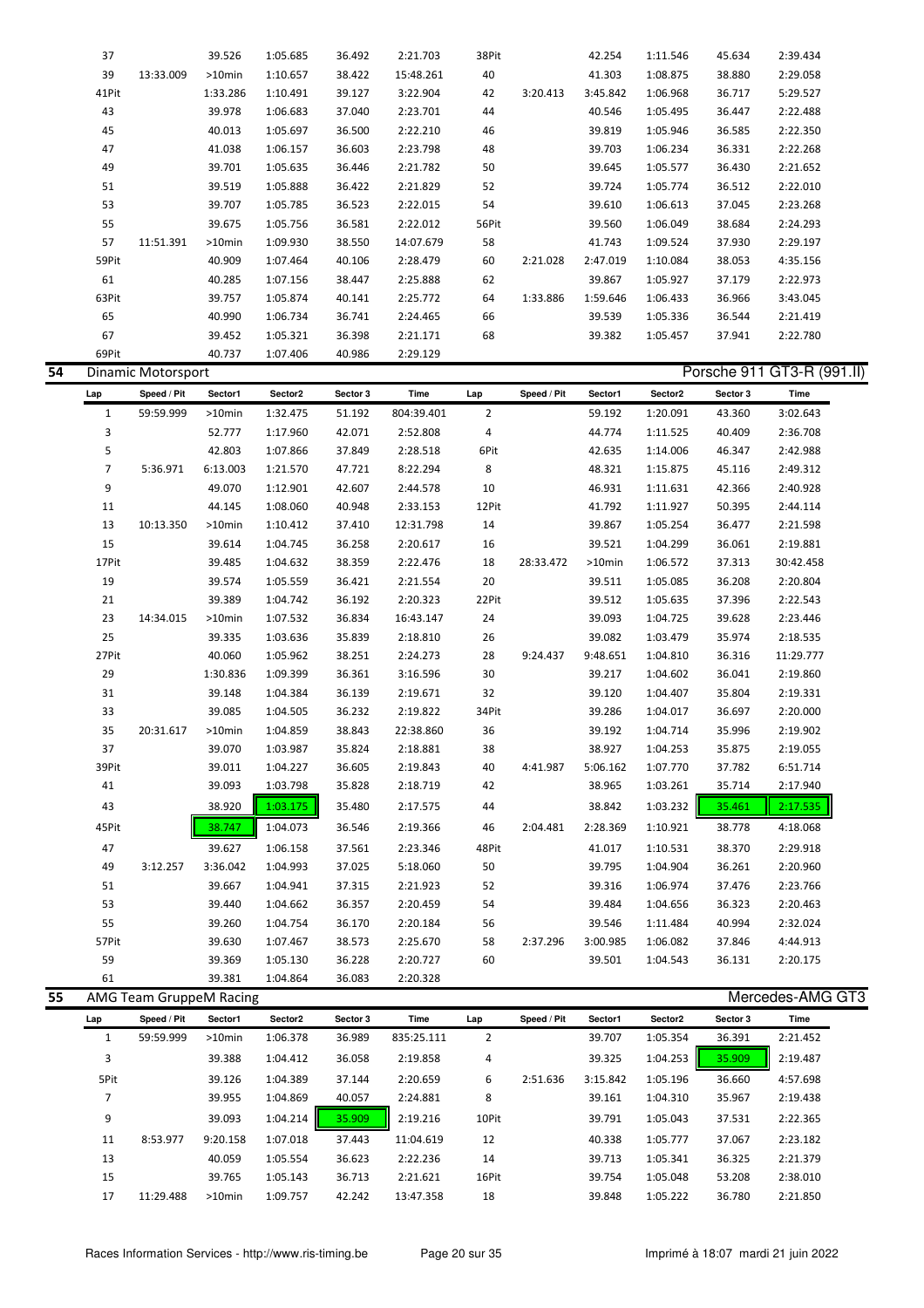| 57 | 17<br>19<br>21<br>23<br>25<br>27<br>29<br>31<br>33<br>35<br>37<br>39Pit<br>41<br>43<br>45<br>47<br>49<br>51<br>53<br>55<br>57Pit | 24:49.090<br>24:13.889<br>7:49.943<br>4:51.585<br>4:27.847<br><b>Winward Racing</b> | >10min<br>39.983<br>40.099<br>39.667<br>>10min<br>39.775<br>39.651<br>39.563<br>8:15.392<br>39.445<br>39.321<br>39.422<br>39.819<br>39.751<br>39.377<br>5:18.594<br>39.314<br>39.283<br>39.201<br>4:55.023<br>40.728 | 1:08.098<br>1:06.224<br>1:06.631<br>1:05.485<br>1:08.236<br>1:57.698<br>1:05.146<br>1:05.203<br>1:05.857<br>1:05.636<br>1:04.855<br>1:04.989<br>1:06.912<br>1:05.583<br>1:05.055<br>1:06.360<br>1:04.682<br>1:04.624<br>1:04.229<br>1:09.487<br>1:09.670 | 37.610<br>36.908<br>36.806<br>36.459<br>37.195<br>39.908<br>37.399<br>36.078<br>40.350<br>38.132<br>35.996<br>41.515<br>37.100<br>37.194<br>36.380<br>36.278<br>36.184<br>36.367<br>36.027<br>40.736<br>43.920 | 27:02.128<br>2:23.115<br>2:23.536<br>2:21.611<br>26:25.204<br>3:17.381<br>2:22.196<br>2:20.844<br>10:01.599<br>2:23.213<br>2:20.172<br>2:25.926<br>2:23.831<br>2:22.528<br>2:20.812<br>7:01.232<br>2:20.180<br>2:20.274<br>2:19.457<br>6:45.246<br>2:34.318 | 18<br>20<br>22<br>24Pit<br>26<br>28<br>30<br>32Pit<br>34<br>36<br>38<br>40<br>42<br>44<br>46Pit<br>48<br>50<br>52<br>54Pit<br>56 | 5:25.982    | 40.281<br>39.787<br>39.915<br>39.554<br>39.905<br>39.543<br>39.635<br>39.490<br>39.404<br>39.590<br>39.225<br>5:53.052<br>39.928<br>39.678<br>39.759<br>39.525<br>39.305<br>39.137<br>39.156<br>40.193 | 1:09.298<br>1:05.887<br>1:05.194<br>1:05.328<br>1:05.746<br>1:05.459<br>1:05.465<br>1:06.361<br>1:04.418<br>1:05.487<br>1:04.379<br>1:09.859<br>1:06.315<br>1:06.395<br>1:05.262<br>1:04.403<br>1:05.488<br>1:04.263<br>1:05.539<br>1:08.735 | 39.536<br>36.531<br>36.567<br>38.803<br>36.651<br>36.156<br>36.532<br>39.051<br>35.898<br>39.390<br>35.802<br>37.487<br>37.084<br>36.748<br>37.735<br>36.235<br>36.425<br>36.393<br>38.584<br>44.189 | 2:29.115<br>2:22.205<br>2:21.676<br>2:23.685<br>2:22.302<br>2:21.158<br>2:21.632<br>2:24.902<br>2:19.720<br>2:24.467<br>2:19.406<br>7:40.398<br>2:23.327<br>2:22.821<br>2:22.756<br>2:20.163<br>2:21.218<br>2:19.793<br>2:23.279<br>2:33.117<br>Mercedes-AMG GT3 |  |
|----|----------------------------------------------------------------------------------------------------------------------------------|-------------------------------------------------------------------------------------|----------------------------------------------------------------------------------------------------------------------------------------------------------------------------------------------------------------------|----------------------------------------------------------------------------------------------------------------------------------------------------------------------------------------------------------------------------------------------------------|----------------------------------------------------------------------------------------------------------------------------------------------------------------------------------------------------------------|-------------------------------------------------------------------------------------------------------------------------------------------------------------------------------------------------------------------------------------------------------------|----------------------------------------------------------------------------------------------------------------------------------|-------------|--------------------------------------------------------------------------------------------------------------------------------------------------------------------------------------------------------|----------------------------------------------------------------------------------------------------------------------------------------------------------------------------------------------------------------------------------------------|------------------------------------------------------------------------------------------------------------------------------------------------------------------------------------------------------|------------------------------------------------------------------------------------------------------------------------------------------------------------------------------------------------------------------------------------------------------------------|--|
|    |                                                                                                                                  |                                                                                     |                                                                                                                                                                                                                      |                                                                                                                                                                                                                                                          |                                                                                                                                                                                                                |                                                                                                                                                                                                                                                             |                                                                                                                                  |             |                                                                                                                                                                                                        |                                                                                                                                                                                                                                              |                                                                                                                                                                                                      |                                                                                                                                                                                                                                                                  |  |
|    |                                                                                                                                  |                                                                                     |                                                                                                                                                                                                                      |                                                                                                                                                                                                                                                          |                                                                                                                                                                                                                |                                                                                                                                                                                                                                                             |                                                                                                                                  |             |                                                                                                                                                                                                        |                                                                                                                                                                                                                                              |                                                                                                                                                                                                      |                                                                                                                                                                                                                                                                  |  |
|    |                                                                                                                                  |                                                                                     |                                                                                                                                                                                                                      |                                                                                                                                                                                                                                                          |                                                                                                                                                                                                                |                                                                                                                                                                                                                                                             |                                                                                                                                  |             |                                                                                                                                                                                                        |                                                                                                                                                                                                                                              |                                                                                                                                                                                                      |                                                                                                                                                                                                                                                                  |  |
|    |                                                                                                                                  |                                                                                     |                                                                                                                                                                                                                      |                                                                                                                                                                                                                                                          |                                                                                                                                                                                                                |                                                                                                                                                                                                                                                             |                                                                                                                                  |             |                                                                                                                                                                                                        |                                                                                                                                                                                                                                              |                                                                                                                                                                                                      |                                                                                                                                                                                                                                                                  |  |
|    |                                                                                                                                  |                                                                                     |                                                                                                                                                                                                                      |                                                                                                                                                                                                                                                          |                                                                                                                                                                                                                |                                                                                                                                                                                                                                                             |                                                                                                                                  |             |                                                                                                                                                                                                        |                                                                                                                                                                                                                                              |                                                                                                                                                                                                      |                                                                                                                                                                                                                                                                  |  |
|    |                                                                                                                                  |                                                                                     |                                                                                                                                                                                                                      |                                                                                                                                                                                                                                                          |                                                                                                                                                                                                                |                                                                                                                                                                                                                                                             |                                                                                                                                  |             |                                                                                                                                                                                                        |                                                                                                                                                                                                                                              |                                                                                                                                                                                                      |                                                                                                                                                                                                                                                                  |  |
|    |                                                                                                                                  |                                                                                     |                                                                                                                                                                                                                      |                                                                                                                                                                                                                                                          |                                                                                                                                                                                                                |                                                                                                                                                                                                                                                             |                                                                                                                                  |             |                                                                                                                                                                                                        |                                                                                                                                                                                                                                              |                                                                                                                                                                                                      |                                                                                                                                                                                                                                                                  |  |
|    |                                                                                                                                  |                                                                                     |                                                                                                                                                                                                                      |                                                                                                                                                                                                                                                          |                                                                                                                                                                                                                |                                                                                                                                                                                                                                                             |                                                                                                                                  |             |                                                                                                                                                                                                        |                                                                                                                                                                                                                                              |                                                                                                                                                                                                      |                                                                                                                                                                                                                                                                  |  |
|    |                                                                                                                                  |                                                                                     |                                                                                                                                                                                                                      |                                                                                                                                                                                                                                                          |                                                                                                                                                                                                                |                                                                                                                                                                                                                                                             |                                                                                                                                  |             |                                                                                                                                                                                                        |                                                                                                                                                                                                                                              |                                                                                                                                                                                                      |                                                                                                                                                                                                                                                                  |  |
|    |                                                                                                                                  |                                                                                     |                                                                                                                                                                                                                      |                                                                                                                                                                                                                                                          |                                                                                                                                                                                                                |                                                                                                                                                                                                                                                             |                                                                                                                                  |             |                                                                                                                                                                                                        |                                                                                                                                                                                                                                              |                                                                                                                                                                                                      |                                                                                                                                                                                                                                                                  |  |
|    |                                                                                                                                  |                                                                                     |                                                                                                                                                                                                                      |                                                                                                                                                                                                                                                          |                                                                                                                                                                                                                |                                                                                                                                                                                                                                                             |                                                                                                                                  |             |                                                                                                                                                                                                        |                                                                                                                                                                                                                                              |                                                                                                                                                                                                      |                                                                                                                                                                                                                                                                  |  |
|    |                                                                                                                                  |                                                                                     |                                                                                                                                                                                                                      |                                                                                                                                                                                                                                                          |                                                                                                                                                                                                                |                                                                                                                                                                                                                                                             |                                                                                                                                  |             |                                                                                                                                                                                                        |                                                                                                                                                                                                                                              |                                                                                                                                                                                                      |                                                                                                                                                                                                                                                                  |  |
|    |                                                                                                                                  |                                                                                     |                                                                                                                                                                                                                      |                                                                                                                                                                                                                                                          |                                                                                                                                                                                                                |                                                                                                                                                                                                                                                             |                                                                                                                                  |             |                                                                                                                                                                                                        |                                                                                                                                                                                                                                              |                                                                                                                                                                                                      |                                                                                                                                                                                                                                                                  |  |
|    |                                                                                                                                  |                                                                                     |                                                                                                                                                                                                                      |                                                                                                                                                                                                                                                          |                                                                                                                                                                                                                |                                                                                                                                                                                                                                                             |                                                                                                                                  |             |                                                                                                                                                                                                        |                                                                                                                                                                                                                                              |                                                                                                                                                                                                      |                                                                                                                                                                                                                                                                  |  |
|    |                                                                                                                                  |                                                                                     |                                                                                                                                                                                                                      |                                                                                                                                                                                                                                                          |                                                                                                                                                                                                                |                                                                                                                                                                                                                                                             |                                                                                                                                  |             |                                                                                                                                                                                                        |                                                                                                                                                                                                                                              |                                                                                                                                                                                                      |                                                                                                                                                                                                                                                                  |  |
|    |                                                                                                                                  |                                                                                     |                                                                                                                                                                                                                      |                                                                                                                                                                                                                                                          |                                                                                                                                                                                                                |                                                                                                                                                                                                                                                             |                                                                                                                                  |             |                                                                                                                                                                                                        |                                                                                                                                                                                                                                              |                                                                                                                                                                                                      |                                                                                                                                                                                                                                                                  |  |
|    |                                                                                                                                  |                                                                                     |                                                                                                                                                                                                                      |                                                                                                                                                                                                                                                          |                                                                                                                                                                                                                |                                                                                                                                                                                                                                                             |                                                                                                                                  |             |                                                                                                                                                                                                        |                                                                                                                                                                                                                                              |                                                                                                                                                                                                      |                                                                                                                                                                                                                                                                  |  |
|    |                                                                                                                                  |                                                                                     |                                                                                                                                                                                                                      |                                                                                                                                                                                                                                                          |                                                                                                                                                                                                                |                                                                                                                                                                                                                                                             |                                                                                                                                  |             |                                                                                                                                                                                                        |                                                                                                                                                                                                                                              |                                                                                                                                                                                                      |                                                                                                                                                                                                                                                                  |  |
|    |                                                                                                                                  |                                                                                     |                                                                                                                                                                                                                      |                                                                                                                                                                                                                                                          |                                                                                                                                                                                                                |                                                                                                                                                                                                                                                             |                                                                                                                                  |             |                                                                                                                                                                                                        |                                                                                                                                                                                                                                              |                                                                                                                                                                                                      |                                                                                                                                                                                                                                                                  |  |
|    |                                                                                                                                  |                                                                                     |                                                                                                                                                                                                                      |                                                                                                                                                                                                                                                          |                                                                                                                                                                                                                |                                                                                                                                                                                                                                                             |                                                                                                                                  |             |                                                                                                                                                                                                        |                                                                                                                                                                                                                                              |                                                                                                                                                                                                      |                                                                                                                                                                                                                                                                  |  |
|    | 15                                                                                                                               |                                                                                     | 39.665                                                                                                                                                                                                               | 1:05.303                                                                                                                                                                                                                                                 | 36.120                                                                                                                                                                                                         | 2:21.088                                                                                                                                                                                                                                                    | 16Pit                                                                                                                            |             | 39.660                                                                                                                                                                                                 | 1:06.047                                                                                                                                                                                                                                     | 38.813                                                                                                                                                                                               | 2:24.520                                                                                                                                                                                                                                                         |  |
|    | 13                                                                                                                               |                                                                                     | 39.840                                                                                                                                                                                                               | 1:05.271                                                                                                                                                                                                                                                 | 36.459                                                                                                                                                                                                         | 2:21.570                                                                                                                                                                                                                                                    | 14                                                                                                                               |             | 39.888                                                                                                                                                                                                 | 1:05.196                                                                                                                                                                                                                                     | 36.329                                                                                                                                                                                               | 2:21.413                                                                                                                                                                                                                                                         |  |
|    | 11                                                                                                                               |                                                                                     | 40.356                                                                                                                                                                                                               | 1:05.909                                                                                                                                                                                                                                                 | 36.589                                                                                                                                                                                                         | 2:22.854                                                                                                                                                                                                                                                    | 12                                                                                                                               |             | 40.021                                                                                                                                                                                                 | 1:05.361                                                                                                                                                                                                                                     | 36.692                                                                                                                                                                                               | 2:22.074                                                                                                                                                                                                                                                         |  |
|    | 9Pit                                                                                                                             |                                                                                     | 40.594                                                                                                                                                                                                               | 1:07.345                                                                                                                                                                                                                                                 | 39.494                                                                                                                                                                                                         | 2:27.433                                                                                                                                                                                                                                                    | 10                                                                                                                               | 5:42.282    | 6:09.145                                                                                                                                                                                               | 1:07.431                                                                                                                                                                                                                                     | 38.960                                                                                                                                                                                               | 7:55.536                                                                                                                                                                                                                                                         |  |
|    | $\overline{7}$                                                                                                                   | 8:46.700                                                                            | 9:14.226                                                                                                                                                                                                             | 1:08.783                                                                                                                                                                                                                                                 | 38.153                                                                                                                                                                                                         | 11:01.162                                                                                                                                                                                                                                                   | 8                                                                                                                                |             | 40.582                                                                                                                                                                                                 | 1:07.189                                                                                                                                                                                                                                     | 37.952                                                                                                                                                                                               | 2:25.723                                                                                                                                                                                                                                                         |  |
|    | 5                                                                                                                                |                                                                                     | 40.771                                                                                                                                                                                                               | 1:08.883                                                                                                                                                                                                                                                 | 37.880                                                                                                                                                                                                         | 2:27.534                                                                                                                                                                                                                                                    | 6Pit                                                                                                                             |             | 40.797                                                                                                                                                                                                 | 1:09.983                                                                                                                                                                                                                                     | 39.683                                                                                                                                                                                               | 2:30.463                                                                                                                                                                                                                                                         |  |
|    | 3                                                                                                                                |                                                                                     | 40.699                                                                                                                                                                                                               | 1:07.427                                                                                                                                                                                                                                                 | 38.017                                                                                                                                                                                                         | 2:26.143                                                                                                                                                                                                                                                    | 4                                                                                                                                |             | 40.577                                                                                                                                                                                                 | 1:07.322                                                                                                                                                                                                                                     | 38.048                                                                                                                                                                                               | 2:25.947                                                                                                                                                                                                                                                         |  |
|    | Lap<br>$\mathbf{1}$                                                                                                              | 59:59.999                                                                           | >10min                                                                                                                                                                                                               | 1:09.015                                                                                                                                                                                                                                                 | 37.810                                                                                                                                                                                                         | 816:09.756                                                                                                                                                                                                                                                  | $\overline{2}$                                                                                                                   |             | 40.802                                                                                                                                                                                                 | 1:07.736                                                                                                                                                                                                                                     | 38.244                                                                                                                                                                                               | 2:26.782                                                                                                                                                                                                                                                         |  |
|    |                                                                                                                                  | Dinamic Motorsport<br>Speed / Pit                                                   | Sector1                                                                                                                                                                                                              | Sector2                                                                                                                                                                                                                                                  | Sector 3                                                                                                                                                                                                       | Time                                                                                                                                                                                                                                                        | Lap                                                                                                                              | Speed / Pit | Sector1                                                                                                                                                                                                | Sector2                                                                                                                                                                                                                                      | Sector 3                                                                                                                                                                                             | Time                                                                                                                                                                                                                                                             |  |
| 56 | 69Pit                                                                                                                            |                                                                                     | 39.360                                                                                                                                                                                                               | 1:03.753                                                                                                                                                                                                                                                 | 42.661                                                                                                                                                                                                         | 2:25.774                                                                                                                                                                                                                                                    |                                                                                                                                  |             |                                                                                                                                                                                                        |                                                                                                                                                                                                                                              |                                                                                                                                                                                                      | Porsche 911 GT3-R (991.II)                                                                                                                                                                                                                                       |  |
|    | 67                                                                                                                               | 19:49.024                                                                           | >10min                                                                                                                                                                                                               | 1:06.721                                                                                                                                                                                                                                                 | 42.493                                                                                                                                                                                                         | 22:04.204                                                                                                                                                                                                                                                   | 68                                                                                                                               |             | 39.334                                                                                                                                                                                                 | 1:04.005                                                                                                                                                                                                                                     | 37.295                                                                                                                                                                                               | 2:20.634                                                                                                                                                                                                                                                         |  |
|    | 65                                                                                                                               |                                                                                     | 39.461                                                                                                                                                                                                               | 1:04.703                                                                                                                                                                                                                                                 | 36.508                                                                                                                                                                                                         | 2:20.672                                                                                                                                                                                                                                                    | 66Pit                                                                                                                            |             | 39.575                                                                                                                                                                                                 | 1:05.330                                                                                                                                                                                                                                     | 37.282                                                                                                                                                                                               | 2:22.187                                                                                                                                                                                                                                                         |  |
|    | 63                                                                                                                               |                                                                                     | 39.544                                                                                                                                                                                                               | 1:05.861                                                                                                                                                                                                                                                 | 36.426                                                                                                                                                                                                         | 2:21.831                                                                                                                                                                                                                                                    | 64                                                                                                                               |             | 39.505                                                                                                                                                                                                 | 1:05.231                                                                                                                                                                                                                                     | 36.311                                                                                                                                                                                               | 2:21.047                                                                                                                                                                                                                                                         |  |
|    | 61                                                                                                                               |                                                                                     | 40.400                                                                                                                                                                                                               | 1:05.229                                                                                                                                                                                                                                                 | 36.578                                                                                                                                                                                                         | 2:22.207                                                                                                                                                                                                                                                    | 62                                                                                                                               |             | 39.604                                                                                                                                                                                                 | 1:04.893                                                                                                                                                                                                                                     | 36.261                                                                                                                                                                                               | 2:20.758                                                                                                                                                                                                                                                         |  |
|    | 59                                                                                                                               |                                                                                     | 39.759                                                                                                                                                                                                               | 1:04.966                                                                                                                                                                                                                                                 | 36.273                                                                                                                                                                                                         | 2:20.998                                                                                                                                                                                                                                                    | 60                                                                                                                               |             | 39.705                                                                                                                                                                                                 | 1:05.407                                                                                                                                                                                                                                     | 36.393                                                                                                                                                                                               | 2:21.505                                                                                                                                                                                                                                                         |  |
|    | 57                                                                                                                               |                                                                                     | 39.539                                                                                                                                                                                                               | 1:05.153                                                                                                                                                                                                                                                 | 36.209                                                                                                                                                                                                         | 2:20.901                                                                                                                                                                                                                                                    | 58                                                                                                                               |             | 39.520                                                                                                                                                                                                 | 1:04.956                                                                                                                                                                                                                                     | 36.200                                                                                                                                                                                               | 2:20.676                                                                                                                                                                                                                                                         |  |
|    | 55                                                                                                                               |                                                                                     | 39.515                                                                                                                                                                                                               | 1:06.652                                                                                                                                                                                                                                                 | 38.909                                                                                                                                                                                                         | 2:25.076                                                                                                                                                                                                                                                    | 56                                                                                                                               |             | 39.473                                                                                                                                                                                                 | 1:05.069                                                                                                                                                                                                                                     | 36.431                                                                                                                                                                                               | 2:20.973                                                                                                                                                                                                                                                         |  |
|    | 53                                                                                                                               |                                                                                     | 39.689                                                                                                                                                                                                               | 1:04.762                                                                                                                                                                                                                                                 | 36.524                                                                                                                                                                                                         | 2:20.975                                                                                                                                                                                                                                                    | 54                                                                                                                               |             | 39.745                                                                                                                                                                                                 | 1:05.176                                                                                                                                                                                                                                     | 36.497                                                                                                                                                                                               | 2:21.418                                                                                                                                                                                                                                                         |  |
|    | 51                                                                                                                               |                                                                                     | 40.314                                                                                                                                                                                                               | 1:04.930                                                                                                                                                                                                                                                 | 36.450                                                                                                                                                                                                         | 2:21.694                                                                                                                                                                                                                                                    | 52                                                                                                                               |             | 39.866                                                                                                                                                                                                 | 1:05.515                                                                                                                                                                                                                                     | 36.492                                                                                                                                                                                               | 2:21.873                                                                                                                                                                                                                                                         |  |
|    | 49                                                                                                                               |                                                                                     | 39.609                                                                                                                                                                                                               | 1:05.231                                                                                                                                                                                                                                                 | 36.341                                                                                                                                                                                                         | 2:21.181                                                                                                                                                                                                                                                    | 50                                                                                                                               |             | 39.651                                                                                                                                                                                                 | 1:05.297                                                                                                                                                                                                                                     | 36.604                                                                                                                                                                                               | 2:21.552                                                                                                                                                                                                                                                         |  |
|    | 47Pit                                                                                                                            |                                                                                     | 39.137                                                                                                                                                                                                               | 1:04.891                                                                                                                                                                                                                                                 | 38.052                                                                                                                                                                                                         | 2:22.080                                                                                                                                                                                                                                                    | 48                                                                                                                               | 20:02.771   | >10min                                                                                                                                                                                                 | 1:05.683                                                                                                                                                                                                                                     | 36.791                                                                                                                                                                                               | 22:10.289                                                                                                                                                                                                                                                        |  |
|    | 45                                                                                                                               |                                                                                     | 39.157                                                                                                                                                                                                               | 1:05.050                                                                                                                                                                                                                                                 | 36.088                                                                                                                                                                                                         | 2:20.295                                                                                                                                                                                                                                                    | 46                                                                                                                               |             | 39.152                                                                                                                                                                                                 | 1:05.669                                                                                                                                                                                                                                     | 36.060                                                                                                                                                                                               | 2:20.881                                                                                                                                                                                                                                                         |  |
|    | 43                                                                                                                               |                                                                                     | 39.172<br>39.156                                                                                                                                                                                                     | 1:04.461<br>1:04.786                                                                                                                                                                                                                                     | 36.240<br>36.067                                                                                                                                                                                               | 2:20.009                                                                                                                                                                                                                                                    | 42<br>44                                                                                                                         |             | 39.834<br>39.350                                                                                                                                                                                       | 1:04.938<br>1:05.500                                                                                                                                                                                                                         | 36.110<br>36.292                                                                                                                                                                                     | 2:20.882<br>2:21.142                                                                                                                                                                                                                                             |  |
|    | 39<br>41                                                                                                                         |                                                                                     | 39.078                                                                                                                                                                                                               | 1:05.269                                                                                                                                                                                                                                                 | 36.484                                                                                                                                                                                                         | 2:20.831<br>2:19.873                                                                                                                                                                                                                                        | 40                                                                                                                               |             | 39.149                                                                                                                                                                                                 | 1:05.007                                                                                                                                                                                                                                     | 36.480                                                                                                                                                                                               | 2:20.636                                                                                                                                                                                                                                                         |  |
|    | 37                                                                                                                               |                                                                                     | 39.091                                                                                                                                                                                                               | 1:05.214                                                                                                                                                                                                                                                 | 41.143                                                                                                                                                                                                         | 2:25.448                                                                                                                                                                                                                                                    | 38                                                                                                                               |             | 39.217                                                                                                                                                                                                 | 1:04.707                                                                                                                                                                                                                                     | 36.123                                                                                                                                                                                               | 2:20.047                                                                                                                                                                                                                                                         |  |
|    | 35                                                                                                                               |                                                                                     | 39.263                                                                                                                                                                                                               | 1:04.552                                                                                                                                                                                                                                                 | 36.184                                                                                                                                                                                                         | 2:19.999                                                                                                                                                                                                                                                    | 36                                                                                                                               |             | 39.158                                                                                                                                                                                                 | 1:04.753                                                                                                                                                                                                                                     | 36.049                                                                                                                                                                                               | 2:19.960                                                                                                                                                                                                                                                         |  |
|    | 33                                                                                                                               |                                                                                     | 39.163                                                                                                                                                                                                               | 1:04.692                                                                                                                                                                                                                                                 | 36.243                                                                                                                                                                                                         | 2:20.098                                                                                                                                                                                                                                                    | 34                                                                                                                               |             | 39.120                                                                                                                                                                                                 | 1:04.704                                                                                                                                                                                                                                     | 36.210                                                                                                                                                                                               | 2:20.034                                                                                                                                                                                                                                                         |  |
|    | 31                                                                                                                               |                                                                                     | 39.210                                                                                                                                                                                                               | 1:04.271                                                                                                                                                                                                                                                 | 36.307                                                                                                                                                                                                         | 2:19.788                                                                                                                                                                                                                                                    | 32                                                                                                                               |             | 39.055                                                                                                                                                                                                 | 1:05.528                                                                                                                                                                                                                                     | 36.196                                                                                                                                                                                               | 2:20.779                                                                                                                                                                                                                                                         |  |
|    | 29                                                                                                                               |                                                                                     | 1:23.489                                                                                                                                                                                                             | 1:06.134                                                                                                                                                                                                                                                 | 36.466                                                                                                                                                                                                         | 3:06.089                                                                                                                                                                                                                                                    | 30                                                                                                                               |             | 39.412                                                                                                                                                                                                 | 1:04.229                                                                                                                                                                                                                                     | 36.054                                                                                                                                                                                               | 2:19.695                                                                                                                                                                                                                                                         |  |
|    | 27                                                                                                                               | 9:27.681                                                                            | 9:52.743                                                                                                                                                                                                             | 1:08.192                                                                                                                                                                                                                                                 | 36.931                                                                                                                                                                                                         | 11:37.866                                                                                                                                                                                                                                                   | 28                                                                                                                               |             | 39.775                                                                                                                                                                                                 | 1:06.487                                                                                                                                                                                                                                     | 41.186                                                                                                                                                                                               | 2:27.448                                                                                                                                                                                                                                                         |  |
|    | 25                                                                                                                               |                                                                                     | 39.216                                                                                                                                                                                                               | 1:04.104                                                                                                                                                                                                                                                 | 36.033                                                                                                                                                                                                         | 2:19.353                                                                                                                                                                                                                                                    | 26Pit                                                                                                                            |             | 39.205                                                                                                                                                                                                 | 1:04.893                                                                                                                                                                                                                                     | 37.370                                                                                                                                                                                               | 2:21.468                                                                                                                                                                                                                                                         |  |
|    | 23                                                                                                                               |                                                                                     | 39.224                                                                                                                                                                                                               | 1:04.030                                                                                                                                                                                                                                                 | 36.199                                                                                                                                                                                                         | 2:19.453                                                                                                                                                                                                                                                    | 24                                                                                                                               |             | 39.008                                                                                                                                                                                                 | 1:04.141                                                                                                                                                                                                                                     | 36.065                                                                                                                                                                                               | 2:19.214                                                                                                                                                                                                                                                         |  |
|    | 21Pit                                                                                                                            |                                                                                     | 39.738                                                                                                                                                                                                               | 1:05.453                                                                                                                                                                                                                                                 | 37.307                                                                                                                                                                                                         | 2:22.498                                                                                                                                                                                                                                                    | 22                                                                                                                               | 9:17.843    | 9:43.201                                                                                                                                                                                               | 1:05.914                                                                                                                                                                                                                                     | 36.820                                                                                                                                                                                               | 11:25.935                                                                                                                                                                                                                                                        |  |
|    | 19                                                                                                                               |                                                                                     | 39.629                                                                                                                                                                                                               | 1:05.724                                                                                                                                                                                                                                                 | 36.910                                                                                                                                                                                                         | 2:22.263                                                                                                                                                                                                                                                    | 20                                                                                                                               |             | 39.667                                                                                                                                                                                                 | 1:05.047                                                                                                                                                                                                                                     | 37.354                                                                                                                                                                                               | 2:22.068                                                                                                                                                                                                                                                         |  |

3 39.806 1:05.170 36.214 2:21.190 4 39.366 1:04.549 36.239 2:20.154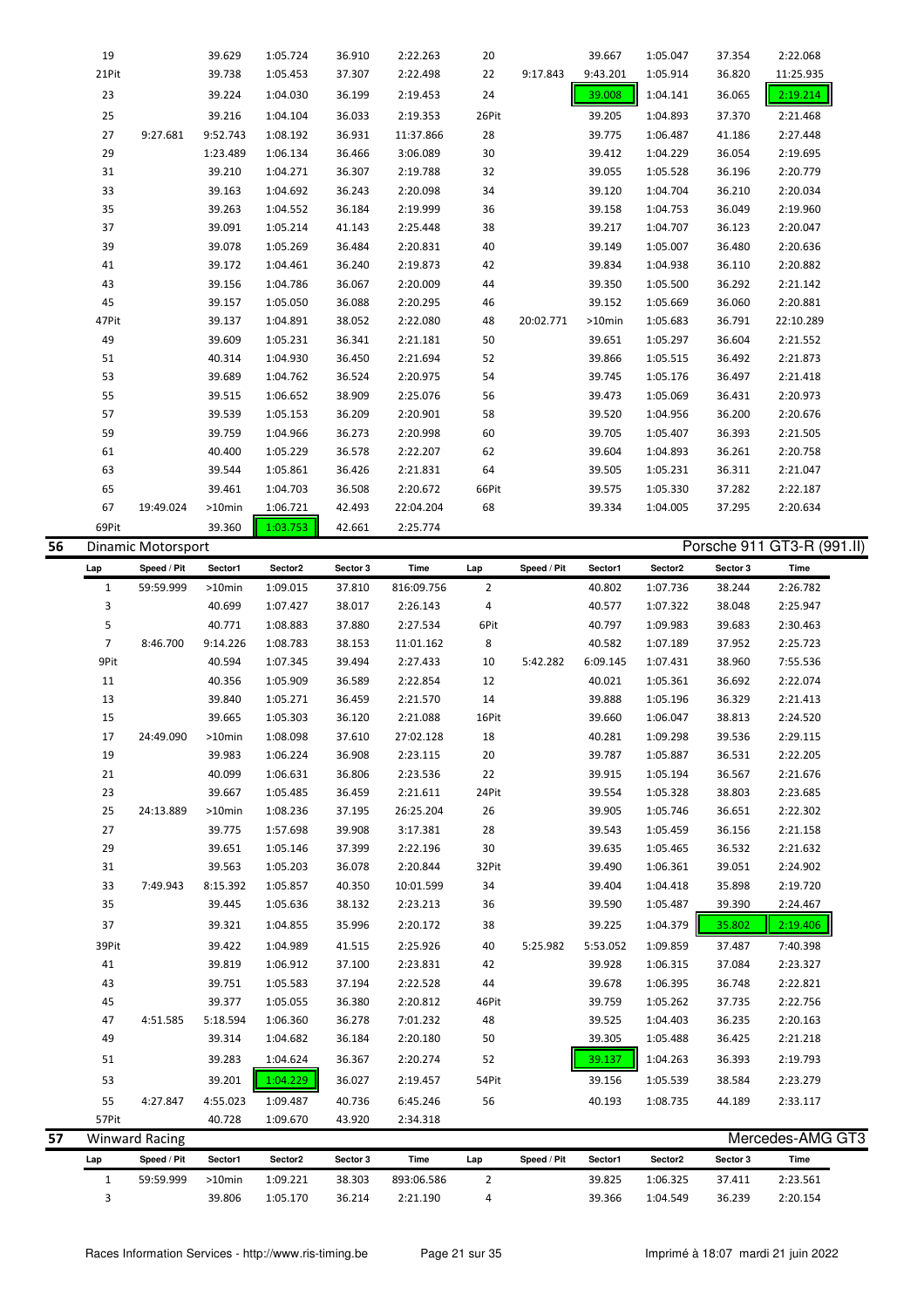|    | 5              |                         | 39.175   | 1:04.324 | 36.251   | 2:19.750   | 6Pit           |             | 39.204   | 1:05.259            | 37.284   | 2:21.747                    |  |
|----|----------------|-------------------------|----------|----------|----------|------------|----------------|-------------|----------|---------------------|----------|-----------------------------|--|
|    | $\overline{7}$ | 4:09.391                | 4:38.171 | 1:11.026 | 38.623   | 6:27.820   | 8              |             | 40.563   | 1:11.956            | 39.504   | 2:32.023                    |  |
|    | 9              |                         | 41.355   | 1:11.298 | 38.471   | 2:31.124   | 10             |             | 41.272   | 1:13.867            | 39.624   | 2:34.763                    |  |
|    | 11             |                         | 40.977   | 1:11.917 | 39.834   | 2:32.728   | 12             |             | 40.710   | 1:07.682            | 37.365   | 2:25.757                    |  |
|    | 13Pit          |                         | 40.092   | 1:07.706 | 43.421   | 2:31.219   | 14             | 1:12.429    | 1:38.899 | 1:07.976            | 40.981   | 3:27.856                    |  |
|    | 15             |                         | 39.953   | 1:06.884 | 37.029   | 2:23.866   | 16             |             | 39.977   | 1:06.229            | 36.732   | 2:22.938                    |  |
|    | 17             |                         | 39.621   | 1:05.907 | 36.580   | 2:22.108   | 18Pit          |             | 40.698   | 1:12.595            | 42.186   | 2:35.479                    |  |
|    | 19             | 7:47.585                | 8:15.234 | 1:06.919 | 37.026   | 9:59.179   | 20             |             | 40.859   | 1:09.899            | 37.186   | 2:27.944                    |  |
|    | 21             |                         | 40.385   | 1:06.393 | 36.733   | 2:23.511   | 22             |             | 40.019   | 1:05.032            | 36.805   | 2:21.856                    |  |
|    | 23             |                         | 39.624   | 1:05.388 | 36.267   | 2:21.279   | 24Pit          |             | 39.479   | 1:05.020            | 39.881   | 2:24.380                    |  |
|    | 25             | 2:34.901                | 3:03.634 | 1:06.338 | 36.513   | 4:46.485   | 26             |             | 39.796   | 1:05.942            | 36.555   | 2:22.293                    |  |
|    | 27             |                         | 39.582   | 1:04.971 | 36.282   | 2:20.835   | 28             |             | 39.708   | 1:05.003            | 38.321   | 2:23.032                    |  |
|    |                |                         |          |          |          |            |                |             |          |                     |          |                             |  |
|    | 29             |                         | 39.421   | 1:04.896 | 38.043   | 2:22.360   | 30             |             | 39.473   | 1:05.056            | 37.835   | 2:22.364                    |  |
|    | 31             |                         | 39.412   | 1:04.886 | 36.487   | 2:20.785   | 32Pit          |             | 39.450   | 1:05.336            | 38.062   | 2:22.848                    |  |
|    | 33             | 3:34.914                | 4:05.338 | 1:10.428 | 44.653   | 6:00.419   | 34             |             | 40.069   | 1:08.238            | 38.397   | 2:26.704                    |  |
|    | 35             |                         | 40.178   | 1:07.051 | 37.897   | 2:25.126   | 36             |             | 40.012   | 1:07.652            | 37.678   | 2:25.342                    |  |
|    | 37             |                         | 40.026   | 1:06.705 | 37.055   | 2:23.786   | 38             |             | 39.699   | 1:06.485            | 36.659   | 2:22.843                    |  |
|    | 39             |                         | 39.543   | 1:06.274 | 37.161   | 2:22.978   | 40Pit          |             | 41.172   | 1:09.223            | 42.828   | 2:33.223                    |  |
|    | 41             | 12:42.371               | >10min   | 1:06.732 | 37.157   | 14:52.383  | 42             |             | 39.250   | 1:03.694            | 36.119   | 2:19.063                    |  |
|    | 43             |                         | 39.102   | 1:03.671 | 35.765   | 2:18.538   | 44Pit          |             | 39.076   | 1:04.076            | 36.874   | 2:20.026                    |  |
|    | 45             | 3:40.585                | 4:06.885 | 1:07.447 | 37.854   | 5:52.186   | 46             |             | 39.741   | 1:07.101            | 37.192   | 2:24.034                    |  |
|    | 47             |                         | 39.954   | 1:06.151 | 36.679   | 2:22.784   | 48             |             | 39.669   | 1:05.739            | 36.667   | 2:22.075                    |  |
|    | 49             |                         | 39.558   | 1:05.818 | 36.311   | 2:21.687   | 50             |             | 39.375   | 1:05.358            | 36.400   | 2:21.133                    |  |
|    |                |                         |          |          |          |            |                |             |          |                     |          |                             |  |
|    | 51             |                         | 39.399   | 1:05.299 | 36.702   | 2:21.400   | 52             |             | 39.863   | 1:05.566            | 36.418   | 2:21.847                    |  |
|    | 53             |                         | 39.466   | 1:05.439 | 36.482   | 2:21.387   | 54Pit          |             | 39.439   | 1:07.430            | 1:09.701 | 2:56.570                    |  |
|    | 55             | 6:36.697                | 7:02.835 | 1:06.441 | 36.673   | 8:45.949   | 56             |             | 39.608   | 1:04.860            | 36.122   | 2:20.590                    |  |
|    | 57             |                         | 39.379   | 1:04.889 | 36.255   | 2:20.523   | 58             |             | 39.325   | 1:04.737            | 36.297   | 2:20.359                    |  |
|    | 59             |                         | 39.479   | 1:04.859 | 38.954   | 2:23.292   | 60             |             | 40.860   | 1:06.039            | 36.702   | 2:23.601                    |  |
|    | 61Pit          |                         | 39.315   | 1:04.754 | 1:13.151 | 2:57.220   |                |             |          |                     |          |                             |  |
| 63 |                | <b>Emil Frey Racing</b> |          |          |          |            |                |             |          |                     |          | Lamborghini Huracan GT3 Evo |  |
|    |                |                         |          |          |          |            |                |             |          |                     |          |                             |  |
|    | Lap            | Speed / Pit             | Sector1  | Sector2  | Sector 3 | Time       | Lap            | Speed / Pit | Sector1  | Sector2             | Sector 3 | Time                        |  |
|    | $\mathbf{1}$   | 59:59.999               | >10min   | 1:05.613 | 36.876   | 822:12.795 | $\overline{2}$ |             | 39.832   | 1:04.966            | 36.382   | 2:21.180                    |  |
|    | 3              |                         | 39.505   | 1:05.616 | 36.656   | 2:21.777   | 4              |             | 39.313   | 1:04.344            | 36.414   | 2:20.071                    |  |
|    | 5Pit           |                         | 39.279   | 1:04.974 | 38.210   | 2:22.463   | 6              | 15:05.396   | >10min   | 1:06.905            | 37.143   | 17:16.651                   |  |
|    | $\overline{7}$ |                         |          | 1:03.506 | 35.924   |            | 8              |             |          |                     |          |                             |  |
|    |                |                         | 39.278   |          |          | 2:18.708   |                |             | 39.244   | 1:08.161            | 37.287   | 2:24.692                    |  |
|    | 9              |                         | 39.307   | 1:04.013 | 35.971   | 2:19.291   | 10             |             | 39.662   | 1:06.766            | 36.350   | 2:22.778                    |  |
|    | 11Pit          |                         | 39.194   | 1:05.607 | 38.029   | 2:22.830   | 12             | 74:24.956   | >10min   | 1:05.885            | 36.900   | 76:32.504                   |  |
|    | 13             |                         | 39.815   | 1:06.501 | 37.014   | 2:23.330   | 14             |             | 1:17.207 | 1:23.639            | 36.635   | 3:17.481                    |  |
|    | 15             |                         | 39.675   | 1:04.668 | 36.479   | 2:20.822   | 16             |             | 39.700   | 1:04.788            | 36.477   | 2:20.965                    |  |
|    | 17             |                         | 39.748   | 1:04.751 | 36.408   | 2:20.907   | 18             |             | 39.714   | 1:04.906            | 36.455   | 2:21.075                    |  |
|    | 19             |                         | 39.694   | 1:04.585 | 36.272   | 2:20.551   | 20             |             | 39.743   | 1:04.561            | 36.262   | 2:20.566                    |  |
|    | 21             |                         | 39.549   | 1:04.614 | 36.347   | 2:20.510   | 22             |             | 39.373   | 1:04.675            | 36.154   | 2:20.202                    |  |
|    | 23             |                         | 39.448   | 1:04.805 | 36.340   | 2:20.593   | 24             |             | 39.546   | 1:04.563            | 36.359   | 2:20.468                    |  |
|    | 25             |                         | 39.532   | 1:04.566 | 36.232   | 2:20.330   | 26             |             | 39.543   | 1:04.877            | 36.345   | 2:20.765                    |  |
|    | 27             |                         |          |          |          |            |                |             |          | 1:04.601            |          |                             |  |
|    |                |                         | 39.422   | 1:04.977 | 36.669   | 2:21.068   | 28             |             | 39.389   |                     | 36.220   | 2:20.210                    |  |
|    | 29             |                         | 39.490   | 1:05.325 | 38.615   | 2:23.430   | 30             |             | 39.656   | 1:04.896            | 36.401   | 2:20.953                    |  |
|    | 31             |                         | 39.435   | 1:04.595 | 36.428   | 2:20.458   | 32             |             | 39.543   | 1:05.258            | 36.593   | 2:21.394                    |  |
|    | 33             |                         | 39.399   | 1:05.073 | 36.709   | 2:21.181   | 34             |             | 39.550   | 1:04.922            | 36.652   | 2:21.124                    |  |
|    | 35             |                         | 39.552   | 1:05.035 | 36.614   | 2:21.201   | 36             |             | 39.583   | 1:05.598            | 36.473   | 2:21.654                    |  |
|    | 37Pit          |                         | 39.588   | 1:05.137 | 1:41.273 | 3:25.998   | 38             | 51:29.239   | >10min   | 1:05.418            | 36.645   | 53:36.731                   |  |
|    | 39             |                         | 39.721   | 1:04.684 | 36.183   | 2:20.588   | 40Pit          |             | 39.450   | 1:04.994            | 46.535   | 2:30.979                    |  |
|    | 41             | 7:56.370                | 8:21.287 | 1:04.790 | 36.192   | 10:02.269  | 42             |             | 39.396   | 1:04.341            | 35.979   | 2:19.716                    |  |
|    | 43             |                         | 39.310   | 1:03.971 | 36.324   | 2:19.605   | 44             |             | 39.666   | 1:05.272            | 36.624   | 2:21.562                    |  |
|    | 45             |                         | 39.544   | 1:04.493 | 36.332   | 2:20.369   | 46Pit          |             | 39.374   | 1:04.414            | 50.375   | 2:34.163                    |  |
| 66 |                | <b>Attempto Racing</b>  |          |          |          |            |                |             |          |                     |          | Audi R8 LMS evo II GT3      |  |
|    | Lap            | Speed / Pit             | Sector1  | Sector2  | Sector 3 | Time       | Lap            | Speed / Pit | Sector1  | Sector <sub>2</sub> | Sector 3 | Time                        |  |
|    | $\mathbf{1}$   | 59:59.999               | >10min   | 1:07.561 | 38.556   | 839:20.596 | $\overline{2}$ |             | 40.347   | 1:05.988            | 36.579   | 2:22.914                    |  |
|    | 3              |                         | 39.769   | 1:05.465 | 36.378   | 2:21.612   | 4              |             | 39.724   | 1:05.045            | 36.345   | 2:21.114                    |  |
|    | 5              |                         | 39.647   | 1:05.247 | 36.468   | 2:21.362   | 6Pit           |             | 39.703   | 1:05.354            | 38.645   | 2:23.702                    |  |
|    | 7              | 12:41.693               | >10min   | 1:12.580 | 38.057   | 15:01.784  | 8              |             | 40.230   | 1:05.674            | 36.844   | 2:22.748                    |  |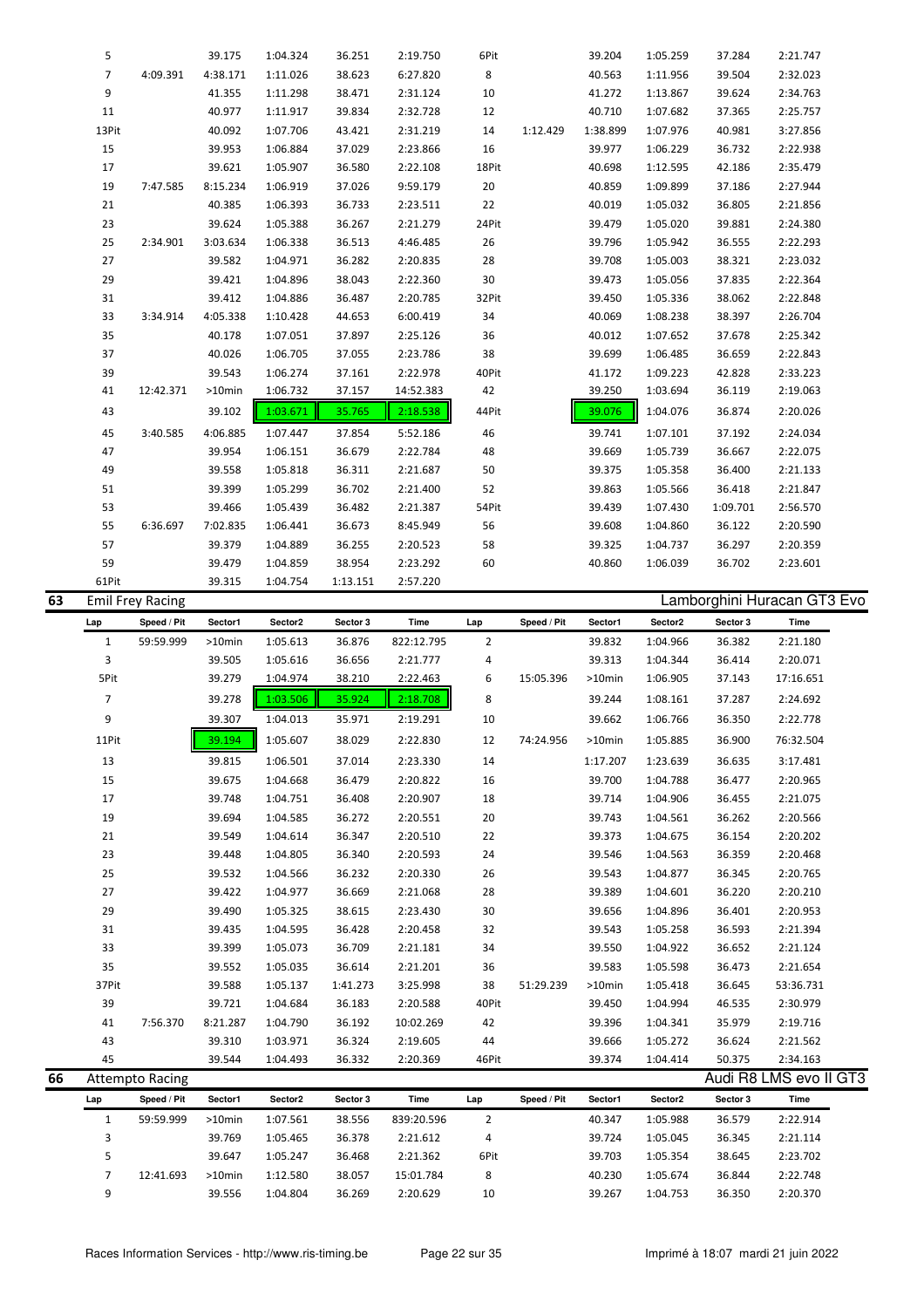|    | 11             |                       | 39.456    | 1:04.758 | 36.468    | 2:20.682   | 12Pit          |             | 39.306    | 1:05.590  | 38.519   | 2:23.415                   |  |
|----|----------------|-----------------------|-----------|----------|-----------|------------|----------------|-------------|-----------|-----------|----------|----------------------------|--|
|    | 13             | 15:22.579             | >10min    | 1:13.459 | 39.129    | 17:44.861  | 14             |             | 39.708    | 1:04.199  | 37.204   | 2:21.111                   |  |
|    | 15             |                       | 39.361    | 1:03.819 | 35.915    | 2:19.095   | 16             |             | 39.292    | 1:03.776  | 37.916   | 2:20.984                   |  |
|    | 17             |                       | 39.392    | 1:03.971 | 37.203    | 2:20.566   | 18Pit          |             | 39.703    | 1:07.128  | 38.931   | 2:25.762                   |  |
|    | 19             | 5:05.844              | 5:30.247  | 1:06.831 | 38.881    | 7:15.959   | 20             |             | 39.473    | 1:04.305  | 36.276   | 2:20.054                   |  |
|    | 21             |                       | 39.448    | 1:04.634 | 36.207    | 2:20.289   | 22             |             | 39.339    | 1:04.273  | 36.033   | 2:19.645                   |  |
|    | 23             |                       |           |          |           |            | 24             |             |           |           | 36.099   |                            |  |
|    | 25             |                       | 39.248    | 1:04.252 | 36.131    | 2:19.631   | 26Pit          |             | 39.250    | 1:04.097  |          | 2:19.446                   |  |
|    |                |                       | 39.144    | 1:04.472 | 36.171    | 2:19.787   |                |             | 39.563    | 1:05.017  | 38.242   | 2:22.822                   |  |
|    | 27             | 6:16.521              | 6:42.174  | 1:05.952 | 37.502    | 8:25.628   | 28             |             | 1:10.859  | 1:34.940  | 40.202   | 3:26.001                   |  |
|    | 29             |                       | 39.394    | 1:04.787 | 36.107    | 2:20.288   | 30             |             | 39.278    | 1:04.963  | 37.286   | 2:21.527                   |  |
|    | 31             |                       | 39.082    | 1:04.600 | 36.033    | 2:19.715   | 32             |             | 39.141    | 1:04.414  | 36.228   | 2:19.783                   |  |
|    | 33Pit          |                       | 39.298    | 1:07.616 | 39.796    | 2:26.710   | 34Pit          | 7:53.169    | 8:18.075  | 1:05.688  | 37.956   | 10:01.719                  |  |
|    | 35             | 18:05.721             | >10min    | 1:06.376 | 39.712    | 20:17.445  | 36             |             | 40.118    | 1:06.115  | 36.726   | 2:22.959                   |  |
|    | 37             |                       | 40.000    | 1:06.551 | 36.524    | 2:23.075   | 38             |             | 39.507    | 1:05.601  | 36.390   | 2:21.498                   |  |
|    | 39             |                       | 39.520    | 1:05.534 | 36.626    | 2:21.680   | 40             |             | 39.483    | 1:05.517  | 36.474   | 2:21.474                   |  |
|    | 41             |                       | 39.529    | 1:05.532 | 36.552    | 2:21.613   | 42Pit          |             | 39.630    | 1:06.860  | 40.586   | 2:27.076                   |  |
| 74 |                | <b>EMA Motorsport</b> |           |          |           |            |                |             |           |           |          | Porsche 911 GT3-R (991.II) |  |
|    | Lap            | Speed / Pit           | Sector1   | Sector2  | Sector 3  | Time       | Lap            | Speed / Pit | Sector1   | Sector2   | Sector 3 | Time                       |  |
|    | $\mathbf{1}$   | 59:59.999             | $>10$ min | >10min   | $>10$ min | 805:30.610 | $\overline{2}$ |             | 39.681    | $>10$ min | >10min   | 2:20.496                   |  |
|    | 3              |                       | 40.115    | >10min   | $>10$ min | 2:20.610   | 4Pit           |             | 39.535    | 1:04.234  | 37.083   | 2:20.852                   |  |
|    | 5              | 7:07.913              | 7:32.012  | 1:04.234 | >10min    | 9:14.474   | 6              |             | 39.586    | 1:04.234  | >10min   | 2:19.851                   |  |
|    | $\overline{7}$ |                       | 39.617    | 1:04.234 | >10min    | 2:19.296   | 8              |             | 39.545    | 1:04.234  | >10min   | 2:19.329                   |  |
|    | 9Pit           |                       | 39.430    | 1:04.234 | >10min    | 2:20.089   | 10             | 17:14.007   | $>10$ min | 1:04.234  | >10min   | 19:24.210                  |  |
|    | 11             |                       | 40.481    | 1:04.234 |           |            | 12             |             | 39.500    |           | >10min   |                            |  |
|    |                |                       |           |          | >10min    | 2:25.194   |                |             |           | 1:04.234  |          | 2:19.701                   |  |
|    | 13Pit          |                       | 39.411    | 1:04.234 | >10min    | 2:24.984   | 14             | 8:01.888    | 8:25.990  | 1:04.234  | >10min   | 10:08.345                  |  |
|    | 15             |                       | 39.380    | 1:04.234 | $>10$ min | 2:23.743   | 16             |             | 39.533    | 1:04.234  | >10min   | 2:19.754                   |  |
|    | 17             |                       | 39.896    | 1:04.234 | >10min    | 2:22.147   | 18Pit          |             | 39.387    | 1:04.234  | >10min   | 2:21.006                   |  |
|    | 19             | 35:44.613             | $>10$ min | 1:04.234 | $>10$ min | 37:57.128  | 20             |             | 40.367    | 1:04.234  | >10min   | 2:25.542                   |  |
|    | 21             |                       | 40.482    | 1:04.234 | >10min    | 2:24.264   | 22             |             | 40.264    | 1:04.234  | >10min   | 2:22.815                   |  |
|    | 23             |                       | 40.187    | 1:04.234 | >10min    | 2:21.678   | 24Pit          |             | 40.091    | 1:04.234  | >10min   | 2:27.389                   |  |
|    | 25             | 18:40.900             | >10min    | 1:04.234 | >10min    | 20:53.010  | 26             |             | 40.486    | 1:04.234  | >10min   | 2:22.653                   |  |
|    | 27             |                       | 39.956    | 1:04.234 | $>10$ min | 2:20.896   | 28             |             | 39.848    | 1:04.234  | >10min   | 2:20.686                   |  |
|    | 29             |                       | 39.898    | 1:04.234 | >10min    | 2:20.878   | 30             |             | 39.719    | 1:04.607  | 36.252   | 2:20.578                   |  |
|    |                |                       |           |          |           |            |                |             |           |           |          |                            |  |
|    | 31             |                       | 39.755    | 1:04.607 | >10min    | 2:21.070   | 32             |             | 39.790    | 1:04.607  | >10min   | 2:21.216                   |  |
|    | 33             |                       | 40.045    | 1:04.607 | >10min    | 2:24.139   | 34             |             | 40.029    | 1:04.607  | >10min   | 2:23.474                   |  |
|    | 35Pit          |                       | 40.127    | 1:04.607 | >10min    | 2:30.674   | 36             | 12:01.294   | >10min    | 1:04.607  | >10min   | 14:10.385                  |  |
|    | 37             |                       | 39.632    | 1:04.607 | >10min    | 2:21.093   | 38             |             | 39.404    | 1:04.607  | >10min   | 2:19.872                   |  |
|    | 39Pit          |                       | 39.498    | 1:04.607 | >10min    | 2:21.642   | 40             | 46:53.588   | $>10$ min | 1:04.607  | >10min   | 49:04.685                  |  |
|    | 41             |                       | 39.474    | 1:04.607 | $>10$ min | 2:19.122   | 42             |             | 39.288    | 1:04.607  | >10min   | 2:18.404                   |  |
|    | 43Pit          |                       | 39.148    | 1:04.607 | >10min    | 2:20.203   | 44             | 2:07.679    | 2:33.454  | 1:04.607  | >10min   | 4:15.471                   |  |
|    | 45Pit          |                       | 39.847    | 1:04.607 | >10min    | 2:41.715   | 46             | 7:35.572    | 8:00.532  | 1:04.607  | >10min   | 9:43.150                   |  |
|    | 47             |                       | 39.863    | 1:04.607 | $>10$ min | 2:21.462   | 48             |             | 39.755    | 1:04.607  | >10min   | 2:21.254                   |  |
|    | 49             |                       | 39.667    | 1:04.607 | $>10$ min | 2:19.841   | 50             |             | 39.947    | 1:04.607  | >10min   | 2:22.409                   |  |
|    | 51Pit          |                       | 39.596    | 1:04.607 | $>10$ min | 2:53.023   |                |             |           |           |          |                            |  |
| 75 |                | SunEnergy1- by SPS    |           |          |           |            |                |             |           |           |          | Mercedes-AMG GT3           |  |
|    | Lap            | Speed / Pit           | Sector1   | Sector2  | Sector 3  | Time       | Lap            | Speed / Pit | Sector1   | Sector2   | Sector 3 | Time                       |  |
|    | $\mathbf{1}$   | 59:59.999             | >10min    | 1:09.620 | 37.633    | 827:55.947 | $\overline{2}$ |             | 40.537    | 1:05.821  | 36.977   | 2:23.335                   |  |
|    | 3              |                       | 40.054    | 1:06.918 | 36.726    | 2:23.698   | 4              |             | 39.954    | 1:04.966  | 36.527   | 2:21.447                   |  |
|    | 5Pit           |                       | 39.862    | 1:05.073 | 39.602    | 2:24.537   | 6              | 5:58.282    | 6:24.930  | 1:07.607  | 37.122   | 8:09.659                   |  |
|    | $\overline{7}$ |                       | 39.866    | 1:04.143 | 36.310    | 2:20.319   | 8              |             | 39.698    | 1:03.739  | 36.252   | 2:19.689                   |  |
|    | 9Pit           |                       | 40.244    | 1:04.926 | 37.919    | 2:23.089   | 10             | 14:26.194   | $>10$ min | 1:06.768  | 36.916   | 16:37.138                  |  |
|    | 11             |                       | 39.971    | 1:07.135 | 36.936    | 2:24.042   | 12             |             | 39.874    | 1:05.664  | 37.045   | 2:22.583                   |  |
|    | 13             |                       | 40.164    | 1:05.936 | 36.763    | 2:22.863   | 14             |             | 40.069    | 1:05.726  | 36.762   | 2:22.557                   |  |
|    | 15Pit          |                       | 40.107    | 1:05.757 | 1:01.759  | 2:47.623   | 16             | 15:25.118   | $>10$ min | 1:07.767  | 37.252   | 17:36.642                  |  |
|    | 17             |                       | 40.253    | 1:06.615 | 37.537    | 2:24.405   | 18             |             | 40.148    | 1:05.984  | 36.867   | 2:22.999                   |  |
|    | 19             |                       | 40.013    | 1:05.681 | 37.069    | 2:22.763   | 20             |             | 40.074    | 1:05.827  | 36.904   | 2:22.805                   |  |
|    | 21             |                       | 40.278    | 1:08.563 | 37.012    | 2:25.853   | 22Pit          |             | 40.142    | 1:43.827  | 1:26.929 | 3:50.898                   |  |
|    | 23             | 19:23.732             | >10min    | 1:10.808 | 37.288    | 21:38.023  | 24             |             | 40.388    | 1:06.012  | 37.182   | 2:23.582                   |  |
|    | 25             |                       | 39.892    | 1:20.623 | 1:07.358  | 3:07.873   | 26             |             | 40.090    | 1:06.498  | 36.912   | 2:23.500                   |  |
|    |                |                       |           |          |           |            |                |             |           |           |          |                            |  |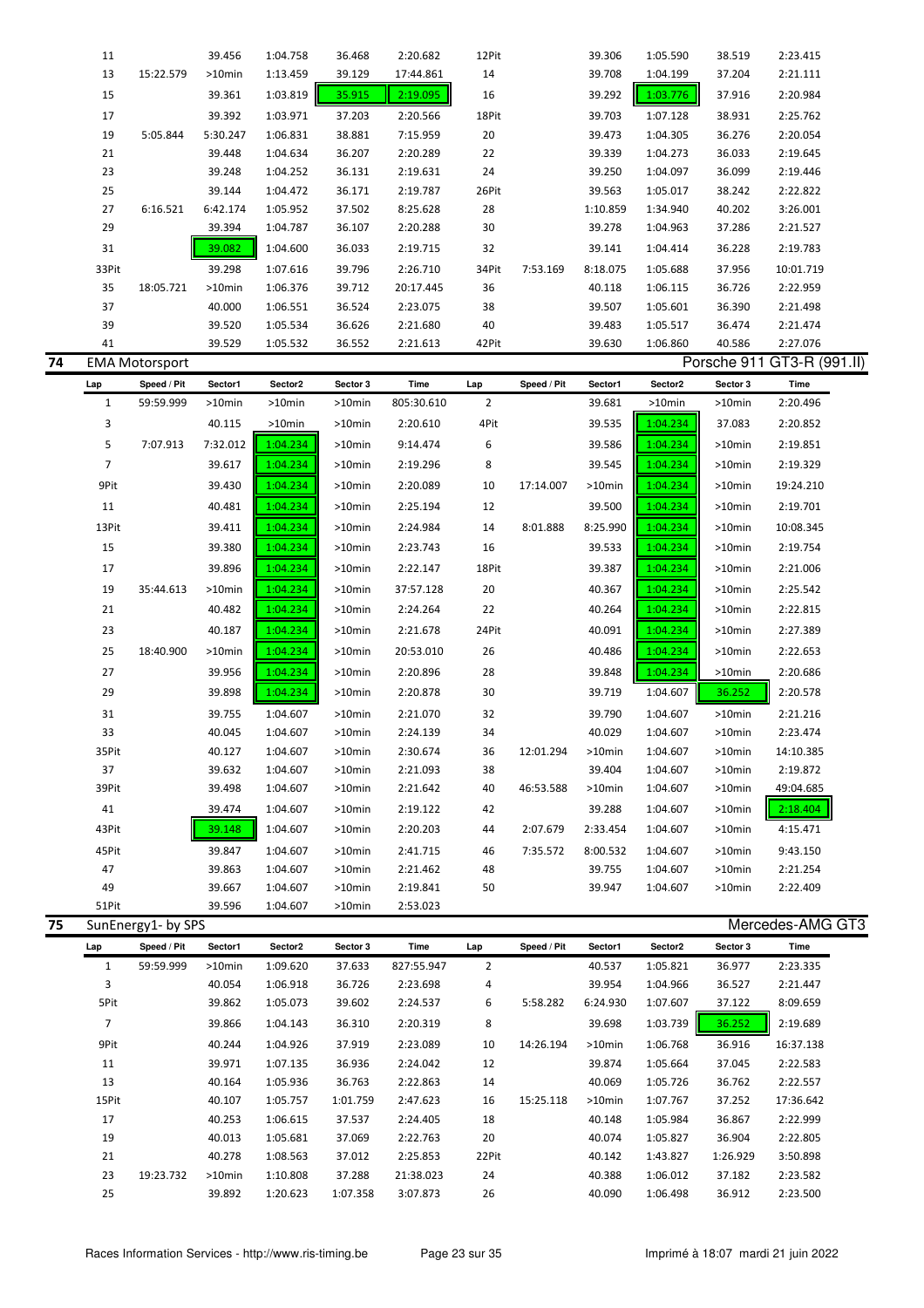|    | 27             |                           | 40.072    | 1:06.139 | 37.698   | 2:23.909             | 28             |             | 39.976      | 1:05.559 | 36.803   | 2:22.338                    |  |
|----|----------------|---------------------------|-----------|----------|----------|----------------------|----------------|-------------|-------------|----------|----------|-----------------------------|--|
|    | 29             |                           | 39.882    | 1:05.858 | 36.761   | 2:22.501             | 30             |             | 40.116      | 1:05.900 | 36.908   | 2:22.924                    |  |
|    | 31             |                           | 39.974    | 1:05.851 | 36.883   | 2:22.708             | 32             |             | 40.082      | 1:07.222 | 39.660   | 2:26.964                    |  |
|    | 33             |                           | 40.078    | 1:06.078 | 37.458   | 2:23.614             | 34             |             | 40.070      | 1:05.938 | 37.036   | 2:23.044                    |  |
|    | 35             |                           | 40.121    | 1:05.638 | 36.791   | 2:22.550             | 36             |             | 40.528      | 1:07.010 | 38.035   | 2:25.573                    |  |
|    | 37             |                           | 39.889    | 1:06.458 | 37.233   | 2:23.580             | 38             |             | 40.213      | 1:06.371 | 37.101   | 2:23.685                    |  |
|    | 39             |                           | 40.014    | 1:06.072 | 36.946   | 2:23.032             | 40             |             | 40.157      | 1:05.406 | 39.666   | 2:25.229                    |  |
|    | 41Pit          |                           | 42.817    | 1:09.496 | 42.837   | 2:35.150             | 42             | 40:48.767   | >10min      | 1:06.472 | 37.634   | 42:57.830                   |  |
|    | 43             |                           | 39.935    | 1:05.225 | 37.036   | 2:22.196             | 44             |             | 39.729      | 1:05.160 | 36.755   | 2:21.644                    |  |
|    | 45Pit          |                           | 39.727    | 1:06.066 | 39.195   | 2:24.988             | 46             | 10:32.217   | >10min      | 1:06.510 | 37.165   | 12:40.696                   |  |
|    |                |                           |           |          |          |                      |                |             |             |          |          |                             |  |
|    | 47             |                           | 39.587    | 1:03.773 | 36.276   | 2:19.636             | 48             |             | 39.472      | 1:03.599 | 36.290   | 2:19.361                    |  |
|    | 49             |                           | 39.456    | 1:07.677 | 41.270   | 2:28.403             | 50Pit          |             | 39.754      | 1:05.245 | 39.104   | 2:24.103                    |  |
| 77 |                | <b>Barwell Motorsport</b> |           |          |          |                      |                |             |             |          |          | Lamborghini Huracan GT3 Evo |  |
|    | Lap            | Speed / Pit               | Sector1   | Sector2  | Sector 3 | Time                 | Lap            | Speed / Pit | Sector1     | Sector2  | Sector 3 | Time                        |  |
|    | $\mathbf{1}$   | 59:59.999                 | $>10$ min | 1:07.293 | 41.156   | 794:41.067           | 2              | 795:03.196  | 41.127      | 1:07.000 | 37.891   | 2:26.018                    |  |
|    | 3              | 797:29.415                | 41.387    | 1:08.152 | 37.981   | 2:27.520             | 4              | 799:56.807  | 41.096      | 1:06.402 | 39.076   | 2:26.574                    |  |
|    | 5Pit           | 802:23.350                | 40.903    | 1:10.287 | 42.033   | 2:33.223             | 6              | 40:23.056   | >10min      | 1:07.286 | 38.806   | 42:36.244                   |  |
|    | $\overline{7}$ |                           | 40.394    | 1:06.165 | 59.219   | 2:45.778             | 8              |             | 41.292      | 1:06.745 | 37.277   | 2:25.314                    |  |
|    | 9              | 852:43.935                | 40.819    | 1:06.496 | 37.022   | 2:24.337             | 10             | 855:08.165  | 40.523      | 1:06.512 | 37.334   | 2:24.369                    |  |
|    | 11             | 857:32.642                | 40.815    | 1:06.997 | 37.502   | 2:25.314             | 12             |             | 40.959      | 1:06.622 | 37.594   | 2:25.175                    |  |
|    | 13Pit          |                           | 41.028    | 1:06.645 | 38.838   | 2:26.511             | 14             | 4:05.166    | 4:29.953    | 1:06.069 | 37.660   | 6:13.682                    |  |
|    | 15             |                           | 39.695    | 1:04.997 | 36.062   | 2:20.754             | 16             |             | 39.518      | 1:06.746 | 36.356   | 2:22.620                    |  |
|    | 17Pit          |                           | 39.479    | 1:05.784 | 41.782   | 2:27.045             | 18             | 2:31.405    | >10min      | 1:05.801 | 36.676   | 13:39.245                   |  |
|    | 19Pit          |                           | 40.709    | 2:29.941 | 1:50.790 | 5:01.440             | 20             | 32:32.537   | >10min      | 1:06.965 | 37.633   | 34:44.029                   |  |
|    |                |                           |           |          |          |                      |                |             |             |          |          |                             |  |
|    | 21             |                           | 40.326    | 1:05.655 | 36.995   | 2:22.976             | 22             | 934:01.475  | 40.611      | 1:05.384 | 36.599   | 2:22.594                    |  |
|    | 23             | 936:24.140                | 40.962    | 1:07.419 | 36.952   | 2:25.333             | 24Pit          |             | 40.676      | 1:10.910 | 1:25.287 | 3:16.873                    |  |
|    | 25             | 15:27.094                 | >10min    | 1:06.940 | 39.628   | 17:40.726            | 26             | 959:46.974  | 42.110      | 1:07.980 | 37.543   | 2:27.633                    |  |
|    | 27             | 962:14.543                | 41.051    | 1:07.061 | 37.477   | 2:25.589             | 28             |             | 40.798      | 1:07.267 | 37.393   | 2:25.458                    |  |
|    | 29             |                           | 40.963    | 1:06.415 | 37.101   | 2:24.479             | 30             |             | 40.377      | 1:07.475 | 44.197   | 2:32.049                    |  |
|    | 31Pit          | 972:02.083                | 41.490    | 1:10.208 | 39.936   | 2:31.634             | 32             | 2:06.639    | 2:31.719    | 1:06.251 | 36.446   | 4:14.416                    |  |
|    | 33             |                           | 39.675    | 1:04.600 | 36.359   | 2:20.634             | 34             |             | 39.441      | 1:04.062 | 36.182   | 2:19.685                    |  |
|    | 35Pit          |                           | 39.330    | 1:04.027 | 38.046   | 2:21.403             | 36             | 9:02.201    | 9:27.212    | 1:05.220 | 36.456   | 11:08.888                   |  |
|    | 37             |                           | 39.258    | 1:04.561 | 36.184   | 2:20.003             | 38             |             | 39.354      | 1:05.783 | 36.209   | 2:21.346                    |  |
|    | 39             |                           | 39.166    | 1:04.484 | 36.039   | 2:19.689             | 40             |             | 39.095      | 1:04.436 | 36.059   | 2:19.590                    |  |
|    | 41             |                           | 39.132    | 1:04.090 | 35.983   | 2:19.205             | 42Pit          |             | 39.242      | 1:03.835 | 37.665   | 2:20.742                    |  |
|    | 43             | 35:38.901                 | $>10$ min | 1:07.179 | 38.441   | 37:51.127            | 44             |             | 39.350      | 1:04.078 | 36.517   | 2:19.945                    |  |
|    | 45             |                           | 39.241    | 1:03.875 | 35.855   | $\frac{1}{2:18.971}$ | 46Pit          |             | Ш<br>39.123 | 1:03.716 | 1:08.519 | 2:51.358                    |  |
|    |                |                           |           |          |          |                      |                |             |             |          |          |                             |  |
|    | 47             | 6:30.283                  | 6:55.569  | 1:06.110 | 38.820   | 8:40.499             | 48             |             | 40.570      | 1:05.870 | 42.627   | 2:29.067                    |  |
|    | 49Pit          |                           | 41.362    | 1:17.166 | 43.429   | 2:41.957             | 50Pit          | 2:41.014    | 3:08.452    | 1:11.483 | 41.520   | 5:01.455                    |  |
| 78 |                | <b>Barwell Motorsport</b> |           |          |          |                      |                |             |             |          |          | Lamborghini Huracan GT3 Evo |  |
|    | Lap            | Speed / Pit               | Sector1   | Sector2  | Sector 3 | Time                 | Lap            | Speed / Pit | Sector1     | Sector2  | Sector 3 | Time                        |  |
|    | $\mathbf{1}$   | 59:59.999                 | >10min    | 1:14.741 | 37.875   | 795:19.714           | $\overline{2}$ |             | 40.274      | 1:06.326 | 36.749   | 2:23.349                    |  |
|    | 3              |                           | 40.682    | 1:07.446 | 36.951   | 2:25.079             | 4Pit           |             | 40.172      | 1:07.165 | 45.484   | 2:32.821                    |  |
|    | 5              | 5:31.050                  | 5:56.560  | 1:05.580 | 37.051   | 7:39.191             | 6              |             | 39.661      | 1:04.704 | 36.106   | 2:20.471                    |  |
|    | 7              |                           | 39.649    | 1:03.778 | 35.772   | 2:19.199             | 8              |             | 39.414      | 1:04.121 | 35.988   | 2:19.523                    |  |
|    | 9              |                           | 39.299    | 1:03.656 | 35.876   | 2:18.831             | 10Pit          |             | 39.160      | 1:04.139 | 39.606   | 2:22.905                    |  |
|    | 11             | 9:16.464                  | 9:41.972  | 1:07.216 | 38.014   | 11:27.202            | 12Pit          |             | 1:44.518    | 1:30.757 | 1:03.241 | 4:18.516                    |  |
|    | 13             | 22:55.553                 |           | 1:08.908 | 37.975   | 25:08.280            | 14             |             | 40.417      | 1:05.824 | 36.699   | 2:22.940                    |  |
|    |                |                           | >10min    |          |          |                      |                |             |             |          |          |                             |  |
|    | 15             |                           | 40.174    | 1:05.452 | 36.507   | 2:22.133             | 16             |             | 40.021      | 1:05.089 | 36.460   | 2:21.570                    |  |
|    | 17             |                           | 39.914    | 1:05.348 | 36.629   | 2:21.891             | 18             |             | 40.023      | 1:06.137 | 37.168   | 2:23.328                    |  |
|    | 19             |                           | 40.171    | 1:05.951 | 39.303   | 2:25.425             | 20Pit          |             | 40.261      | 1:08.849 | 42.484   | 2:31.594                    |  |
|    | 21Pit          | 21:22.501                 | >10min    | 1:12.181 | 48.548   | 23:53.981            | 22             | 2:20.896    | 2:47.430    | 1:12.307 | 40.470   | 4:40.207                    |  |
|    | 23             |                           | 43.522    | 1:14.479 | 40.852   | 2:38.853             | 24             |             | 42.157      | 1:10.665 | 38.685   | 2:31.507                    |  |
|    | 25             |                           | 42.071    | 1:11.034 | 38.305   | 2:31.410             | 26             |             | 40.972      | 1:08.645 | 38.071   | 2:27.688                    |  |
|    | 27             |                           | 40.929    | 1:09.944 | 38.493   | 2:29.366             | 28             |             | 40.837      | 1:07.794 | 37.736   | 2:26.367                    |  |
|    | 29Pit          |                           | 40.563    | 1:07.593 | 40.926   | 2:29.082             | 30             | 15:11.268   | >10min      | 1:08.684 | 37.689   | 18:06.293                   |  |
|    | 31             |                           | 40.374    | 1:05.979 | 36.911   | 2:23.264             | 32             |             | 39.633      | 1:05.664 | 36.803   | 2:22.100                    |  |
|    | 33             |                           | 39.595    | 1:05.337 | 36.653   | 2:21.585             | 34             |             | 39.727      | 1:05.043 | 36.411   | 2:21.181                    |  |
|    | 35Pit          |                           | 39.319    | 1:05.347 | 37.542   | 2:22.208             | 36             | 3:00.712    | 3:26.023    | 1:08.774 | 39.131   | 5:13.928                    |  |
|    | 37             |                           | 39.955    | 1:07.416 | 37.242   | 2:24.613             | 38             |             | 39.906      | 1:06.518 | 37.022   | 2:23.446                    |  |
|    | 39             |                           | 39.735    | 1:06.496 | 38.488   | 2:24.719             | 40             |             | 40.049      | 1:06.832 | 37.004   | 2:23.885                    |  |
|    |                |                           |           |          |          |                      |                |             |             |          |          |                             |  |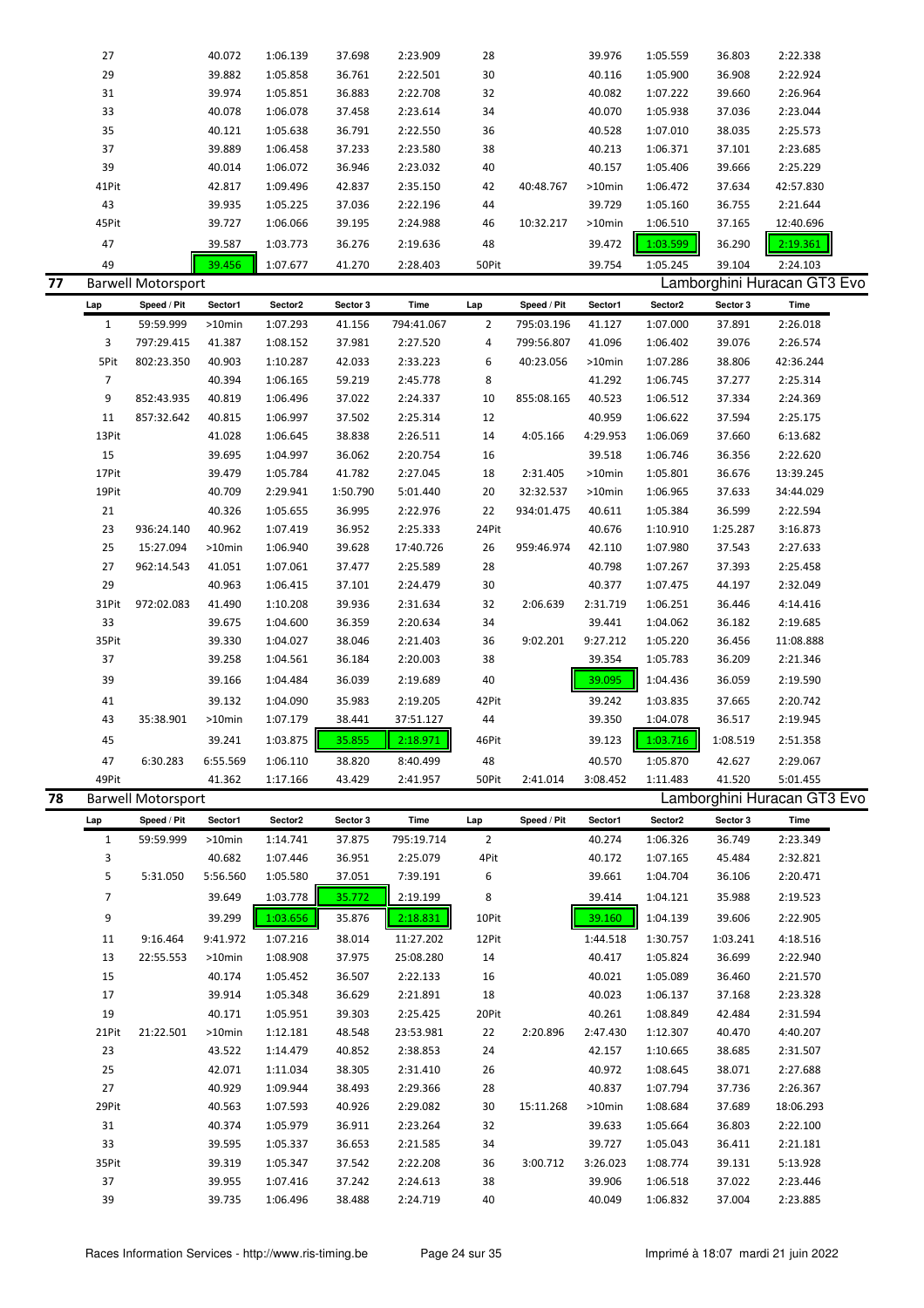|    | 41Pit        |                  | 40.589   | 1:08.027 | 39.712   | 2:28.328   | 42             | 1:43.919    | 2:08.922  | 1:07.713 | 37.777   | 3:54.412         |
|----|--------------|------------------|----------|----------|----------|------------|----------------|-------------|-----------|----------|----------|------------------|
|    | 43           |                  | 40.042   | 1:06.674 | 37.334   | 2:24.050   | 44             |             | 40.236    | 1:08.232 | 37.641   | 2:26.109         |
|    | 45           |                  | 40.152   | 1:06.425 | 37.564   | 2:24.141   | 46Pit          |             | 40.356    | 1:08.523 | 39.913   | 2:28.792         |
|    | 47           | 6:30.729         | 6:56.274 | 1:06.402 | 36.685   | 8:39.361   | 48             |             | 39.855    | 1:05.122 | 36.693   | 2:21.670         |
|    |              |                  |          |          |          |            |                |             | 39.749    |          |          |                  |
|    | 49           |                  | 39.972   | 1:06.126 | 36.704   | 2:22.802   | 50             |             |           | 1:05.002 | 36.404   | 2:21.155         |
|    | 51           |                  | 39.650   | 1:04.839 | 36.307   | 2:20.796   | 52             |             | 39.715    | 1:04.533 | 36.227   | 2:20.475         |
|    | 53Pit        |                  | 39.803   | 1:06.050 | 40.266   | 2:26.119   | 54             | 23:33.827   | >10min    | 1:09.220 | 37.550   | 25:48.597        |
|    | 55           |                  | 40.766   | 1:06.846 | 39.356   | 2:26.968   | 56Pit          |             | 41.857    | 1:11.599 | 40.262   | 2:33.718         |
|    | 57           | 27:42.670        | >10min   | 1:10.358 | 38.152   | 29:57.756  | 58             |             | 40.613    | 1:06.507 | 37.115   | 2:24.235         |
|    | 59           |                  | 40.218   | 1:09.151 | 37.083   | 2:26.452   | 60Pit          |             | 40.114    | 1:06.435 | 1:07.879 | 2:54.428         |
| 83 | Iron Dames   |                  |          |          |          |            |                |             |           |          |          | Ferrari 488 GT3  |
|    | Lap          | Speed / Pit      | Sector1  | Sector2  | Sector 3 | Time       | Lap            | Speed / Pit | Sector1   | Sector2  | Sector 3 | Time             |
|    | $\mathbf{1}$ | 59:59.999        | >10min   | 1:06.814 | 36.723   | 832:45.071 | $\overline{2}$ |             | 39.629    | 1:05.913 | 36.741   | 2:22.283         |
|    | 3            | 835:29.327       | 39.439   | 1:05.926 |          | 2:23.265   | 4              | 837:52.559  | 39.268    | 1:05.304 | 36.126   | 2:20.698         |
|    |              |                  |          |          | 37.900   |            |                |             |           |          |          |                  |
|    | 5            | 840:13.264       | 39.396   | 1:04.798 | 36.295   | 2:20.489   | 6              | 842:33.807  | 39.319    | 1:05.275 | 36.399   | 2:20.993         |
|    | 7Pit         | 844:54.799       | 39.382   | 1:05.894 | 38.335   | 2:23.611   | 8              | 2:30.485    | 2:57.089  | 1:06.911 | 37.815   | 4:41.815         |
|    | 9            | 852:00.358       | 40.703   | 1:05.818 | 37.294   | 2:23.815   | 10             | 854:24.160  | 40.169    | 1:05.456 | 37.110   | 2:22.735         |
|    | 11           | 856:46.868       | 40.178   | 1:05.843 | 37.126   | 2:23.147   | 12Pit          | 859:10.103  | 40.712    | 1:06.816 | 39.819   | 2:27.347         |
|    | 13           | 2:10.290         | 2:36.272 | 1:10.717 | 37.270   | 4:24.259   | 14             | 866:01.685  | 39.784    | 1:04.866 | 36.617   | 2:21.267         |
|    | 15           | 868:22.790       | 39.634   | 1:04.732 | 36.340   | 2:20.706   | 16             | 870:43.539  | 39.794    | 1:10.948 | 39.176   | 2:29.918         |
|    | 17           | 873:13.606       | 39.869   | 1:04.742 | 36.327   | 2:20.938   | 18             | 875:34.437  | 39.558    | 1:05.467 | 36.698   | 2:21.723         |
|    | 19Pit        | 877:56.432       | 40.070   | 1:05.318 | 39.497   | 2:24.885   | 20             | 24:25.558   | >10min    | 1:08.117 | 37.528   | 26:39.697        |
|    | 21           | 907:00.814       | 39.696   | 1:05.865 | 37.446   | 2:23.007   | 22             | 909:23.808  | 39.737    | 1:05.854 | 36.557   | 2:22.148         |
|    | 23           | 911:46.081       | 39.715   | 1:07.637 | 36.819   | 2:24.171   | 24             | 914:10.236  | 39.811    | 1:05.449 | 36.557   | 2:21.817         |
|    | 25Pit        | 916:31.908       | 39.463   | 1:06.277 | 39.198   | 2:24.938   | 26             | 5:10.753    | 5:36.747  | 1:09.778 | 38.734   | 7:25.259         |
|    |              |                  |          |          |          |            |                |             |           |          |          |                  |
|    | 27           | 926:22.112       | 40.843   | 1:07.473 | 37.353   | 2:25.669   | 28             | 928:48.597  | 41.204    | 1:05.906 | 36.632   | 2:23.742         |
|    | 29Pit        | 931:11.660       | 39.681   | 1:05.254 | 38.807   | 2:23.742   | 30             | 1:51.213    | 2:16.620  | 1:07.044 | 38.328   | 4:01.992         |
|    | 31           | 937:37.246       | 40.067   | 1:08.305 | 37.210   | 2:25.582   | 32             | 940:03.181  | 1:16.691  | 1:29.466 | 37.846   | 3:24.003         |
|    | 33           | 943:26.929       | 40.078   | 1:06.490 | 36.808   | 2:23.376   | 34             | 945:50.241  | 39.732    | 1:05.803 | 36.663   | 2:22.198         |
|    | 35           | 948:12.387       | 39.982   | 1:05.870 | 36.606   | 2:22.458   | 36             | 950:34.729  | 39.517    | 1:05.539 | 36.527   | 2:21.583         |
|    | 37           | 952:57.018       | 40.592   | 1:05.981 | 36.760   | 2:23.333   | 38             | 955:19.686  | 39.524    | 1:05.707 | 36.538   | 2:21.769         |
|    | 39           | 957:41.441       | 39.541   | 1:05.672 | 36.650   | 2:21.863   | 40Pit          | 960:03.335  | 39.477    | 1:05.736 | 37.677   | 2:22.890         |
|    | 41           | 16:37.910        | >10min   | 1:06.635 | 36.852   | 18:47.369  | 42             | 981:13.570  | 39.531    | 1:05.343 | 36.486   | 2:21.360         |
|    | 43           | 983:34.911       | 39.461   | 1:05.242 | 36.468   | 2:21.171   | 44             |             | 39.516    | 1:05.377 | 36.438   | 2:21.331         |
|    | 45Pit        | 988:17.348       | 39.333   | 1:04.947 | 37.602   | 2:21.882   | 46             | 2:01.757    | 2:28.629  | 1:05.818 | 37.944   | 4:12.391         |
|    | 47           | 994:51.617       | 39.273   | 1:04.551 | 36.123   | 2:19.947   | 48             | 997:11.584  | 39.536    | 1:04.689 | 36.519   | 2:20.744         |
|    | 49           | 999:32.214       | 39.249   | 1:05.090 | 36.209   | 2:20.548   | 50             | 1001:52.911 | 39.302    | 1:04.341 | 37.863   | 2:21.506         |
|    |              |                  | 39.218   | 1:06.099 |          |            |                |             |           |          |          |                  |
|    | 51           | 1004:14.410      |          |          | 39.676   | 2:24.993   | 52             | 1006:39.457 | 39.416    | 1:04.669 | 36.769   | 2:20.854         |
|    | 53           | 1009:00.234      | 39.256   | 1:04.306 | 36.237   | 2:19.799   | 54             | 1011:20.087 | 39.237    | 1:04.492 | 36.263   | 2:19.992         |
|    | 55Pit        | 1013:40.070      | 39.311   | 1:05.512 | 39.067   | 2:23.890   | 56             | 34:03.890   | $>10$ min | 1:07.817 | 40.504   | 36:17.129        |
|    | 57           |                  | 39.685   | 1:04.857 | 36.210   | 2:20.752   | 58Pit          | 1054:41.763 | 39.308    | 1:04.007 | 49.566   | 2:32.881         |
|    | 59           | 6:08.961         | 6:34.024 | 1:08.552 | 36.410   | 8:18.986   | 60             |             | 39.433    | 1:04.662 | 35.902   | 2:19.997         |
|    | 61           | 1067:53.709      | 39.316   | 1:04.337 | 35.951   | 2:19.604   | 62             |             | 39.386    | 1:04.390 | 36.013   | 2:19.789         |
|    | 63           |                  | 39.260   | 1:04.533 | 36.304   | 2:20.097   | 64Pit          | 1074:53.257 | 39.336    | 1:04.578 | 44.355   | 2:28.269         |
|    |              |                  |          |          |          |            |                |             |           |          |          | Mercedes-AMG GT3 |
| 87 |              | AKKODIS ASP Team |          |          |          |            |                |             |           |          |          |                  |
|    | Lap          | Speed / Pit      | Sector1  | Sector2  | Sector 3 | Time       | Lap            | Speed / Pit | Sector1   | Sector2  | Sector 3 | Time             |
|    | $\mathbf{1}$ | 59:59.999        | >10min   | 1:05.980 | 36.694   | 792:18.085 | $\overline{2}$ |             | 39.588    | 1:04.735 | 36.167   | 2:20.490         |
|    | 3            |                  | 39.451   | 1:04.715 | 36.092   | 2:20.258   | 4              |             | 39.296    | 1:04.541 | 36.205   | 2:20.042         |
|    | 5            |                  | 39.314   | 1:04.462 | 36.089   | 2:19.865   | 6Pit           |             | 39.403    | 1:04.741 | 38.303   | 2:22.447         |
|    | 7            | 4:45.455         | 5:11.161 | 1:06.590 | 36.214   | 6:53.965   | 8              |             | 39.287    | 1:04.532 | 35.931   | 2:19.750         |
|    | 9            |                  | 39.314   | 1:04.155 | 35.870   | 2:19.339   | 10             |             | 39.339    | 1:06.392 | 38.433   | 2:24.164         |
|    | 11           |                  | 39.524   | 1:04.694 | 36.107   | 2:20.325   | 12             |             | 39.259    | 1:04.522 | 36.186   | 2:19.967         |
|    |              |                  |          |          |          |            |                |             |           |          |          |                  |
|    | 13           |                  | 39.207   | 1:04.374 | 35.938   | 2:19.519   | 14             |             | 39.140    | 1:04.747 | 36.333   | 2:20.220         |
|    | 15           |                  | 39.437   | 1:12.058 | 37.826   | 2:29.321   | 16             |             | 39.368    | 1:04.585 | 36.051   | 2:20.004         |
|    | 17           |                  | 39.176   | 1:06.341 | 37.378   | 2:22.895   | 18             |             | 41.303    | 1:06.518 | 36.163   | 2:23.984         |
|    | 19           |                  | 39.470   | 1:05.675 | 36.031   | 2:21.176   | 20             |             | 39.181    | 1:04.775 | 36.199   | 2:20.155         |
|    | 21           |                  | 39.468   | 1:04.630 | 36.221   | 2:20.319   | 22             |             | 39.571    | 1:05.926 | 36.332   | 2:21.829         |
|    | 23           |                  | 39.110   | 1:04.997 | 36.099   | 2:20.206   | 24             |             | 39.226    | 1:05.392 | 36.479   | 2:21.097         |
|    | 25           |                  | 39.170   | 1:06.327 | 36.546   | 2:22.043   | 26             |             | 39.183    | 1:05.289 | 36.231   | 2:20.703         |
|    | 27           |                  | 39.158   | 1:05.009 | 36.125   | 2:20.292   | 28             |             | 39.159    | 1:09.856 | 37.767   | 2:26.782         |

29 39.376 1:06.151 36.241 2:21.768 30 39.296 1:04.714 36.411 2:20.421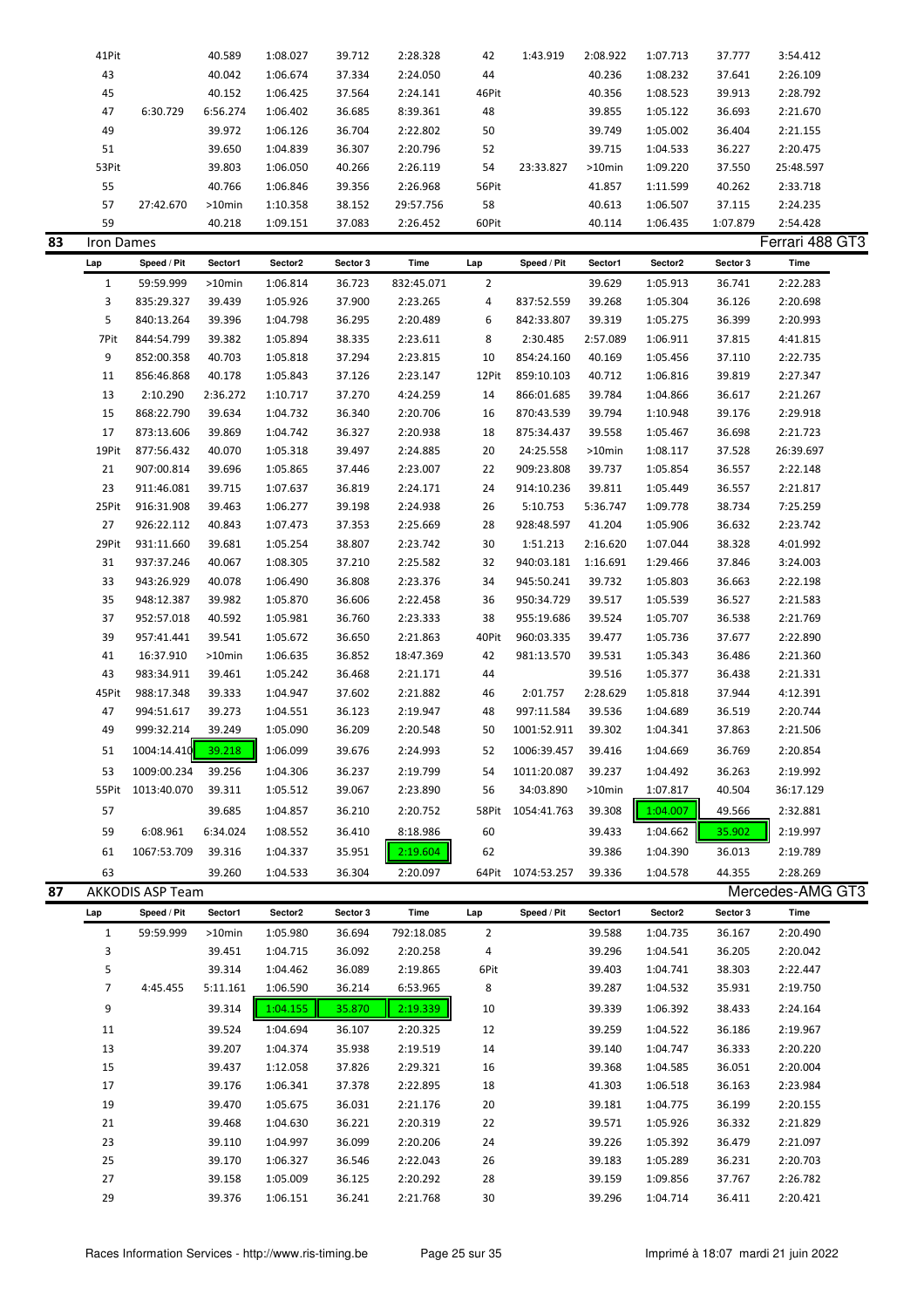| 31    |          | 39.316   | 1:04.921 | 36.270 | 2:20.507 | 32    |           | 39.311    | 1:04.972 | 36.094 | 2:20.377  |
|-------|----------|----------|----------|--------|----------|-------|-----------|-----------|----------|--------|-----------|
| 33Pit |          | 39.191   | 1:05.424 | 38.093 | 2:22.708 | 34    | 19:45.151 | $>10$ min | 1:09.560 | 37.213 | 21:57.757 |
| 35    |          | 39.624   | 1:05.573 | 36.445 | 2:21.642 | 36    |           | 39.518    | 1:05.557 | 37.470 | 2:22.545  |
| 37Pit |          | 39.937   | 1:05.841 | 37.980 | 2:23.758 | 38    | 6:06.596  | 6:31.855  | 1:05.475 | 36.506 | 8:13.836  |
| 39    |          | 39.168   | 1:04.463 | 36.173 | 2:19.804 | 40    |           | 39.074    | 1:04.977 | 38.489 | 2:22.540  |
| 41    |          | 39.196   | 1:04.538 | 36.418 | 2:20.152 | 42    |           | 39.150    | 1:04.528 | 37.224 | 2:20.902  |
| 43Pit |          | 39.059   | 1:04.794 | 37.868 | 2:21.721 | 44    | 4:28.049  | 4:56.791  | 1:13.580 | 38.482 | 6:48.853  |
| 45    |          | 39.426   | 1:05.150 | 36.234 | 2:20.810 | 46    |           | 39.205    | 1:04.817 | 36.304 | 2:20.326  |
| 47    |          | 39.161   | 1:04.767 | 36.206 | 2:20.134 | 48    |           | 39.227    | 1:04.927 | 37.870 | 2:22.024  |
| 49Pit |          | 39.168   | 1:05.961 | 37.778 | 2:22.907 | 50    | 9:03.943  | 9:30.040  | 1:07.156 | 37.360 | 11:14.556 |
| 51    |          | 39.327   | 1:05.298 | 37.236 | 2:21.861 | 52    |           | 39.240    | 1:04.886 | 36.631 | 2:20.757  |
| 53Pit |          | 39.321   | 1:05.358 | 39.845 | 2:24.524 | 54Pit | 93:06.228 | $>10$ min | 1:07.263 | 38.236 | 95:19.143 |
| 55Pit | 7:21.991 | 7:49.018 | 1:06.808 | 38.277 | 9:34.103 |       |           |           |          |        |           |

| 88 |                | AMG Team AKKODIS ASP |           |          |          |            |                |             |           |          |          | Mercedes-AMG GT3 |
|----|----------------|----------------------|-----------|----------|----------|------------|----------------|-------------|-----------|----------|----------|------------------|
|    | Lap            | Speed / Pit          | Sector1   | Sector2  | Sector 3 | Time       | Lap            | Speed / Pit | Sector1   | Sector2  | Sector 3 | Time             |
|    | $\mathbf{1}$   | 59:59.999            | $>10$ min | 1:05.988 | 36.487   | 785:00.281 | $\overline{2}$ |             | 39.538    | 1:04.384 | 36.350   | 2:20.272         |
|    | 3              |                      | 39.372    | 1:04.028 | 35.955   | 2:19.355   | 4Pit           |             | 39.269    | 1:04.931 | 37.035   | 2:21.235         |
|    | 5              | 5:30.625             | 5:56.339  | 1:05.544 | 37.096   | 7:38.979   | 6              |             | 39.419    | 1:03.660 | 37.055   | 2:20.134         |
|    | $\overline{7}$ |                      | 39.312    | 1:03.550 | 35.883   | 2:18.745   | 8              |             | 39.289    | 1:03.335 | 35.889   | 2:18.513         |
|    | 9              |                      | 39.333    | 1:03.816 | 36.136   | 2:19.285   | 10             |             | 39.449    | 1:03.624 | 35.984   | 2:19.057         |
|    | 11             |                      | 39.184    | 1:03.958 | 36.004   | 2:19.146   | 12             |             | 39.358    | 1:04.069 | 36.655   | 2:20.082         |
|    | 13             |                      | 39.426    | 1:04.041 | 36.151   | 2:19.618   | 14             |             | 39.313    | 1:04.264 | 36.353   | 2:19.930         |
|    | 15             |                      | 39.277    | 1:04.288 | 36.129   | 2:19.694   | 16             |             | 39.273    | 1:04.291 | 36.045   | 2:19.609         |
|    | 17             |                      | 39.232    | 1:04.700 | 36.246   | 2:20.178   | 18             |             | 39.245    | 1:04.373 | 36.263   | 2:19.881         |
|    | 19             |                      | 39.210    | 1:04.980 | 36.425   | 2:20.615   | 20Pit          |             | 39.292    | 1:06.098 | 1:46.076 | 3:31.466         |
|    | 21             | 2:25.473             | 2:50.820  | 1:05.624 | 36.494   | 4:32.938   | 22             |             | 39.352    | 1:04.586 | 36.093   | 2:20.031         |
|    | 23             |                      | 39.281    | 1:04.353 | 36.069   | 2:19.703   | 24             |             | 39.294    | 1:04.556 | 36.003   | 2:19.853         |
|    | 25             |                      | 39.206    | 1:04.814 | 36.357   | 2:20.377   | 26             |             | 41.100    | 1:05.105 | 37.757   | 2:23.962         |
|    | 27             |                      | 39.391    | 1:04.533 | 36.132   | 2:20.056   | 28             |             | 39.218    | 1:05.474 | 37.240   | 2:21.932         |
|    | 29             |                      | 39.335    | 1:04.560 | 36.327   | 2:20.222   | 30             |             | 39.334    | 1:04.578 | 36.075   | 2:19.987         |
|    | 31             |                      | 39.477    | 1:05.024 | 36.473   | 2:20.974   | 32Pit          |             | 39.223    | 1:07.648 | 38.153   | 2:25.024         |
|    | 33             | 8:50.837             | 9:16.248  | 1:06.347 | 37.007   | 10:59.602  | 34Pit          |             | 39.533    | 1:06.764 | 41.053   | 2:27.350         |
|    | 35             | 12:13.338            | $>10$ min | 1:05.725 | 39.500   | 14:26.426  | 36             |             | 39.334    | 1:03.582 | 35.869   | 2:18.785         |
|    | 37             |                      | 39.273    | 1:03.675 | 35.786   | 2:18.734   | 38Pit          |             | 39.340    | 1:04.003 | 41.229   | 2:24.572         |
|    | 39             | 3:35.097             | 4:00.877  | 1:06.457 | 36.658   | 5:43.992   | 40             |             | 39.551    | 1:04.377 | 35.951   | 2:19.879         |
|    | 41             |                      | 39.419    | 1:04.327 | 36.101   | 2:19.847   | 42             |             | 39.427    | 1:04.046 | 37.824   | 2:21.297         |
|    | 43             |                      | 39.291    | 1:04.412 | 39.742   | 2:23.445   | 44Pit          |             | 39.246    | 1:04.184 | 39.571   | 2:23.001         |
|    | 45             | 3:54.035             | 4:18.533  | 1:05.489 | 37.018   | 6:01.040   | 46             |             | 39.405    | 1:04.785 | 36.288   | 2:20.478         |
|    | 47             |                      | 39.172    | 1:04.293 | 36.096   | 2:19.561   | 48             |             | 39.110    | 1:04.300 | 36.159   | 2:19.569         |
|    | 49Pit          |                      | 39.197    | 1:04.338 | 39.913   | 2:23.448   | 50             | 46:42.851   | $>10$ min | 1:05.834 | 38.517   | 48:52.136        |
|    | 51             |                      | 39.182    | 1:04.824 | 36.533   | 2:20.539   | 52             |             | 40.229    | 1:04.763 | 40.142   | 2:25.134         |
|    | 53             |                      | 39.223    | 1:04.364 | 36.078   | 2:19.665   | 54             |             | 39.066    | 1:04.362 | 36.012   | 2:19.440         |
|    | 55             |                      | 39.099    | 1:05.924 | 39.135   | 2:24.158   | 56Pit          |             | 39.236    | 1:05.639 | 37.912   | 2:22.787         |
| 90 |                | Madpanda Motorsport  |           |          |          |            |                |             |           |          |          | Mercedes-AMG GT3 |

| Lap            | Speed / Pit | Sector1   | Sector <sub>2</sub> | Sector 3 | Time       | Lap            | Speed / Pit | Sector1   | Sector2  | Sector 3 | Time      |
|----------------|-------------|-----------|---------------------|----------|------------|----------------|-------------|-----------|----------|----------|-----------|
| $\mathbf{1}$   | 59:59.999   | $>10$ min | 1:08.019            | 37.085   | 813:17.086 | $\overline{2}$ |             | 39.716    | 1:07.677 | 37.034   | 2:24.427  |
| 3              |             | 39.641    | 1:04.917            | 36.303   | 2:20.861   | 4              |             | 39.629    | 1:04.683 | 36.410   | 2:20.722  |
| 5              |             | 39.616    | 1:06.809            | 37.020   | 2:23.445   | 6              |             | 39.522    | 1:05.389 | 37.410   | 2:22.321  |
| $\overline{7}$ |             | 40.134    | 1:06.639            | 36.873   | 2:23.646   | 8              |             | 39.389    | 1:04.737 | 36.700   | 2:20.826  |
| 9Pit           |             | 39.466    | 1:04.891            | 39.550   | 2:23.907   | 10             | 14:33.228   | $>10$ min | 1:06.729 | 39.666   | 16:46.338 |
| 11             |             | 39.611    | 1:05.494            | 36.916   | 2:22.021   | 12             |             | 39.469    | 1:05.219 | 37.932   | 2:22.620  |
| 13             |             | 39.479    | 1:06.768            | 36.958   | 2:23.205   | 14             |             | 39.553    | 1:05.078 | 36.614   | 2:21.245  |
| 15             |             | 39.460    | 1:05.185            | 36.567   | 2:21.212   | 16             |             | 39.459    | 1:05.723 | 42.200   | 2:27.382  |
| 17             |             | 39.452    | 1:06.099            | 38.250   | 2:23.801   | 18Pit          |             | 39.502    | 1:05.552 | 39.953   | 2:25.007  |
| 19             | 22:45.437   | $>10$ min | 1:07.219            | 38.539   | 25:02.514  | 20             |             | 39.595    | 1:06.568 | 37.121   | 2:23.284  |
| 21             |             | 39.440    | 1:05.410            | 36.510   | 2:21.360   | 22             |             | 39.503    | 1:05.141 | 36.810   | 2:21.454  |
| 23Pit          |             | 39.706    | 1:05.529            | 38.613   | 2:23.848   | 24             | 4:25.944    | 4:55.261  | 1:14.554 | 40.363   | 6:50.178  |
| 25             |             | 39.536    | 1:04.619            | 36.779   | 2:20.934   | 26             |             | 39.280    | 1:05.102 | 41.679   | 2:26.061  |
| 27             |             | 39.315    | 1:04.244            | 36.040   | 2:19.599   | 28             |             | 39.109    | 1:05.079 | 38.950   | 2:23.138  |
| 29Pit          |             | 39.371    | 1:06.003            | 44.376   | 2:29.750   | 30             | 2:43.368    | 3:08.762  | 1:05.916 | 37.544   | 4:52.222  |
| 31             |             | 39.306    | 1:04.846            | 36.579   | 2:20.731   | 32             |             | 39.217    | 1:06.390 | 36.426   | 2:22.033  |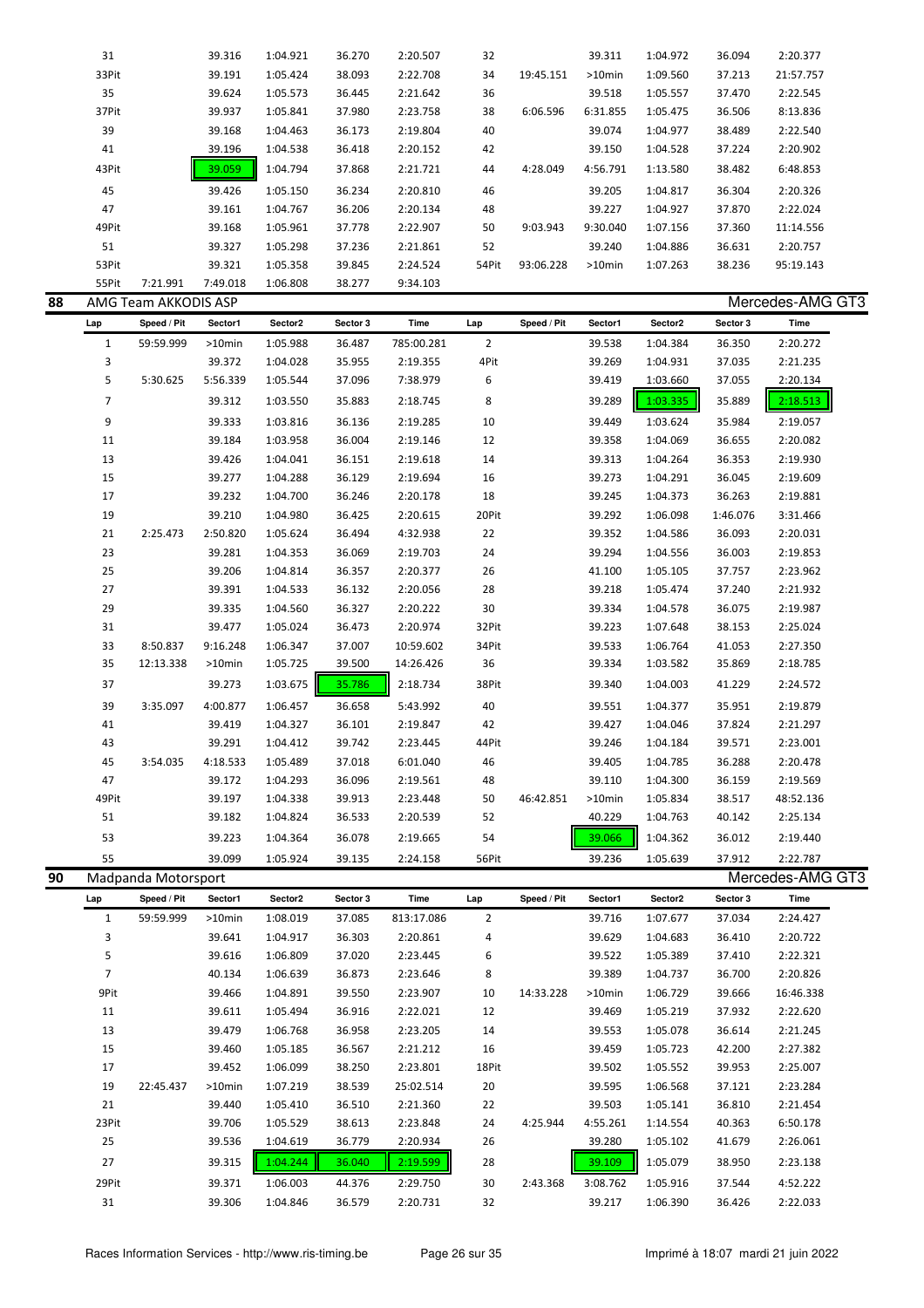|    | $\mathbf{1}$         | 59:59.999             | >10min   | 1:06.629 | 38.491   | 979:39.134 | $\overline{2}$ |             | 39.697   | 1:05.379 | 36.403   | 2:21.479                   |  |
|----|----------------------|-----------------------|----------|----------|----------|------------|----------------|-------------|----------|----------|----------|----------------------------|--|
|    | Lap                  | Speed / Pit           | Sector1  | Sector2  | Sector 3 | Time       | Lap            | Speed / Pit | Sector1  | Sector2  | Sector 3 | Time                       |  |
| 93 |                      | SKY - Tempesta Racing |          |          |          |            |                |             |          |          |          | Mercedes-AMG GT3           |  |
|    | 75Pit                |                       | 40.071   | 1:06.237 | 46.065   | 2:32.373   |                |             |          |          |          |                            |  |
|    | 73                   |                       | 39.941   | 1:06.284 | 36.665   | 2:22.890   | 74             |             | 40.010   | 1:06.811 | 37.455   | 2:24.276                   |  |
|    | 71                   |                       | 40.104   | 1:06.109 | 36.844   | 2:23.057   | 72             |             | 39.702   | 1:05.480 | 36.334   | 2:21.516                   |  |
|    | 69Pit                |                       | 39.521   | 1:05.883 | 38.868   | 2:24.272   | 70             | 11:23.330   | >10min   | 1:08.244 | 37.459   | 13:35.601                  |  |
|    | 67                   |                       | 39.685   | 1:04.615 | 36.444   | 2:20.744   | 68             |             | 39.525   | 1:05.291 | 36.475   | 2:21.291                   |  |
|    | 65                   |                       | 39.806   | 1:05.460 | 36.468   | 2:21.734   | 66             |             | 39.611   | 1:04.731 | 36.330   | 2:20.672                   |  |
|    | 63Pit                |                       | 40.054   | 1:05.368 | 37.315   | 2:22.737   | 64             | 5:23.310    | 5:48.793 | 1:05.763 | 36.955   | 7:31.511                   |  |
|    | 61                   | 9:06.843              | 9:33.057 | 1:08.379 | 38.025   | 11:19.461  | 62             |             | 40.318   | 1:06.259 | 38.657   | 2:25.234                   |  |
|    | 59Pit                |                       | 39.345   | 1:05.548 | 37.768   | 2:22.661   | 60Pit          | 8:11.516    | 8:38.440 | 1:13.893 | 50.693   | 10:43.026                  |  |
|    | 57                   |                       | 39.485   | 1:04.486 | 36.058   | 2:20.029   | 58             |             | 39.424   | 1:04.664 | 36.364   | 2:20.452                   |  |
|    | 55                   | 3:58.863              | 4:24.307 | 1:05.675 | 38.082   | 6:08.064   | 56             |             | 39.732   | 1:05.214 | 36.395   | 2:21.341                   |  |
|    | 53                   |                       | 39.599   | 1:06.741 | 36.924   | 2:23.264   | 54Pit          |             | 39.975   | 1:06.915 | 40.945   | 2:27.835                   |  |
|    | 51                   |                       | 39.860   | 1:06.290 | 39.575   | 2:25.725   | 52             |             | 39.968   | 1:06.181 | 36.832   | 2:22.981                   |  |
|    | 49                   |                       | 39.911   | 1:05.877 | 36.651   | 2:22.439   | 50             |             | 39.608   | 1:05.763 | 36.547   | 2:21.918                   |  |
|    | 47Pit                |                       | 40.561   | 1:06.898 | 39.439   | 2:26.898   | 48             | 5:14.240    | 5:46.893 | 1:08.686 | 37.170   | 7:32.749                   |  |
|    | 45                   |                       | 39.957   | 1:06.333 | 36.688   | 2:22.978   | 46             |             | 39.979   | 1:11.746 | 39.986   | 2:31.711                   |  |
|    | 43                   |                       | 40.152   | 1:06.203 | 36.942   | 2:23.297   | 44             |             | 39.841   | 1:06.017 | 36.886   | 2:22.744                   |  |
|    | 41                   |                       | 40.004   | 1:06.642 | 36.691   | 2:23.337   | 42             |             | 39.932   | 1:08.238 | 37.436   | 2:25.606                   |  |
|    | 39                   |                       | 39.888   | 1:07.320 | 38.355   | 2:25.563   | 40             |             | 39.889   | 1:07.515 | 36.652   | 2:24.056                   |  |
|    | 37                   |                       | 1:29.320 | 1:21.961 | 39.986   | 3:31.267   | 38             |             | 40.340   | 1:06.994 | 36.757   | 2:24.091                   |  |
|    | 35Pit                |                       | 39.459   | 1:04.747 | 37.940   | 2:22.146   | 36             | 5:56.114    | 6:39.190 | 1:32.655 | 37.664   | 8:49.509                   |  |
|    | 33                   |                       | 39.433   | 1:04.211 | 35.984   | 2:19.628   | 34             |             | 39.382   | 1:08.099 | 37.593   |                            |  |
|    | 31                   |                       | 39.607   | 1:04.742 | 37.090   | 2:21.439   | 32             |             | 40.020   | 1:07.060 | 37.305   | 2:24.385<br>2:25.074       |  |
|    | 29Pit                |                       | >10min   | 1:40.063 | 56.749   | 13:10.636  | 30             | 22:44.098   | >10min   | 1:07.236 | 37.242   | 24:54.168                  |  |
|    | 27Pit                | 10:06.997             | 39.715   | 1:05.921 | 37.713   | 2:23.349   | 28Pit          | 11:21.856   | >10min   | 1:08.956 | 54.507   | 13:50.603                  |  |
|    | 25                   |                       |          | 1:05.670 | 36.345   | 2:21.708   | 26             |             | 39.861   | 1:07.493 | 39.635   | 2:26.989                   |  |
|    |                      |                       | 39.693   |          |          |            |                |             |          |          |          |                            |  |
|    | 23                   |                       | 39.919   | 1:05.686 | 36.257   | 2:21.862   | 24             |             | 39.822   | 1:05.277 | 36.074   | 2:21.173                   |  |
|    | 21                   |                       | 41.475   | 1:06.701 | 36.596   | 2:24.772   | 22             |             | 40.080   | 1:05.708 | 36.440   | 2:22.228                   |  |
|    | 19Pit                |                       | 42.056   | 1:13.958 | 40.762   | 2:36.776   | 20             | 5:47.709    | 6:13.282 | 1:08.371 | 37.086   | 7:58.739                   |  |
|    | 17                   |                       | 40.340   | 1:06.543 | 36.920   | 2:23.803   | 18             |             | 41.431   | 1:14.296 | 40.336   | 2:36.063                   |  |
|    | 15                   |                       | 40.367   | 1:06.612 | 36.989   | 2:23.968   | 16             |             | 40.169   | 1:06.521 | 41.061   | 2:27.751                   |  |
|    | 13                   |                       | 40.357   | 1:12.132 | 39.668   | 2:32.157   | 14             |             | 40.608   | 1:06.378 | 36.952   | 2:23.938                   |  |
|    | 11                   | 3:26.401              | 3:54.793 | 1:14.419 | 38.196   | 5:47.408   | 12             |             | 40.344   | 1:07.480 | 37.432   | 2:25.256                   |  |
|    | 9                    |                       | 39.358   | 1:14.506 | 38.180   | 2:32.044   | 10Pit          |             | 39.621   | 1:05.031 | 40.897   | 2:25.549                   |  |
|    | $\overline{7}$       |                       | 39.340   | 1:04.205 | 36.051   | 2:19.596   | 8              |             | 39.501   | 1:04.262 | 35.897   | 2:19.660                   |  |
|    | 5                    | 4:59.221              | 5:25.322 | 1:08.235 | 37.548   | 7:11.105   | 6              |             | 39.443   | 1:05.064 | 37.093   | 2:21.600                   |  |
|    | 3                    |                       | 39.481   | 1:05.533 | 36.667   | 2:21.681   | 4Pit           |             | 39.573   | 1:05.408 | 38.404   | 2:23.385                   |  |
|    | 1                    | 59:59.999             | >10min   | 1:06.742 | 36.914   | 790:39.353 | $\overline{2}$ |             | 39.417   | 1:05.556 | 36.848   | 2:21.821                   |  |
|    | Lap                  | Speed / Pit           | Sector1  | Sector2  | Sector 3 | Time       | Lap            | Speed / Pit | Sector1  | Sector2  | Sector 3 | Time                       |  |
| 91 | <b>Allied Racing</b> |                       |          |          |          |            |                |             |          |          |          | Porsche 911 GT3-R (991.II) |  |
|    | 69                   |                       | 39.613   | 1:05.179 | 36.690   | 2:21.482   | 70Pit          |             | 39.747   | 1:05.016 | 40.973   | 2:25.736                   |  |
|    | 67                   |                       | 39.616   | 1:05.049 | 36.295   | 2:20.960   | 68             |             | 39.539   | 1:04.826 | 36.566   | 2:20.931                   |  |
|    | 65                   | 14:20.148             | >10min   | 1:09.283 | 37.547   | 16:33.284  | 66             |             | 39.814   | 1:05.459 | 37.389   | 2:22.662                   |  |
|    | 63                   |                       | 39.608   | 1:05.543 | 36.702   | 2:21.853   | 64Pit          |             | 39.592   | 1:05.468 | 38.577   | 2:23.637                   |  |
|    | 61                   |                       | 39.509   | 1:05.837 | 36.775   | 2:22.121   | 62             |             | 39.520   | 1:05.743 | 36.802   | 2:22.065                   |  |
|    | 59                   |                       | 39.703   | 1:05.491 | 37.246   | 2:22.440   | 60             |             | 39.619   | 1:05.453 | 37.266   | 2:22.338                   |  |
|    | 57                   |                       | 40.083   | 1:05.952 | 37.061   | 2:23.096   | 58             |             | 39.987   | 1:05.727 | 37.003   | 2:22.717                   |  |
|    | 55                   |                       | 40.175   | 1:06.009 | 37.006   | 2:23.190   | 56             |             | 39.817   | 1:06.758 | 41.101   | 2:27.676                   |  |
|    | 53Pit                |                       | 41.153   | 1:06.044 | 39.158   | 2:26.355   | 54             | 30:48.026   | >10min   | 1:09.585 | 37.443   | 33:01.137                  |  |
|    | 51                   |                       | 40.019   | 1:06.555 | 37.024   | 2:23.598   | 52             |             | 39.992   | 1:05.958 | 36.932   | 2:22.882                   |  |
|    | 49                   | 2:48.008              | 3:14.764 | 1:08.297 | 41.242   | 5:04.303   | 50             |             | 40.316   | 1:07.020 | 37.340   | 2:24.676                   |  |
|    | 47                   |                       | 39.644   | 1:05.908 | 36.967   | 2:22.519   | 48Pit          |             | 39.835   | 1:05.992 | 39.013   | 2:24.840                   |  |
|    | 45                   |                       | 40.002   | 1:06.262 | 38.021   | 2:24.285   | 46             |             | 39.790   | 1:05.908 | 36.901   | 2:22.599                   |  |
|    | 43                   |                       | 40.145   | 1:06.609 | 37.266   | 2:24.020   | 44             |             | 39.938   | 1:06.438 | 37.156   | 2:23.532                   |  |
|    | 41                   |                       | 40.427   | 1:07.086 | 37.799   | 2:25.312   | 42             |             | 40.514   | 1:06.878 | 37.254   | 2:24.646                   |  |
|    | 39Pit                |                       | 40.938   | 1:09.907 | 40.745   | 2:31.590   | 40             | 2:34.510    | 3:01.571 | 1:08.321 | 37.536   | 4:47.428                   |  |
|    | 37                   |                       | 41.261   | 1:07.963 | 38.481   | 2:27.705   | 38             |             | 41.120   | 1:09.613 | 38.352   | 2:29.085                   |  |
|    | 35                   |                       | 1:30.703 | 1:15.055 | 38.731   | 3:24.489   | 36             |             | 41.887   | 1:09.153 | 39.012   | 2:30.052                   |  |
|    | 33Pit                |                       | 39.276   | 1:04.945 | 38.515   | 2:22.736   | 34             | 4:10.705    | 4:38.178 | 1:12.032 | 40.226   | 6:30.436                   |  |
|    |                      |                       |          |          |          |            |                |             |          |          |          |                            |  |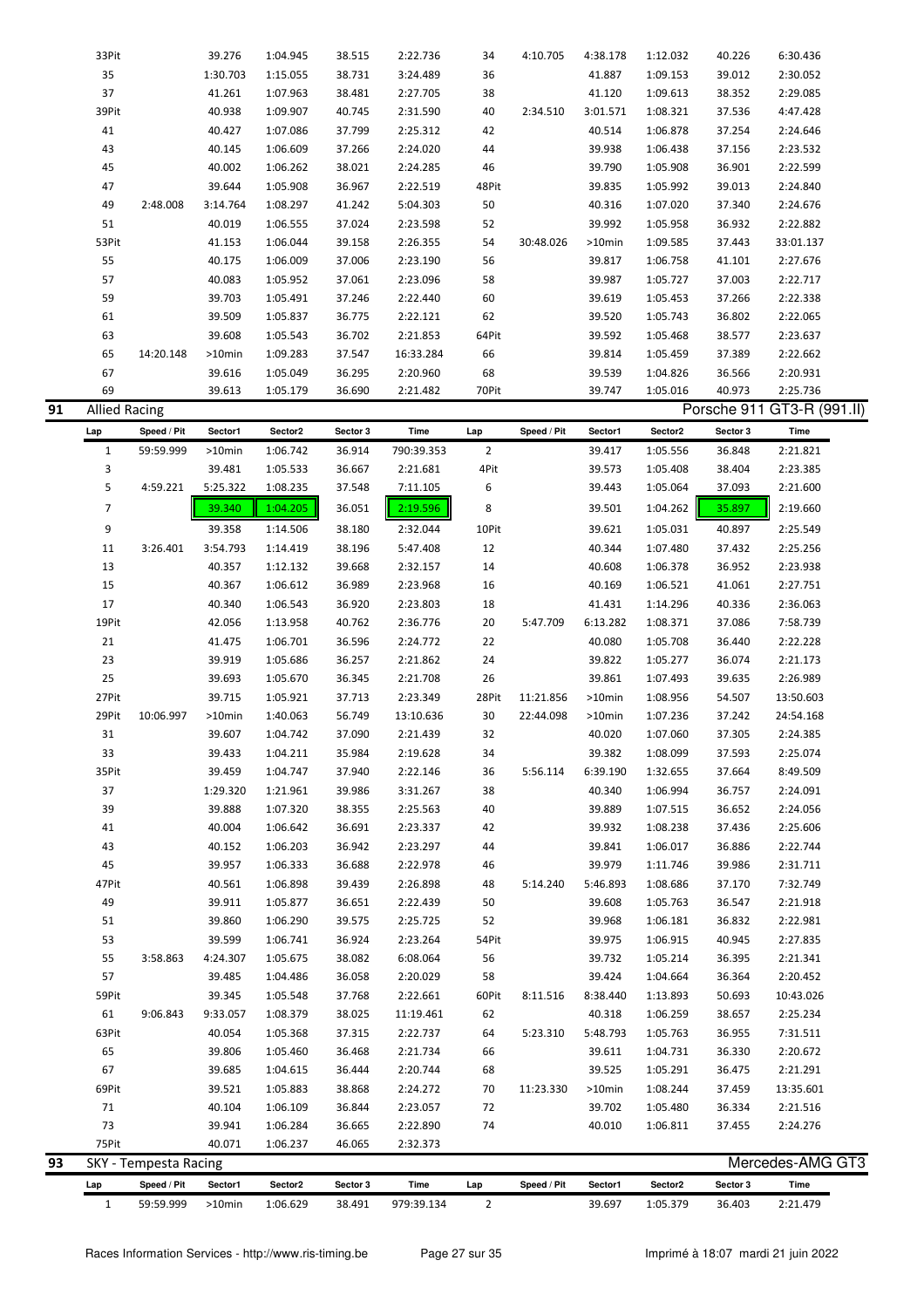|    | 3            |               | 39.402           | 1:04.575             | 36.062           | 2:20.039             | 4        |             | 39.206           | 1:04.244             | 35.994           | 2:19.444                     |
|----|--------------|---------------|------------------|----------------------|------------------|----------------------|----------|-------------|------------------|----------------------|------------------|------------------------------|
|    | 5            |               | 39.127           | 1:03.817             | 36.280           | 2:19.224             | 6Pit     |             | 39.317           | 1:04.395             | 37.534           | 2:21.246                     |
|    | 7            | 9:15.338      | 9:41.457         | 1:06.881             | 41.629           | 11:29.967            | 8        |             | 39.358           | 1:06.021             | 36.302           | 2:21.681                     |
|    | 9            |               | 39.379           | 1:04.003             | 35.944           | 2:19.326             | 10Pit    |             | 39.684           | 1:04.401             | 37.067           | 2:21.152                     |
|    |              |               |                  |                      |                  |                      |          |             |                  |                      |                  |                              |
|    | 11           | 3:27.782      | 3:54.232         | 1:05.117             | 36.504           | 5:35.853             | 12       |             | 39.325           | 1:04.445             | 36.129           | 2:19.899                     |
|    | 13           |               | 39.403           | 1:04.343             | 36.326           | 2:20.072             | 14       |             | 39.483           | 1:04.945             | 36.415           | 2:20.843                     |
|    | 15Pit        |               | 40.266           | 1:05.227             | 37.871           | 2:23.364             | 16       |             | 40.266           | 1:05.227             | >10min           | 8:22.461                     |
|    | 17           |               | 40.266           | >10min               | 36.647           | 4:46.782             | 18       |             | 40.266           | >10min               | 37.271           | 2:22.695                     |
| 95 |              | Beechdean AMR |                  |                      |                  |                      |          |             |                  |                      |                  | Aston Martin Vantage AMR GT3 |
|    | Lap          | Speed / Pit   | Sector1          | Sector2              | Sector 3         | Time                 | Lap      | Speed / Pit | Sector1          | Sector2              | Sector 3         | Time                         |
|    | $\mathbf{1}$ | 59:59.999     | >10min           | 1:07.423             | 37.008           | 811:13.261           | 2        |             | 40.200           | 1:07.047             | 36.566           | 2:23.813                     |
|    | 3            |               | 39.956           | 1:05.237             | 36.425           | 2:21.618             | 4        |             | 39.786           | 1:05.181             | 36.686           | 2:21.653                     |
|    | 5            |               | 39.735           | 1:05.190             | 36.395           | 2:21.320             | 6        |             | 39.640           | 1:05.212             | 36.385           | 2:21.237                     |
|    | 7            |               | 40.309           | 1:06.064             | 36.973           | 2:23.346             | 8Pit     |             | 39.826           | 1:06.140             | 39.251           | 2:25.217                     |
|    | 9            | 9:14.983      | 9:41.055         | 1:04.461             | 36.111           | 11:21.627            | 10       |             | 39.734           | 1:04.235             | 35.951           | 2:19.920                     |
|    | 11           |               | 39.469           | 1:04.524             | 36.900           | 2:20.893             | 12       |             | 39.488           | 1:04.884             | 36.593           | 2:20.965                     |
|    | 13           |               | 39.521           | 1:04.231             | 35.954           | 2:19.706             | 14       |             | 39.513           | 1:06.968             | 36.242           | 2:22.723                     |
|    | 15Pit        |               | 40.616           | 1:10.839             | 39.980           | 2:31.435             | 16       | 48:12.452   | >10min           | 1:06.447             | 37.507           | 50:22.196                    |
|    | 17           |               | 39.662           | 1:04.904             | 37.586           | 2:22.152             | 18       |             | 39.467           | 1:04.475             | 35.861           | 2:19.803                     |
|    | 19           |               | 39.438           | 1:04.579             | 36.240           | 2:20.257             | 20       |             | 39.444           | 1:04.991             | 36.324           | 2:20.759                     |
|    | 21           |               | 39.540           | 1:05.842             | 36.390           | 2:21.772             | 22Pit    |             | 39.566           | 1:08.599             | 38.925           | 2:27.090                     |
|    | 23           | 2:57.985      | 3:23.583         | 1:06.789             | 36.957           | 5:07.329             | 24       |             | 40.072           | 1:05.505             | 36.313           | 2:21.890                     |
|    | 25           |               | 39.686           | 1:05.256             | 36.318           | 2:21.260             | 26       |             | 39.498           | 1:04.981             | 36.007           | 2:20.486                     |
|    | 27           |               | 39.272           | 1:05.196             | 36.106           | 2:20.574             | 28Pit    |             | 39.326           | 1:08.639             | 38.197           | 2:26.162                     |
|    | 29           | 129:05.316    | >10min           | 1:06.633             | 37.037           | 131:15.126           | 30       |             | 39.683           | 1:05.232             | 36.351           | 2:21.266                     |
|    | 31           |               | 39.444           | 1:05.026             | 36.290           | 2:20.760             | 32       |             | 39.383           | 1:05.732             | 36.611           | 2:21.726                     |
|    | 33           |               | 39.412           | 1:05.266             | 36.219           | 2:20.897             | 34Pit    |             | 39.641           | 1:05.170             | 53.898           | 2:38.709                     |
| 97 |              | Beechdean AMR |                  |                      |                  |                      |          |             |                  |                      |                  | Aston Martin Vantage AMR GT3 |
|    | Lap          | Speed / Pit   | Sector1          | Sector2              | Sector 3         | Time                 | Lap      | Speed / Pit | Sector1          | Sector2              | Sector 3         | Time                         |
|    |              |               |                  |                      |                  |                      |          |             |                  |                      |                  |                              |
|    |              |               |                  |                      |                  |                      |          |             |                  |                      |                  |                              |
|    | $\mathbf{1}$ | 59:59.999     | >10min           | 1:26.851             | 42.079           | 824:15.146           | 2        |             | 41.384           | 1:08.302             | 37.538           | 2:27.224                     |
|    | 3            |               | 40.902           | 1:08.934             | 38.208           | 2:28.044             | 4        | 829:32.806  | 40.950           | 1:08.458             | 38.097           | 2:27.505                     |
|    | 5            |               | 40.631           | 1:08.200             | 37.669           | 2:26.500             | 6Pit     |             | 42.333           | 1:08.994             | 42.371           | 2:33.698                     |
|    | 7            | 7:14.025      | 7:39.896         | 1:06.864             | 36.542           | 9:23.302             | 8        | 846:23.775  | 39.936           | 1:05.586             | 36.274           | 2:21.796                     |
|    | 9            |               | 39.701           | 1:04.440             | 36.053           | 2:20.194             | 10       |             | 40.643           | 1:04.962             | 36.091           | 2:21.696                     |
|    | 11           |               | 39.534           | 1:04.548             | 35.888           | 2:19.970             | 12       | 855:47.141  | 39.580           | 1:04.831             | 36.137           | 2:20.548                     |
|    | 13Pit        |               | 39.633           | 1:05.377             | 37.846           | 2:22.856             | 14       | 7:48.977    | 8:14.013         | 1:06.841             | 37.019           | 9:57.873                     |
|    | 15           |               | 40.003           | 1:06.661             | 38.043           | 2:24.707             | 16       |             | 39.848           | 1:06.276             | 37.488           | 2:23.612                     |
|    | 17           |               | 39.615           | 1:05.117             | 36.425           | 2:21.157             | 18       |             | 39.713           | 1:06.659             | 38.218           | 2:24.590                     |
|    | 19Pit        |               | 39.793           | 1:05.010             | 53.153           | 2:37.956             | 20       | 9:38.992    | >10min           | 1:06.603             | 38.682           | 11:50.888                    |
|    | 21           |               | 39.468           | 1:05.015             | 36.340           | 2:20.823             | 22       |             | 39.437           | 1:04.752             | 36.411           | 2:20.600                     |
|    | 23           |               | 39.413           | 1:04.882             | 36.170           | 2:20.465             | 24       |             | 39.582           | 1:05.303             | 37.376           | 2:22.261                     |
|    | 25           |               | 39.664           | 1:04.834             | 36.115           | 2:20.613             | 26       |             | 39.613           | 1:04.949             | 36.248           | 2:20.810                     |
|    | 27           |               | 39.506           | 1:05.405             | 37.737           | 2:22.648             | 28       |             | 39.636           | 1:05.052             | 36.625           | 2:21.313                     |
|    | 29Pit        |               | 39.354           | 1:08.349             | 38.590           | 2:26.293             | 30       | 20:39.317   | >10min           | 1:07.024             | 37.175           | 22:48.935                    |
|    | 31Pit        |               | 40.038           | 1:06.949             | 1:20.397         | 3:07.384             | 32       | 3:42.251    | 4:08.096         | 1:06.917             | 36.542           | 5:51.555                     |
|    | 33           |               | 40.546           | 1:05.767             | 36.247           | 2:22.560             | 34       |             | 39.398           | 1:05.276             | 40.114           | 2:24.788                     |
|    | 35           |               | 39.262           | 1:05.265             | 36.182           | 2:20.709             | 36Pit    |             | 40.538           | 1:06.588             | 39.098           | 2:26.224                     |
|    | 37           | 3:13.609      | 3:38.571         | 1:08.684             | 38.035           | 5:25.290             | 38       |             | 42.522           | 1:06.373             | 36.867           | 2:25.762                     |
|    | 39           |               | 39.841           | 1:05.807             | 36.778           | 2:22.426             | 40       |             | 39.878           | 1:05.927             | 36.570           | 2:22.375                     |
|    | 41           |               | 39.556           | 1:06.290             | 36.632           | 2:22.478             | 42       |             | 39.486           | 1:06.152             | 36.440           | 2:22.078                     |
|    | 43Pit        |               | 39.546           | 1:05.501             | 37.757           | 2:22.804             | 44       | 3:57.868    | 4:23.753         | 1:07.477             | 37.067           | 6:08.297                     |
|    | 45           |               | 39.399           | 1:04.786             | 36.118           | 2:20.303             | 46       |             | 39.187           | 1:04.224             | 36.147           | 2:19.558                     |
|    | 47           |               | 39.008           | 1:04.179             | 36.222           | 2:19.409             | 48Pit    |             | 39.838           | 1:06.123             | 37.665           | 2:23.626                     |
|    | 49           | 4:22.643      | 4:48.822         | 1:09.624             | 36.683           | 6:35.129             | 50       |             | 39.528           | 1:05.195             | 36.308           | 2:21.031                     |
|    | 51           |               | 39.312           | 1:04.567             | 36.149           | 2:20.028             | 52       |             | 39.464           | 1:04.500             | 36.292           | 2:20.256                     |
|    | 53           |               | 39.271           | 1:04.751             | 36.151           | 2:20.173             | 54Pit    |             | 39.235           | 1:05.822             | 40.351           | 2:25.408                     |
|    | 55           | 5:22.996      | 5:48.631         | 1:06.363             | 36.627           | 7:31.621             | 56       |             | 39.711           | 1:05.641             | 36.352           | 2:21.704                     |
|    | 57           |               | 39.511           | 1:05.459             | 36.366           | 2:21.336             | 58       |             | 39.464           | 1:05.555             | 36.408           | 2:21.427                     |
|    | 59<br>61     |               | 39.347<br>39.352 | 1:07.221<br>1:05.607 | 36.726<br>36.430 | 2:23.294<br>2:21.389 | 60<br>62 | 1032:28.965 | 39.655<br>39.507 | 1:06.389<br>1:05.472 | 36.327<br>36.255 | 2:22.371<br>2:21.234         |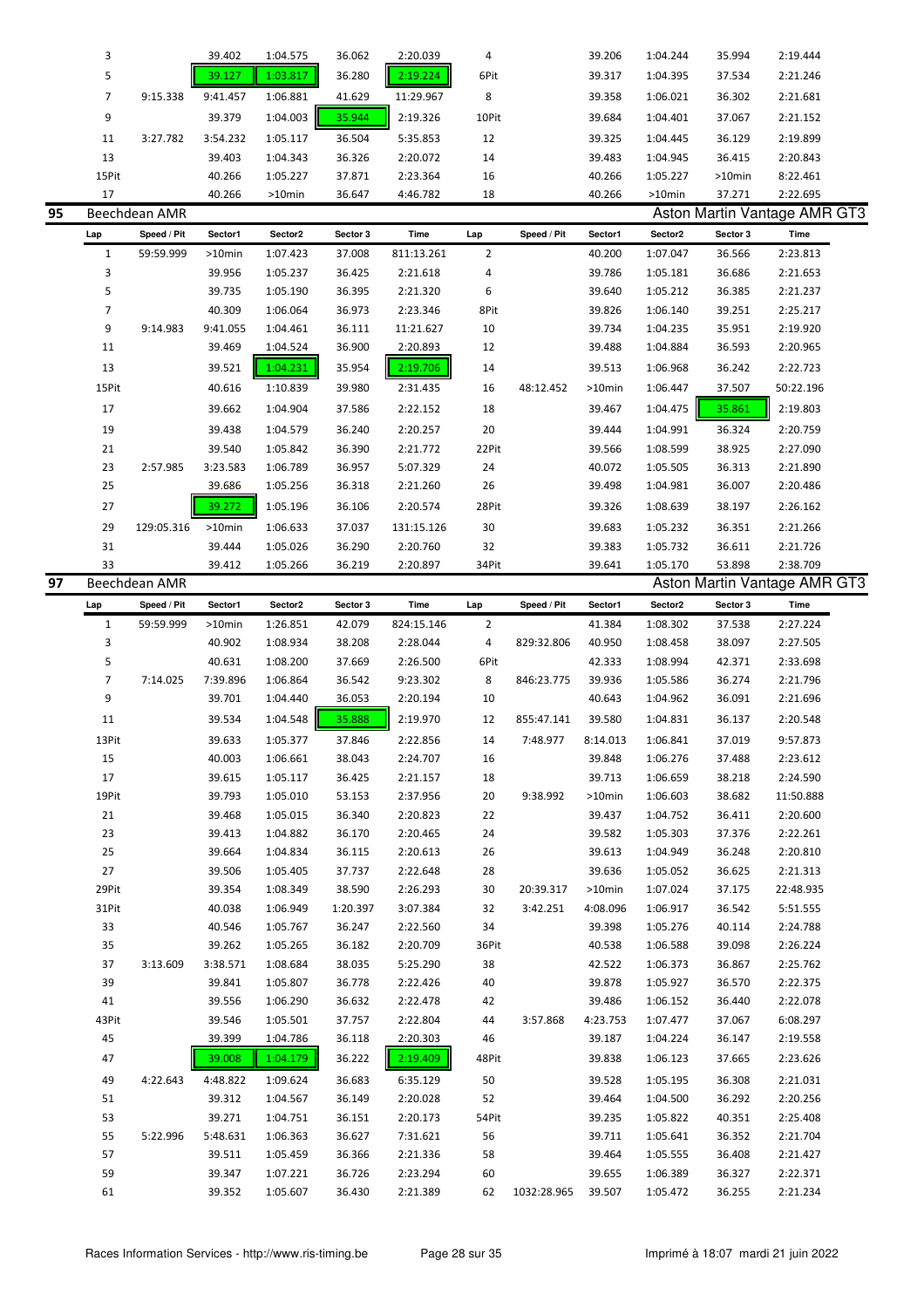|    | 63Pit          |                        | 39.612   | 1:05.429 | 37.479   | 2:22.520   | 64             | 7:03.830    | 7:28.666  | 1:07.121 | 41.241   | 9:17.028               |
|----|----------------|------------------------|----------|----------|----------|------------|----------------|-------------|-----------|----------|----------|------------------------|
|    | 65             |                        | 39.625   | 1:05.666 | 36.609   | 2:21.900   | 66Pit          |             | 39.615    | 1:05.999 | 39.466   | 2:25.080               |
|    | 67             | 10:07.203              | >10min   | 1:08.067 | 36.730   | 12:18.079  | 68             |             | 39.708    | 1:05.723 | 36.538   | 2:21.969               |
|    | 69Pit          |                        | 39.771   | 1:07.182 | 38.472   | 2:25.425   |                |             |           |          |          |                        |
| 98 | Rowe Racing    |                        |          |          |          |            |                |             |           |          |          | <b>BMW M4 GT3</b>      |
|    | Lap            | Speed / Pit            | Sector1  | Sector2  | Sector 3 | Time       | Lap            | Speed / Pit | Sector1   | Sector2  | Sector 3 | <b>Time</b>            |
|    | $\mathbf{1}$   | 59:59.999              | >10min   | 1:06.409 | 40.253   | 792:31.219 | $\overline{2}$ |             | 39.136    | 1:04.296 | 35.760   | 2:19.192               |
|    | $\overline{3}$ |                        | 38.978   | 1:04.629 | 35.741   | 2:19.348   | 4              |             | 38.964    | 1:04.006 | 35.870   | 2:18.840               |
|    | 5Pit           |                        | 39.185   | 1:04.077 | 36.871   | 2:20.133   | 6              | 15:04.187   | >10min    | 1:05.591 | 36.715   | 17:10.775              |
|    | $\overline{7}$ |                        | 39.414   | 1:04.574 | 36.248   | 2:20.236   | 8              |             | 39.184    | 1:04.393 | 36.022   | 2:19.599               |
|    | 9              |                        | 39.106   | 1:04.807 | 36.079   | 2:19.992   | 10Pit          |             | 39.080    | 1:05.091 | 37.865   | 2:22.036               |
|    | 11             | 10:40.690              | >10min   | 1:07.865 | 37.147   | 12:50.124  | 12             |             | 39.223    | 1:03.838 | 35.739   | 2:18.800               |
|    |                |                        |          |          |          |            |                |             |           |          |          |                        |
|    | 13             |                        | 39.075   | 1:03.973 | 35.603   | 2:18.651   | 14             |             | 38.977    | 1:04.018 | 35.815   | 2:18.810               |
|    | 15             |                        | 39.108   | 1:05.434 | 36.024   | 2:20.566   | 16Pit          |             | 40.668    | 1:04.729 | 37.076   | 2:22.473               |
|    | 17             | 9:48.051               | >10min   | 1:06.491 | 36.532   | 11:55.664  | 18             |             | 39.191    | 1:04.883 | 35.891   | 2:19.965               |
|    | 19             |                        | 39.255   | 1:04.804 | 36.079   | 2:20.138   | 20             |             | 39.058    | 1:04.705 | 35.873   | 2:19.636               |
|    | 21Pit          |                        | 39.121   | 1:05.129 | 36.777   | 2:21.027   | 22             | 18:44.072   | $>10$ min | 1:11.245 | 37.867   | 21:00.979              |
|    | 23             |                        | 41.169   | 1:06.979 | 37.052   | 2:25.200   | 24             |             | 40.059    | 1:06.054 | 37.623   | 2:23.736               |
|    | 25             |                        | 39.706   | 1:05.900 | 36.486   | 2:22.092   | 26             |             | 39.654    | 1:05.654 | 36.420   | 2:21.728               |
|    | 27             |                        | 39.475   | 1:05.894 | 36.490   | 2:21.859   | 28             |             | 39.543    | 1:06.511 | 36.357   | 2:22.411               |
|    | 29             |                        | 39.447   | 1:05.584 | 36.369   | 2:21.400   | 30Pit          |             | 39.639    | 1:08.551 | 39.346   | 2:27.536               |
|    | 31             | 9:14.326               | 9:41.605 | 1:08.309 | 37.448   | 11:27.362  | 32             |             | 39.596    | 1:05.526 | 36.121   | 2:21.243               |
|    | 33             |                        | 39.046   | 1:04.692 | 36.438   | 2:20.176   | 34             |             | 39.553    | 1:04.754 | 37.046   | 2:21.353               |
|    | 35             |                        | 39.003   | 1:04.663 | 36.235   | 2:19.901   | 36             |             | 38.960    | 1:06.011 | 36.534   | 2:21.505               |
|    | 37Pit          |                        | 39.116   | 1:06.869 | 38.623   | 2:24.608   | 38             | 7:04.387    | 7:29.851  | 1:06.885 | 38.054   | 9:14.790               |
|    | 39             |                        | 39.430   | 1:05.637 | 36.462   | 2:21.529   | 40             |             | 39.203    | 1:05.315 | 36.412   | 2:20.930               |
|    | 41             |                        | 39.332   | 1:05.800 | 36.306   | 2:21.438   | 42             |             | 39.193    | 1:05.459 | 36.658   | 2:21.310               |
|    | 43Pit          |                        | 39.298   | 1:07.926 | 40.186   | 2:27.410   | 44             | 8:09.370    | 8:35.574  | 1:06.080 | 39.376   | 10:21.030              |
|    | 45             |                        | 39.174   | 1:04.011 | 35.828   | 2:19.013   | 46             |             | 38.851    | 1:03.664 | 35.817   | 2:18.332               |
|    | 47             |                        | 38.798   | 1:04.325 | 36.023   | 2:19.146   | 48Pit          |             | 38.830    | 1:04.186 | 38.904   | 2:21.920               |
|    | 49             | 10:21.830              | >10min   | 1:06.346 | 36.709   | 12:30.094  | 50             |             | 39.387    | 1:04.986 | 36.050   | 2:20.423               |
|    | 51             |                        | 39.142   |          |          |            | 52             |             |           |          |          | 2:21.293               |
|    |                |                        |          | 1:05.966 | 36.907   | 2:22.015   |                |             | 39.366    | 1:05.466 | 36.461   |                        |
|    | 53             |                        | 39.201   | 1:05.547 | 36.495   | 2:21.243   | 54             |             | 39.051    | 1:05.439 | 36.205   | 2:20.695               |
|    | 55             |                        | 39.183   | 1:05.389 | 36.287   | 2:20.859   | 56             |             | 39.204    | 1:05.552 | 36.681   | 2:21.437               |
|    | 57             |                        | 39.163   | 1:06.547 | 36.444   | 2:22.154   | 58             |             | 40.239    | 1:06.764 | 36.638   | 2:23.641               |
|    | 59             |                        | 39.305   | 1:05.664 | 36.269   | 2:21.238   | 60             |             | 39.306    | 1:05.363 | 36.548   | 2:21.217               |
|    | 61             |                        | 39.249   | 1:05.190 | 36.529   | 2:20.968   | 62             |             | 39.133    | 1:05.346 | 36.393   | 2:20.872               |
|    | 63             |                        | 39.105   | 1:05.020 | 37.210   | 2:21.335   | 64             |             | 39.178    | 1:05.329 | 36.562   | 2:21.069               |
|    | 65             |                        | 39.260   | 1:05.806 | 36.564   | 2:21.630   | 66             |             | 39.522    | 1:06.331 | 36.634   | 2:22.487               |
|    | 67             |                        | 39.296   | 1:05.964 | 36.866   | 2:22.126   | 68             |             | 39.268    | 1:05.313 | 36.610   | 2:21.191               |
|    | 69             |                        | 39.761   | 1:05.310 | 36.681   | 2:21.752   | 70             |             | 39.224    | 1:05.549 | 36.560   | 2:21.333               |
|    | 71             |                        | 39.190   | 1:05.702 | 36.437   | 2:21.329   | 72             |             | 41.094    | 1:05.350 | 36.622   | 2:23.066               |
|    | 73             |                        | 39.342   | 1:05.554 | 36.807   | 2:21.703   | 74             |             | 39.227    | 1:05.725 | 36.522   | 2:21.474               |
|    | 75Pit          |                        | 39.280   | 1:06.493 | 38.870   | 2:24.643   | 76             | 7:28.505    | 7:54.944  | 1:05.001 | 38.716   | 9:38.661               |
|    | 77             |                        | 39.256   | 1:04.245 | 35.926   | 2:19.427   | 78             |             | 39.016    | 1:04.767 | 35.876   | 2:19.659               |
|    | 79             |                        | 39.079   | 1:04.456 | 36.168   | 2:19.703   | 80             |             | 39.273    | 1:04.397 | 35.914   | 2:19.584               |
|    | 81             |                        | 39.179   | 1:04.748 | 35.968   | 2:19.895   | 82Pit          |             | 39.205    | 1:04.413 | 57.333   | 2:40.951               |
| 99 |                | <b>Attempto Racing</b> |          |          |          |            |                |             |           |          |          | Audi R8 LMS evo II GT3 |
|    | Lap            | Speed / Pit            | Sector1  | Sector2  | Sector 3 | Time       | Lap            | Speed / Pit | Sector1   | Sector2  | Sector 3 | Time                   |
|    | $\mathbf{1}$   | 59:59.999              | >10min   | 1:05.754 | 36.658   | 858:42.485 | $\overline{2}$ |             | 39.308    | 1:05.289 | 36.463   | 2:21.060               |
|    | 3              |                        | 39.301   | 1:05.101 | 36.264   | 2:20.666   | 4              |             | 39.152    | 1:04.954 | 40.394   | 2:24.500               |
|    | 5Pit           |                        | 39.056   | 1:06.032 | 40.056   | 2:25.144   | 6              | 4:21.029    | 4:47.049  | 1:18.881 | 37.682   | 6:43.612               |
|    | $\overline{7}$ |                        | 40.949   | 1:08.235 | 36.911   | 2:26.095   | 8              |             | 39.892    | 1:05.784 | 36.674   | 2:22.350               |
|    | 9Pit           |                        | 39.729   | 1:05.653 | 53.095   | 2:38.477   | 10             | 9:10.149    | 9:34.788  | 1:10.249 | 38.282   | 11:23.319              |
|    | 11             |                        | 39.706   | 1:06.456 | 38.208   | 2:24.370   | 12             |             | 39.682    | 1:06.644 | 37.655   | 2:23.981               |
|    | 13             |                        | 39.446   | 1:06.068 | 38.029   | 2:23.543   | 14             |             | 39.625    | 1:05.672 | 37.789   | 2:23.086               |
|    | 15             |                        | 40.168   | 1:06.345 | 37.266   | 2:23.779   | 16Pit          |             | 39.336    | 1:05.824 | 38.026   | 2:23.186               |
|    | 17             | 5:37.073               | 6:01.960 | 1:06.821 | 37.781   | 7:46.562   | 18             |             | 39.506    | 1:05.292 | 36.393   | 2:21.191               |
|    | 19             |                        |          |          |          |            | 20             |             |           |          |          |                        |
|    |                |                        | 39.158   | 1:05.075 | 36.731   | 2:20.964   |                |             | 39.321    | 1:04.614 | 36.106   | 2:20.041               |
|    | 21             |                        | 39.176   | 1:04.510 | 36.229   | 2:19.915   | 22Pit          |             | 39.240    | 1:04.608 | 37.328   | 2:21.176               |
|    | 23             | 5:20.365               | 5:45.878 | 1:09.219 | 36.821   | 7:31.918   | 24             |             | 39.139    | 1:05.747 | 36.512   | 2:21.398               |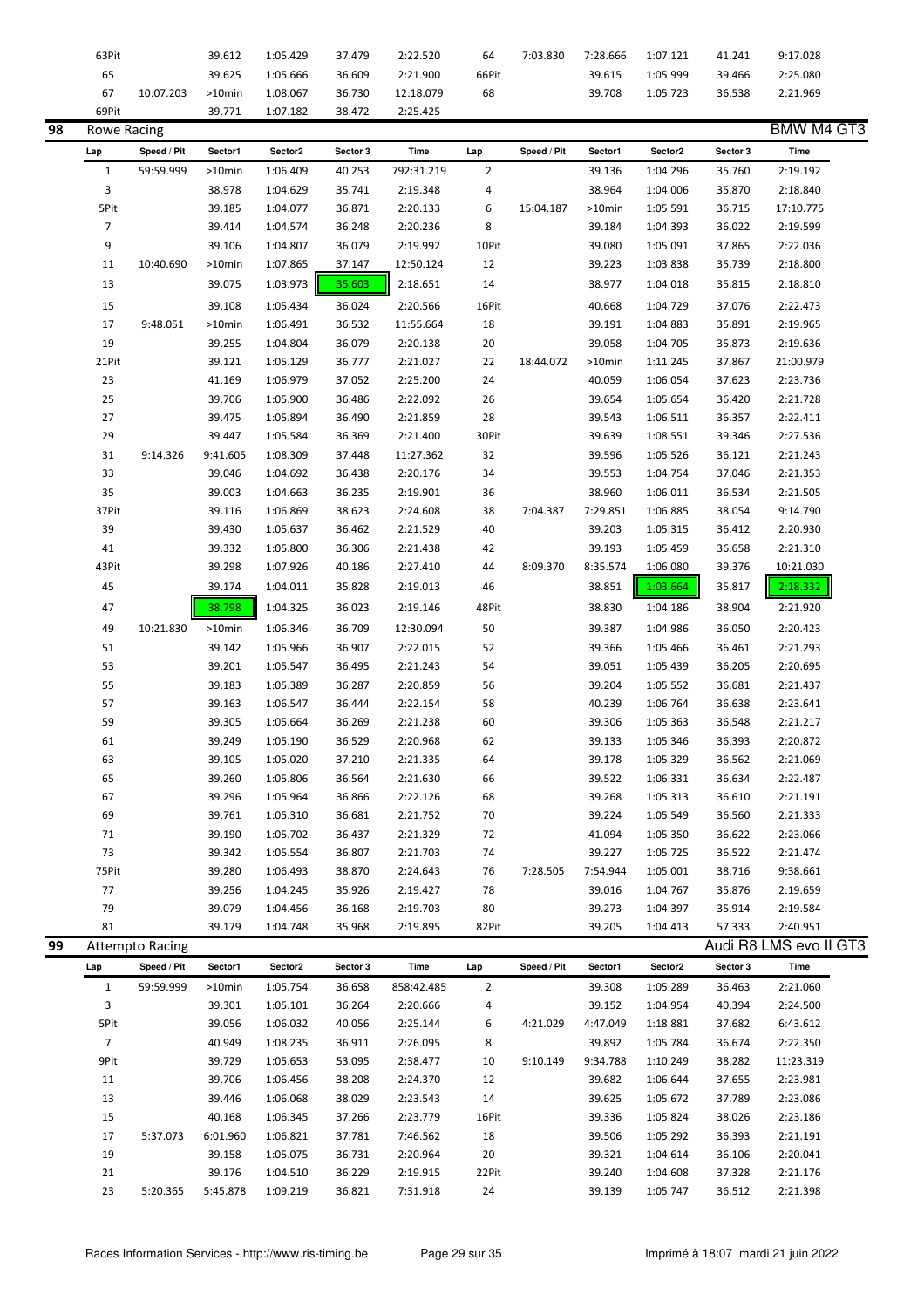|     | 25                  |                          | 39.042   | 1:05.837 | 36.745   | 2:21.624    | 26Pit                 |             | 1:31.265 | 1:16.919 | 38.300   | 3:26.484                       |  |
|-----|---------------------|--------------------------|----------|----------|----------|-------------|-----------------------|-------------|----------|----------|----------|--------------------------------|--|
|     | 27                  | 9:04.547                 | 9:30.633 | 1:08.195 | 37.164   | 11:15.992   | 28                    |             | 39.366   | 1:04.112 | 35.994   | 2:19.472                       |  |
|     | 29                  |                          | 39.134   | 1:04.247 | 36.025   | 2:19.406    | 30Pit                 |             | 39.148   | 1:04.969 | 39.811   | 2:23.928                       |  |
|     | 31                  | 3:08.200                 | 3:32.692 | 1:05.348 | 36.508   | 5:14.548    | 32                    |             | 39.240   | 1:04.553 | 36.224   | 2:20.017                       |  |
|     | 33                  |                          | 39.240   | 1:04.631 | 37.366   | 2:21.237    | 34Pit                 |             | 39.365   | 1:05.377 | 37.238   | 2:21.980                       |  |
|     | 35                  | 3:31.235                 | 3:56.498 | 1:05.942 | 36.883   | 5:39.323    | 36                    |             | 39.381   | 1:04.728 | 36.405   | 2:20.514                       |  |
|     | 37                  |                          | 39.273   | 1:04.793 | 36.257   | 2:20.323    | 38                    |             | 39.159   | 1:04.714 | 36.320   | 2:20.193                       |  |
|     | 39                  |                          | 39.154   | 1:04.703 | 36.680   | 2:20.537    | 40Pit                 |             | 39.175   | 1:05.056 | 39.091   | 2:23.322                       |  |
|     | 41                  | 15:21.502                | >10min   | 1:12.801 | 37.175   | 17:36.006   | 42                    |             | 39.423   | 1:05.441 | 38.943   | 2:23.807                       |  |
|     | 43                  |                          | 39.170   | 1:04.847 | 36.375   | 2:20.392    | 44                    |             | 39.220   | 1:05.850 | 37.626   | 2:22.696                       |  |
|     | 45Pit               |                          | 39.279   | 1:04.582 | 37.183   | 2:21.044    | 46                    | 3:48.075    | 4:12.693 | 1:06.367 | 39.147   | 5:58.207                       |  |
|     | 47                  |                          | 39.316   | 1:05.109 | 36.410   | 2:20.835    | 48                    |             | 39.211   | 1:04.931 | 36.285   | 2:20.427                       |  |
|     | 49                  | 1029:27.084              | 39.226   | 1:04.904 | 36.317   | 2:20.447    | 50Pit                 |             | 39.156   | 1:05.264 | 37.087   | 2:21.507                       |  |
|     | 51                  | 10:42.855                | >10min   | 1:12.092 | 38.347   | 12:58.150   | 52                    |             | 40.590   | 1:09.836 | 38.489   | 2:28.915                       |  |
|     | 53                  |                          | 40.328   | 1:07.488 | 39.325   | 2:27.141    | 54Pit                 |             | 39.957   | 1:06.739 | 38.479   | 2:25.175                       |  |
|     | 55                  | 9:07.258                 | 9:31.610 | 1:06.124 | 36.538   | 11:14.272   | 56                    |             | 39.178   | 1:05.187 | 37.659   | 2:22.024                       |  |
|     | 57                  | 1068:04.736              | 39.128   | 1:04.897 | 36.103   | 2:20.128    | 58                    | 1070:24.841 | 39.123   | 1:05.139 | 36.171   | 2:20.433                       |  |
|     |                     | 59Pit 1072:45.265        | 39.100   | 1:06.713 | 37.289   | 2:23.102    |                       |             |          |          |          |                                |  |
| 100 |                     | <b>Toksport WRT</b>      |          |          |          |             |                       |             |          |          |          | Porsche 911 GT3-R (991.II)     |  |
|     | Lap                 | Speed / Pit              | Sector1  | Sector2  | Sector 3 | Time        | Lap                   | Speed / Pit | Sector1  | Sector2  | Sector 3 | Time                           |  |
|     | $\mathbf{1}$        | 59:59.999                | >10min   | 1:05.455 | 38.651   | 818:25.255  | $\overline{2}$        |             | 39.206   | 1:04.304 | 35.884   | 2:19.394                       |  |
|     | 3                   |                          | 39.048   | 1:03.668 | 35.849   | 2:18.565    | 4Pit                  |             | 39.126   | 1:03.579 | 37.288   | 2:19.993                       |  |
|     | 5                   | 2:57.848                 | 3:22.352 | 1:05.563 | 36.853   | 5:04.768    | 6                     |             | 39.279   | 1:04.660 | 37.720   | 2:21.659                       |  |
|     | 7                   |                          | 39.459   | 1:04.662 | 36.066   | 2:20.187    | 8Pit                  |             | 39.334   | 1:04.978 | 38.615   | 2:22.927                       |  |
|     | 9                   | 6:02.720                 | 6:27.318 | 1:04.776 | 36.410   | 8:08.504    | 10                    |             | 39.296   | 1:04.570 | 36.307   | 2:20.173                       |  |
|     | 11                  |                          | 39.468   | 1:04.706 | 35.945   | 2:20.119    | 12Pit                 |             | 39.774   | 1:04.543 | 37.317   | 2:21.634                       |  |
|     | 13                  | 49:01.257                | >10min   | 1:05.852 | 36.163   | 51:09.116   | 14                    |             | 39.173   | 1:04.457 | 35.969   | 2:19.599                       |  |
|     | 15                  |                          | 39.290   | 1:03.562 | 35.870   | 2:18.722    | 16                    |             | 39.164   | 1:04.974 | 35.939   | 2:20.077                       |  |
|     | 17                  |                          | 39.177   | 1:03.954 | 36.020   | 2:19.151    | 18                    |             | 39.181   | 1:05.726 | 35.999   | 2:20.906                       |  |
|     | 19                  |                          | 39.139   | 1:03.874 | 35.819   | 2:18.832    | 20                    |             | 39.146   | 1:04.015 | 35.926   | 2:19.087                       |  |
|     | 21                  |                          | 39.124   | 1:04.380 | 35.839   | 2:19.343    | 22                    |             | 39.129   | 1:03.830 | 35.854   | 2:18.813                       |  |
|     | 23                  |                          | 39.092   | 1:04.194 | 35.984   | 2:19.270    | 24                    |             | 39.115   | 1:05.613 | 37.351   | 2:22.079                       |  |
|     | 25                  |                          | 39.283   | 1:04.843 | 36.076   | 2:20.202    | 26                    |             | 38.972   | 1:04.677 | 36.059   | 2:19.708                       |  |
|     | 27                  |                          | 39.053   | 1:04.459 | 36.095   | 2:19.607    | 28                    |             | 39.026   | 1:04.268 | 35.835   | 2:19.129                       |  |
|     | 29                  |                          | 38.936   | 1:38.320 | 1:05.861 | 3:23.117    | 30                    |             | 39.297   | 1:06.115 | 36.272   | 2:21.684                       |  |
|     | 31                  |                          | 39.036   | 1:04.386 | 36.616   | 2:20.038    | 32                    |             | 39.104   | 1:06.077 | 37.424   | 2:22.605                       |  |
|     | 33                  |                          | 40.472   | 1:06.777 | 36.811   | 2:24.060    | 34                    |             | 38.998   | 1:04.498 | 35.900   | 2:19.396                       |  |
|     | 35                  |                          | 39.153   | 1:04.466 | 36.060   | 2:19.679    | 36                    |             | 38.910   | 1:04.934 | 36.581   | 2:20.425                       |  |
|     | 37                  |                          | 39.244   | 1:04.746 | 36.549   | 2:20.539    | 38                    |             | 39.072   | 1:04.520 | 35.998   | 2:19.590                       |  |
|     | 39                  |                          | 38.933   | 1:04.446 | 35.839   | 2:19.218    | 40                    |             | 38.981   | 1:04.940 | 36.148   | 2:20.069                       |  |
|     | 41Pit               |                          | 39.471   | 1:58.351 | 2:03.455 | 4:41.277    | 42                    | 21:42.325   | >10min   | 1:07.645 | 36.466   | 23:52.416                      |  |
|     | 43                  |                          | 39.229   | 1:04.907 | 36.838   | 2:20.974    | 44                    |             | 39.163   | 1:04.251 | 36.337   | 2:19.751                       |  |
|     | 45                  |                          | 38.902   | 1:04.174 | 36.020   | 2:19.096    | 46                    |             | 38.982   | 1:04.938 | 35.887   | 2:19.807                       |  |
|     | 47                  |                          | 38.881   | 1:04.018 | 35.770   | 2:18.669    | 48                    |             | 38.839   | 1:03.721 | 35.590   | 2:18.150                       |  |
|     | 49                  |                          | 38.708   | 1:04.080 | 35.775   | 2:18.563    | 50                    |             | 38.863   | 1:04.804 | 35.917   | 2:19.584                       |  |
|     |                     |                          |          |          |          |             |                       |             |          |          |          |                                |  |
|     | 51                  |                          | 38.908   | 1:04.407 | 37.500   | 2:20.815    | 52                    |             | 38.976   | 1:04.130 | 36.216   | 2:19.322                       |  |
|     | 53Pit               |                          | 38.841   | 1:05.007 | 37.865   | 2:21.713    | 54                    | 3:04.012    | 3:29.010 | 1:05.701 | 37.095   | 5:11.806                       |  |
|     | 55                  |                          | 39.130   | 1:04.932 | 36.577   | 2:20.639    | 56                    |             | 39.199   | 1:04.754 | 36.169   | 2:20.122                       |  |
|     | 57<br>59Pit         |                          | 39.163   | 1:04.876 | 36.170   | 2:20.209    | 58                    |             | 39.259   | 1:04.884 | 36.270   | 2:20.413                       |  |
| 107 | <b>CMR</b>          |                          | 39.087   | 1:05.431 | 37.758   | 2:22.276    |                       |             |          |          |          | <b>Bentley Continental GT3</b> |  |
|     |                     |                          | Sector1  | Sector2  | Sector 3 | <b>Time</b> |                       | Speed / Pit | Sector1  | Sector2  | Sector 3 | Time                           |  |
|     | Lap<br>$\mathbf{1}$ | Speed / Pit<br>59:59.999 | >10min   | 1:07.170 | 37.844   | 837:58.673  | Lap<br>$\overline{2}$ |             | 39.742   | 1:06.207 | 36.609   | 2:22.558                       |  |
|     | 3                   |                          | 39.438   | 1:06.000 | 36.603   | 2:22.041    | 4Pit                  |             | 39.432   | 1:19.072 | 59.717   | 2:58.221                       |  |
|     |                     |                          |          |          |          |             |                       |             |          |          |          |                                |  |

|       |           | <b>JJ.4JU</b> | L.UU.UUU | JU.UUJ | 2.22.041  | <b>TIL</b> |           | 33.434    | 1.19.VIL | <i>JJ.ILI</i> | 2.JU.LL   |
|-------|-----------|---------------|----------|--------|-----------|------------|-----------|-----------|----------|---------------|-----------|
| 5     | 10:25.374 | $>10$ min     | 1:13.152 | 38.036 | 12:42.506 | 6          |           | 40.283    | 1:06.846 | 37.223        | 2:24.352  |
|       |           | 40.080        | 1:07.054 | 37.415 | 2:24.549  | 8          |           | 39.882    | 1:06.257 | 36.824        | 2:22.963  |
| 9     |           | 40.060        | 1:06.163 | 36.616 | 2:22.839  | 10         |           | 39.669    | 1:05.725 | 36.832        | 2:22.226  |
| 11Pit |           | 39.709        | 1:06.894 | 39.086 | 2:25.689  | 12         | 20:34.510 | $>10$ min | 1:14.820 | 42.893        | 23:02.433 |
| 13    |           | 42.424        | 1:12.201 | 39.878 | 2:34.503  | 14         |           | 42.420    | 1:14.989 | 44.298        | 2:41.707  |
| 15Pit |           | 41.996        | 1:15.960 | 44.382 | 2:42.338  | 16         | 3:46.213  | 4:16.129  | 1:14.275 | 40.139        | 6:10.543  |
| 17    |           | 41.832        | 1:13.168 | 40.634 | 2:35.634  | 18         |           | 41.739    | 1:12.959 | 40.107        | 2:34.805  |
|       |           |               |          |        |           |            |           |           |          |               |           |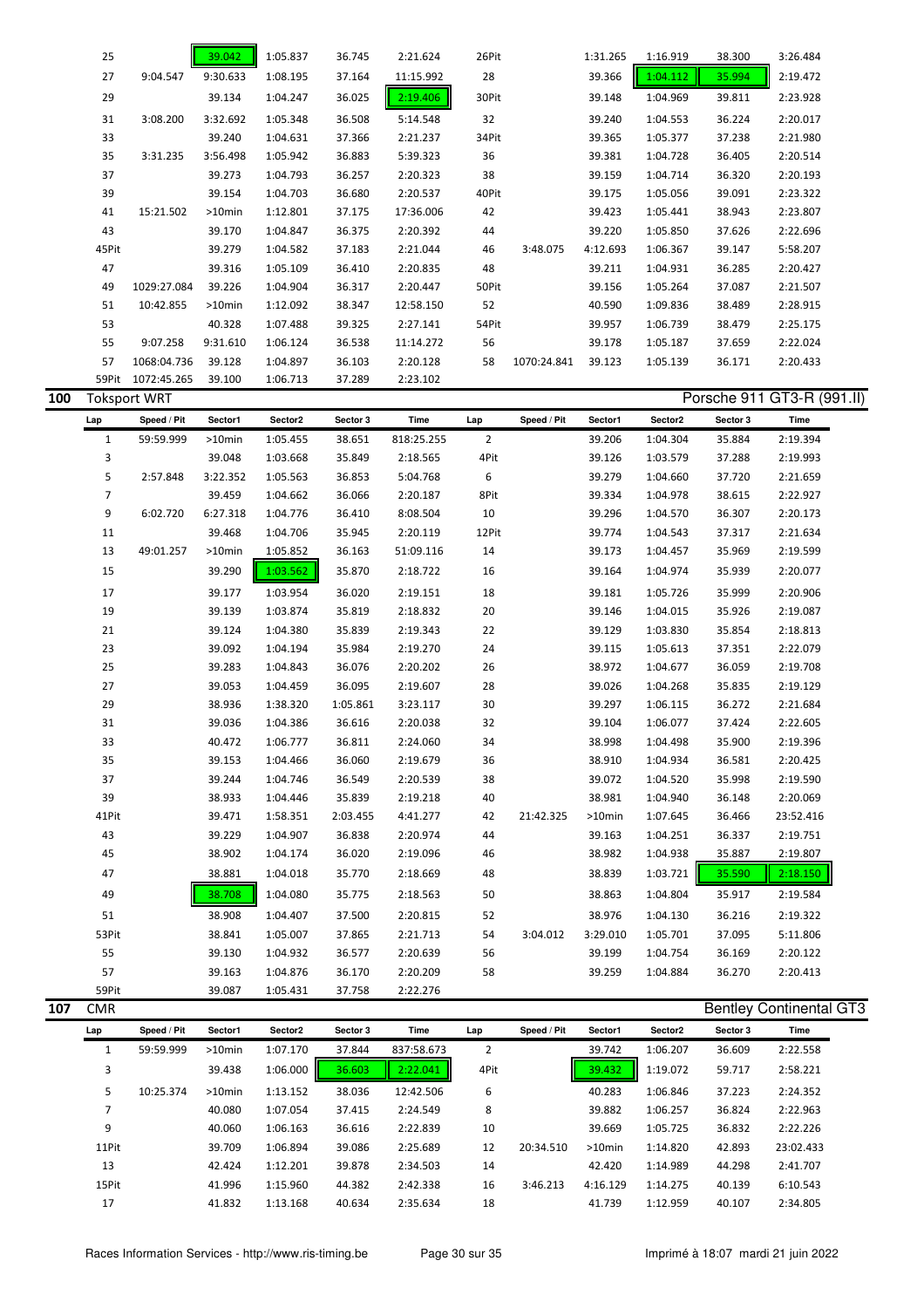|     | 19             |             | 41.618   | 1:12.491 | 39.284   | 2:33.393    | 20Pit          |             | 41.607   | 1:13.687 | 45.182   | 2:40.476                    |
|-----|----------------|-------------|----------|----------|----------|-------------|----------------|-------------|----------|----------|----------|-----------------------------|
|     | 21             | 11:34.762   | >10min   | 1:20.238 | 41.244   | 14:05.529   | 22             |             | 42.107   | 1:14.101 | 39.695   | 2:35.903                    |
|     | 23             |             | 41.502   | 1:12.451 | 39.952   | 2:33.905    | 24             |             | 1:13.609 | 1:35.557 | 40.239   | 3:29.405                    |
|     | 25             |             | 41.535   | 1:12.155 | 38.918   | 2:32.608    | 26             |             | 41.170   | 1:11.644 | 42.363   | 2:35.177                    |
|     |                |             |          |          |          |             |                |             |          |          |          |                             |
|     | 27             |             | 41.427   | 1:10.819 | 39.198   | 2:31.444    | 28             |             | 41.110   | 1:11.377 | 40.150   | 2:32.637                    |
|     | 29             |             | 41.127   | 1:12.628 | 39.424   | 2:33.179    | 30             |             | 41.355   | 1:10.747 | 39.485   | 2:31.587                    |
|     | 31             |             | 41.063   | 1:13.831 | 39.452   | 2:34.346    | 32             |             | 41.289   | 1:12.901 | 39.441   | 2:33.631                    |
|     | 33             |             | 41.369   | 1:12.520 | 38.985   | 2:32.874    | 34Pit          |             | 41.119   | 1:13.585 | 41.982   | 2:36.686                    |
|     | 35             | 57:32.499   | >10min   | 1:07.829 | 37.077   | 59:43.971   | 36             |             | 40.068   | 1:06.216 | 37.062   | 2:23.346                    |
|     | 37             |             | 39.817   | 1:07.165 | 37.187   | 2:24.169    | 38             |             | 39.701   | 1:05.635 | 36.871   | 2:22.207                    |
|     | 39             |             | 40.090   | 1:05.607 | 36.895   | 2:22.592    | 40Pit          |             | 39.903   | 1:07.379 | 39.782   | 2:27.064                    |
| 159 | Garage 59      |             |          |          |          |             |                |             |          |          |          | McLaren 720 S GT3           |
|     | Lap            | Speed / Pit | Sector1  | Sector2  | Sector 3 | <b>Time</b> | Lap            | Speed / Pit | Sector1  | Sector2  | Sector 3 | Time                        |
|     | $\mathbf{1}$   | 59:59.999   | >10min   | 1:07.119 | 37.247   | 793:33.436  | $\overline{2}$ |             | 39.916   | 1:06.585 | 36.755   | 2:23.256                    |
|     | 3              |             | 39.570   | 1:07.059 | 37.692   | 2:24.321    | 4              |             | 39.521   | 1:05.546 | 36.741   | 2:21.808                    |
|     |                |             |          |          |          |             |                |             |          |          |          |                             |
|     | 5              |             | 39.904   | 1:05.288 | 36.489   | 2:21.681    | 6              |             | 39.475   | 1:05.539 | 36.346   | 2:21.360                    |
|     | $\overline{7}$ |             | 39.247   | 1:06.449 | 36.418   | 2:22.114    | 8              |             | 39.719   | 1:05.682 | 36.485   | 2:21.886                    |
|     | 9              |             | 39.255   | 1:05.484 | 36.670   | 2:21.409    | 10Pit          |             | 39.611   | 1:05.389 | 38.361   | 2:23.361                    |
|     | 11             | 7:23.034    | 7:51.497 | 1:06.172 | 38.483   | 9:36.152    | 12             |             | 39.628   | 1:04.888 | 36.462   | 2:20.978                    |
|     | 13             |             | 39.444   | 1:04.614 | 36.205   | 2:20.263    | 14             |             | 39.210   | 1:04.719 | 36.411   | 2:20.340                    |
|     | 15             |             | 39.103   | 1:04.736 | 36.198   | 2:20.037    | 16             |             | 44.466   | 1:05.979 | 36.839   | 2:27.284                    |
|     | 17Pit          |             | 39.382   | 1:04.735 | 37.501   | 2:21.618    | 18             | 6:14.656    | 6:41.838 | 1:06.819 | 36.500   | 8:25.157                    |
|     | 19             |             | 39.271   | 1:04.417 | 36.254   | 2:19.942    | 20             |             | 39.058   | 1:04.001 | 35.930   | 2:18.989                    |
|     | 21             |             | 39.105   | 1:03.828 | 35.971   | 2:18.904    | 22Pit          |             | 38.983   | 1:05.220 | 37.918   | 2:22.121                    |
|     | 23             | 5:48.821    | 6:15.806 | 1:07.203 | 39.489   | 8:02.498    | 24             |             | 39.702   | 1:05.259 | 36.405   | 2:21.366                    |
|     | 25             |             | 39.520   | 1:05.029 | 36.580   | 2:21.129    | 26             |             | 39.348   | 1:05.005 | 36.645   | 2:20.998                    |
|     | 27             |             | 39.392   | 1:04.992 | 36.776   | 2:21.160    | 28             |             | 39.233   | 1:05.115 | 36.630   | 2:20.978                    |
|     | 29             |             | 39.509   | 1:05.314 | 36.671   | 2:21.494    | 30Pit          |             | 39.796   | 1:05.971 | 1:07.384 | 2:53.151                    |
|     | 31             | 10:52.398   | >10min   | 1:07.655 | 39.537   | 13:05.587   | 32             |             | 39.868   | 1:06.034 | 36.581   | 2:22.483                    |
|     | 33             |             | 39.817   | 1:05.357 | 37.086   | 2:22.260    | 34             |             | 39.999   | 1:06.208 | 36.793   | 2:23.000                    |
|     | 35             |             | 39.691   | 1:05.496 | 37.142   | 2:22.329    | 36             |             | 39.713   | 1:05.654 | 36.576   | 2:21.943                    |
|     | 37             |             | 39.644   | 1:05.548 | 36.698   | 2:21.890    | 38             |             | 39.933   | 1:06.764 | 36.721   | 2:23.418                    |
|     | 39Pit          |             | 39.487   | 1:05.122 | 38.487   | 2:23.096    | 40             | 9:05.264    | 9:32.683 | 1:08.284 | 40.627   | 11:21.594                   |
|     | 41             |             |          |          |          |             | 42             |             |          |          |          |                             |
|     |                |             | 39.410   | 1:04.112 | 36.365   | 2:19.887    |                |             | 39.330   | 1:04.348 | 35.986   | 2:19.664                    |
|     | 43             |             | 39.111   | 1:04.120 | 36.619   | 2:19.850    | 44             |             | 39.150   | 1:04.595 | 38.395   | 2:22.140                    |
|     | 45             |             | 39.198   | 1:04.761 | 36.686   | 2:20.645    | 46Pit          |             | 39.362   | 1:06.850 | 40.927   | 2:27.139                    |
|     | 47             | 3:48.107    | 4:14.100 | 1:05.573 | 36.570   | 5:56.243    | 48             |             | 39.373   | 1:04.832 | 36.335   | 2:20.540                    |
|     | 49             |             | 39.343   | 1:04.780 | 36.081   | 2:20.204    | 50             |             | 39.209   | 1:05.168 | 36.326   | 2:20.703                    |
|     | 51             |             | 39.086   | 1:04.896 | 36.118   | 2:20.100    | 52             |             | 39.201   | 1:05.382 | 36.392   | 2:20.975                    |
|     | 53             |             | 39.217   | 1:05.905 | 36.480   | 2:21.602    | 54             |             | 39.175   | 1:05.889 | 37.253   | 2:22.317                    |
|     | 55             |             | 38.996   | 1:05.409 | 38.737   | 2:23.142    | 56             |             | 39.055   | 1:05.354 | 45.401   | 2:29.810                    |
|     | 57             |             | 39.179   | 1:04.844 | 36.201   | 2:20.224    | 58             |             | 38.862   | 1:05.402 | 36.981   | 2:21.245                    |
|     | 59Pit          |             | 39.192   | 1:05.984 | 38.187   | 2:23.363    | 60             | 7:53.747    | 8:19.663 | 1:08.337 | 43.268   | 10:11.268                   |
|     | 61             |             | 39.443   | 1:04.541 | 36.465   | 2:20.449    | 62             |             | 39.196   | 1:04.128 | 35.918   | 2:19.242                    |
|     | 63             |             | 39.040   | 1:05.787 | 37.650   | 2:22.477    | 64             |             | 39.184   | 1:04.029 | 36.117   | 2:19.330                    |
|     | 65Pit          |             | 39.352   | 1:04.393 | 37.679   | 2:21.424    | 66             | 4:02.560    | 4:29.317 | 1:07.440 | 37.000   | 6:13.757                    |
|     | 67             |             | 39.736   | 1:05.991 | 37.467   | 2:23.194    | 68             |             | 39.749   | 1:06.605 | 37.813   | 2:24.167                    |
|     | 69             |             | 39.354   | 1:04.888 | 36.063   | 2:20.305    | 70             |             | 39.267   | 1:05.033 | 37.183   | 2:21.483                    |
|     | 71             |             | 39.169   | 1:05.472 | 36.380   | 2:21.021    | 72             |             | 39.119   | 1:04.861 | 36.422   | 2:20.402                    |
|     | 73             |             | 39.192   | 1:04.858 | 36.336   | 2:20.386    | 74             |             | 39.222   | 1:04.858 | 36.209   | 2:20.289                    |
|     | 75             |             | 38.758   | 1:05.043 | 36.155   | 2:19.956    | 76Pit          |             | 38.874   | 1:06.278 | 37.831   | 2:22.983                    |
|     |                |             |          |          |          |             |                |             |          |          |          |                             |
|     | 77             | 5:35.403    | 6:01.292 | 1:09.299 | 37.036   | 7:47.627    | 78             |             | 39.566   | 1:05.894 | 36.446   | 2:21.906                    |
|     | 79             |             | 41.093   | 1:06.402 | 36.349   | 2:23.844    | 80Pit          |             | 39.388   | 1:06.668 | 38.018   | 2:24.074                    |
|     | 81             | 7:22.652    | 7:51.486 | 1:13.658 | 43.075   | 9:48.219    | 82             |             | 39.346   | 1:04.626 | 36.120   | 2:20.092                    |
|     | 83Pit          |             | 39.002   | 1:03.761 | 41.612   | 2:24.375    | 84             | 7:42.845    | 8:08.452 | 1:05.270 | 37.401   | 9:51.123                    |
|     | 85             |             | 39.004   | 1:03.923 | 35.887   | 2:18.814    | 86Pit          |             | 39.128   | 1:06.814 | 38.797   | 2:24.739                    |
| 163 | <b>VSR</b>     |             |          |          |          |             |                |             |          |          |          | Lamborghini Huracan GT3 Evo |
|     | Lap            | Speed / Pit | Sector1  | Sector2  | Sector 3 | Time        | Lap            | Speed / Pit | Sector1  | Sector2  | Sector 3 | Time                        |
|     | $\mathbf{1}$   | 59:59.999   | >10min   | 1:10.149 | 37.797   | 849:32.861  | $\overline{2}$ |             | 40.859   | 1:06.735 | 37.210   | 2:24.804                    |
|     | 3              | 852:19.921  | 40.289   | 1:06.280 | 37.066   | 2:23.635    | 4              | 854:43.386  | 39.970   | 1:06.094 | 36.916   | 2:22.980                    |
|     | 5              |             | 43.783   | 1:07.841 | 37.705   | 2:29.329    | 6              |             | 40.018   | 1:06.049 | 36.929   | 2:22.996                    |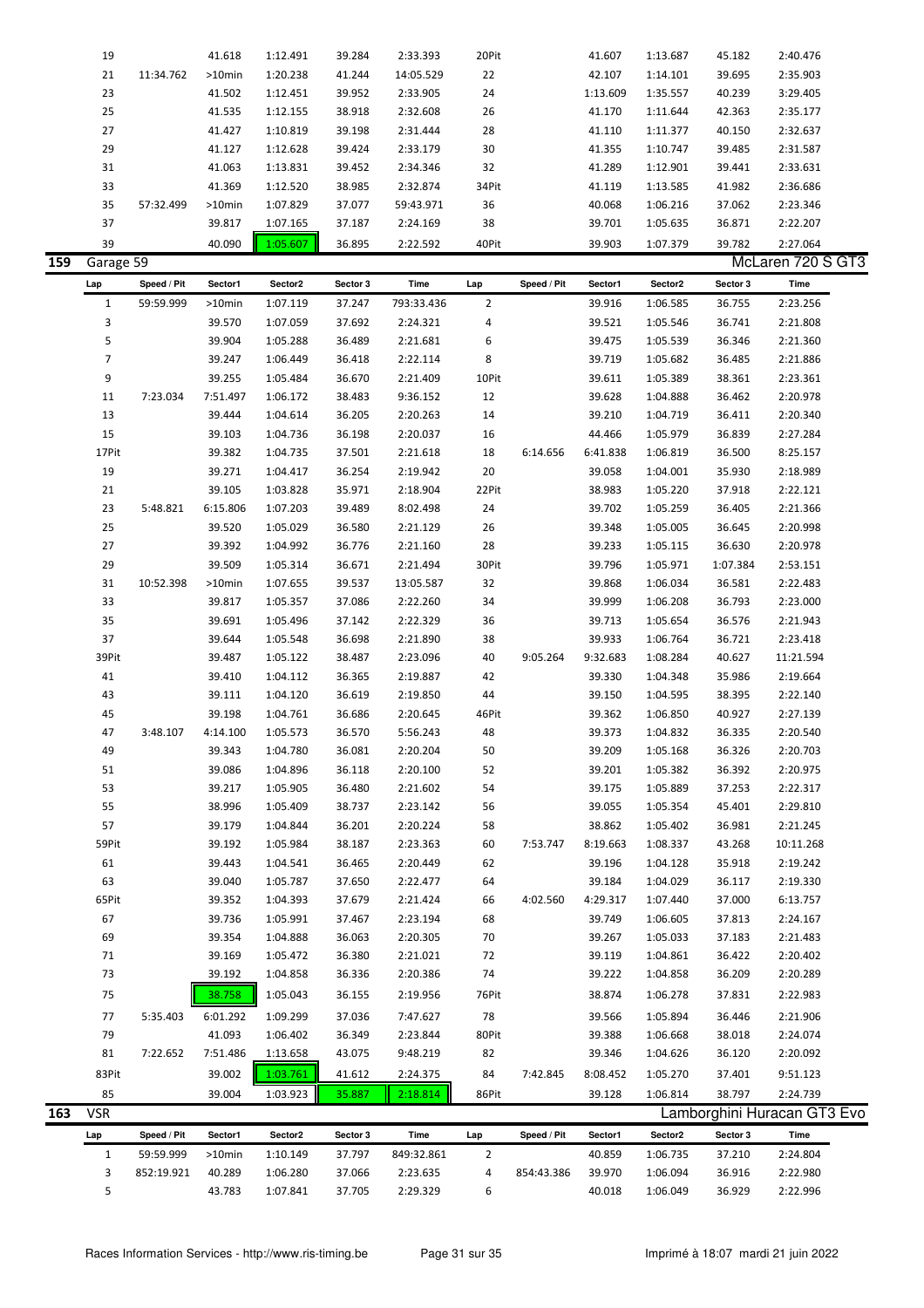| 7Pit  | 861:58.936  | 40.215    | 1:06.640 | 38.899 | 2:25.754  | 8Pit  | 2:38.790  | 3:06.288  | 1:10.649 | 39.111 | 4:56.048  |
|-------|-------------|-----------|----------|--------|-----------|-------|-----------|-----------|----------|--------|-----------|
| 9     | 1:30.926    | 1:57.193  | 1:07.165 | 37.517 | 3:41.875  | 10    |           | 40.942    | 1:07.202 | 37.520 | 2:25.664  |
| 11    | 875:28.163  | 40.327    | 1:06.730 | 37.019 | 2:24.076  | 12Pit |           | 40.731    | 1:07.439 | 39.304 | 2:27.474  |
| 13    | 31:49.000   | $>10$ min | 1:11.825 | 38.837 | 34:05.984 | 14    |           | 39.821    | 1:04.771 | 36.788 | 2:21.380  |
| 15    |             | 40.952    | 1:07.251 | 36.672 | 2:24.875  | 16    |           | 39.697    | 1:04.802 | 36.354 | 2:20.853  |
| 17    |             | 39.517    | 1:04.431 | 36.402 | 2:20.350  | 18    |           | 39.672    | 1:07.048 | 38.039 | 2:24.759  |
| 19Pit |             | 39.598    | 1:07.330 | 38.346 | 2:25.274  | 20    | 77:09.532 | $>10$ min | 1:07.225 | 37.653 | 79:21.732 |
| 21    |             | 39.922    | 1:05.208 | 37.552 | 2:22.682  | 22    |           | 39.848    | 1:05.034 | 36.555 | 2:21.437  |
| 23Pit | 1012:48.810 | 39.705    | 1:06.538 | 41.717 | 2:27.960  |       |           |           |          |        |           |

| d |
|---|
|---|

| 188 | McLaren 720 S GT3<br>Garage 59 |                           |          |          |          |            |                |             |           |          |          |                            |
|-----|--------------------------------|---------------------------|----------|----------|----------|------------|----------------|-------------|-----------|----------|----------|----------------------------|
|     | Lap                            | Speed / Pit               | Sector1  | Sector2  | Sector 3 | Time       | Lap            | Speed / Pit | Sector1   | Sector2  | Sector 3 | Time                       |
|     | $\mathbf{1}$                   | 59:59.999                 | >10min   | 1:07.160 | 36.713   | 791:49.853 | $\overline{2}$ |             | 39.654    | 1:04.275 | 35.906   | 2:19.835                   |
|     | 3                              |                           | 39.050   | 1:03.614 | 35.669   | 2:18.333   | 4              |             | 38.882    | 1:03.504 | 35.789   | 2:18.175                   |
|     | 5Pit                           |                           | 38.793   | 1:04.938 | 37.760   | 2:21.491   | 6              | 6:59.464    | 7:27.918  | 1:09.270 | 38.052   | 9:15.240                   |
|     | $\overline{7}$                 |                           | 39.650   | 1:08.787 | 37.278   | 2:25.715   | 8              |             | 39.441    | 1:05.181 | 36.455   | 2:21.077                   |
|     | 9                              |                           | 39.263   | 1:04.779 | 36.351   | 2:20.393   | 10             |             | 39.092    | 1:05.014 | 36.450   | 2:20.556                   |
|     | 11Pit                          |                           | 39.305   | 1:05.180 | 44.208   | 2:28.693   | 12             | 14:25.275   | >10min    | 1:06.557 | 37.383   | 16:36.737                  |
|     | 13                             |                           | 39.482   | 1:05.808 | 36.682   | 2:21.972   | 14             |             | 40.347    | 1:06.588 | 36.536   | 2:23.471                   |
|     | 15                             |                           | 40.235   | 1:06.193 | 36.288   | 2:22.716   | 16             |             | 39.399    | 1:05.322 | 36.301   | 2:21.022                   |
|     | 17Pit                          |                           | 39.013   | 1:05.488 | 40.528   | 2:25.029   | 18             | 7:52.746    | 8:19.738  | 1:06.759 | 43.431   | 10:09.928                  |
|     | 19                             |                           | 39.488   | 1:06.903 | 41.997   | 2:28.388   | 20             |             | 39.324    | 1:05.640 | 36.265   | 2:21.229                   |
|     | 21                             |                           | 39.308   | 1:06.197 | 40.234   | 2:25.739   | 22             |             | 41.465    | 1:14.991 | 38.099   | 2:34.555                   |
|     | 23                             |                           | 39.275   | 1:05.104 | 36.196   | 2:20.575   | 24             |             | 39.403    | 1:06.279 | 37.986   | 2:23.668                   |
|     | 25                             | 938:54.906                | >10min   | 1:33.630 | 1:09.384 | 66:30.593  | 26             |             | 40.862    | 1:08.994 | 39.276   | 2:29.132                   |
|     | 27                             |                           | 40.479   | 1:11.747 | 39.632   | 2:31.858   | 28             |             | 40.314    | 1:07.246 | 37.252   | 2:24.812                   |
|     | 29                             |                           | 39.898   | 1:06.514 | 37.187   | 2:23.599   | 30             |             | 39.759    | 1:06.592 | 37.195   | 2:23.546                   |
|     | 31                             |                           | 39.732   | 1:07.101 | 39.219   | 2:26.052   | 32Pit          |             | 39.707    | 1:08.437 | 41.957   | 2:30.101                   |
|     | 33                             | 7:30.086                  | 7:56.392 | 1:10.019 | 38.553   | 9:44.964   | 34             |             | 39.602    | 1:06.526 | 37.308   | 2:23.436                   |
|     | 35                             |                           | 39.830   | 1:06.378 | 37.082   | 2:23.290   | 36             |             | 39.883    | 1:06.016 | 37.444   | 2:23.343                   |
|     | 37                             |                           | 40.102   | 1:05.738 | 36.985   | 2:22.825   | 38             |             | 39.456    | 1:05.843 | 36.694   | 2:21.993                   |
|     | 39                             |                           | 39.505   | 1:05.990 | 36.728   | 2:22.223   | 40             |             | 39.469    | 1:05.721 | 36.786   | 2:21.976                   |
|     | 41Pit                          |                           | 39.578   | 1:07.186 | 43.183   | 2:29.947   | 42             | 7:11.680    | 7:37.309  | 1:08.457 | 38.749   | 9:24.515                   |
|     | 43                             |                           | 39.198   | 1:04.637 | 36.051   | 2:19.886   | 44             |             | 38.749    | 1:05.062 | 35.859   | 2:19.670                   |
|     | 45Pit                          |                           | 38.766   | 1:04.319 | 46.210   | 2:29.295   | 46             | 4:43.379    | 5:10.324  | 1:08.837 | 40.832   | 6:59.993                   |
|     | 47                             |                           | 41.330   | 1:07.588 | 36.444   | 2:25.362   | 48             |             | 39.372    | 1:04.911 | 36.130   | 2:20.413                   |
|     | 49                             |                           | 38.866   | 1:04.640 | 35.970   | 2:19.476   | 50             |             | 38.726    | 1:04.605 | 35.735   | 2:19.066                   |
|     | 51Pit                          |                           | 38.861   | 1:06.290 | 41.174   | 2:26.325   | 52             | 10:40.586   | $>10$ min | 1:09.715 | 38.265   | 12:54.901                  |
|     | 53                             |                           | 42.103   | 1:08.843 | 38.353   | 2:29.299   | 54             |             | 40.109    | 1:07.415 | 37.161   | 2:24.685                   |
|     | 55                             |                           | 39.791   | 1:08.146 | 37.269   | 2:25.206   | 56             |             | 39.670    | 1:06.517 | 37.101   | 2:23.288                   |
|     | 57Pit                          |                           | 39.715   | 1:06.250 | 39.101   | 2:25.066   | 58             | 2:57.676    | 3:22.955  | 1:07.938 | 36.917   | 5:07.810                   |
|     | 59Pit                          |                           | 39.376   | 1:05.729 | 1:00.200 | 2:45.305   | 60             | 5:51.346    | 6:16.361  | 1:07.130 | 39.584   | 8:03.075                   |
|     | 61                             |                           | 39.767   | 1:06.107 | 44.705   | 2:30.579   | 62             |             | 39.414    | 1:05.969 | 36.489   | 2:21.872                   |
|     | 63                             |                           | 39.217   | 1:05.689 | 36.411   | 2:21.317   | 64             |             | 39.410    | 1:05.545 | 36.444   | 2:21.399                   |
|     | 65                             |                           | 39.060   | 1:05.899 | 36.688   | 2:21.647   | 66Pit          | 1076:49.358 | 39.273    | 1:05.484 | 1:01.915 | 2:46.672                   |
| 221 |                                | <b>GPX Martini Racing</b> |          |          |          |            |                |             |           |          |          | Porsche 911 GT3-R (991.II) |
|     | l an                           | Speed / Pit               | Sector1  | Sector2  | Sector 3 | Time       | Lap            | Speed / Pit | Sector1   | Sector2  | Sector 3 | Time                       |
|     | $\mathbf{1}$                   | 59:59.999                 | >10min   | 1:06.785 | 36.698   | 805:58.450 | $\overline{2}$ |             | 39.714    | 1:05.866 | 36.533   | 2:22.113                   |
|     | 3                              |                           | 39.681   | 1:04.770 | 36.369   | 2:20.820   | 4              |             | 39.589    | 1:04.823 | 36.433   | 2:20.845                   |
|     | 5                              |                           | 39.403   | 1:05.455 | 36.326   | 2:21.184   | 6Pit           |             | 39.274    | 1:07.359 | 39.498   | 2:26.131                   |
|     | $\overline{7}$                 | 10:22.000                 | >10min   | 1:06.061 | 36.808   | 12:30.309  | 8              |             | 39.531    | 1:05.097 | 36.229   | 2:20.857                   |
|     | 9                              |                           | 39.443   | 1:04.727 | 36.188   | 2:20.358   | 10             |             | 39.328    | 1:04.521 | 36.913   | 2:20.762                   |
|     | 11                             |                           | 39.473   | 1:04.733 | 36.032   | 2:20.238   | 12             |             | 39.379    | 1:05.086 | 36.426   | 2:20.891                   |
|     | 13Pit                          |                           | 39.250   | 1:05.106 | 37.360   | 2:21.716   | 14             | 14:32.440   | >10min    | 1:10.764 | 36.742   | 16:44.076                  |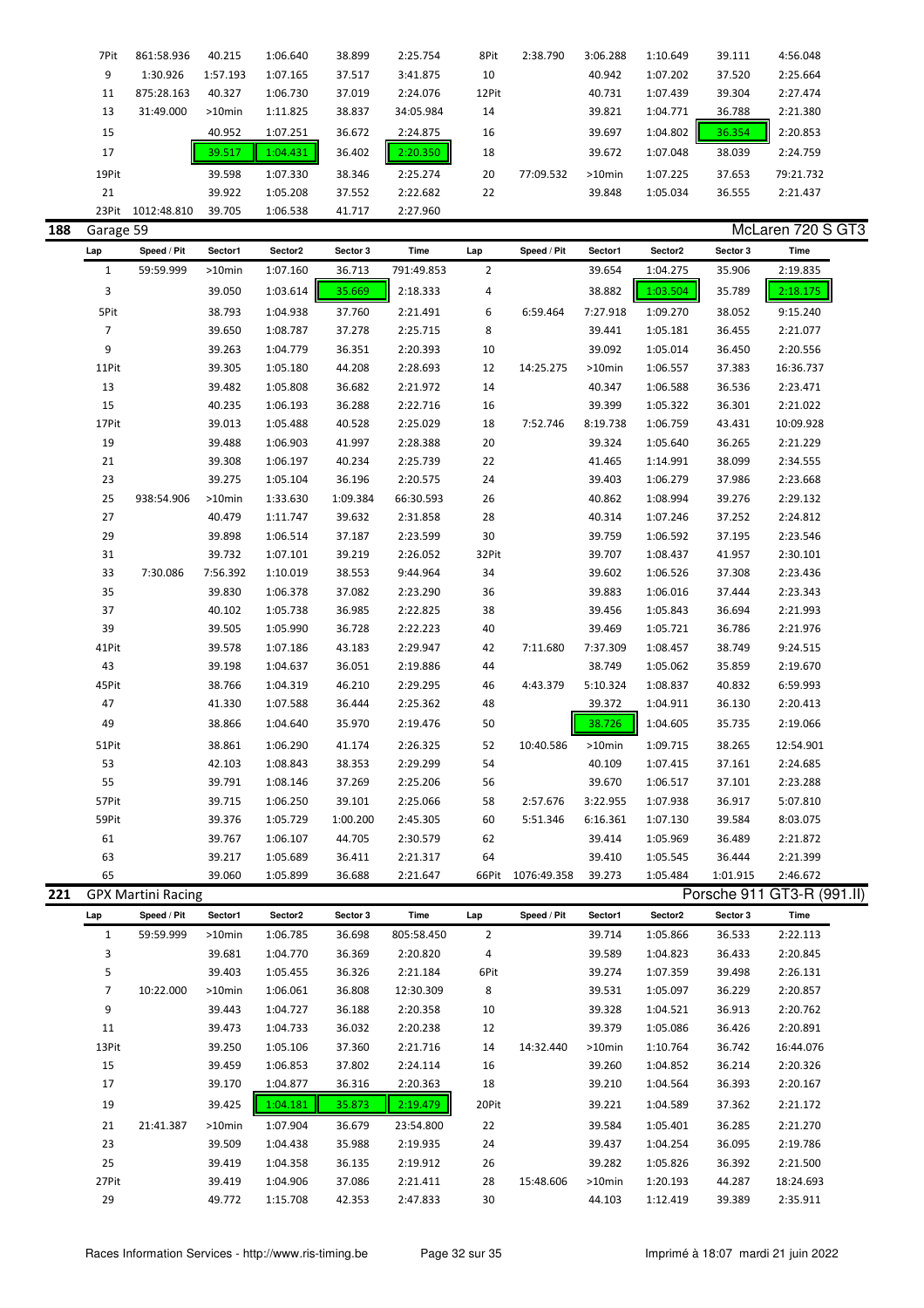| 31    |          | 41.396 | 1:09.659 | 38.477   | 2:29.532  | 32    |           | 1:05.784 | 1:34.500 | 38.131 | 3:18.415  |  |
|-------|----------|--------|----------|----------|-----------|-------|-----------|----------|----------|--------|-----------|--|
| 33    |          | 40.921 | 1:07.670 | 37.553   | 2:26.144  | 34    |           | 43.042   | 1:13.948 | 42.415 | 2:39.405  |  |
| 35    |          | 42.460 | 1:08.608 | 37.598   | 2:28.666  | 36    |           | 40.524   | 1:06.241 | 37.206 | 2:23.971  |  |
| 37Pit |          | 41.789 | 1:14.951 | 43.946   | 2:40.686  | 38    | 13:32.475 | >10min   | 1:07.376 | 36.750 | 15:42.767 |  |
| 39    |          | 39.753 | 1:05.884 | 36.766   | 2:22.403  | 40    |           | 39.700   | 1:05.427 | 39.117 | 2:24.244  |  |
| 41    |          | 39.644 | 1:05.574 | 36.786   | 2:22.004  | 42    |           | 39.451   | 1:05.220 | 36.586 | 2:21.257  |  |
| 43    |          | 39.442 | 1:05.050 | 36.404   | 2:20.896  | 44Pit |           | 39.282   | 1:05.276 | 37.510 | 2:22.068  |  |
| 45    | 9:35.334 | >10min | 1:07.257 | 37.341   | 11:47.333 | 46    |           | 39.422   | 1:05.163 | 36.921 | 2:21.506  |  |
| 47    |          | 39.384 | 1:05.036 | 36.267   | 2:20.687  | 48    |           | 39.206   | 1:04.689 | 36.190 | 2:20.085  |  |
| 49    |          | 39.307 | 1:05.627 | 36.507   | 2:21.441  | 50    |           | 39.547   | 1:07.676 | 37.029 | 2:24.252  |  |
| 51Pit |          | 39.151 | 1:05.131 | 37.443   | 2:21.725  | 52    | 9:23.470  | 9:54.361 | 1:22.050 | 44.948 | 12:01.359 |  |
| 53    |          | 47.107 | 1:16.231 | 42.175   | 2:45.513  | 54    |           | 42.826   | 1:11.404 | 39.144 | 2:33.374  |  |
| 55    |          | 42.212 | 1:09.594 | 37.761   | 2:29.567  | 56    |           | 41.161   | 1:08.970 | 38.330 | 2:28.461  |  |
| 57    |          | 41.071 | 1:07.867 | 37.561   | 2:26.499  | 58    |           | 44.951   | 1:16.772 | 38.408 | 2:40.131  |  |
| 59    |          | 40.610 | 1:08.943 | 37.179   | 2:26.732  | 60    |           | 40.288   | 1:06.351 | 37.092 | 2:23.731  |  |
| 61Pit |          | 42.055 | 1:15.891 | 44.177   | 2:42.123  | 62    | 5:09.723  | 5:37.752 | 1:07.520 | 36.559 | 7:21.831  |  |
| 63Pit |          | 39.458 | 1:04.306 | 1:00.851 | 2:44.615  | 64    | 6:35.918  | 7:00.986 | 1:05.805 | 36.562 | 8:43.353  |  |
| 65    |          | 39.576 | 1:04.427 | 36.218   | 2:20.221  | 66    |           | 39.507   | 1:04.581 | 36.410 | 2:20.498  |  |
| 67    |          | 39.543 | 1:04.397 | 36.059   | 2:19.999  | 68    |           | 39.406   | 1:04.567 | 36.158 | 2:20.131  |  |
| 69Pit |          | 39.401 | 1:04.602 | 44.913   | 2:28.916  |       |           |          |          |        |           |  |

| 563 | <b>VSR</b>     |             |           |          |          |            |                |             |           |          |          | Lamborghini Huracan GT3 Evo |
|-----|----------------|-------------|-----------|----------|----------|------------|----------------|-------------|-----------|----------|----------|-----------------------------|
|     | Lap            | Speed / Pit | Sector1   | Sector2  | Sector 3 | Time       | Lap            | Speed / Pit | Sector1   | Sector2  | Sector 3 | Time                        |
|     | $\mathbf{1}$   | 59:59.999   | $>10$ min | 1:08.955 | 39.831   | 840:11.224 | $\overline{2}$ |             | 40.323    | 1:06.245 | 36.691   | 2:23.259                    |
|     | 3              |             | 39.817    | 1:05.362 | 36.510   | 2:21.689   | 4              |             | 39.602    | 1:05.235 | 36.572   | 2:21.409                    |
|     | 5              |             | 39.651    | 1:04.872 | 36.551   | 2:21.074   | 6Pit           |             | 41.742    | 1:06.472 | 38.798   | 2:27.012                    |
|     | $\overline{7}$ | 2:06.446    | 2:32.508  | 1:06.281 | 37.642   | 4:16.431   | 8              |             | 39.642    | 1:05.120 | 36.472   | 2:21.234                    |
|     | 9              |             | 39.533    | 1:05.259 | 36.253   | 2:21.045   | 10             |             | 39.396    | 1:05.400 | 36.524   | 2:21.320                    |
|     | 11             |             | 39.430    | 1:05.237 | 37.009   | 2:21.676   | 12Pit          |             | 40.631    | 1:11.256 | 41.164   | 2:33.051                    |
|     | 13             | 3:55.143    | 4:20.974  | 1:07.282 | 39.607   | 6:07.863   | 14             |             | 40.175    | 1:06.085 | 37.184   | 2:23.444                    |
|     | 15             |             | 40.020    | 1:05.590 | 36.636   | 2:22.246   | 16Pit          |             | 39.858    | 1:05.388 | 53.822   | 2:39.068                    |
|     | 17             | 10:15.169   | $>10$ min | 1:09.525 | 40.109   | 12:32.377  | 18             |             | 39.900    | 1:07.264 | 37.662   | 2:24.826                    |
|     | 19             |             | 39.741    | 1:05.213 | 36.785   | 2:21.739   | 20Pit          |             | 39.694    | 1:05.157 | 39.123   | 2:23.974                    |
|     | 21             | 24:49.979   | $>10$ min | 1:14.369 | 37.974   | 27:08.659  | 22             |             | 39.684    | 1:04.789 | 36.471   | 2:20.944                    |
|     | 23             |             | 39.572    | 1:04.384 | 36.426   | 2:20.382   | 24             |             | 39.644    | 1:04.460 | 36.348   | 2:20.452                    |
|     | 25             |             | 39.578    | 1:04.415 | 36.443   | 2:20.436   | 26             |             | 39.650    | 1:04.567 | 45.184   | 2:29.401                    |
|     | 27             | 941:21.771  | 1:18.965  | 1:06.010 | 36.897   | 3:01.872   | 28             |             | 39.611    | 1:05.070 | 36.528   | 2:21.209                    |
|     | 29             |             | 39.502    | 1:07.827 | 37.092   | 2:24.421   | 30Pit          |             | 40.298    | 1:06.652 | 38.100   | 2:25.050                    |
|     | 31             | 10:44.135   | $>10$ min | 1:07.394 | 38.210   | 12:55.550  | 32             |             | 39.815    | 1:05.621 | 36.801   | 2:22.237                    |
|     | 33             |             | 39.751    | 1:07.118 | 36.625   | 2:23.494   | 34             |             | 39.713    | 1:05.343 | 36.471   | 2:21.527                    |
|     | 35             |             | 39.736    | 1:05.304 | 36.471   | 2:21.511   | 36             |             | 39.524    | 1:04.918 | 36.395   | 2:20.837                    |
|     | 37Pit          |             | 39.770    | 1:04.974 | 37.494   | 2:22.238   | 38             | 25:55.119   | $>10$ min | 1:06.191 | 36.982   | 28:04.128                   |
|     | 39             |             | 39.927    | 1:05.390 | 36.741   | 2:22.058   | 40             |             | 39.793    | 1:05.225 | 36.571   | 2:21.589                    |
|     | 41             |             | 39.733    | 1:05.142 | 36.504   | 2:21.379   | 42             |             | 39.618    | 1:05.323 | 36.533   | 2:21.474                    |
|     | 43Pit          |             | 39.624    | 1:05.143 | 38.727   | 2:23.494   | 44             | 20:08.522   | $>10$ min | 1:05.994 | 37.189   | 22:17.406                   |
|     | 45             |             | 39.518    | 1:04.854 | 36.189   | 2:20.561   | 46             |             | 39.463    | 1:03.999 | 36.182   | 2:19.644                    |
|     | 47             |             | 39.647    | 1:05.481 | 37.368   | 2:22.496   | 48             |             | 39.677    | 1:04.498 | 37.178   | 2:21.353                    |
|     | 49Pit          |             | 39.591    | 1:05.304 | 38.594   | 2:23.489   |                |             |           |          |          |                             |

| 777 |     | Mercedes-AMG GT3<br>Al Manar Racing by HRT |           |          |          |            |                |             |         |          |          |          |  |  |  |
|-----|-----|--------------------------------------------|-----------|----------|----------|------------|----------------|-------------|---------|----------|----------|----------|--|--|--|
|     | Lap | Speed / Pit                                | Sector1   | Sector2  | Sector 3 | Time       | Lap            | Speed / Pit | Sector1 | Sector2  | Sector 3 | Time     |  |  |  |
|     |     | 59:59.999                                  | $>10$ min | 1:05.047 | 36.742   | 786:21.835 | $\overline{2}$ |             | 39.411  | 1:03.665 | 35.788   | 2:18.864 |  |  |  |
|     | 3   |                                            | 39.133    | 1:03.326 | 35.630   | 2:18.089   | 4              |             | 39.166  | 1:03.541 | 35.590   | 2:18.297 |  |  |  |
|     | 5   |                                            | 39.168    | 1:03.332 | 35.934   | 2:18.434   | 6Pit           |             | 39.031  | 1:03.896 | 37.268   | 2:20.195 |  |  |  |
|     | 7   | 4:44.878                                   | 5:15.507  | 1:12.036 | 38.136   | 7:05.679   | 8              |             | 40.617  | 1:05.901 | 38.039   | 2:24.557 |  |  |  |
|     | 9   |                                            | 40.002    | 1:05.349 | 37.163   | 2:22.514   | 10             |             | 39.981  | 1:05.169 | 36.394   | 2:21.544 |  |  |  |
|     | 11  |                                            | 39.371    | 1:04.860 | 38.331   | 2:22.562   | 12             |             | 39.564  | 1:05.220 | 36.497   | 2:21.281 |  |  |  |
|     | 13  |                                            | 39.445    | 1:04.713 | 36.615   | 2:20.773   | 14             |             | 39.217  | 1:04.409 | 36.533   | 2:20.159 |  |  |  |
|     | 15  |                                            | 39.198    | 1:04.851 | 36.369   | 2:20.418   | 16Pit          |             | 39.145  | 1:04.895 | 39.173   | 2:23.213 |  |  |  |
|     | 17  | 13:54.798                                  | $>10$ min | 1:06.289 | 36.844   | 16:05.795  | 18             |             | 39.368  | 1:06.434 | 37.989   | 2:23.791 |  |  |  |
|     | 19  |                                            | 39.099    | 1:05.041 | 36.742   | 2:20.882   | 20             |             | 38.969  | 1:04.457 | 36.127   | 2:19.553 |  |  |  |
|     | 21  |                                            | 39.986    | 1:04.540 | 36.516   | 2:21.042   | 22             |             | 39.035  | 1:04.222 | 36.060   | 2:19.317 |  |  |  |
|     | 23  |                                            | 38.883    | 1:04.108 | 36.155   | 2:19.146   | 24             |             | 39.062  | 1:05.031 | 39.662   | 2:23.755 |  |  |  |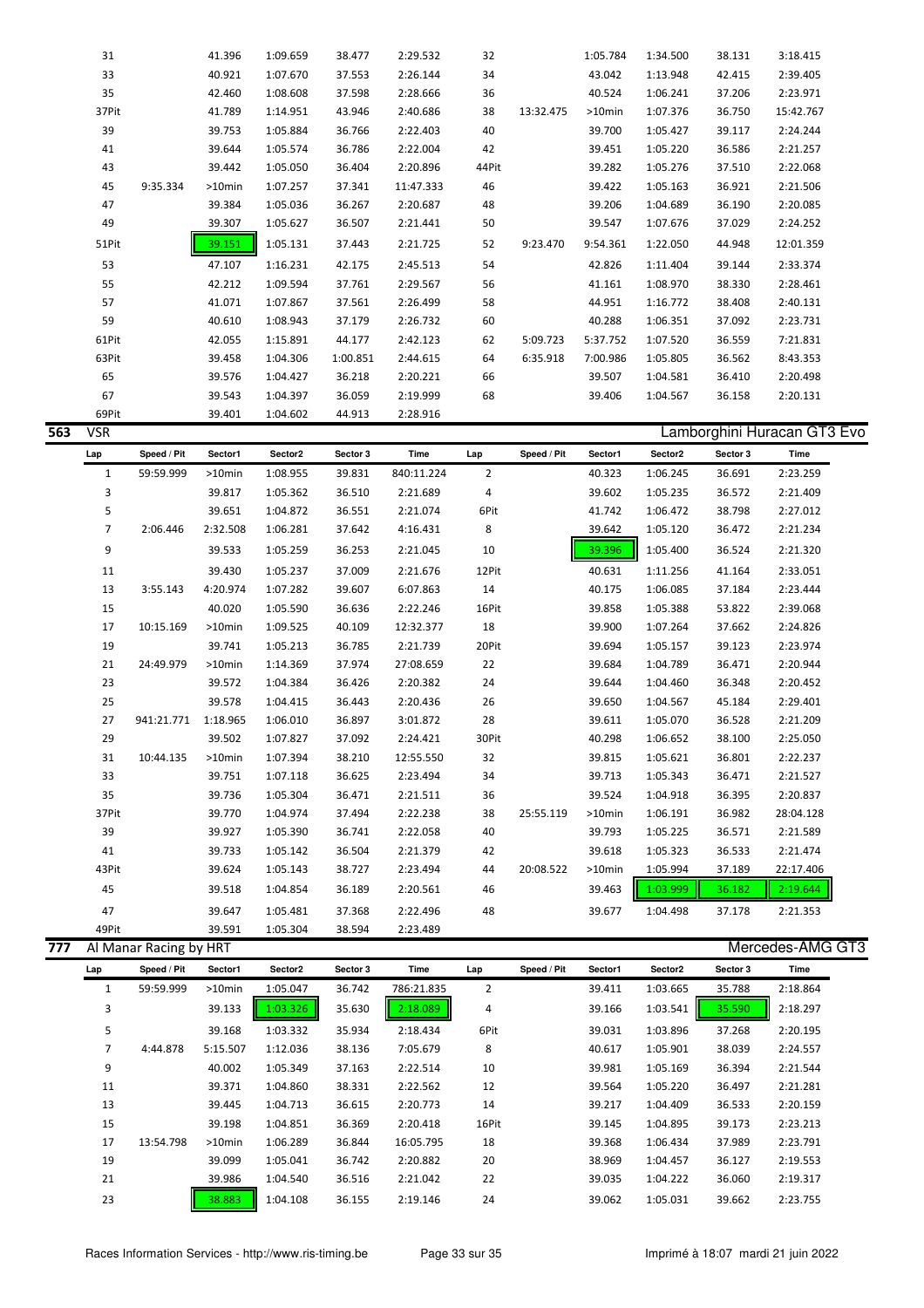| 911 |       | <b>Heberth Motorsport</b> |          |          |          |           |       |          |          |          |          | Porsche 911 GT3-R (991.II) |  |
|-----|-------|---------------------------|----------|----------|----------|-----------|-------|----------|----------|----------|----------|----------------------------|--|
|     | 91    |                           | 39.197   | 1:03.997 | 36.215   | 2:19.409  | 92Pit |          | 39.222   | 1:05.218 | 36.896   | 2:21.336                   |  |
|     | 89    |                           | 39.075   | 1:03.551 | 35.643   | 2:18.269  | 90    |          | 39.092   | 1:05.585 | 36.828   | 2:21.505                   |  |
|     | 87Pit |                           | 39.288   | 1:03.345 | 1:09.098 | 2:51.731  | 88    | 6:48.839 | 7:13.483 | 1:04.893 | 36.181   | 8:54.557                   |  |
|     | 85    | 7:09.649                  | 7:34.550 | 1:07.216 | 36.942   | 9:18.708  | 86    |          | 39.238   | 1:06.044 | 36.192   | 2:21.474                   |  |
|     | 83    |                           | 39.172   | 1:04.420 | 35.794   | 2:19.386  | 84Pit |          | 39.113   | 1:04.678 | 36.939   | 2:20.730                   |  |
|     | 81    |                           | 39.199   | 1:04.132 | 35.822   | 2:19.153  | 82    |          | 39.133   | 1:04.190 | 35.962   | 2:19.285                   |  |
|     | 79    |                           | 39.277   | 1:04.274 | 35.910   | 2:19.461  | 80    |          | 39.015   | 1:07.467 | 42.201   | 2:28.683                   |  |
|     | 77Pit |                           | 39.170   | 1:05.211 | 39.330   | 2:23.711  | 78    | 4:29.969 | 4:55.227 | 1:06.281 | 36.543   | 6:38.051                   |  |
|     | 75    |                           | 39.121   | 1:03.909 | 36.425   | 2:19.455  | 76    |          | 38.982   | 1:03.800 | 35.770   | 2:18.552                   |  |
|     | 73    |                           | 38.979   | 1:04.807 | 38.862   | 2:22.648  | 74    |          | 38.992   | 1:08.682 | 38.529   | 2:26.203                   |  |
|     | 71    | 5:49.395                  | 6:19.260 | 1:10.051 | 36.760   | 8:06.071  | 72    |          | 39.004   | 1:03.948 | 38.387   | 2:21.339                   |  |
|     | 69    |                           | 39.207   | 1:05.212 | 36.349   | 2:20.768  | 70Pit |          | 39.257   | 1:06.355 | 39.305   | 2:24.917                   |  |
|     | 67    |                           | 39.342   | 1:05.298 | 36.505   | 2:21.145  | 68    |          | 39.326   | 1:05.049 | 36.396   | 2:20.771                   |  |
|     | 65    |                           | 39.582   | 1:05.992 | 37.100   | 2:22.674  | 66    |          | 39.291   | 1:05.593 | 36.581   | 2:21.465                   |  |
|     | 63Pit |                           | 39.208   | 1:05.643 | 37.681   | 2:22.532  | 64    | 4:53.312 | 5:23.797 | 1:06.081 | 37.439   | 7:07.317                   |  |
|     | 61    |                           | 39.146   | 1:05.331 | 36.572   | 2:21.049  | 62    |          | 39.237   | 1:04.465 | 36.227   | 2:19.929                   |  |
|     | 59    |                           | 41.821   | 1:12.088 | 38.116   | 2:32.025  | 60    |          | 39.381   | 1:06.115 | 36.574   | 2:22.070                   |  |
|     | 57    |                           | 39.222   | 1:05.493 | 36.562   | 2:21.277  | 58    |          | 39.308   | 1:05.498 | 36.502   | 2:21.308                   |  |
|     | 55    |                           | 39.263   | 1:05.043 | 36.364   | 2:20.670  | 56    |          | 39.160   | 1:05.621 | 36.295   | 2:21.076                   |  |
|     | 53    |                           | 39.853   | 1:05.219 | 36.491   | 2:21.563  | 54    |          | 39.684   | 1:05.153 | 36.253   | 2:21.090                   |  |
|     | 51    | 5:03.779                  | 5:30.549 | 1:06.674 | 37.112   | 7:14.335  | 52    |          | 40.231   | 1:05.591 | 36.574   | 2:22.396                   |  |
|     | 49    |                           | 39.325   | 1:04.845 | 36.263   | 2:20.433  | 50Pit |          | 39.241   | 1:10.681 | 1:27.677 | 3:17.599                   |  |
|     | 47    |                           | 39.256   | 1:04.658 | 36.088   | 2:20.002  | 48    |          | 39.345   | 1:04.779 | 37.576   | 2:21.700                   |  |
|     | 45    |                           | 39.079   | 1:04.047 | 35.954   | 2:19.080  | 46    |          | 39.102   | 1:05.988 | 37.975   | 2:23.065                   |  |
|     | 43    | 8:03.205                  | 8:28.538 | 1:05.084 | 37.169   | 10:10.791 | 44    |          | 39.305   | 1:04.325 | 36.075   | 2:19.705                   |  |
|     | 41    |                           | 39.414   | 1:05.762 | 36.647   | 2:21.823  | 42Pit |          | 39.556   | 1:05.436 | 38.574   | 2:23.566                   |  |
|     | 39    |                           | 39.767   | 1:05.442 | 36.322   | 2:21.531  | 40    |          | 39.679   | 1:05.211 | 36.402   | 2:21.292                   |  |
|     | 37    |                           | 39.637   | 1:05.305 | 36.564   | 2:21.506  | 38    |          | 39.706   | 1:05.592 | 36.660   | 2:21.958                   |  |
|     | 35    |                           | 39.778   | 1:06.063 | 36.795   | 2:22.636  | 36    |          | 39.622   | 1:05.502 | 36.463   | 2:21.587                   |  |
|     | 33    | 7:33.348                  | 7:59.979 | 1:07.162 | 37.557   | 9:44.698  | 34    |          | 40.142   | 1:07.826 | 37.667   | 2:25.635                   |  |
|     | 31    |                           | 40.652   | 1:06.424 | 36.759   | 2:23.835  | 32Pit |          | 40.319   | 1:06.189 | 1:06.194 | 2:52.702                   |  |
|     | 29    | 4:51.200                  | 5:17.565 | 1:09.367 | 38.075   | 7:05.007  | 30    |          | 40.832   | 1:08.099 | 37.122   | 2:26.053                   |  |
|     | 27    |                           | 39.046   | 1:04.805 | 36.564   | 2:20.415  | 28Pit |          | 39.207   | 1:05.191 | 40.685   | 2:25.083                   |  |
|     | 25    |                           | 38.964   | 1:05.224 | 37.328   | 2:21.516  | 26    |          | 39.340   | 1:05.789 | 38.325   | 2:23.454                   |  |
|     |       |                           |          |          |          |           |       |          |          |          |          |                            |  |

| Lap            | Speed / Pit | Sector1   | Sector2  | Sector 3 | Time       | Lap   | Speed / Pit | Sector1   | Sector2  | Sector 3 | Time      |
|----------------|-------------|-----------|----------|----------|------------|-------|-------------|-----------|----------|----------|-----------|
| $\mathbf{1}$   | 59:59.999   | $>10$ min | 1:08.650 | 37.243   | 793:43.741 | 2     |             | 40.209    | 1:06.552 | 37.225   | 2:23.986  |
| 3              |             | 40.239    | 1:05.731 | 36.598   | 2:22.568   | 4     |             | 40.133    | 1:05.832 | 36.544   | 2:22.509  |
| 5              |             | 40.047    | 1:05.633 | 36.685   | 2:22.365   | 6     |             | 40.045    | 1:05.921 | 36.739   | 2:22.705  |
| $\overline{7}$ |             | 40.176    | 1:05.897 | 37.084   | 2:23.157   | 8Pit  |             | 39.991    | 1:07.436 | 38.955   | 2:26.382  |
| 9              | 2:43.301    | 3:07.853  | 1:07.737 | 37.781   | 4:53.371   | 10Pit |             | 40.503    | 1:07.749 | 42.370   | 2:30.622  |
| 11             | 1:59.353    | 2:26.512  | 1:07.695 | 37.796   | 4:12.003   | 12    |             | 40.008    | 1:05.295 | 36.435   | 2:21.738  |
| 13             |             | 39.633    | 1:04.498 | 36.227   | 2:20.358   | 14    |             | 39.517    | 1:06.153 | 36.828   | 2:22.498  |
| 15             |             | 39.542    | 1:04.387 | 36.186   | 2:20.115   | 16    |             | 40.318    | 1:05.222 | 37.270   | 2:22.810  |
| 17Pit          |             | 45.145    | 1:09.854 | 41.729   | 2:36.728   | 18    | 10:04.776   | $>10$ min | 1:07.071 | 36.732   | 12:14.169 |
| 19             |             | 39.480    | 1:06.566 | 37.302   | 2:23.348   | 20    |             | 39.366    | 1:06.408 | 37.434   | 2:23.208  |
| 21             |             | 39.461    | 1:05.080 | 36.096   | 2:20.637   | 22    |             | 39.163    | 1:06.236 | 36.311   | 2:21.710  |
| 23             |             | 39.213    | 1:04.563 | 36.045   | 2:19.821   | 24Pit |             | 39.070    | 1:05.928 | 38.540   | 2:23.538  |
| 25             | 7:16.828    | 7:43.619  | 1:06.341 | 36.753   | 9:26.713   | 26Pit |             | 39.939    | 1:23.543 | 40.055   | 2:43.537  |
| 27             | 63:59.138   | $>10$ min | 1:35.067 | 1:06.124 | 67:06.998  | 28    |             | 39.800    | 1:07.092 | 37.102   | 2:23.994  |
| 29             |             | 40.013    | 1:07.180 | 37.639   | 2:24.832   | 30    |             | 39.277    | 1:04.995 | 37.821   | 2:22.093  |
| 31             |             | 39.276    | 1:05.228 | 37.622   | 2:22.126   | 32    |             | 39.117    | 1:05.157 | 36.643   | 2:20.917  |
| 33Pit          |             | 40.287    | 1:05.260 | 37.961   | 2:23.508   | 34    | 8:06.906    | 8:32.808  | 1:07.927 | 36.942   | 10:17.677 |
| 35             |             | 40.040    | 1:07.902 | 36.805   | 2:24.747   | 36    |             | 40.020    | 1:05.695 | 38.134   | 2:23.849  |
| 37             |             | 39.819    | 1:06.723 | 36.528   | 2:23.070   | 38    |             | 39.899    | 1:05.697 | 36.645   | 2:22.241  |
| 39             |             | 39.755    | 1:07.540 | 36.621   | 2:23.916   | 40    |             | 39.849    | 1:05.244 | 36.270   | 2:21.363  |
| 41             |             | 39.708    | 1:05.720 | 36.975   | 2:22.403   | 42Pit |             | 39.777    | 1:05.733 | 38.708   | 2:24.218  |
| 43             | 12:56.170   | $>10$ min | 1:11.375 | 39.798   | 15:16.344  | 44    |             | 39.013    | 1:03.735 | 35.900   | 2:18.648  |
| 45             |             | 40.583    | 1:05.317 | 36.300   | 2:22.200   | 46    |             | 39.031    | 1:03.522 | 35.698   | 2:18.251  |
| 47             |             | 38.937    | 1:03.523 | 35.776   | 2:18.236   | 48Pit |             | 38.907    | 1:03.692 | 37.960   | 2:20.559  |
| 49             | 2:28.459    | 2:53.039  | 1:10.130 | 43.109   | 4:46.278   | 50    |             | 39.966    | 1:06.737 | 37.027   | 2:23.730  |
| 51             |             | 39.763    | 1:05.084 | 36.504   | 2:21.351   | 52    |             | 39.661    | 1:05.325 | 36.591   | 2:21.577  |